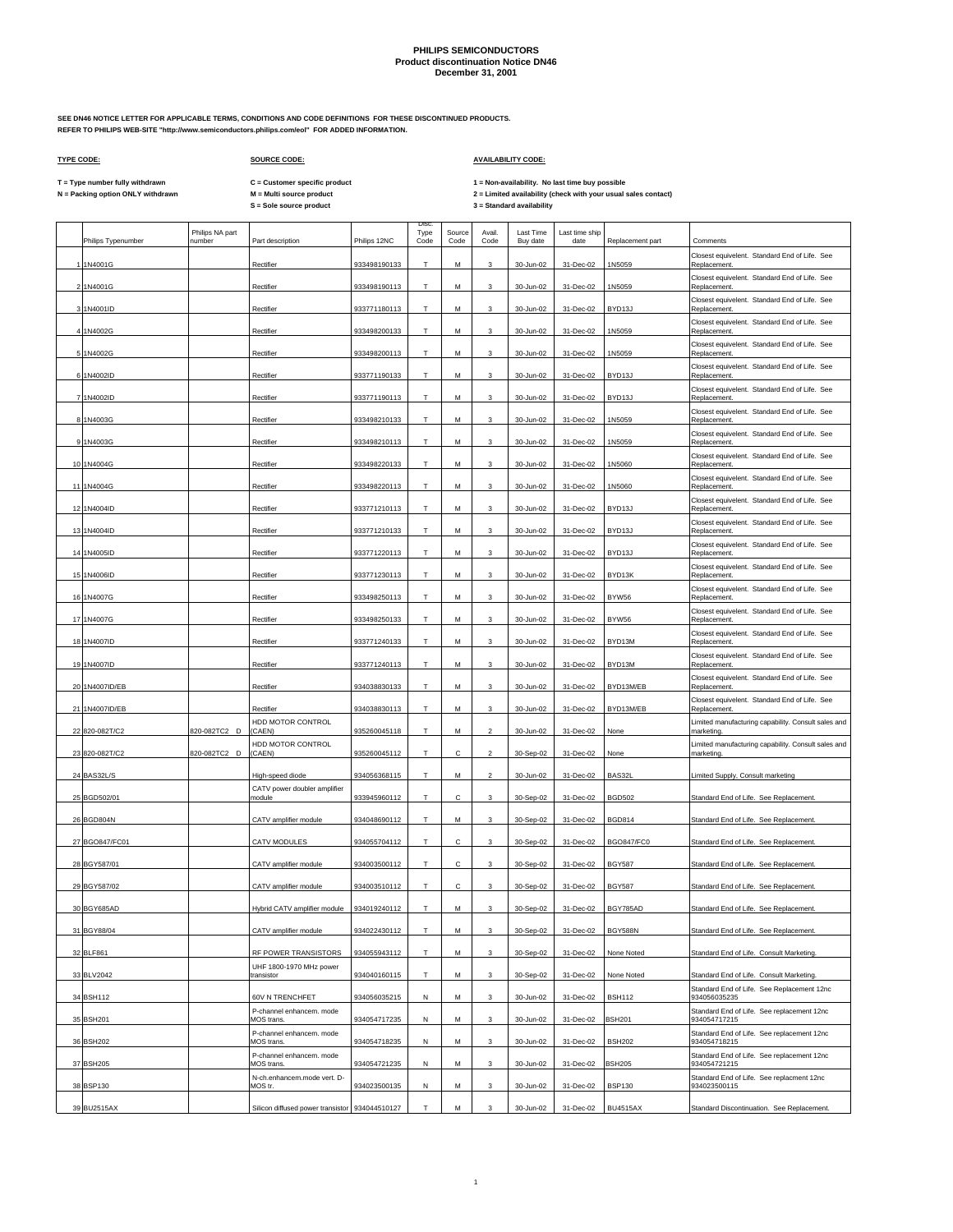**SEE DN46 NOTICE LETTER FOR APPLICABLE TERMS, CONDITIONS AND CODE DEFINITIONS FOR THESE DISCONTINUED PRODUCTS. REFER TO PHILIPS WEB-SITE "http://www.semiconductors.philips.com/eol" FOR ADDED INFORMATION.**

 $\Gamma$ 

### **TYPE CODE: SOURCE CODE: AVAILABILITY CODE:**

**C = Customer specific product**

T = Type number fully withdrawn C = Customer specific product 1 = Non-availability. No last time buy possible<br>N = Packing option ONLY withdrawn M = Multi source product 2 = Lim

| Philips Typenumber | Philips NA part<br>number | Part description                               | Philips 12NC | <b>Disc</b><br>Type<br>Code | Source<br>Code | Avail.<br>Code | <b>Last Time</b><br>Buy date | Last time ship<br>date | Replacement part           | Comments                                                                        |
|--------------------|---------------------------|------------------------------------------------|--------------|-----------------------------|----------------|----------------|------------------------------|------------------------|----------------------------|---------------------------------------------------------------------------------|
| 40 BUK106-50S      |                           | PowerMOS trans. Logic level<br><b>TOPFET</b>   | 934023860127 | T                           | М              | 3              | 30-Jun-02                    | 31-Dec-02              | <b>BUK114-50L</b>          | Standard Discontinuation. See Replacement.                                      |
| 41 BUK107-50GL     |                           | LOWSIDE TOPFET 3                               | 934040610115 | T                           | М              | $\mathbf{1}$   | 31-Dec-01                    | 31-Dec-01              | <b>BUK127-50DL</b>         | BUK127-50DL is the closest TOPFET 2 equivelent<br>available. Non-manufacturable |
| 42 BUK114-50S      |                           | Logic level TOPFET                             | 934045700118 | т                           | м              | 3              | 30-Jun-02                    | 31-Dec-02              | None Noted                 | No replacement part available Standard<br>Discontinuation.                      |
| 43 BUK206-50X      |                           | <b>HIGHSIDE TOPFET 1</b>                       | 934041660118 | т                           | М              | 3              | 30-Jun-02                    | 31-Dec-02              | BUK215-50Y,<br>BUK215-50YT | Standard Discontinuation. See Replacement.                                      |
| 44 BUK72150-55     |                           | TrenchMOS transistor                           | 934054959118 | T                           | М              | 3              | 30-Jun-02                    | 31-Dec-02              | BUK72150-55A               | Standard Discontinuation. See Replacement.                                      |
| 45 BUK7230-55      |                           | TrenchMOS transistor                           | 934054953118 | т                           | М              | 3              | 30-Jun-02                    | 31-Dec-02              | BUK7230-55A                | Standard Discontinuation. See Replacement.                                      |
| 46 BUK7237-55      |                           | TrenchMOS transistor                           | 934054955118 | T                           | М              | 3              | 30-Jun-02                    | 31-Dec-02              | <b>BUK7237-55A</b>         | Standard Discontinuation. See Replacement.                                      |
| 47 BUK7508-55      |                           | TrenchMOS transistor                           | 934045150127 | т                           | М              | 3              | 30-Jun-02                    | 31-Dec-02              | BUK7508-55A                | Standard Discontinuation. See Replacement.                                      |
| 48 BUK7520-55      |                           | TrenchMOS transistor                           | 934050360127 | T                           | M              | 3              | 30-Jun-02                    | 31-Dec-02              | BUK7520-55A                | Standard Discontinuation. See Replacement.                                      |
| 49 BUK7628-55      |                           | TrenchMOS transistor                           | 934050450118 | Т                           | M              | 3              | 30-Jun-02                    | 31-Dec-02              | BUK7628-55A                | Standard Discontinuation. See Replacement.                                      |
| 50 BUK7675-55      |                           | TrenchMOS transistor                           | 934050470118 | T.                          | М              | 3              | 30-Jun-02                    | 31-Dec-02              | <b>BUK7675-55A</b>         | Standard Discontinuation. See Replacement.                                      |
| 51 BUK78150-55     |                           | TrenchMOS transistor                           | 934050530135 | т                           | м              | 3              | 30-Jun-02                    | 31-Dec-02              | BUK78150-55A               | Standard Discontinuation. See Replacement.                                      |
|                    |                           |                                                |              |                             |                |                |                              |                        |                            |                                                                                 |
| 52 BUK92150-55     |                           | TrenchMOS transistor                           | 934054960118 | T                           | M              | $\mathfrak{p}$ | 30-Jun-02                    | 31-Dec-02              | BUK92150-55A               | Standard Discontinuation. See Replacement.                                      |
| 53 BUK9514-55      |                           | TrenchMOS transistor                           | 934045200127 | т                           | M              | 3              | 30-Jun-02                    | 31-Dec-02              | BUK9514-55A                | Standard Discontinuation. See Replacement.                                      |
| 54 BUK9524-55      |                           | TrenchMOS transistor                           | 934045220127 | T.                          | М              | 3              | 30-Jun-02                    | 31-Dec-02              | BUK9524-55A                | Standard Discontinuation. See Replacement.                                      |
| 55 BUK9528-55      |                           | TrenchMOS transistor                           | 934050410127 | т                           | м              | 3              | 30-Jun-02                    | 31-Dec-02              | BUK9528-55A                | Standard Discontinuation. See Replacement.                                      |
| 56 BUK9614-55      |                           | TrenchMOS transistor                           | 934045280118 | Т                           | М              | 3              | 30-Jun-02                    | 31-Dec-02              | BUK9614-55A                | Standard Discontinuation. See Replacement.                                      |
| 57 BUK9628-55      |                           | TrenchMOS transistor                           | 934050490118 | Т                           | M              | 3              | 30-Jun-02                    | 31-Dec-02              | BUK9628-55A                | Standard Discontinuation. See Replacement.                                      |
| 58 BUT11           |                           | Silicon diffused power transistor 933494640127 |              | T                           | М              | 3              | 30-Jun-02                    | 31-Dec-02              | BUT11A                     | Standard Discontinuation. See Replacement.                                      |
| 59 BUX84S          |                           | <b>SMPS TRANSISTORS</b>                        | 934055566118 | т                           | M              | 3              | 30-Jun-02                    | 31-Dec-02              | None Noted                 | No replacement part available                                                   |
| 60 BY359DX-1500S   |                           | <b>FAST RECTIFIERS</b>                         | 934055900127 | т                           | М              | 3              | 30-Jun-02                    | 31-Dec-02              | BY359X-1500S               | Standard Discontinuation. See Replacement.                                      |
| 61 BY459DX-1500S   |                           | <b>FAST RECTIFIERS</b>                         | 934055901127 | T                           | М              | 3              | 30-Jun-02                    | 31-Dec-02              | BY459X-1500S               | Standard Discontinuation. See Replacement.                                      |
| 62 BY479DX-1700    |                           | <b>FAST RECTIFIERS</b>                         | 934049980127 | T                           | М              | $\mathbf{3}$   | 30-Jun-02                    | 31-Dec-02              | None Noted                 | No replacement part available. Consult Marketing.                               |
| 63 BZX584-18       |                           | Voltage regulator diode                        | 934049540215 | т                           | С              | 3              | 30-Sep-02                    | 31-Dec-02              | BZX84-C18                  | Replacement type is nearest electrical equivalent<br>with same package          |
| 64 BZX584-20       |                           | Voltage regulator diode                        | 934049550215 | T                           | с              | 3              | 30-Sep-02                    | 31-Dec-02              | BZX84-C20                  | Replacement type is nearest electrical equivalent<br>with same package          |
| 65 BZX584-27       |                           | Voltage regulator diode                        | 934049560215 | т                           | с              | 3              | 30-Sep-02                    | 31-Dec-02              | BZX84-C27                  | Replacement type is nearest electrical equivalent<br>with same package          |
| 66 BZX584-4V7      |                           | Voltage regulator diode                        | 934049520215 | Т                           | С              | 3              | 30-Sep-02                    | 31-Dec-02              | BZX84-C4V7                 | Replacement type is nearest electrical equivalent<br>with same package          |
| 67 BZX584-5V1      |                           | Voltage regulator diode                        | 934049530215 | T                           | с              | 3              | 30-Sep-02                    | 31-Dec-02              | BZX84-C5V1                 | Replacement type is nearest electrical equivalent<br>with same package          |
| 68 CD8100D         | CD8100 D                  | LINEAR INDUSTRIAL                              | 935115990118 | т                           | М              | 3              | 30-Jun-02                    | 31-Dec-02              | LM319D                     | Standard end of Life. See Replacement.                                          |
| 69 CD8136D         | CD8136 D                  | LINEAR INDUSTRIAL                              | 935116120118 | T                           | M              | 3              | 30-Jun-02                    | 31-Dec-02              | <b>NE522D</b>              | Standard end of Life, See Replacement.                                          |
| 70 CD8171D         | CD8171 D                  | LINEAR INDUSTRIAL                              | 935116200118 | Т                           | М              | $\mathbf{3}$   | 30-Jun-02                    | 31-Dec-02              | LM319D                     | Standard end of Life. See Replacement.                                          |
| 71 CD8174N         | CD8174 N                  | LINEAR INDUSTRIAL                              | 935116220112 |                             | М              |                | 30-Jun-02                    |                        | <b>LM339N</b>              |                                                                                 |
|                    |                           |                                                |              | Τ                           |                | $\mathbf{3}$   |                              | 31-Dec-02              |                            | Standard end of Life. See Replacement.                                          |
| 72 CD8178N         | CD8178 N                  | LINEAR INDUSTRIAL                              | 935000090602 | т                           | М              | $\mathbf{3}$   | 30-Jun-02                    | 31-Dec-02              | <b>LM324N</b>              | Standard end of Life. See Replacement.                                          |
| 73 CD8236D         | CD8236 D                  | LINEAR INDUSTRIAL                              | 935116360118 | T.                          | М              | $\mathbf{3}$   | 30-Jun-02                    | 31-Dec-02              | LM324D                     | Standard end of Life. See Replacement.                                          |
| 74 CD8273D         | CD8273 D                  | LINEAR INDUSTRIAL                              | 935035240623 | T                           | М              | $\mathbf{3}$   | 30-Jun-02                    | 31-Dec-02              | LM311D                     | Standard end of Life. See Replacement.                                          |
| 75 CD8363D         | CD8363 D                  | LINEAR INDUSTRIAL                              | 935156140112 | T.                          | М              | 3              | 30-Jun-02                    | 31-Dec-02              | LM211D                     | Standard end of Life. See Replacement.                                          |
| 76 CD8363D         | CD8363 D                  | LINEAR INDUSTRIAL                              | 935156140118 | т                           | М              | 3              | 30-Jun-02                    | 31-Dec-02              | LM211D                     | Standard end of Life. See Replacement.                                          |
| 77 CD8367D         | CD8367 D                  | LINEAR INDUSTRIAL                              | 935167170112 | T                           | М              | $\mathbf{3}$   | 30-Jun-02                    | 31-Dec-02              | LM211D                     | Standard end of Life. See Replacement.                                          |
| 78 CD8367D         | CD8367 D                  | LINEAR INDUSTRIAL                              | 935167170118 | T.                          | М              | 3              | 30-Jun-02                    | 31-Dec-02              | LM211D                     | Standard end of Life. See Replacement.                                          |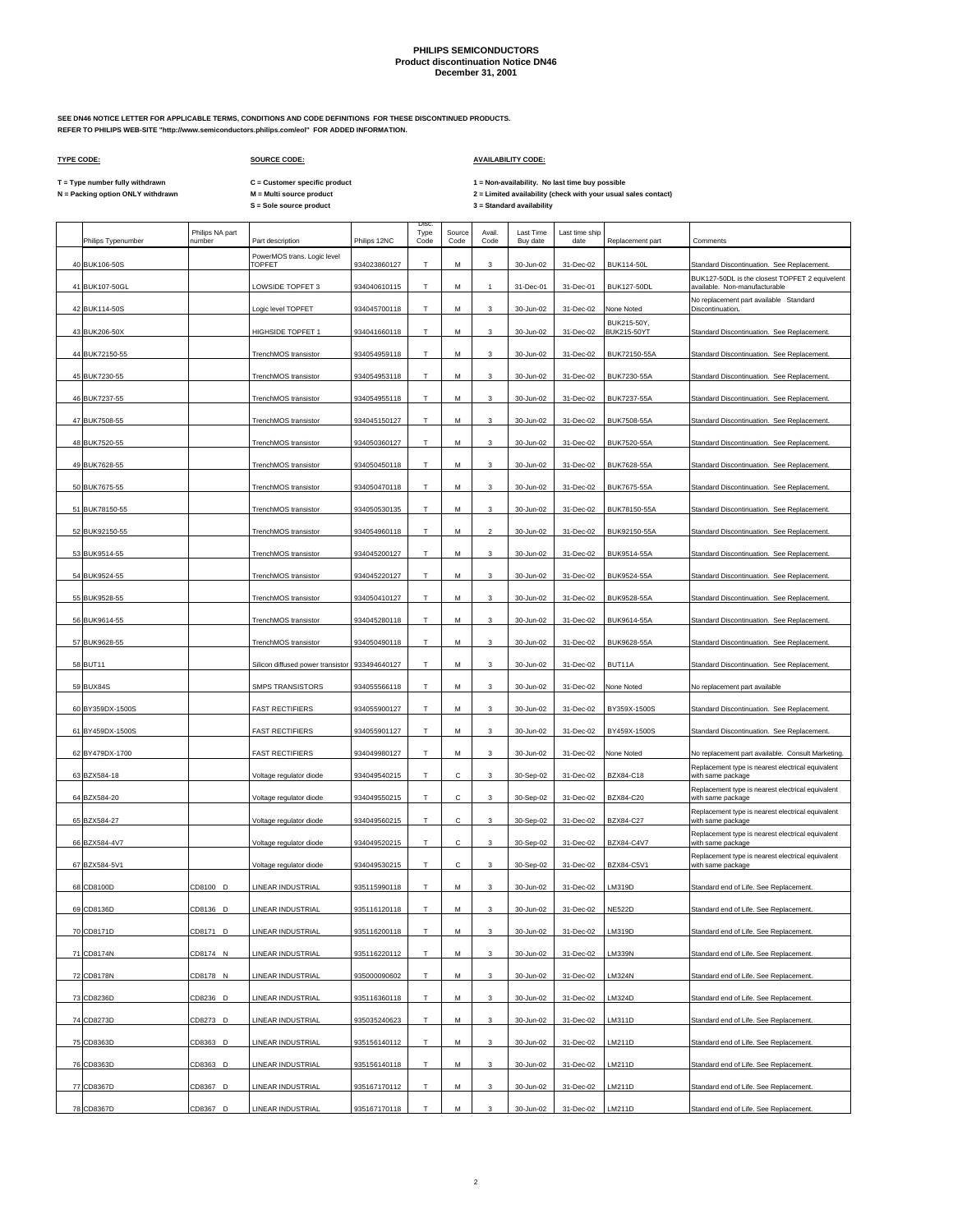**SEE DN46 NOTICE LETTER FOR APPLICABLE TERMS, CONDITIONS AND CODE DEFINITIONS FOR THESE DISCONTINUED PRODUCTS. REFER TO PHILIPS WEB-SITE "http://www.semiconductors.philips.com/eol" FOR ADDED INFORMATION.**

 $\Gamma$ 

## **TYPE CODE: SOURCE CODE: AVAILABILITY CODE:**

**C = Customer specific product**

T = Type number fully withdrawn C = Customer specific product 1 = Non-availability. No last time buy possible<br>N = Packing option ONLY withdrawn M = Multi source product 2 = Lim

| Philips Typenumber | Philips NA part<br>number | Part description      | Philips 12NC | Disc<br>Type<br>Code | Source<br>Code | Avail.<br>Code            | Last Time<br>Buy date | Last time ship<br>date | Replacement part | Comments                                                                                     |
|--------------------|---------------------------|-----------------------|--------------|----------------------|----------------|---------------------------|-----------------------|------------------------|------------------|----------------------------------------------------------------------------------------------|
| 79 CD8381N         | CD8381 N                  | LINEAR INDUSTRIAL     | 935188160112 | T                    | М              | 3                         | 30-Jun-02             | 31-Dec-02              | <b>LM358N</b>    | Standard end of Life. See Replacement                                                        |
| 80 CD8392D         | CD8392 D                  | LINEAR INDUSTRIAL     | 935206880118 | T                    | М              | 3                         | 30-Jun-02             | 31-Dec-02              | LM324AD          | Standard end of Life. See Replacement.                                                       |
| 81 CD8435D         | CD8435 D                  | LINEAR INDUSTRIAL     | 935245500112 | т                    | М              | 3                         | 30-Jun-02             | 31-Dec-02              | LM393AD          | Standard end of Life. See Replacement.                                                       |
| 82 CD8435D         | CD8435 D                  | LINEAR INDUSTRIAL     | 935245500118 | т                    | М              | 3                         | 30-Jun-02             | 31-Dec-02              | LM393AD          | Standard end of Life. See Replacement.                                                       |
| 83 CIBM558D        | CIBM558 D                 | LINEAR INDUSTRIAL     | 935121360118 | T                    | M              | 3                         | 30-Jun-02             | 31-Dec-02              | <b>NE558D</b>    | Standard end of Life. See Replacement.                                                       |
| 84 CP3159N         | CP3159 N                  | Special P80C32UBA     | 935260239112 | Т                    | М              | $\mathbf 2$               | 30-Jun-02             | 31-Dec-02              | None Noted       | Limited Supply. Consult Marketing.                                                           |
| 85 CP3200A         | CP3200 A                  | Special P87C51RB+4A   | 935263104512 | T                    | М              | 3                         | 30-Jun-02             | 31-Dec-02              | None Noted       | Standard Discontinuation. Consult Marketing.                                                 |
| 86 CR1010A         | CR1010 A                  | Special PXAG33        | 935261397118 | T                    | s              | 3                         | 30-Sep-02             | 31-Dec-02              | None Noted       | Std. OTP Available. Consult Marketing.                                                       |
| 87 CR1501A         | CR1501<br>A               | Special PXAS37KBA     | 935267177512 | T                    | S              | 3                         | 30-Sep-02             | 31-Dec-02              | None Noted       | Std. OTP Available. Consult Marketing.                                                       |
| 88 CV2324A         | CV2324<br>$\overline{ }$  | ROM P83C576EFAA       | 935269812518 | T                    | s              | 3                         | 30-Sep-02             | 31-Dec-02              | None Noted       | Standard End of Life. Contact Marketing for<br>Replacement                                   |
| 89 CV2325A         | CV2325 A                  | ROM P83C576EFAA       | 935269811518 | T                    | s              | 3                         | 30-Sep-02             | 31-Dec-02              | None Noted       | Standard End of Life. Contact Marketing for<br>Replacement                                   |
| 90 CV3834B         | CV3834 B                  | Special P83C575EBBB   | 935221140518 | т                    | м              | 3                         | 30-Jun-02             | 31-Dec-02              | None Noted       | Standard End of Life. Contact Marketing for<br>Replacement.                                  |
| 91 CV3846N         | CV3846 N                  | ROM - 83C575          | 935242760112 | T                    | s              | 3                         | 30-Sep-02             | 31-Dec-02              | None Noted       | Standard End of Life. Contact Marketing for<br>Replacement.                                  |
| 92 CV3858N         | CV3858<br>N               | Special P83C575EBPN   | 935260356112 | T                    | s              | 3                         | 30-Sep-02             | 31-Dec-02              | None Noted       | Standard End of Life. Contact Marketing for<br>Replacement                                   |
|                    |                           |                       |              | T                    | s              | 3                         |                       |                        |                  | Standard End of Life. Contact Marketing for<br>Replacement                                   |
| 93 CV3862B         | CV3862 B                  | Special P83C575EBBB   | 935260546518 |                      |                |                           | 30-Sep-02             | 31-Dec-02              | None Noted       | Standard End of Life. Contact Marketing for                                                  |
| 94 CV3865N         | CV3865 N                  | ROM - 83C575          | 935260776112 | т                    | s              | 3                         | 30-Sep-02             | 31-Dec-02              | None Noted       | Replacement.<br>Standard End of Life. Contact Marketing for                                  |
| 95 CV3868N         | CV3868 N                  | ROM - 83C575          | 935260949112 | T                    | s              | 3                         | 30-Sep-02             | 31-Dec-02              | None Noted       | Replacement.<br>Standard End of Life. Contact Marketing for                                  |
| 96 CV3880-1N       | CV3880-1 N                | Special P87C575       | 935261818112 | т                    | s              | 3                         | 30-Sep-02             | 31-Dec-02              | None Noted       | Replacement.<br>Standard End of Life. Contact Marketing for                                  |
| 97 CV3890B         | CV3890 B                  | Special P83C575EBBB   | 935266682557 | T                    | s              | 3                         | 30-Sep-02             | 31-Dec-02              | None Noted       | Replacement.<br>Standard End of Life. Contact Marketing for                                  |
| 98 CV3891N         | CV3891 N                  | ROM P83C575EHPN       | 935267756112 | т                    | s              | 3                         | 30-Sep-02             | 31-Dec-02              | None Noted       | Replacement.<br>Standard End of Life. Contact Marketing for                                  |
| 99 CV3893-1N       | CV3893-1 N                | PROGRAM'd CP3103N     | 935268430112 | T                    | s              | 3                         | 30-Sep-02             | 31-Dec-02              | None Noted       | Replacement.<br>Standard End of Life. Contact Marketing for                                  |
| 100 CV3898N        | CV3898 N                  | PROGRAM'd CP3150N     | 935269853112 | T                    | S              | 3                         | 30-Sep-02             | 31-Dec-02              | None Noted       | Replacement.                                                                                 |
| 101 CV5165A        | CV5165 A                  | Special P80C51SBAA    | 935263283518 | T                    | М              | 3                         | 30-Jun-02             | 31-Dec-02              | None Noted       | Std. OTP Available. Consult Marketing.<br>Tubes are available. Stamdard End of Life. Consult |
| 102 CV5167A        | CV5167 A                  | Special P80C51SBAA    | 935263330518 | N                    | М              | 3                         | 30-Jun-02             | 31-Dec-02              | None Noted       | Marketing                                                                                    |
| 103 CV5173B        | CV5173 B                  | Special P80C51SBBB    | 935263732557 | T                    | M              | 3                         | 30-Jun-02             | 31-Dec-02              | None Noted       | Std. OTP Available. Consult Marketing.                                                       |
| 104 CV5556A        | CV5556 A                  | Special P80C52SBAA    | 935222750118 | T                    | М              | 3                         | 30-Jun-02             | 31-Dec-02              | None Noted       | Std. OTP Available. Consult Marketing.                                                       |
| 105 CV5556A        | CV5556<br>A               | Special P80C52SBAA    | 935222750112 | T                    | М              | 3                         | 30-Jun-02             | 31-Dec-02              | None Noted       | Std. OTP Available. Consult Marketing.                                                       |
| 106 CV5702A        | CV5702 A                  | Special P80C52SBA     | 935262496518 | T                    | М              | 3                         | 30-Jun-02             | 31-Dec-02              | P87C52SBAA       | Std. OTP Available See Replacement                                                           |
| 107 CV5708A        | CV5708 A                  | Special P80C52SFAA    | 935263018518 | т                    | М              | 3                         | 30-Jun-02             | 31-Dec-02              | None Noted       | Std. OTP Available. Consult Marketing.                                                       |
| 108 CV5719B        | CV5719 B                  | Special P80C52SBBB    | 935263884518 | T                    | M              | 3                         | 30-Jun-02             | 31-Dec-02              | P87C52SBBB       | Std. OTP Avail. See Replacement.                                                             |
| 109 CV5731A        | CV5731 A                  | Special P80C52SBAA    | 935264408518 | т                    | М              | $\ensuremath{\mathsf{3}}$ | 30-Jun-02             | 31-Dec-02              | P87C52SBAA       | Std. OTP Avail. See Replacement.                                                             |
| 110 CV5738B        | CV5738 B                  | Special P80C52SFBB    | 935265775518 | т                    | M              | $\mathbf{3}$              | 30-Jun-02             | 31-Dec-02              | P87C52SFBB       | Std. OTP Avail. See Replacement.                                                             |
| 111 CV5753A        | CV5753 A                  | ROM P80C52SFAA        | 935267086518 | Ν                    | М              | $\mathbf{3}$              | 30-Jun-02             | 31-Dec-02              | None Noted       | Tubes Available. Standard End of Life. Consult<br>Marketing.                                 |
| 112 CV5754B        | CV5754 B                  | Special P80C52SBBB    | 935267197518 | T                    | M              | $\mathbf{3}$              | 30-Jun-02             | 31-Dec-02              | P87C52SBBB       | Std. OTP Avail. See Replacement.                                                             |
| 113 CV5759N        | CV5759 N                  | Special P80C52SBPN    | 935267339112 | Т                    | М              | 3                         | 30-Jun-02             | 31-Dec-02              | P87C52SBPN       | Std. OTP Avail. See Replacement.                                                             |
| 114 CV5762B        | CV5762 B                  | ROM P80C52SFBB        | 935267946518 | T                    | М              | 3                         | 30-Jun-02             | 31-Dec-02              | None Noted       | <b>Contact Marketing for Replacement</b>                                                     |
| 115 CV5832N        | CV5832 N                  | Programmed CP3150N    | 935270165112 | т                    | s              | 3                         | 30-Sep-02             | 31-Dec-02              | None Noted       | Contact Marketing for Replacement                                                            |
| 116 CV6177B44      | CV6177 B44                | Special P83C51FC-4B44 | 935260465557 | T.                   | M              | $\mathbf{3}$              | 30-Jun-02             | 31-Dec-02              | P87C51RC+4B      | Closest Std. OTP Avail. See Replacement.                                                     |
| 117 CV6545A        | CV6545 A                  | Special P83C51FA-4A44 | 935262241518 | T                    | М              |                           | 30-Jun-02             | 31-Dec-02              | P87C51FA-4A      | Std. OTP Avail. See Replacement.                                                             |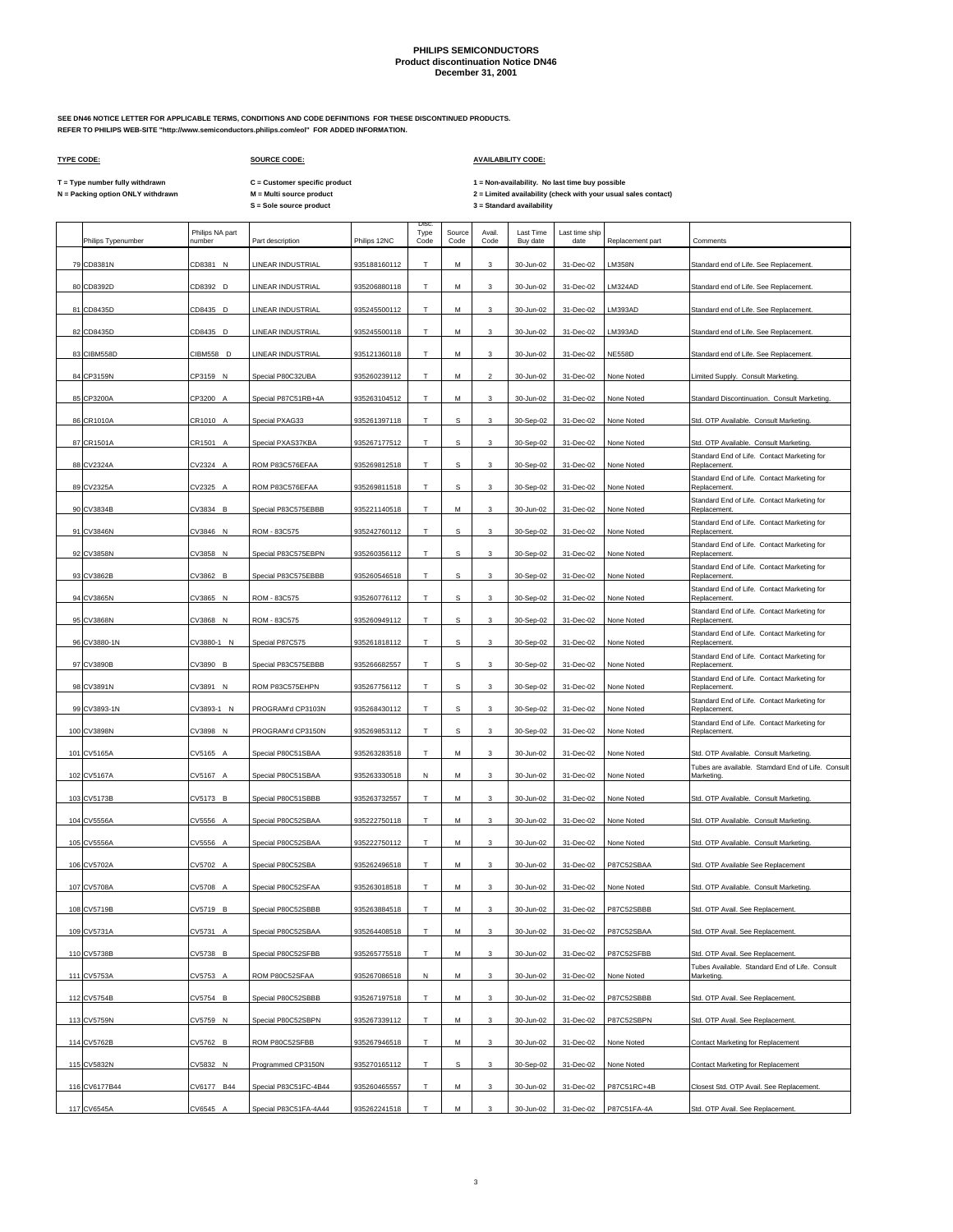**SEE DN46 NOTICE LETTER FOR APPLICABLE TERMS, CONDITIONS AND CODE DEFINITIONS FOR THESE DISCONTINUED PRODUCTS. REFER TO PHILIPS WEB-SITE "http://www.semiconductors.philips.com/eol" FOR ADDED INFORMATION.**

 $\mathsf{r}$ 

## **TYPE CODE: SOURCE CODE: AVAILABILITY CODE:**

**C = Customer specific product**

T = Type number fully withdrawn C = Customer specific product 1 = Non-availability. No last time buy possible<br>N = Packing option ONLY withdrawn M = Multi source product 2 = Lim

| Philips Typenumber      | Philips NA part<br>number | Part description                     | Philips 12NC | <b>Disc</b><br>Type<br>Code | Source<br>Code | Avail.<br>Code           | <b>Last Time</b><br>Buy date | Last time ship<br>date | Replacement part | Comments                                                                |
|-------------------------|---------------------------|--------------------------------------|--------------|-----------------------------|----------------|--------------------------|------------------------------|------------------------|------------------|-------------------------------------------------------------------------|
| 118 CV6552N             | CV6552 N                  | Special P83C51FA-4N                  | 935263383112 | T                           | M              | 3                        | 30-Jun-02                    | 31-Dec-02              | P87C51FA-4N      | Std. OTP Avail. See Replacement                                         |
| 119 CV6564A             | CV6564 A                  | Special P83C51FA-5A                  | 935269212518 | T                           | М              | 3                        | 30-Jun-02                    | 31-Dec-02              | P87C51FA-5A      | Std. OTP Avail. See Replacement.                                        |
| 120 CV6637A             | CV6637 A                  | Special ROM - 83C750                 | 935262126118 | т                           | s              | 3                        | 30-Sep-02                    | 31-Dec-02              | P87C750EBAA      | Std. OTP Avail. See Replacement.                                        |
| 121 CV6640A             | CV6640 A                  | ROM P83C750EFAA                      | 935262877118 | т                           | s              | 3                        | 30-Sep-02                    | 31-Dec-02              | P87C750EBAA      | Std. OTP Avail. See Replacement.                                        |
| 122 CV6646A             | CV6646 A                  | Special P83C750EFAA                  | 935269684118 | T                           | s              | 3                        | 30-Sep-02                    | 31-Dec-02              | P87C750EFAA      | Std. OTP Avail. See Replacement.                                        |
| 123 CV7215B44           | CV7215 B44                | S87C654-4B44                         | 935263951557 | Т                           | М              | $\mathbf 2$              | 30-Jun-02                    | 31-Dec-02              | None Noted       | Limited Supply. Consult Marketing.                                      |
| 124 CV8732DR            | CV8732 DR                 | Special P83C754EBDR                  | 935269634512 | Ν                           | s              | 3                        | 30-Sep-02                    | 31-Dec-02              | None Noted       | Tape and Reel are available. Standard End of Life.<br>Consult Marketing |
| 125 CV8910A             | CV8910 A                  | ROM P83C51RA+4A                      | 935261248518 | Т                           | М              | 3                        | 30-Jun-02                    | 31-Dec-02              | None Noted       | Std. OTP Avail. Consult Marketing.                                      |
| 126 CV9209A             | CV9209<br>A               | ROM P83C51RC+IA                      | 935269870512 | T                           | M              | 3                        | 30-Jun-02                    | 31-Dec-02              | None Noted       | Std. OTP Avail. Consult Marketing                                       |
| 127 CV9306A             | CV9306                    | Special P83C51RB+4A                  | 935263228518 | N                           | M              | 3                        | 30-Jun-02                    | 31-Dec-02              | None Noted       | Tubes Available. Standard End of Life. Consult<br>Marketing             |
| 128 CV9318A             | CV9318 A                  | Special P83C51RB+4A                  | 935267298518 | T                           | М              | 3                        | 30-Jun-02                    | 31-Dec-02              | P87C51RB+4A      | Std. OTP Available. Standard End of Life. See<br>Replacement            |
|                         |                           |                                      |              | T                           |                |                          |                              |                        |                  | Std. OTP Available. Standard End of Life. See                           |
| 129 CV9319A             | CV9319 A                  | Special P83C51RB+4A                  | 935267296518 |                             | M              | 3                        | 30-Jun-02                    | 31-Dec-02              | P87C51RB+4A      | Replacement.<br>Std. OTP Avail. Non-manufacturable. Consult             |
| 130 CV9321A             | CV9321<br>A               | ROM P83C51RB+4A                      | 935268074518 | T                           | M              |                          | 31-Dec-01                    | 31-Dec-01              | None Noted       | Marketing<br>Tape and Reel Avail. Standard End of Life. Consult         |
| 131 CV9504A             | CV9504<br>$\mathsf{A}$    | Special P83C554SBAA                  | 935267407512 | N                           | s              | 3                        | 30-Sep-02                    | 31-Dec-02              | None Noted       | Marketing<br>Trays Available. Standard End of Life. Consult             |
| 132 CV9505A             | CV9505 A                  | Special P83C554SBAA                  | 935268204518 | Ν                           | s              | 3                        | 30-Sep-02                    | 31-Dec-02              | None Noted       | Marketing<br>Trays Available. Standard End of Life. Consult             |
| 133 CV9506A             | CV9506 A                  | Special P83C554SBAA                  | 935268729512 | N                           | s              | 3                        | 30-Sep-02                    | 31-Dec-02              | None Noted       | Marketing.                                                              |
| 134 HTRMC20/E0A/A       |                           | HITAG READER SYSTEMS                 | 935245980122 | T.                          | M              | $\overline{2}$           | 30-Jun-02                    | 31-Dec-02              | None Noted       | Limited Supply. Consult Marketing.                                      |
| 135 HTRMC20/E0A/B       |                           | HITAG READER SYSTEMS                 | 935245970122 | Т                           | M              | $\overline{2}$           | 30-Jun-02                    | 31-Dec-02              | None Noted       | Limited Supply. Consult Marketing.                                      |
| 136 HTRMC20/E0A/C       |                           | HITAG READER SYSTEMS                 | 935245960122 | Т                           | М              | $\overline{2}$           | 30-Jun-02                    | 31-Dec-02              | None Noted       | Limited Supply. Consult Marketing.                                      |
| 137 HTRMC80/AE0         |                           | HRMC80/AE0 MI HITAG READER SYSTEMS   | 935242270122 | т                           | M              | $\overline{2}$           | 30-Jun-02                    | 31-Dec-02              | None Noted       | Limited Supply. Consult Marketing.                                      |
| 138 ISP1105W            | SP1105 W                  | USB1.8/3.3/5V USB                    | 935269823151 | T                           | M              | $\mathbf{1}$             | 31-Dec-01                    | 31-Dec-01              | None Noted       | Non-Manufacturable. Consult marketing                                   |
| 139 ISP1105W            | SP1105 W                  | USB1.8/3.3/5V USB                    | 935269823157 | T                           | M              | $\mathbf{1}$             | 31-Dec-01                    | 31-Dec-01              | None Noted       | Non-Manufacturable. Consult marketing                                   |
| 140 ISP1106W            | SP1106 W                  | USB1.8/3.3/5V USB                    | 935269825151 | T.                          | М              | $\mathbf{1}$             | 31-Dec-01                    | 31-Dec-01              | None Noted       | Non-Manufacturable. Consult marketing                                   |
| 141 ISP1106W            | ISP1106 W                 | USB1.8/3.3/5V USB                    | 935269825157 | T                           | М              |                          | 31-Dec-01                    | 31-Dec-01              | None Noted       | Non-Manufacturable. Consult marketing                                   |
| 142 ISP1107W            | ISP1107 W                 | USB1.1 TRANSCEIVER                   | 935269117151 | T                           | М              |                          | 31-Dec-01                    | 31-Dec-01              | None Noted       | Non-Manufacturable. Consult marketing                                   |
| 143 ISP1107W            | SP1107 W                  | USB1.1 TRANSCEIVER                   | 935269117157 | T                           | M              | $\mathbf{1}$             | 31-Dec-01                    | 31-Dec-01              | None Noted       | Non-Manufacturable. Consult marketing                                   |
| 144 ISP1123NB           | ISP1123 NB                | USB, C100TME PROCESS<br>FOR USB COMP | 935265311112 | Т                           | М              | 3                        | 30-Jun-02                    | 31-Dec-02              | ISP1123BD/D      | Standard End of Life. See Replacement                                   |
| 145 ISP1180DH           | SP1180 DH                 |                                      | 935264249112 | N                           | М              | 3                        | 01-Jun-02                    | 31-Dec-02              | PDIUSBD12        | Old version. Standard End of Life. See<br>Replacement                   |
| 146 LLE18040XL          |                           | BASESTATIONS >1GHZ                   | 934049590112 | Т                           | M              | 3                        | 30-Sep-02                    | 31-Dec-02              | None Noted       | Standard End of Life. Consult Marketing.                                |
| 147 LZ1418E100R         |                           | Microwave linear power<br>transistor | 933715830114 | T                           | M              | 3                        | 30-Jun-02                    | 31-Dec-02              | None Noted       | Standard End of Life. Consult Marketing.                                |
| 148 MAF1100HM/S1        |                           | TRIMEDIA PROCESSOR FOR<br>AUTOMOTIVE | 935263360557 | T                           | $\mathbb S$    | $\overline{2}$           | 30-Sep-02                    | 31-Dec-02              | None Noted       | imited Supply. Consult Marketing.                                       |
| 149 MF1ICL1000U/N5D     | M1IC10UN5D CU MIFARE 1    |                                      | 935264150025 | т                           | M              | $\overline{2}$           | 30-Jun-02                    | 31-Dec-02              | MF1ICS5005W      | SUCCESSOR MF ULTRALIGHT AVAILABLE<br>Q1/2002 or switch to MF1ICS5005W   |
| 150 MF1ICL1000W/N5D     | M1IC10WN5D C. MIFARE 1    |                                      | 935266907005 | T                           | M              | $\overline{2}$           | 30-Jun-02                    | 31-Dec-02              | MF1ICS5005W      | SUCCESSOR MF ULTRALIGHT AVAILABLE<br>Q1/2002 or switch to MF1ICS5005W   |
| 151 MF1ICS5003U/N5D     | M1IC53UN5D CU MIFARE 1    |                                      | 935266905025 | T                           | M              | $\mathcal{P}$            | 30-Jun-02                    | 31-Dec-02              | MF1ICS5005W (8") | DELIVERY TYPE "UNSAWN" CANCELLED<br>SWITCH to MF1ICS5005W (8")          |
| 152 MF1ICS5003W/N5D     | M1IC53WN5D C. MIFARE 1    |                                      | 935266906005 | т                           | М              | $\overline{2}$           | 30-Jun-02                    | 31-Dec-02              | MF1ICS5005W/V5D: | Transfer to 8" product See Replacement 12nc<br>935263875005             |
| 153 MF1ICS5004W/N5D     |                           | MIFARE 1                             | 935269027005 | T                           | M              | $\overline{\phantom{0}}$ | 30-Jun-02                    | 31-Dec-02              | MF1ICS5005W/V5D: | Transfer to 8" product See Replacement 12nc<br>935263875005             |
| 154 MF1MOA2L10/D/3      | M1MO2L10D3 M MIFARE 1     |                                      | 935261612118 | Т                           | М              | $\mathcal{P}$            | 30-Jun-02                    | 31-Dec-02              | MF1MOA2          | Successor MF Ultralight Available Q1/2002 or<br>switch to MF1MOA2 (8")  |
| 155 MF2ICD8000U/P5D5001 |                           | MIFARE2                              | 935264041025 | T                           | C              | $\overline{\phantom{0}}$ | 30-Sep-02                    | 31-Dec-02              |                  | MF2ICD8000W/P5D5702 Limited Supply. Consult Marketing.                  |
| 156 MF2ICD8000W/P5D5201 |                           | MIFARE2                              | 935264469005 | т                           | C              |                          | 30-Sep-02                    | 31-Dec-02              |                  | MF2ICD8000W/P5D5702 Successor - See Replacement.                        |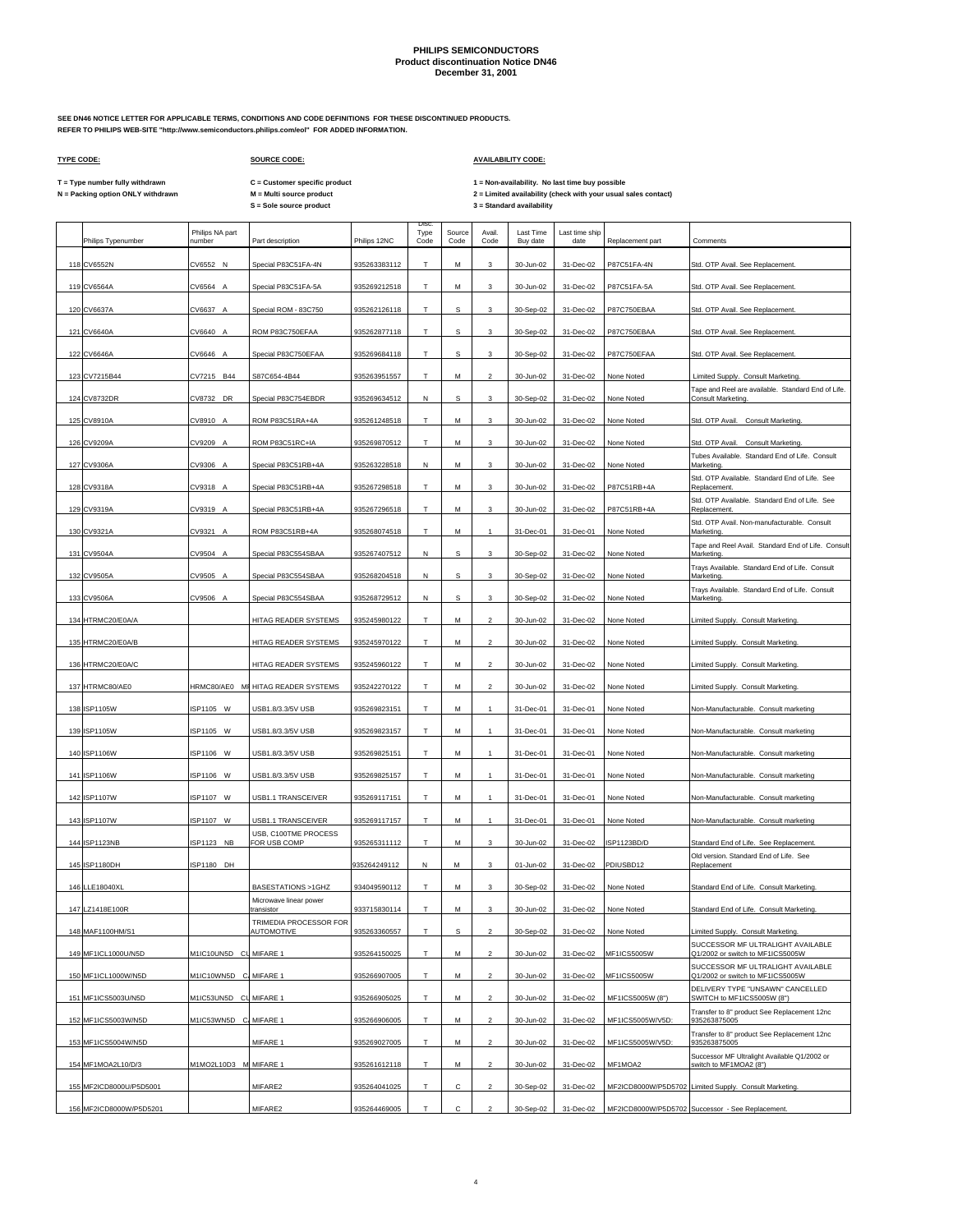**SEE DN46 NOTICE LETTER FOR APPLICABLE TERMS, CONDITIONS AND CODE DEFINITIONS FOR THESE DISCONTINUED PRODUCTS. REFER TO PHILIPS WEB-SITE "http://www.semiconductors.philips.com/eol" FOR ADDED INFORMATION.**

### **TYPE CODE: SOURCE CODE: AVAILABILITY CODE:**

**C = Customer specific product**

T = Type number fully withdrawn C = Customer specific product 1 = Non-availability. No last time buy possible<br>N = Packing option ONLY withdrawn M = Multi source product 2 = Lim

| 157 MF2ICD8000W/P5D5602<br>MIFARE2<br>MF2ICD8000W/P5D5702 Limited Supply. Consult Marketing.<br>935267160005<br>Т<br>С<br>$\overline{2}$<br>30-Sep-02<br>31-Dec-02<br>158 MF2ICD8400U/P5D0101<br>MIFARE2<br>C<br>935266909025<br>T<br>30-Sep-02<br>31-Dec-02<br>None Noted<br>Limited Supply. Consult Marketing.<br>2<br>MIFARE2<br>Т<br>с<br>31-Dec-02<br>159 MF2ICD8400W/P5D0101<br>935266910005<br>$\overline{2}$<br>30-Sep-02<br>None Noted<br>Limited Supply. Consult Marketing.<br>с<br>MIFARE2<br>T.<br>160 MF2MOC1D80/D05904<br>935268765118<br>$\overline{2}$<br>30-Sep-02<br>31-Dec-02<br>None Noted<br>Successor . Consult Marketing.<br>Т<br>MF2ICD8000W/P5D6105 Successor - See Replacement.<br>161 MF2MOC1D80/D06004<br>MIFARE2<br>935268912118<br>с<br>$\overline{2}$<br>30-Sep-02<br>31-Dec-02<br>162 MF2MOC1D84/D00100<br>MIFARE2<br>Т<br>с<br>935263691118<br>2<br>30-Sep-02<br>31-Dec-02<br>None Noted<br>Limited Supply. Consult Marketing.<br>MFEV500 SK<br>MIFARE READER SYSTEMS<br>Т<br>163 MFEV500<br>935234470122<br>M<br>2<br>30-Jun-02<br>31-Dec-02<br>None Noted<br>Limited Supply. Consult Marketing.<br>164 MFOT505<br>MFOT505 MR<br>935234610122<br>T.<br>$\overline{a}$<br>MIFARE READER SYSTEMS<br>М<br>31-Dec-02<br>30-Jun-02<br>None Noted<br>Limited Supply. Consult Marketing.<br>165 MFRC17002A/02F<br>MRC170/02F MR MIFARE READER SYSTEMS<br>935236050112<br>T<br>M<br>31-Dec-02<br>$\overline{2}$<br>30-Jun-02<br>None Noted<br>Limited Supply. Consult Marketing.<br>с<br>166 OF4013<br>HIGH VOLTAGE RECTIFIERS   933951330113<br>т<br>$\overline{2}$<br>30-Sep-02<br>31-Dec-02<br>None Noted<br>Limited Supply. No Replacement Part Available<br>167 OF4041<br>HIGH VOLTAGE RECTIFIERS<br>934033730113<br>T<br>Ċ<br>$\mathfrak{p}$<br>30-Sep-02<br>31-Dec-02<br>None Noted<br>Limited Supply. No Replacement Part Available<br>с<br>168 OF4047<br>HIGH VOLTAGE RECTIFIERS<br>934038360113<br>т<br>2<br>30-Sep-02<br>31-Dec-02<br>None Noted<br>Limited Supply. No Replacement Part Available.<br>169 OF4406<br>HIGH VOLTAGE RECTIFIERS<br>934054691113<br>T<br>Ċ.<br>$\overline{a}$<br>30-Sep-02<br>31-Dec-02<br>None Noted<br>Limited Supply. No Replacement Part Available<br>с<br>170 OF4407<br>HIGH VOLTAGE RECTIFIERS<br>934054692113<br>т<br>2<br>30-Sep-02<br>31-Dec-02<br>None Noted<br>Limited Supply. No Replacement Part Available<br>171 OF4418<br>HIGH VOLTAGE RECTIFIERS<br>934054942113<br>Т<br>с<br>30-Sep-02<br>31-Dec-02<br>$\overline{2}$<br>None Noted<br>Limited Supply. No Replacement Part Available.<br>10KV HIGH VOLTAGE<br>Т<br>с<br>172 OF4444<br><b>RECTIFIER</b><br>934056395113<br>$\overline{2}$<br>30-Sep-02<br>31-Dec-02<br>None Noted<br>Limited Supply. No Replacement Part Available.<br>173 OM4094U/10/F2<br><b>CLOCKS AND WATCHES</b><br>935261692005<br>T<br>M<br>31-Dec-02<br>3<br>30-Jun-02<br>None Noted<br>Standard End of Life. Consult Marketing.<br>174 OM4098U/10/F2<br><b>CLOCKS AND WATCHES</b><br>935261647005<br>т<br>м<br>3<br>30-Jun-02<br>31-Dec-02<br>None Noted<br>Standard End of Life. Consult Marketing.<br>MISCELL. AND<br>175 OM4768<br>OM4768 SD<br>DEVELOPMENT TOOLS<br>935186660112<br>Т<br>s<br>$\overline{a}$<br>31-Dec-01<br>31-Mar-02<br>None Noted<br>Limited Supply. Consult Marketing.<br>MISCELL. AND<br>176 OM4785A<br>DEVELOPMENT TOOLS<br>935218880112<br>т<br>s<br>2<br>31-Dec-01<br>31-Mar-02<br>None Noted<br>Limited Supply. Consult Marketing.<br>MISCELL. AND<br>177 OM5007<br>OM5007 SD<br>DEVELOPMENT TOOLS<br>935088480112<br>T<br>s<br>$\overline{a}$<br>31-Dec-01<br>31-Mar-02<br>None Noted<br>Limited Supply. Consult Marketing.<br>MISCELL. AND<br>OM5030 SK<br>DEVELOPMENT TOOLS<br>178 OM5030<br>935152310112<br>т<br>s<br>$\overline{2}$<br>31-Dec-01<br>31-Mar-02<br>None Noted<br>Limited Supply. Consult Marketing.<br>MISCELL. AND<br>OM5037 SK<br>DEVELOPMENT TOOLS<br>T<br>s<br>179 OM5037<br>935163940112<br>$\mathfrak{p}$<br>31-Dec-01<br>31-Mar-02<br>None Noted<br>Limited Supply. Consult Marketing.<br><b>BIPOLAR MOBILE TELECOM</b><br>Т<br>Standard End of Life. Consult Marketing<br>180 OM5159M/C1<br>(CAEN)<br>935248330118<br>M<br>3<br>30-Jun-02<br>31-Dec-02<br>None Noted<br><b>BIPOLAR MOBILE TELECOM</b><br>Dry Pack has to be used; product replaced by in<br>с<br>OM5170AG/C2<br>181 OM5170AG/C2<br>(CAEN)<br>935254660118<br>N<br>31-Dec-01<br>31-Dec-01<br>12nc 935254660518<br>1<br>MISCELL. AND<br>DEVELOPMENT TOOLS<br>182 OM5503<br>OM5503 SK<br>935213110112<br>Т<br>s<br>2<br>31-Dec-01<br>31-Mar-02<br>None Noted<br>Limited Supply. Consult Marketing.<br>MISCELL. AND<br>DEVELOPMENT TOOLS<br>s<br>183 OM5506<br>935225380112<br>T<br>$\overline{2}$<br>31-Dec-01<br>31-Mar-02<br>None Noted<br>Limited Supply. Consult Marketing. | Philips Typenumber | Philips NA part<br>number | Part description | Philips 12NC | Disc<br>Type<br>Code | Source<br>Code | Avail.<br>Code | Last Time<br>Buy date | Last time ship<br>date | Replacement part | Comments |
|---------------------------------------------------------------------------------------------------------------------------------------------------------------------------------------------------------------------------------------------------------------------------------------------------------------------------------------------------------------------------------------------------------------------------------------------------------------------------------------------------------------------------------------------------------------------------------------------------------------------------------------------------------------------------------------------------------------------------------------------------------------------------------------------------------------------------------------------------------------------------------------------------------------------------------------------------------------------------------------------------------------------------------------------------------------------------------------------------------------------------------------------------------------------------------------------------------------------------------------------------------------------------------------------------------------------------------------------------------------------------------------------------------------------------------------------------------------------------------------------------------------------------------------------------------------------------------------------------------------------------------------------------------------------------------------------------------------------------------------------------------------------------------------------------------------------------------------------------------------------------------------------------------------------------------------------------------------------------------------------------------------------------------------------------------------------------------------------------------------------------------------------------------------------------------------------------------------------------------------------------------------------------------------------------------------------------------------------------------------------------------------------------------------------------------------------------------------------------------------------------------------------------------------------------------------------------------------------------------------------------------------------------------------------------------------------------------------------------------------------------------------------------------------------------------------------------------------------------------------------------------------------------------------------------------------------------------------------------------------------------------------------------------------------------------------------------------------------------------------------------------------------------------------------------------------------------------------------------------------------------------------------------------------------------------------------------------------------------------------------------------------------------------------------------------------------------------------------------------------------------------------------------------------------------------------------------------------------------------------------------------------------------------------------------------------------------------------------------------------------------------------------------------------------------------------------------------------------------------------------------------------------------------------------------------------------------------------------------------------------------------------------------------------------------------------------------------------------------------------------------------------------------------------------------------------------------------------------------------------------------------------------------------------------------------------------------------------------------------------------------------------------------------------------------------------------------------------------------------------------------------------------------------------------------------------------------------------------------------------------------------------------------------------------------------------------------------------------------------------------------------------------------------------------------------------|--------------------|---------------------------|------------------|--------------|----------------------|----------------|----------------|-----------------------|------------------------|------------------|----------|
|                                                                                                                                                                                                                                                                                                                                                                                                                                                                                                                                                                                                                                                                                                                                                                                                                                                                                                                                                                                                                                                                                                                                                                                                                                                                                                                                                                                                                                                                                                                                                                                                                                                                                                                                                                                                                                                                                                                                                                                                                                                                                                                                                                                                                                                                                                                                                                                                                                                                                                                                                                                                                                                                                                                                                                                                                                                                                                                                                                                                                                                                                                                                                                                                                                                                                                                                                                                                                                                                                                                                                                                                                                                                                                                                                                                                                                                                                                                                                                                                                                                                                                                                                                                                                                                                                                                                                                                                                                                                                                                                                                                                                                                                                                                                                                                                               |                    |                           |                  |              |                      |                |                |                       |                        |                  |          |
|                                                                                                                                                                                                                                                                                                                                                                                                                                                                                                                                                                                                                                                                                                                                                                                                                                                                                                                                                                                                                                                                                                                                                                                                                                                                                                                                                                                                                                                                                                                                                                                                                                                                                                                                                                                                                                                                                                                                                                                                                                                                                                                                                                                                                                                                                                                                                                                                                                                                                                                                                                                                                                                                                                                                                                                                                                                                                                                                                                                                                                                                                                                                                                                                                                                                                                                                                                                                                                                                                                                                                                                                                                                                                                                                                                                                                                                                                                                                                                                                                                                                                                                                                                                                                                                                                                                                                                                                                                                                                                                                                                                                                                                                                                                                                                                                               |                    |                           |                  |              |                      |                |                |                       |                        |                  |          |
|                                                                                                                                                                                                                                                                                                                                                                                                                                                                                                                                                                                                                                                                                                                                                                                                                                                                                                                                                                                                                                                                                                                                                                                                                                                                                                                                                                                                                                                                                                                                                                                                                                                                                                                                                                                                                                                                                                                                                                                                                                                                                                                                                                                                                                                                                                                                                                                                                                                                                                                                                                                                                                                                                                                                                                                                                                                                                                                                                                                                                                                                                                                                                                                                                                                                                                                                                                                                                                                                                                                                                                                                                                                                                                                                                                                                                                                                                                                                                                                                                                                                                                                                                                                                                                                                                                                                                                                                                                                                                                                                                                                                                                                                                                                                                                                                               |                    |                           |                  |              |                      |                |                |                       |                        |                  |          |
|                                                                                                                                                                                                                                                                                                                                                                                                                                                                                                                                                                                                                                                                                                                                                                                                                                                                                                                                                                                                                                                                                                                                                                                                                                                                                                                                                                                                                                                                                                                                                                                                                                                                                                                                                                                                                                                                                                                                                                                                                                                                                                                                                                                                                                                                                                                                                                                                                                                                                                                                                                                                                                                                                                                                                                                                                                                                                                                                                                                                                                                                                                                                                                                                                                                                                                                                                                                                                                                                                                                                                                                                                                                                                                                                                                                                                                                                                                                                                                                                                                                                                                                                                                                                                                                                                                                                                                                                                                                                                                                                                                                                                                                                                                                                                                                                               |                    |                           |                  |              |                      |                |                |                       |                        |                  |          |
|                                                                                                                                                                                                                                                                                                                                                                                                                                                                                                                                                                                                                                                                                                                                                                                                                                                                                                                                                                                                                                                                                                                                                                                                                                                                                                                                                                                                                                                                                                                                                                                                                                                                                                                                                                                                                                                                                                                                                                                                                                                                                                                                                                                                                                                                                                                                                                                                                                                                                                                                                                                                                                                                                                                                                                                                                                                                                                                                                                                                                                                                                                                                                                                                                                                                                                                                                                                                                                                                                                                                                                                                                                                                                                                                                                                                                                                                                                                                                                                                                                                                                                                                                                                                                                                                                                                                                                                                                                                                                                                                                                                                                                                                                                                                                                                                               |                    |                           |                  |              |                      |                |                |                       |                        |                  |          |
|                                                                                                                                                                                                                                                                                                                                                                                                                                                                                                                                                                                                                                                                                                                                                                                                                                                                                                                                                                                                                                                                                                                                                                                                                                                                                                                                                                                                                                                                                                                                                                                                                                                                                                                                                                                                                                                                                                                                                                                                                                                                                                                                                                                                                                                                                                                                                                                                                                                                                                                                                                                                                                                                                                                                                                                                                                                                                                                                                                                                                                                                                                                                                                                                                                                                                                                                                                                                                                                                                                                                                                                                                                                                                                                                                                                                                                                                                                                                                                                                                                                                                                                                                                                                                                                                                                                                                                                                                                                                                                                                                                                                                                                                                                                                                                                                               |                    |                           |                  |              |                      |                |                |                       |                        |                  |          |
|                                                                                                                                                                                                                                                                                                                                                                                                                                                                                                                                                                                                                                                                                                                                                                                                                                                                                                                                                                                                                                                                                                                                                                                                                                                                                                                                                                                                                                                                                                                                                                                                                                                                                                                                                                                                                                                                                                                                                                                                                                                                                                                                                                                                                                                                                                                                                                                                                                                                                                                                                                                                                                                                                                                                                                                                                                                                                                                                                                                                                                                                                                                                                                                                                                                                                                                                                                                                                                                                                                                                                                                                                                                                                                                                                                                                                                                                                                                                                                                                                                                                                                                                                                                                                                                                                                                                                                                                                                                                                                                                                                                                                                                                                                                                                                                                               |                    |                           |                  |              |                      |                |                |                       |                        |                  |          |
|                                                                                                                                                                                                                                                                                                                                                                                                                                                                                                                                                                                                                                                                                                                                                                                                                                                                                                                                                                                                                                                                                                                                                                                                                                                                                                                                                                                                                                                                                                                                                                                                                                                                                                                                                                                                                                                                                                                                                                                                                                                                                                                                                                                                                                                                                                                                                                                                                                                                                                                                                                                                                                                                                                                                                                                                                                                                                                                                                                                                                                                                                                                                                                                                                                                                                                                                                                                                                                                                                                                                                                                                                                                                                                                                                                                                                                                                                                                                                                                                                                                                                                                                                                                                                                                                                                                                                                                                                                                                                                                                                                                                                                                                                                                                                                                                               |                    |                           |                  |              |                      |                |                |                       |                        |                  |          |
|                                                                                                                                                                                                                                                                                                                                                                                                                                                                                                                                                                                                                                                                                                                                                                                                                                                                                                                                                                                                                                                                                                                                                                                                                                                                                                                                                                                                                                                                                                                                                                                                                                                                                                                                                                                                                                                                                                                                                                                                                                                                                                                                                                                                                                                                                                                                                                                                                                                                                                                                                                                                                                                                                                                                                                                                                                                                                                                                                                                                                                                                                                                                                                                                                                                                                                                                                                                                                                                                                                                                                                                                                                                                                                                                                                                                                                                                                                                                                                                                                                                                                                                                                                                                                                                                                                                                                                                                                                                                                                                                                                                                                                                                                                                                                                                                               |                    |                           |                  |              |                      |                |                |                       |                        |                  |          |
|                                                                                                                                                                                                                                                                                                                                                                                                                                                                                                                                                                                                                                                                                                                                                                                                                                                                                                                                                                                                                                                                                                                                                                                                                                                                                                                                                                                                                                                                                                                                                                                                                                                                                                                                                                                                                                                                                                                                                                                                                                                                                                                                                                                                                                                                                                                                                                                                                                                                                                                                                                                                                                                                                                                                                                                                                                                                                                                                                                                                                                                                                                                                                                                                                                                                                                                                                                                                                                                                                                                                                                                                                                                                                                                                                                                                                                                                                                                                                                                                                                                                                                                                                                                                                                                                                                                                                                                                                                                                                                                                                                                                                                                                                                                                                                                                               |                    |                           |                  |              |                      |                |                |                       |                        |                  |          |
|                                                                                                                                                                                                                                                                                                                                                                                                                                                                                                                                                                                                                                                                                                                                                                                                                                                                                                                                                                                                                                                                                                                                                                                                                                                                                                                                                                                                                                                                                                                                                                                                                                                                                                                                                                                                                                                                                                                                                                                                                                                                                                                                                                                                                                                                                                                                                                                                                                                                                                                                                                                                                                                                                                                                                                                                                                                                                                                                                                                                                                                                                                                                                                                                                                                                                                                                                                                                                                                                                                                                                                                                                                                                                                                                                                                                                                                                                                                                                                                                                                                                                                                                                                                                                                                                                                                                                                                                                                                                                                                                                                                                                                                                                                                                                                                                               |                    |                           |                  |              |                      |                |                |                       |                        |                  |          |
|                                                                                                                                                                                                                                                                                                                                                                                                                                                                                                                                                                                                                                                                                                                                                                                                                                                                                                                                                                                                                                                                                                                                                                                                                                                                                                                                                                                                                                                                                                                                                                                                                                                                                                                                                                                                                                                                                                                                                                                                                                                                                                                                                                                                                                                                                                                                                                                                                                                                                                                                                                                                                                                                                                                                                                                                                                                                                                                                                                                                                                                                                                                                                                                                                                                                                                                                                                                                                                                                                                                                                                                                                                                                                                                                                                                                                                                                                                                                                                                                                                                                                                                                                                                                                                                                                                                                                                                                                                                                                                                                                                                                                                                                                                                                                                                                               |                    |                           |                  |              |                      |                |                |                       |                        |                  |          |
|                                                                                                                                                                                                                                                                                                                                                                                                                                                                                                                                                                                                                                                                                                                                                                                                                                                                                                                                                                                                                                                                                                                                                                                                                                                                                                                                                                                                                                                                                                                                                                                                                                                                                                                                                                                                                                                                                                                                                                                                                                                                                                                                                                                                                                                                                                                                                                                                                                                                                                                                                                                                                                                                                                                                                                                                                                                                                                                                                                                                                                                                                                                                                                                                                                                                                                                                                                                                                                                                                                                                                                                                                                                                                                                                                                                                                                                                                                                                                                                                                                                                                                                                                                                                                                                                                                                                                                                                                                                                                                                                                                                                                                                                                                                                                                                                               |                    |                           |                  |              |                      |                |                |                       |                        |                  |          |
|                                                                                                                                                                                                                                                                                                                                                                                                                                                                                                                                                                                                                                                                                                                                                                                                                                                                                                                                                                                                                                                                                                                                                                                                                                                                                                                                                                                                                                                                                                                                                                                                                                                                                                                                                                                                                                                                                                                                                                                                                                                                                                                                                                                                                                                                                                                                                                                                                                                                                                                                                                                                                                                                                                                                                                                                                                                                                                                                                                                                                                                                                                                                                                                                                                                                                                                                                                                                                                                                                                                                                                                                                                                                                                                                                                                                                                                                                                                                                                                                                                                                                                                                                                                                                                                                                                                                                                                                                                                                                                                                                                                                                                                                                                                                                                                                               |                    |                           |                  |              |                      |                |                |                       |                        |                  |          |
|                                                                                                                                                                                                                                                                                                                                                                                                                                                                                                                                                                                                                                                                                                                                                                                                                                                                                                                                                                                                                                                                                                                                                                                                                                                                                                                                                                                                                                                                                                                                                                                                                                                                                                                                                                                                                                                                                                                                                                                                                                                                                                                                                                                                                                                                                                                                                                                                                                                                                                                                                                                                                                                                                                                                                                                                                                                                                                                                                                                                                                                                                                                                                                                                                                                                                                                                                                                                                                                                                                                                                                                                                                                                                                                                                                                                                                                                                                                                                                                                                                                                                                                                                                                                                                                                                                                                                                                                                                                                                                                                                                                                                                                                                                                                                                                                               |                    |                           |                  |              |                      |                |                |                       |                        |                  |          |
|                                                                                                                                                                                                                                                                                                                                                                                                                                                                                                                                                                                                                                                                                                                                                                                                                                                                                                                                                                                                                                                                                                                                                                                                                                                                                                                                                                                                                                                                                                                                                                                                                                                                                                                                                                                                                                                                                                                                                                                                                                                                                                                                                                                                                                                                                                                                                                                                                                                                                                                                                                                                                                                                                                                                                                                                                                                                                                                                                                                                                                                                                                                                                                                                                                                                                                                                                                                                                                                                                                                                                                                                                                                                                                                                                                                                                                                                                                                                                                                                                                                                                                                                                                                                                                                                                                                                                                                                                                                                                                                                                                                                                                                                                                                                                                                                               |                    |                           |                  |              |                      |                |                |                       |                        |                  |          |
|                                                                                                                                                                                                                                                                                                                                                                                                                                                                                                                                                                                                                                                                                                                                                                                                                                                                                                                                                                                                                                                                                                                                                                                                                                                                                                                                                                                                                                                                                                                                                                                                                                                                                                                                                                                                                                                                                                                                                                                                                                                                                                                                                                                                                                                                                                                                                                                                                                                                                                                                                                                                                                                                                                                                                                                                                                                                                                                                                                                                                                                                                                                                                                                                                                                                                                                                                                                                                                                                                                                                                                                                                                                                                                                                                                                                                                                                                                                                                                                                                                                                                                                                                                                                                                                                                                                                                                                                                                                                                                                                                                                                                                                                                                                                                                                                               |                    |                           |                  |              |                      |                |                |                       |                        |                  |          |
|                                                                                                                                                                                                                                                                                                                                                                                                                                                                                                                                                                                                                                                                                                                                                                                                                                                                                                                                                                                                                                                                                                                                                                                                                                                                                                                                                                                                                                                                                                                                                                                                                                                                                                                                                                                                                                                                                                                                                                                                                                                                                                                                                                                                                                                                                                                                                                                                                                                                                                                                                                                                                                                                                                                                                                                                                                                                                                                                                                                                                                                                                                                                                                                                                                                                                                                                                                                                                                                                                                                                                                                                                                                                                                                                                                                                                                                                                                                                                                                                                                                                                                                                                                                                                                                                                                                                                                                                                                                                                                                                                                                                                                                                                                                                                                                                               |                    |                           |                  |              |                      |                |                |                       |                        |                  |          |
|                                                                                                                                                                                                                                                                                                                                                                                                                                                                                                                                                                                                                                                                                                                                                                                                                                                                                                                                                                                                                                                                                                                                                                                                                                                                                                                                                                                                                                                                                                                                                                                                                                                                                                                                                                                                                                                                                                                                                                                                                                                                                                                                                                                                                                                                                                                                                                                                                                                                                                                                                                                                                                                                                                                                                                                                                                                                                                                                                                                                                                                                                                                                                                                                                                                                                                                                                                                                                                                                                                                                                                                                                                                                                                                                                                                                                                                                                                                                                                                                                                                                                                                                                                                                                                                                                                                                                                                                                                                                                                                                                                                                                                                                                                                                                                                                               |                    |                           |                  |              |                      |                |                |                       |                        |                  |          |
|                                                                                                                                                                                                                                                                                                                                                                                                                                                                                                                                                                                                                                                                                                                                                                                                                                                                                                                                                                                                                                                                                                                                                                                                                                                                                                                                                                                                                                                                                                                                                                                                                                                                                                                                                                                                                                                                                                                                                                                                                                                                                                                                                                                                                                                                                                                                                                                                                                                                                                                                                                                                                                                                                                                                                                                                                                                                                                                                                                                                                                                                                                                                                                                                                                                                                                                                                                                                                                                                                                                                                                                                                                                                                                                                                                                                                                                                                                                                                                                                                                                                                                                                                                                                                                                                                                                                                                                                                                                                                                                                                                                                                                                                                                                                                                                                               |                    |                           |                  |              |                      |                |                |                       |                        |                  |          |
|                                                                                                                                                                                                                                                                                                                                                                                                                                                                                                                                                                                                                                                                                                                                                                                                                                                                                                                                                                                                                                                                                                                                                                                                                                                                                                                                                                                                                                                                                                                                                                                                                                                                                                                                                                                                                                                                                                                                                                                                                                                                                                                                                                                                                                                                                                                                                                                                                                                                                                                                                                                                                                                                                                                                                                                                                                                                                                                                                                                                                                                                                                                                                                                                                                                                                                                                                                                                                                                                                                                                                                                                                                                                                                                                                                                                                                                                                                                                                                                                                                                                                                                                                                                                                                                                                                                                                                                                                                                                                                                                                                                                                                                                                                                                                                                                               |                    |                           |                  |              |                      |                |                |                       |                        |                  |          |
|                                                                                                                                                                                                                                                                                                                                                                                                                                                                                                                                                                                                                                                                                                                                                                                                                                                                                                                                                                                                                                                                                                                                                                                                                                                                                                                                                                                                                                                                                                                                                                                                                                                                                                                                                                                                                                                                                                                                                                                                                                                                                                                                                                                                                                                                                                                                                                                                                                                                                                                                                                                                                                                                                                                                                                                                                                                                                                                                                                                                                                                                                                                                                                                                                                                                                                                                                                                                                                                                                                                                                                                                                                                                                                                                                                                                                                                                                                                                                                                                                                                                                                                                                                                                                                                                                                                                                                                                                                                                                                                                                                                                                                                                                                                                                                                                               |                    |                           |                  |              |                      |                |                |                       |                        |                  |          |
|                                                                                                                                                                                                                                                                                                                                                                                                                                                                                                                                                                                                                                                                                                                                                                                                                                                                                                                                                                                                                                                                                                                                                                                                                                                                                                                                                                                                                                                                                                                                                                                                                                                                                                                                                                                                                                                                                                                                                                                                                                                                                                                                                                                                                                                                                                                                                                                                                                                                                                                                                                                                                                                                                                                                                                                                                                                                                                                                                                                                                                                                                                                                                                                                                                                                                                                                                                                                                                                                                                                                                                                                                                                                                                                                                                                                                                                                                                                                                                                                                                                                                                                                                                                                                                                                                                                                                                                                                                                                                                                                                                                                                                                                                                                                                                                                               |                    |                           |                  |              |                      |                |                |                       |                        |                  |          |
|                                                                                                                                                                                                                                                                                                                                                                                                                                                                                                                                                                                                                                                                                                                                                                                                                                                                                                                                                                                                                                                                                                                                                                                                                                                                                                                                                                                                                                                                                                                                                                                                                                                                                                                                                                                                                                                                                                                                                                                                                                                                                                                                                                                                                                                                                                                                                                                                                                                                                                                                                                                                                                                                                                                                                                                                                                                                                                                                                                                                                                                                                                                                                                                                                                                                                                                                                                                                                                                                                                                                                                                                                                                                                                                                                                                                                                                                                                                                                                                                                                                                                                                                                                                                                                                                                                                                                                                                                                                                                                                                                                                                                                                                                                                                                                                                               |                    |                           |                  |              |                      |                |                |                       |                        |                  |          |
|                                                                                                                                                                                                                                                                                                                                                                                                                                                                                                                                                                                                                                                                                                                                                                                                                                                                                                                                                                                                                                                                                                                                                                                                                                                                                                                                                                                                                                                                                                                                                                                                                                                                                                                                                                                                                                                                                                                                                                                                                                                                                                                                                                                                                                                                                                                                                                                                                                                                                                                                                                                                                                                                                                                                                                                                                                                                                                                                                                                                                                                                                                                                                                                                                                                                                                                                                                                                                                                                                                                                                                                                                                                                                                                                                                                                                                                                                                                                                                                                                                                                                                                                                                                                                                                                                                                                                                                                                                                                                                                                                                                                                                                                                                                                                                                                               |                    |                           |                  |              |                      |                |                |                       |                        |                  |          |
|                                                                                                                                                                                                                                                                                                                                                                                                                                                                                                                                                                                                                                                                                                                                                                                                                                                                                                                                                                                                                                                                                                                                                                                                                                                                                                                                                                                                                                                                                                                                                                                                                                                                                                                                                                                                                                                                                                                                                                                                                                                                                                                                                                                                                                                                                                                                                                                                                                                                                                                                                                                                                                                                                                                                                                                                                                                                                                                                                                                                                                                                                                                                                                                                                                                                                                                                                                                                                                                                                                                                                                                                                                                                                                                                                                                                                                                                                                                                                                                                                                                                                                                                                                                                                                                                                                                                                                                                                                                                                                                                                                                                                                                                                                                                                                                                               |                    |                           |                  |              |                      |                |                |                       |                        |                  |          |
|                                                                                                                                                                                                                                                                                                                                                                                                                                                                                                                                                                                                                                                                                                                                                                                                                                                                                                                                                                                                                                                                                                                                                                                                                                                                                                                                                                                                                                                                                                                                                                                                                                                                                                                                                                                                                                                                                                                                                                                                                                                                                                                                                                                                                                                                                                                                                                                                                                                                                                                                                                                                                                                                                                                                                                                                                                                                                                                                                                                                                                                                                                                                                                                                                                                                                                                                                                                                                                                                                                                                                                                                                                                                                                                                                                                                                                                                                                                                                                                                                                                                                                                                                                                                                                                                                                                                                                                                                                                                                                                                                                                                                                                                                                                                                                                                               |                    |                           |                  |              |                      |                |                |                       |                        |                  |          |
|                                                                                                                                                                                                                                                                                                                                                                                                                                                                                                                                                                                                                                                                                                                                                                                                                                                                                                                                                                                                                                                                                                                                                                                                                                                                                                                                                                                                                                                                                                                                                                                                                                                                                                                                                                                                                                                                                                                                                                                                                                                                                                                                                                                                                                                                                                                                                                                                                                                                                                                                                                                                                                                                                                                                                                                                                                                                                                                                                                                                                                                                                                                                                                                                                                                                                                                                                                                                                                                                                                                                                                                                                                                                                                                                                                                                                                                                                                                                                                                                                                                                                                                                                                                                                                                                                                                                                                                                                                                                                                                                                                                                                                                                                                                                                                                                               |                    |                           |                  |              |                      |                |                |                       |                        |                  |          |
| MISCELL. AND<br>OM5508 SD<br>DEVELOPMENT TOOLS<br>Т<br>s<br>184 OM5508<br>935242860112<br>2<br>31-Dec-01<br>31-Mar-02<br>None Noted<br>Limited Supply. Consult Marketing.                                                                                                                                                                                                                                                                                                                                                                                                                                                                                                                                                                                                                                                                                                                                                                                                                                                                                                                                                                                                                                                                                                                                                                                                                                                                                                                                                                                                                                                                                                                                                                                                                                                                                                                                                                                                                                                                                                                                                                                                                                                                                                                                                                                                                                                                                                                                                                                                                                                                                                                                                                                                                                                                                                                                                                                                                                                                                                                                                                                                                                                                                                                                                                                                                                                                                                                                                                                                                                                                                                                                                                                                                                                                                                                                                                                                                                                                                                                                                                                                                                                                                                                                                                                                                                                                                                                                                                                                                                                                                                                                                                                                                                     |                    |                           |                  |              |                      |                |                |                       |                        |                  |          |
| MISCELL. AND<br>185 OM5509<br>DEVELOPMENT TOOLS<br>T<br>s<br>935259890112<br>$\overline{2}$<br>31-Dec-01<br>31-Mar-02<br>None Noted<br>Limited Supply. Consult Marketing.                                                                                                                                                                                                                                                                                                                                                                                                                                                                                                                                                                                                                                                                                                                                                                                                                                                                                                                                                                                                                                                                                                                                                                                                                                                                                                                                                                                                                                                                                                                                                                                                                                                                                                                                                                                                                                                                                                                                                                                                                                                                                                                                                                                                                                                                                                                                                                                                                                                                                                                                                                                                                                                                                                                                                                                                                                                                                                                                                                                                                                                                                                                                                                                                                                                                                                                                                                                                                                                                                                                                                                                                                                                                                                                                                                                                                                                                                                                                                                                                                                                                                                                                                                                                                                                                                                                                                                                                                                                                                                                                                                                                                                     |                    |                           |                  |              |                      |                |                |                       |                        |                  |          |
| MISCELL. AND<br>OM5510 SD<br>DEVELOPMENT TOOLS<br>Т<br>s<br>186 OM5510<br>935259860112<br>$\overline{2}$<br>31-Dec-01<br>31-Mar-02<br>None Noted<br>Limited Supply. Consult Marketing.                                                                                                                                                                                                                                                                                                                                                                                                                                                                                                                                                                                                                                                                                                                                                                                                                                                                                                                                                                                                                                                                                                                                                                                                                                                                                                                                                                                                                                                                                                                                                                                                                                                                                                                                                                                                                                                                                                                                                                                                                                                                                                                                                                                                                                                                                                                                                                                                                                                                                                                                                                                                                                                                                                                                                                                                                                                                                                                                                                                                                                                                                                                                                                                                                                                                                                                                                                                                                                                                                                                                                                                                                                                                                                                                                                                                                                                                                                                                                                                                                                                                                                                                                                                                                                                                                                                                                                                                                                                                                                                                                                                                                        |                    |                           |                  |              |                      |                |                |                       |                        |                  |          |
| MISCELL. AND<br>187 OM5514<br>DEVELOPMENT TOOLS<br>935262179112<br>T<br>$\mathbb S$<br>31-Dec-01<br>$\overline{\mathbf{c}}$<br>31-Mar-02<br>None Noted<br>Limited Supply. Consult Marketing.                                                                                                                                                                                                                                                                                                                                                                                                                                                                                                                                                                                                                                                                                                                                                                                                                                                                                                                                                                                                                                                                                                                                                                                                                                                                                                                                                                                                                                                                                                                                                                                                                                                                                                                                                                                                                                                                                                                                                                                                                                                                                                                                                                                                                                                                                                                                                                                                                                                                                                                                                                                                                                                                                                                                                                                                                                                                                                                                                                                                                                                                                                                                                                                                                                                                                                                                                                                                                                                                                                                                                                                                                                                                                                                                                                                                                                                                                                                                                                                                                                                                                                                                                                                                                                                                                                                                                                                                                                                                                                                                                                                                                  |                    |                           |                  |              |                      |                |                |                       |                        |                  |          |
| PCD5009 PROGRAMMED<br>935264063112<br>188 OM5518<br>T<br>s<br>$\overline{a}$<br>31-Dec-01<br>31-Mar-02<br>None Noted<br>Limited Supply. Consult Marketing.                                                                                                                                                                                                                                                                                                                                                                                                                                                                                                                                                                                                                                                                                                                                                                                                                                                                                                                                                                                                                                                                                                                                                                                                                                                                                                                                                                                                                                                                                                                                                                                                                                                                                                                                                                                                                                                                                                                                                                                                                                                                                                                                                                                                                                                                                                                                                                                                                                                                                                                                                                                                                                                                                                                                                                                                                                                                                                                                                                                                                                                                                                                                                                                                                                                                                                                                                                                                                                                                                                                                                                                                                                                                                                                                                                                                                                                                                                                                                                                                                                                                                                                                                                                                                                                                                                                                                                                                                                                                                                                                                                                                                                                    |                    |                           |                  |              |                      |                |                |                       |                        |                  |          |
| P2000 ICE ACTIVE<br>PROGRAMMING<br>935264161112<br>T<br>$\mathbb S$<br>189 OM5519<br>$\overline{\mathbf{c}}$<br>31-Dec-01<br>31-Mar-02<br>None Noted<br>Limited Supply. Consult Marketing.                                                                                                                                                                                                                                                                                                                                                                                                                                                                                                                                                                                                                                                                                                                                                                                                                                                                                                                                                                                                                                                                                                                                                                                                                                                                                                                                                                                                                                                                                                                                                                                                                                                                                                                                                                                                                                                                                                                                                                                                                                                                                                                                                                                                                                                                                                                                                                                                                                                                                                                                                                                                                                                                                                                                                                                                                                                                                                                                                                                                                                                                                                                                                                                                                                                                                                                                                                                                                                                                                                                                                                                                                                                                                                                                                                                                                                                                                                                                                                                                                                                                                                                                                                                                                                                                                                                                                                                                                                                                                                                                                                                                                    |                    |                           |                  |              |                      |                |                |                       |                        |                  |          |
| MISCELL. AND<br>DEVELOPMENT TOOLS<br>935249530112<br>None Noted<br>190 OM5829<br>T<br>s<br>$\overline{a}$<br>31-Dec-01<br>31-Mar-02<br>Limited Supply. Consult Marketing.                                                                                                                                                                                                                                                                                                                                                                                                                                                                                                                                                                                                                                                                                                                                                                                                                                                                                                                                                                                                                                                                                                                                                                                                                                                                                                                                                                                                                                                                                                                                                                                                                                                                                                                                                                                                                                                                                                                                                                                                                                                                                                                                                                                                                                                                                                                                                                                                                                                                                                                                                                                                                                                                                                                                                                                                                                                                                                                                                                                                                                                                                                                                                                                                                                                                                                                                                                                                                                                                                                                                                                                                                                                                                                                                                                                                                                                                                                                                                                                                                                                                                                                                                                                                                                                                                                                                                                                                                                                                                                                                                                                                                                     |                    |                           |                  |              |                      |                |                |                       |                        |                  |          |
| MISCELL. AND<br>DEVELOPMENT TOOLS<br>935242870112<br>S<br>191 OM5831<br>$\overline{a}$<br>31-Dec-01<br>31-Mar-02<br>None Noted<br>Limited Supply. Consult Marketing.<br>т                                                                                                                                                                                                                                                                                                                                                                                                                                                                                                                                                                                                                                                                                                                                                                                                                                                                                                                                                                                                                                                                                                                                                                                                                                                                                                                                                                                                                                                                                                                                                                                                                                                                                                                                                                                                                                                                                                                                                                                                                                                                                                                                                                                                                                                                                                                                                                                                                                                                                                                                                                                                                                                                                                                                                                                                                                                                                                                                                                                                                                                                                                                                                                                                                                                                                                                                                                                                                                                                                                                                                                                                                                                                                                                                                                                                                                                                                                                                                                                                                                                                                                                                                                                                                                                                                                                                                                                                                                                                                                                                                                                                                                     |                    |                           |                  |              |                      |                |                |                       |                        |                  |          |
| MISCELL. AND<br>OM5834 SD<br>DEVELOPMENT TOOLS<br>935245320112<br>192 OM5834<br>T<br>s<br>$\overline{a}$<br>None Noted                                                                                                                                                                                                                                                                                                                                                                                                                                                                                                                                                                                                                                                                                                                                                                                                                                                                                                                                                                                                                                                                                                                                                                                                                                                                                                                                                                                                                                                                                                                                                                                                                                                                                                                                                                                                                                                                                                                                                                                                                                                                                                                                                                                                                                                                                                                                                                                                                                                                                                                                                                                                                                                                                                                                                                                                                                                                                                                                                                                                                                                                                                                                                                                                                                                                                                                                                                                                                                                                                                                                                                                                                                                                                                                                                                                                                                                                                                                                                                                                                                                                                                                                                                                                                                                                                                                                                                                                                                                                                                                                                                                                                                                                                        |                    |                           |                  |              |                      |                |                |                       |                        |                  |          |
| 31-Dec-01<br>31-Mar-02<br>Limited Supply. Consult Marketing.<br>MISCELL. AND                                                                                                                                                                                                                                                                                                                                                                                                                                                                                                                                                                                                                                                                                                                                                                                                                                                                                                                                                                                                                                                                                                                                                                                                                                                                                                                                                                                                                                                                                                                                                                                                                                                                                                                                                                                                                                                                                                                                                                                                                                                                                                                                                                                                                                                                                                                                                                                                                                                                                                                                                                                                                                                                                                                                                                                                                                                                                                                                                                                                                                                                                                                                                                                                                                                                                                                                                                                                                                                                                                                                                                                                                                                                                                                                                                                                                                                                                                                                                                                                                                                                                                                                                                                                                                                                                                                                                                                                                                                                                                                                                                                                                                                                                                                                  |                    |                           |                  |              |                      |                |                |                       |                        |                  |          |
| 193 OM5835<br>DEVELOPMENT TOOLS<br>935245310112<br>$\mathbb S$<br>Т<br>$\overline{a}$<br>31-Dec-01<br>31-Mar-02<br>None Noted<br>Limited Supply. Consult Marketing.<br>ONE CHIP TELEPHONE                                                                                                                                                                                                                                                                                                                                                                                                                                                                                                                                                                                                                                                                                                                                                                                                                                                                                                                                                                                                                                                                                                                                                                                                                                                                                                                                                                                                                                                                                                                                                                                                                                                                                                                                                                                                                                                                                                                                                                                                                                                                                                                                                                                                                                                                                                                                                                                                                                                                                                                                                                                                                                                                                                                                                                                                                                                                                                                                                                                                                                                                                                                                                                                                                                                                                                                                                                                                                                                                                                                                                                                                                                                                                                                                                                                                                                                                                                                                                                                                                                                                                                                                                                                                                                                                                                                                                                                                                                                                                                                                                                                                                     |                    |                           |                  |              |                      |                |                |                       |                        |                  |          |
| 194 OM5839<br>OM5839 SD<br>DEMOBOARD<br>935267027112<br>T<br>s<br>$\overline{a}$<br>31-Dec-01<br>31-Mar-02<br>None Noted<br>Limited Supply. Consult Marketing.<br>MISCELL. AND<br>DEVELOPMENT TOOLS<br>935260160112<br>195 OM5845<br>s<br>$\overline{2}$<br>31-Dec-01<br>31-Mar-02<br>None Noted<br>Limited Supply. Consult Marketing.                                                                                                                                                                                                                                                                                                                                                                                                                                                                                                                                                                                                                                                                                                                                                                                                                                                                                                                                                                                                                                                                                                                                                                                                                                                                                                                                                                                                                                                                                                                                                                                                                                                                                                                                                                                                                                                                                                                                                                                                                                                                                                                                                                                                                                                                                                                                                                                                                                                                                                                                                                                                                                                                                                                                                                                                                                                                                                                                                                                                                                                                                                                                                                                                                                                                                                                                                                                                                                                                                                                                                                                                                                                                                                                                                                                                                                                                                                                                                                                                                                                                                                                                                                                                                                                                                                                                                                                                                                                                        |                    |                           |                  |              |                      |                |                |                       |                        |                  |          |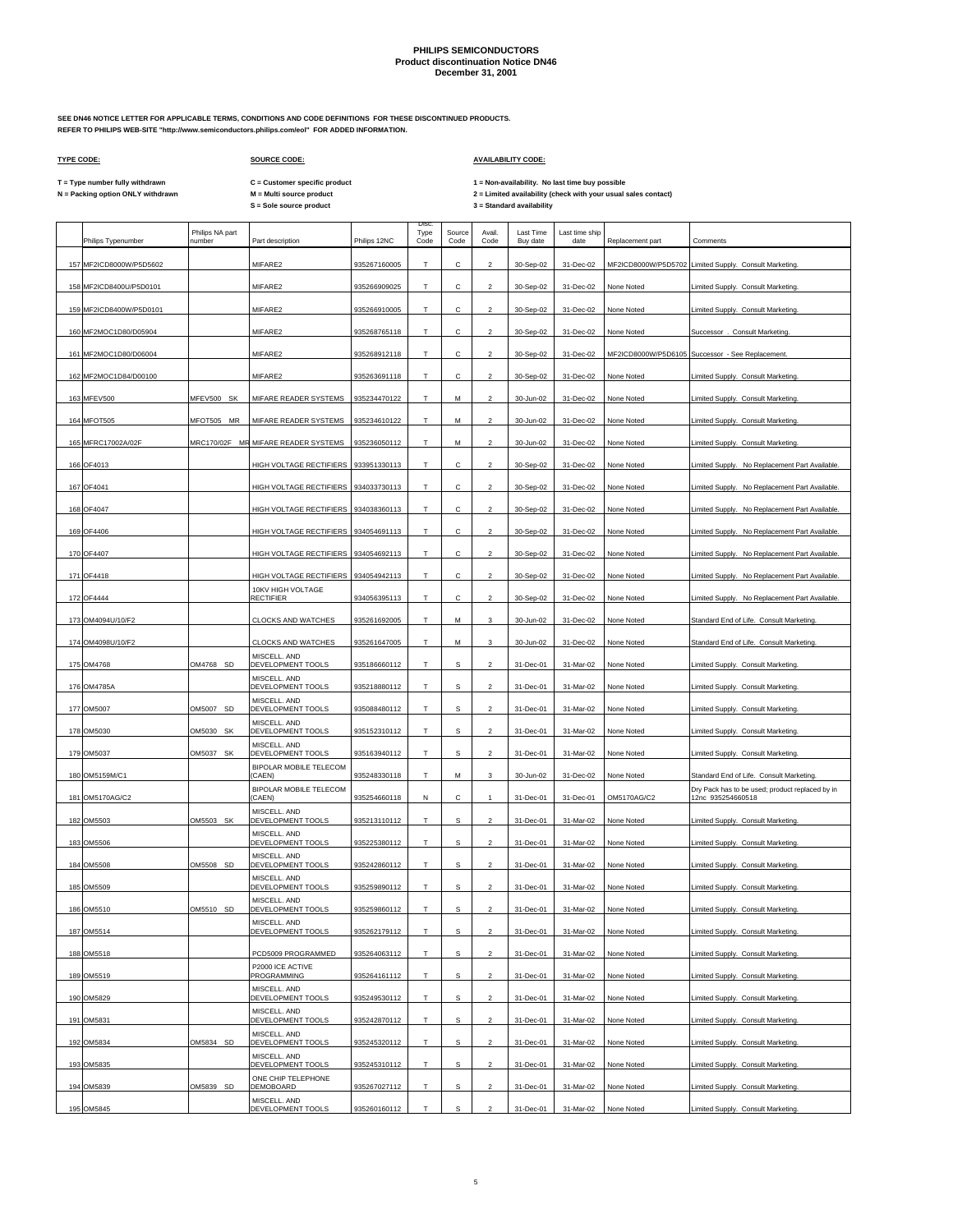**SEE DN46 NOTICE LETTER FOR APPLICABLE TERMS, CONDITIONS AND CODE DEFINITIONS FOR THESE DISCONTINUED PRODUCTS. REFER TO PHILIPS WEB-SITE "http://www.semiconductors.philips.com/eol" FOR ADDED INFORMATION.**

## **TYPE CODE: SOURCE CODE: AVAILABILITY CODE:**

**C = Customer specific product**

T = Type number fully withdrawn C = Customer specific product 1 = Non-availability. No last time buy possible<br>N = Packing option ONLY withdrawn M = Multi source product 2 =

|                    |                           |                                          |              | <b>Disc</b>  |                |                |                       |                        |                    |                                                                                             |
|--------------------|---------------------------|------------------------------------------|--------------|--------------|----------------|----------------|-----------------------|------------------------|--------------------|---------------------------------------------------------------------------------------------|
| Philips Typenumber | Philips NA part<br>number | Part description                         | Philips 12NC | Type<br>Code | Source<br>Code | Avail.<br>Code | Last Time<br>Buy date | Last time ship<br>date | Replacement part   | Comments                                                                                    |
| 196 OM5847         |                           | MISCELL. AND<br>DEVELOPMENT TOOLS        | 935260463112 | T.           | s              | $\overline{a}$ | 31-Dec-01             | 31-Mar-02              | None Noted         | Limited Supply. Consult Marketing.                                                          |
| 197 OM5866         |                           | LOW END CT0 DEMOBOARD                    | 935264909112 | T            | s              | $\overline{2}$ | 31-Dec-01             | 31-Mar-02              | None Noted         | Limited Supply. Consult Marketing.                                                          |
| 198 OM5940TS/C2    |                           | TERRESTR. TUNER PLL<br>(CAEN)            | 935262289112 | T            | s              | $\mathbf{1}$   | 31-Dec-01             | 31-Dec-01              | None Noted         | Non-Manufacturable. Consult Marketing.                                                      |
| 199 OM5940TS/C2    |                           | TERRESTR. TUNER PLL<br>(CAEN)            | 935262289118 | T            | $\mathbb S$    | $\mathbf{1}$   | 31-Dec-01             | 31-Dec-01              | None Noted         | Non-Manufacturable. Consult Marketing                                                       |
| 200 OM5947TT/C1    |                           | BASIC-TYPENR NOT USED                    | 935262386512 | T            | s              | 1              | 31-Dec-01             | 31-Dec-01              | None Noted         | Non-Manufacturable. Consult Marketing.                                                      |
| 201 OM5947TT/C1    |                           | BASIC-TYPENR NOT USED                    | 935262386118 | T            | $\mathbb S$    | 1              | 31-Dec-01             | 31-Dec-01              | None Noted         | Non-Manufacturable. Consult Marketing.                                                      |
| 202 OM5947TT/C1    |                           | <b>BASIC-TYPENR NOT USED</b>             | 935262386518 | T            | s              | $\mathbf{1}$   | 31-Dec-01             | 31-Dec-01              | None Noted         | Non-Manufacturable. Consult Marketing.                                                      |
| 203 OM5947TT/C2    |                           | BASIC-TYPENR NOT USED                    | 935263927118 | Т            | S              | 1              | 31-Dec-01             | 31-Dec-01              | None Noted         | Non-Manufacturable. Consult Marketing.                                                      |
|                    |                           | BIPOLAR MOBILE TELECOM                   |              |              |                |                |                       |                        |                    | Non-DP packing has to be used, product replaced                                             |
| 204 OM5951BHL/C203 |                           | (CAEN)                                   | 935266814518 | N            | C              | $\mathbf{1}$   | 31-Dec-01             | 31-Dec-01              | OM5951BHL/C203     | by OM5951BHL/C203 in 935266814118 -                                                         |
| 205 OM5959HL/C1    |                           | BIPOLAR MOBILE TELECOM                   | 935262547518 | N            | с              |                | 31-Dec-01             | 31-Dec-01              | OM5959HL/C1        | Non DP has to be used; Product replaced by<br>OM5959HL/C1 in 12nc 935262547118              |
| 206 OM5972TS/C1    |                           | SINGLE CHIP DECT<br>RECEIVER             | 935266008118 | T            | C              | 3              | 30-Sep-02             | 31-Dec-02              | None Noted         | Standard End of Life. Consult Marketing.                                                    |
| 207 OM5973HL/C1    |                           | DECT LOW IF TRANSMITT +<br>DI I          | 935264571518 | Т            | с              | 3              | 30-Sep-02             | 31-Dec-02              | None Noted         | Standard End of Life. Consult Marketing                                                     |
| 208 OM5973HL/C1    |                           | DECT LOW IF TRANSMITT +<br>PI I          | 935264571118 | T            | C              | 3              | 30-Sep-02             | 31-Dec-02              | None Noted         | Standard End of Life. Consult Marketing.                                                    |
|                    |                           | DECT LOW IF TRANSMITT +                  |              |              |                |                |                       |                        |                    |                                                                                             |
| 209 OM5974HL/C1    |                           | PI I<br>POWER MANAG UNIT AND             | 935264572518 | Т            | с              | 3              | 30-Sep-02             | 31-Dec-02              | None Noted         | Standard End of Life. Consult Marketing                                                     |
| 210 OM6155HL/C1    |                           | SIM INTERFACE                            | 935268815118 | T            | с              | $\mathbf{1}$   | 31-Dec-01             | 31-Dec-01              | UBA8073HL/C4       | Non-Manufacturable. See Replacement.                                                        |
| 211 OM6160TS/C1    |                           | SINGLE CHIP DECT<br><b>RECEIVER</b>      | 935268810118 | T            | с              | 3              | 30-Sep-02             | 31-Dec-02              | None Noted         | Standard End of Life. Consult Marketing.                                                    |
| 212 OM6161AHL/C1   |                           | DEC LOW IF TRANSMIT +<br>PI I            | 935268811118 | T.           | с              | 3              | 30-Sep-02             | 31-Dec-02              | None Noted         | Standard End of Life. Consult Marketing.                                                    |
| 213 OM7103H/T07/1  |                           | DECT                                     | 935269018518 | T.           | с              | $\overline{a}$ | 31-Mar-02             | 30-Jun-02              | None Noted         | Limited Supply. Consult Marketing.                                                          |
| 214 OM7104H/S07/1  |                           | DECT                                     | 935269019518 | T            | с              | $\overline{a}$ | 31-Mar-02             | 30-Jun-02              | None Noted         | Limited Supply. Consult Marketing.                                                          |
| 215 ON4292         |                           | <b>VDMOS N-CHANNEL</b>                   | 933866680116 | Т            | с              | 3              | 30-Sep-02             | 31-Dec-02              | 2N7000             | 2N7000 with 12NC ending 116. Standard End of<br>Life. See Replacement.                      |
| 216 ON4740         |                           | <b>SMPS TRANSISTORS</b>                  | 934017970127 | T.           | C              | 3              | 30-Sep-02             | 31-Dec-02              | BUT11A             | Standard Part Available. Standard End of Life.<br>See Replacement.                          |
| 217 ON4890         |                           | CATV AMPL.MODULES 8X-<br>TALS CONT       | 934029930112 | T            | M              | 3              | 30-Sep-02             | 31-Dec-02              | <b>BGD712</b>      | Insufficient/No business. Standard End of Life. See<br>Replacement.                         |
| 218 ON4943         |                           | 60V MOSFET                               | 934038390118 | T            | с              | 3              | 30-Sep-02             | 31-Dec-02              | None Noted         | No replacement part available. Standard End of<br>Life. Consult Marketing                   |
| 219 ON4945         |                           | 60V MOSFET                               | 934038410118 | T            | C              | 3              | 30-Sep-02             | 31-Dec-02              | None Noted         | No replacement part available. Standard End of<br>Life. Consult Marketing                   |
| 220 ON5008         |                           | BU2520 DEFL.TR.FAMILY                    | 934047290127 | T            | с              | 3              | 30-Sep-02             | 31-Dec-02              | <b>BU2522AX</b>    | Prime type is available. Standard End of Life. See<br>Replacement.                          |
|                    |                           | 30V ><60V N CHANNEL                      |              |              |                |                |                       |                        |                    |                                                                                             |
| 221 ON5014         |                           | TRENCHFET<br>30V ><60V N CHANNEL         | 934048610118 | T            | C              | 3              | 30-Sep-02             | 31-Dec-02              | <b>BUK7624-55A</b> | Standard End of Life. See Replacement.<br>Standard part is available. Standard End of Life. |
| 222 ON5039         |                           | TRENCHFET                                | 934052930127 | Т            | с              | 3              | 30-Sep-02             | 31-Dec-02              | PHP44N06LT         | See Replacement.                                                                            |
| 223 ON5127         |                           | <= 30 VN CHANNEL<br>TRENCHFET            | 934054964118 | T            | с              | 3              | 30-Sep-02             | 31-Dec-02              | PHD45N03LTA        | Standard part is available. Standard End of Life.<br>See Replacement.                       |
| 224 ON5155         |                           | <= 30V N CHANNEL<br>TRENCHFET            | 934055271118 | Т            | С              | 3              | 30-Sep-02             | 31-Dec-02              | PHB55N03LTA        | Standard part is available. Standard End of Life.<br>See Replacement                        |
| 225 ON5156         |                           | <= 30 VN CHANNEL<br>TRENCHEFT            | 934055268118 | T.           | C              | 3              | 30-Sep-02             | 31-Dec-02              | PHB55N03LTA        | Standard part is available. Standard End of Life.<br>See Renlacement                        |
| 226 ON5163         |                           | <= 30V N CHANNEL<br>TRENCHFET            | 934055494118 | T            | с              | 3              | 30-Sep-02             | 31-Dec-02              | PHD66NQ03LT        | Closest equivelent part. Standard End of Life. See<br>replacement.                          |
| 227 ON5179         |                           | LOW VOLTAGE POWER<br>MOS                 | 934055662127 | T            | С              | 3              | 30-Sep-02             | 31-Dec-02              | None Noted         | No replacement part available. Standard End of<br>Life. Consult Marketing                   |
| 228 ON5186         |                           | LOW VOLTAGE MOS                          | 934055670127 | Т            | С              | 3              | 30-Sep-02             | 31-Dec-02              | None Noted         | No replacement part available. Standard End of<br>Life. Consult Marketing                   |
| 229 ON5203         |                           | POWER MOSFET                             | 934055935127 | T            | C              | 3              | 30-Sep-02             | 31-Dec-02              | None Noted         | No replacement part available. Standard End of<br>Life. Consult Marketing                   |
| 230 ON5205         |                           | VD MOS N-CHANNEL                         | 934056012215 | T            | с              | 3              | 30-Sep-02             | 31-Dec-02              | <b>BSN20</b>       | BSN20 with 12NC ending 215. Standard End of<br>Life. See Replacement.                       |
| 231 ON5206         |                           | POWER TOPFET                             | 934055973118 | T            | C              | 3              | 30-Sep-02             | 31-Dec-02              | <b>BUK108-50DL</b> | Standard End of Life. See Replacement.                                                      |
| 232 ON5208         |                           | POWER TOPFET                             | 934055975118 | T            | с              | 3              | 30-Sep-02             | 31-Dec-02              | <b>BUK204-50X</b>  | Standard End of Life. See Replacement.                                                      |
|                    |                           |                                          |              |              |                |                |                       |                        |                    | Standard part is available. Non-manufacturable.                                             |
| 233 ON5218         |                           | <b>TRENCH</b><br><b>HIGH PERFORMANCE</b> | 934056197135 | T.           | C              | 1              | 31-Dec-01             | 31-Dec-01              | BUK98150-55A       | See Replacement.<br>Prime type is available. Standard End of Life. See                      |
| 234 ON5225         |                           | DEFELECTION TTORS                        | 934056507127 | T            | c              | 3              | 30-Sep-02             | 31-Dec-02              | <b>BU4525AX</b>    | Replacement.                                                                                |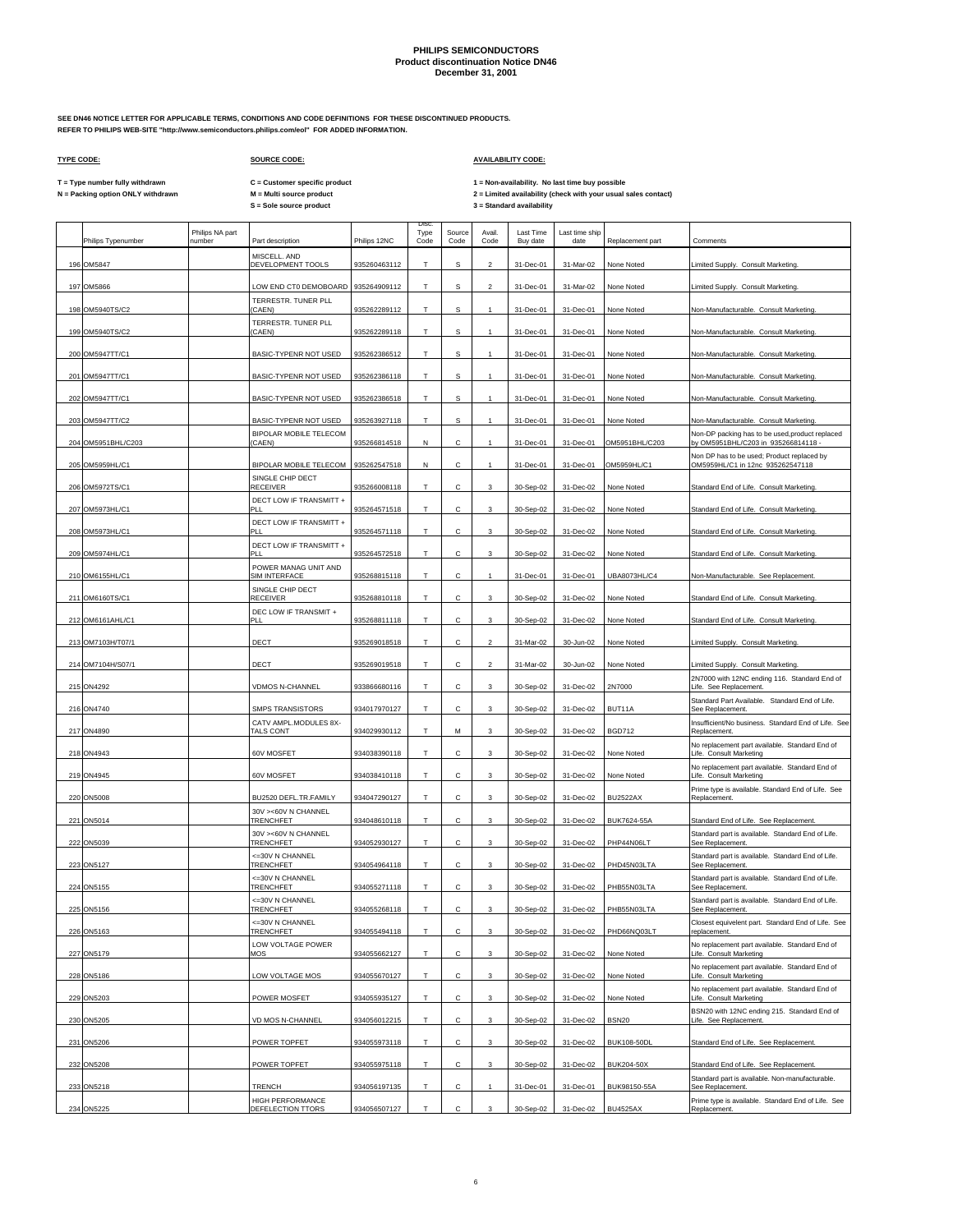**SEE DN46 NOTICE LETTER FOR APPLICABLE TERMS, CONDITIONS AND CODE DEFINITIONS FOR THESE DISCONTINUED PRODUCTS. REFER TO PHILIPS WEB-SITE "http://www.semiconductors.philips.com/eol" FOR ADDED INFORMATION.**

## **TYPE CODE: SOURCE CODE: AVAILABILITY CODE:**

**C = Customer specific product**

T = Type number fully withdrawn C = Customer specific product 1 = Non-availability. No last time buy possible<br>N = Packing option ONLY withdrawn M = Multi source product 2 = Lim

| Philips Typenumber  | Philips NA part<br>number | Part description                             | Philips 12NC | Disc<br>Type<br>Code | Source<br>Code | Avail<br>Code            | Last Time<br>Buy date | Last time ship<br>date | Replacement part | Comments                                                                                |
|---------------------|---------------------------|----------------------------------------------|--------------|----------------------|----------------|--------------------------|-----------------------|------------------------|------------------|-----------------------------------------------------------------------------------------|
| 235 ON5235          |                           | TOPFET                                       | 934056797127 | т                    |                |                          | 31-Dec-01             | 31-Dec-01              | PIP3201-A        | Prime type is available. Standard End of Life. See<br>Replacement                       |
| 236 OQ1512WP/T3     |                           | TRANSMISSION AND ASICS                       | 935060120512 | т                    | C              | $\overline{\phantom{a}}$ | 30-Jun-01             | 31-Mar-02              | None Noted       | Limited Supply. Consult Marketing.                                                      |
| 237 OQ1523WP/T1     |                           | TRANSMISSION AND ASICS                       | 935076630118 | Т                    | с              | $\overline{2}$           | 30-Jun-01             | 31-Mar-02              | None Noted       | Limited Supply. Consult Marketing.                                                      |
| 238 OQ1524WP/T2     |                           | TRANSMISSION AND ASICS                       | 935152560118 | T                    | с              | $\overline{c}$           | 30-Jun-01             | 31-Mar-02              | None Noted       | Limited Supply. Consult Marketing.                                                      |
| 239 OQ9211T/T3      | CE1701 D                  | TRANSMISSION AND ASICS                       | 935194260118 | T                    | C              | $\overline{2}$           | 30-Nov-01             | 31-Dec-02              | None Noted       | Limited Supply. Consult Marketing.                                                      |
| 240 OQ9214T/N5      |                           | TRANSMISSION AND ASICS                       | 935242600118 | T                    | C              | 3                        | 30-Sep-02             | 31-Dec-02              | None Noted       | Standard End of Life. Consult Marketing.                                                |
| 241 OQ9225U/T/C2    |                           | TRANSMISSION AND ASICS                       | 935262581015 | Т                    | с              | $\mathbf{1}$             | 31-Dec-01             | 31-Dec-01              | None Noted       | Limited Supply. Consult Marketing.<br>Non Dp has to be used, product replaced by        |
| 242 OQ9227HL/C1     |                           | TRANSMISSION AND ASICS                       | 935249080518 | N                    | C              | $\mathbf{1}$             | 31-Dec-01             | 31-Dec-01              | OQ9227HL/C1      | OQ9227HL/C1 in Replacment 12nc<br>935249080118                                          |
| 243 OQ9235U/P/C1    |                           | SAHARA ASIC                                  | 935267715015 | Т                    | с              |                          | 31-Dec-01             | 31-Dec-01              | None Noted       | Non-manufacturable. Consult Marketing                                                   |
| 244 OT364           |                           | POWER THYRISTOR                              | 934055735127 | T                    | C              | 3                        | 30-Sep-02             | 31-Dec-02              | BT145-800R       | Standard End of Life. Consult Marketing.                                                |
| 245 P80C528EFP/02   | P80C528EFP N              | MICROC. 80C51<br><b>DERIVATIVES II</b>       | 935208510112 | Т                    | M              | 3                        | 30-Jun-02             | 31-Dec-02              | None Noted       | Standard End of Life. Consult Marketing.                                                |
| 246 P80C528EHA/02   | P80C528EHA A              | MICROC. 80C51<br><b>DERIVATIVES II</b>       | 935208550112 | т                    | м              | 3                        | 30-Jun-02             | 31-Dec-02              | None Noted       | Standard End of Life. Consult Marketing.                                                |
| 247 P80C528EHB/02   | P80C528EHB B              | MICROC, 80C51<br><b>DERIVATIVES II</b>       | 935208580557 | T                    | М              | 3                        | 30-Jun-02             | 31-Dec-02              | None Noted       | Standard End of Life. Consult Marketing                                                 |
| 248 P80C528EHP/02   | P80C528EHP N              | MICROC. 80C51<br><b>DERIVATIVES II</b>       | 935208520112 | T                    | м              | 3                        | 30-Jun-02             | 31-Dec-02              | None Noted       | Standard End of Life. Consult Marketing.                                                |
| 249 P80C528IBB/02   | P80C528IBB B              | MICROC. 80C51<br><b>DERIVATIVES II</b>       | 935222950557 | т                    | M              | 3                        | 30-Jun-02             | 31-Dec-02              | None Noted       | Standard End of Life. Consult Marketing.                                                |
|                     |                           | MICROC. 80C51                                |              | T                    |                |                          |                       |                        |                  |                                                                                         |
| 250 P80C528IBP/02   | P80C528IBP N              | <b>DERIVATIVES II</b><br>MICROCONTR. 80C51   | 935222910112 |                      | M              | 3                        | 30-Jun-02             | 31-Dec-02              | None Noted       | Standard End of Life. Consult Marketing.                                                |
| 251 P80C552EHB/08   | P80C552EH B               | <b>DERIVATIVES</b><br><b>GENERAL PURPOSE</b> | 935237130557 | T                    | м              | 3                        | 30-Jun-02             | 31-Dec-02              | None Noted       | Standard End of Life. Consult Marketing.                                                |
| 252 P80C557E6EFB/01 | P80C557E6F B              | MICROCONTROLLER<br><b>GENERAL PURPOSE</b>    | 935263158557 | T                    | М              | 3                        | 30-Jun-02             | 31-Dec-02              | None Noted       | Standard End of Life. Consult Marketing                                                 |
| 253 P80C557E6EFB/01 | P80C557E6F B              | MICROCONTROLLER                              | 935263158518 | т                    | м              | 3                        | 30-Jun-02             | 31-Dec-02              | None Noted       | Standard End of Life. Consult Marketing.                                                |
| 254 P80C592FHA/00   | P80C592FHA A              | CAN PRODUCTS                                 | 935089010518 | N                    | M              | $\overline{2}$           | 30-Jun-02             | 31-Dec-02              | P80C592FHA/00    | Limited Supply. See Replacement.                                                        |
| 255 P80C652FBA/B4   |                           | MICROCONTR. 80C51<br>DERIVATIVES             | 935217210112 | T                    | M              | $\overline{2}$           | 30-Jun-02             | 31-Dec-02              | P80C652EFB/04    | Limited Supply. See Replacement 12nc<br>935086530512                                    |
| 256 P80C652FFB/04   |                           | MICROCONTR. 80C51<br><b>DERIVATIVES</b>      | 935176840557 | T                    | М              | $\overline{c}$           | 30-Jun-02             | 31-Dec-02              | P80C652EFB/04    | Limited Supply. See Replacement.                                                        |
| 257 P80C652FFP/04   | P80C652FFP N              | MICROCONTR. 80C51<br><b>DERIVATIVES</b>      | 935176630112 | T                    | М              | $\mathfrak{p}$           | 30-Jun-02             | 31-Dec-02              | P80C652EFP/04    | Limited Supply. See Replacement                                                         |
| 258 P80C652FHB/04   |                           | MICROCONTR. 80C51<br>DERIVATIVES             | 935209400557 | т                    | М              | $\overline{2}$           | 30-Jun-02             | 31-Dec-02              | P80C652EFB/04    | Limited Supply. See Replacement.                                                        |
| 259 P80C652FHP/04   |                           | MICROCONTR. 80C51<br><b>DERIVATIVES</b>      | 935209380112 | T                    | М              | $\mathfrak{p}$           | 30-Jun-02             | 31-Dec-02              | P80C652EHP/04    | Limited Supply. See Replacement.                                                        |
| 260 P80C652IBP/04   | P80C652IBP N              | MICROCONTR. 80C51<br><b>DERIVATIVES</b>      | 935209390112 | т                    | М              | 3                        | 30-Jun-02             | 31-Dec-02              | P80C652IFP/04    | Standard End of Life. See Replacement.                                                  |
| 261 P80CE558EFB/01  | P80CE558EF B              | RADIO/AUDIO/LCD/OTHER<br>MICR.DER            | 935167530557 | T                    | S.             | 3                        | 30-Sep-02             | 31-Dec-02              | None Noted       | For more information pls contact marketing.<br>Standard End of Life.                    |
| 262 P80CE558EFB/01  | P80CE558EF B              | RADIO/AUDIO/LCD/OTHER<br>MICR.DER            | 935167530551 | т                    | s              |                          | 31-Dec-01             | 31-Dec-01              | None Noted       | For more information pls contact marketing. Non-<br>manufacturable                      |
| 263 P83C266BDR/102  |                           | P83C-TV TUNING MICR.C150<br>PR.              | 935263536112 | T                    | М              | 3                        | 30-Jun-02             | 31-Dec-02              | None Noted       | TV Tuning micros are replaced by the UOC-family<br>of Philips Semiconductors            |
| 264 P83C266BDR/112  |                           | P83C-TV TUNING MICR.C150<br>PR.              | 935266768112 | T                    | М              | 3                        | 30-Jun-02             | 31-Dec-02              | None Noted       | TV Tuning micros are replaced by the UOC-family<br>of Philips Semiconductors            |
| 265 P83C266BDR/115  |                           | P83C-TV TUNING MICR.C150<br>PR.              | 935267837112 | T                    | М              | 3                        | 30-Jun-02             | 31-Dec-02              | None Noted       | TV Tuning micros are replaced by the UOC-family<br>of Philips Semiconductors            |
| 266 P83C266BDR/116  |                           | P83C-TV TUNING MICR.C150<br>PR.              | 935267934112 | T.                   | М              | $\mathbf{3}$             | 30-Jun-02             | 31-Dec-02              | None Noted       | TV Tuning micros are replaced by the UOC-family<br>of Philips Semiconductors            |
| 267 P83C266BDR/117  |                           | P83C-TV TUNING MICR.C150<br>PR.              | 935268046112 | T.                   | М              | 3                        | 30-Jun-02             | 31-Dec-02              | None Noted       | TV Tuning micros are replaced by the UOC-family<br>of Philips Semiconductors            |
| 268 P83C266BDR/118  |                           | P83C-TV TUNING MICR.C150<br>PR.              | 935268086112 | T                    | М              | 3                        | 30-Jun-02             | 31-Dec-02              | None Noted       | TV Tuning micros are replaced by the UOC-family<br>of Philips Semiconductors            |
| 269 P83C266BDR/119  |                           | P83C-TV TUNING MICR.C150<br>PR.              | 935268164112 | т                    | М              | 3                        | 30-Jun-02             | 31-Dec-02              | None Noted       | TV Tuning micros are replaced by the UOC-family<br>of Philips Semiconductors            |
| 270 P83C280AER/047  |                           | <b>MONITOR</b><br>MICROCONTR.,80C51 CPU      | 935262550112 | T                    | с              |                          | 31-Dec-01             | 31-Dec-01              | None Noted       | Non-manufacturable. Consult Marketing.                                                  |
| 271 P83C366BDR/020  |                           | P83C-TV TUNING MICR.C150<br>PR.              | 935261536112 | T                    | M              | 3                        | 30-Jun-02             | 31-Dec-02              | None Noted       | TVTuning micros are replaced byThe UOC-family of<br>Philips Semiconductors; contact IPM |
| 272 P83C366BDR/108  |                           | P83C-TV TUNING MICR.C150<br>PR.              | 935264409112 | Т                    | М              | 3                        | 30-Jun-02             | 31-Dec-02              | None Noted       | TVTuning micros are replaced byThe UOC-family of<br>Philips Semiconductors; contact IPM |
| 273 P83C366BDR/113  |                           | P83C-TV TUNING MICR.C150<br>PR.              | 935267095112 | т                    | M              | $\mathbf{3}$             | 30-Jun-02             | 31-Dec-02              | None Noted       | TVTuning micros are replaced byThe UOC-family of<br>Philips Semiconductors: contact IPM |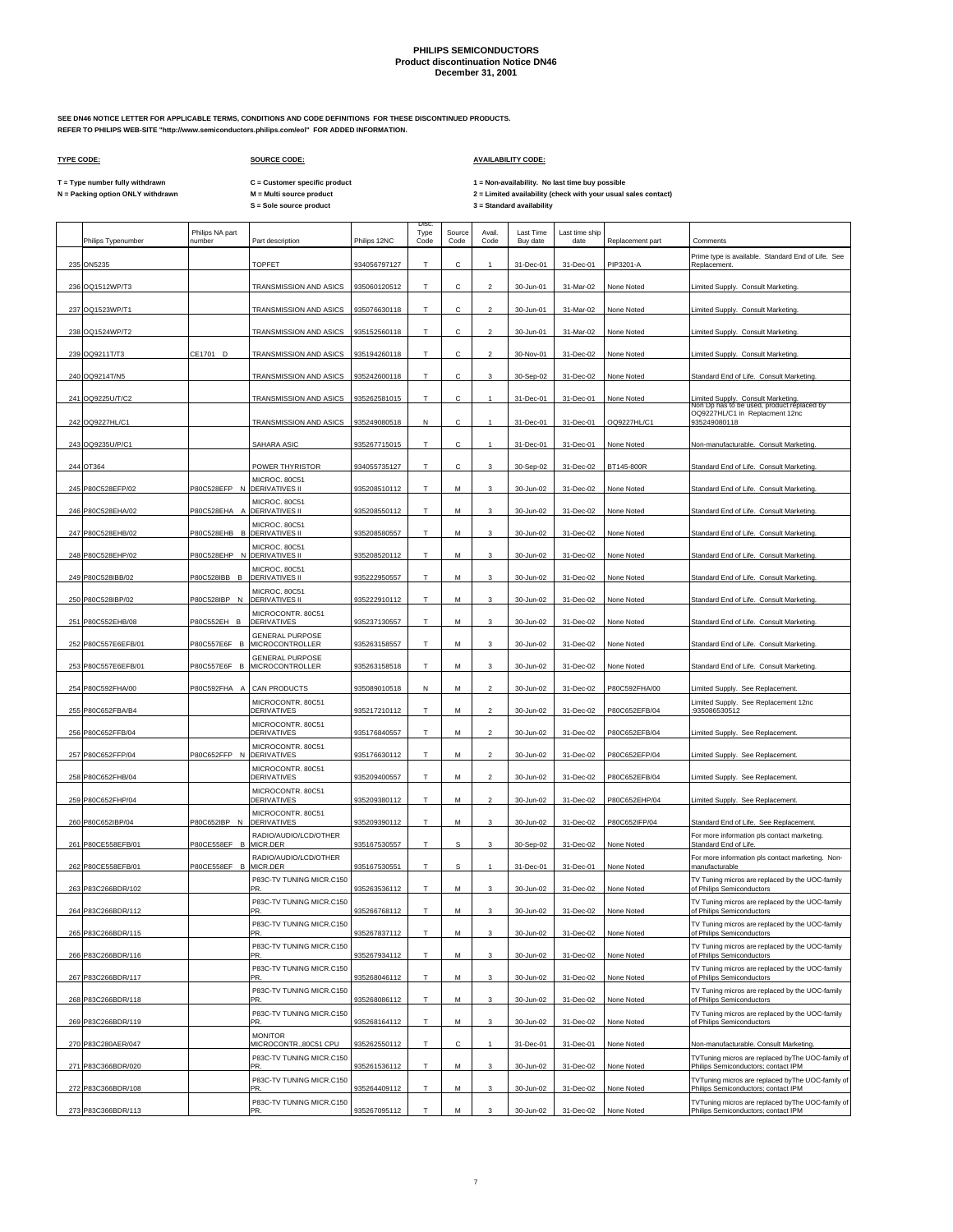Disc.

**SEE DN46 NOTICE LETTER FOR APPLICABLE TERMS, CONDITIONS AND CODE DEFINITIONS FOR THESE DISCONTINUED PRODUCTS. REFER TO PHILIPS WEB-SITE "http://www.semiconductors.philips.com/eol" FOR ADDED INFORMATION.**

 $\Gamma$ 

## **TYPE CODE: SOURCE CODE: AVAILABILITY CODE:**

**C = Customer specific product**

T = Type number fully withdrawn C = Customer specific product 1 = Non-availability. No last time buy possible<br>N = Packing option ONLY withdrawn M = Multi source product 2 = Lim

|     | Philips Typenumber   | Philips NA part<br>number | Part description                        | Philips 12NC | Type<br>Code | Source<br>Code | Avail.<br>Code          | Last Time<br>Buy date | Last time ship<br>date | Replacement part | Comments                                                                                |
|-----|----------------------|---------------------------|-----------------------------------------|--------------|--------------|----------------|-------------------------|-----------------------|------------------------|------------------|-----------------------------------------------------------------------------------------|
|     | 274 P83C366BDR/114   |                           | P83C-TV TUNING MICR.C150<br>PR          | 935267672112 | T            | M              | 3                       | 30-Jun-02             | 31-Dec-02              | None Noted       | TVTuning micros are replaced byThe UOC-family of<br>Philips Semiconductors; contact IPM |
|     | 275 P83C366BDR/114S1 |                           | P83C-TV TUNING MICR.C150<br>PR.         | 935268574112 | Т            | М              | 3                       | 30-Jun-02             | 31-Dec-02              | None Noted       | TVTuning micros are replaced byThe UOC-family of<br>Philips Semiconductors; contact IPM |
|     | 276 P83C380AER/099   |                           | <b>MONITOR</b><br>MICROCONTR.,80C51 CPU | 935268883112 | Т            | с              | $\mathbf{1}$            | 31-Dec-01             | 31-Dec-01              | None Noted       | Non-manufacturable. Consult Marketing.                                                  |
|     | 277 P83C524EBA/187   |                           | MICROC, 80C51<br><b>DERIVATIVES II</b>  | 935225960118 | Т            | c              | $\overline{2}$          | 30-Sep-02             | 31-Dec-02              | None Noted       | Limited Supply. Consult Marketing.                                                      |
|     | 278 P83C524EBA/196   |                           | MICROC. 80C51<br><b>DERIVATIVES II</b>  | 935232570118 | Т            | с              | $\overline{a}$          | 30-Sep-02             | 31-Dec-02              | None Noted       | Limited Supply. Consult Marketing.                                                      |
|     | 279 P83C524EBA/203   | C83C524203 A              | MICROC. 80C51<br>DERIVATIVES II         | 935239120118 | т            | с              | 2                       | 30-Sep-02             | 31-Dec-02              | None Noted       | Limited Supply. Consult Marketing.                                                      |
| 280 | P83C524EBA/237       |                           | MICROC. 80C51<br><b>DERIVATIVES II</b>  | 935255510112 | T            | с              | $\overline{a}$          | 30-Sep-02             | 31-Dec-02              | None Noted       | Limited Supply. Consult Marketing.                                                      |
|     | 281 P83C524EBA/244   |                           | MICROC. 80C51<br>DERIVATIVES II         | 935260156112 | т            | С              | 2                       | 30-Sep-02             | 31-Dec-02              | None Noted       | Limited Supply. Consult Marketing.                                                      |
|     | 282 P83C524EBA/266   |                           | MICROC. 80C51<br><b>DERIVATIVES II</b>  | 935261484118 | T            | C              | $\mathfrak{p}$          | 30-Sep-02             | 31-Dec-02              | None Noted       | Limited Supply. Consult Marketing.                                                      |
|     | 283 P83C524EBA/276   |                           | MICROC. 80C51<br><b>DERIVATIVES II</b>  | 935262100112 | N            | с              | $\overline{2}$          | 30-Sep-02             | 31-Dec-02              | None Noted       | Limited Supply. Customer Specific                                                       |
|     | 284 P83C524EBB/202   |                           | MICROC. 80C51<br>DERIVATIVES II         | 935237220557 | T            | C              | $\mathfrak{p}$          | 30-Sep-02             | 31-Dec-02              | None Noted       | Limited Supply. Consult Marketing.                                                      |
|     | 285 P83C524EFP/214   |                           | MICROC. 80C51<br><b>DERIVATIVES II</b>  | 935241690112 | Т            | С              | $\mathfrak{p}$          | 30-Sep-02             | 31-Dec-02              | None Noted       | Limited Supply. Consult Marketing.                                                      |
|     | 286 P83C528EBA/191   |                           | MICROC. 80C51<br><b>DERIVATIVES II</b>  | 935231510112 | T.           | C              | $\mathfrak{p}$          | 30-Sep-02             | 31-Dec-02              | None Noted       | Limited Supply. Consult Marketing.                                                      |
|     | 287 P83C528EBA/198   |                           | MICROC. 80C51<br><b>DERIVATIVES II</b>  | 935234380112 | Т            | С              | $\mathfrak{p}$          | 30-Sep-02             | 31-Dec-02              | None Noted       | Limited Supply. Consult Marketing.                                                      |
|     | 288 P83C528EBB/288   |                           | BASIC-TYPENR NOT USED                   | 935263085518 | Т            | c              | $\overline{\mathbf{c}}$ | 30-Sep-02             | 31-Dec-02              | None Noted       | Limited Supply. Consult Marketing.                                                      |
|     | 289 P83C528EBB/289   |                           | BASIC-TYPENR NOT USED                   | 935263086518 | Т            | с              | 2                       | 30-Sep-02             | 31-Dec-02              | None Noted       | Limited Supply. Consult Marketing.                                                      |
|     | 290 P83C528EBB/290   |                           | BASIC-TYPENR NOT USED                   | 935263087518 | T.           | C              | $\mathfrak{p}$          | 30-Sep-02             | 31-Dec-02              | None Noted       | Limited Supply. Consult Marketing.                                                      |
|     | 291 P83C528EFA/251   |                           | MICROC. 80C51<br>DERIVATIVES II         | 935261026118 | T            | с              | $\overline{2}$          | 30-Sep-02             | 31-Dec-02              | None Noted       | Limited Supply. Consult Marketing.                                                      |
|     | 292 P83C528EFB/156   |                           | MICROC. 80C51<br>DERIVATIVES II         | 935208590557 | Т            | c              | $\overline{2}$          | 30-Sep-02             | 31-Dec-02              | None Noted       | Limited Supply. Consult Marketing.                                                      |
|     | 293 P83C528EFB/186   |                           | MICROC. 80C51<br>DERIVATIVES II         | 935225760557 | T            | с              | $\overline{2}$          | 30-Sep-02             | 31-Dec-02              | None Noted       | Limited Supply. Consult Marketing.                                                      |
|     | 294 P83C528EFB/192   |                           | MICROC, 80C51<br>DERIVATIVES II         | 935231850557 | T            | c              | 2                       | 30-Sep-02             | 31-Dec-02              | None Noted       | Limited Supply. Consult Marketing.                                                      |
|     | 295 P83C528EFB/193   |                           | MICROC. 80C51<br><b>DERIVATIVES II</b>  | 935231830557 | T            | Ċ              | $\mathfrak{p}$          | 30-Sep-02             | 31-Dec-02              | None Noted       | Limited Supply. Consult Marketing.                                                      |
|     | 296 P83C528EFB/207   | C83C528207 B              | MICROC. 80C51<br><b>DERIVATIVES II</b>  | 935240560557 | т            | с              | $\overline{2}$          | 30-Sep-02             | 31-Dec-02              | None Noted       | Limited Supply. Consult Marketing.                                                      |
|     | 297 P83C528EFB/208   | C83C528208 B              | MICROC. 80C51<br><b>DERIVATIVES II</b>  | 935240570557 | Т            | с              | $\overline{a}$          | 30-Sep-02             | 31-Dec-02              | None Noted       | Limited Supply. Consult Marketing.                                                      |
|     | 298 P83C528EFB/209   | C83C528105 B              | MICROC. 80C51<br><b>DERIVATIVES II</b>  | 935241090557 | T            | C              | $\mathfrak{p}$          | 30-Sep-02             | 31-Dec-02              | None Noted       | Limited Supply. Consult Marketing                                                       |
|     | 299 P83C528EFB/216   |                           | MICROC. 80C51<br><b>DERIVATIVES II</b>  | 935242350557 | T.           | с              | $\overline{a}$          | 30-Sep-02             | 31-Dec-02              | None Noted       | Limited Supply. Consult Marketing.                                                      |
|     | 300 P83C528EFB/226   |                           | MICROC. 80C51<br>DERIVATIVES II         | 935248560557 | т            | C              | $\overline{2}$          | 30-Sep-02             | 31-Dec-02              | None Noted       | Limited Supply. Consult Marketing.                                                      |
|     | 301 P83C528EFB/232   |                           | MICROC. 80C51<br><b>DERIVATIVES II</b>  | 935254500557 | Т            | с              | $\overline{a}$          | 30-Sep-02             | 31-Dec-02              | None Noted       | Limited Supply. Consult Marketing.                                                      |
|     | 302 P83C528EFB/240   |                           | MICROC. 80C51<br>DERIVATIVES II         | 935255490557 | т            | с              | 2                       | 30-Sep-02             | 31-Dec-02              | None Noted       | Limited Supply. Consult Marketing.                                                      |
|     | 303 P83C528EFB/294   | C83C528294 B              | MICROC. 80C51<br><b>DERIVATIVES II</b>  | 935264073557 | T            | с              | $\overline{a}$          | 30-Sep-02             | 31-Dec-02              | None Noted       | Limited Supply. Consult Marketing.                                                      |
|     | 304 P83C528FBA/263   |                           | MICROC, 80C51<br><b>DERIVATIVES II</b>  | 935261348112 | Т            | С              | $\overline{\mathbf{c}}$ | 30-Sep-02             | 31-Dec-02              | P83C528EBA/xxx   | Replacement by P83C528EBA/xxx.Limited Supply.<br>See replacement.                       |
|     | 305 P83C552EBA/127   |                           | MICROCONTR. 80C51<br><b>DERIVATIVES</b> | 935263132512 | T            | c              | 3                       | 30-Sep-02             | 31-Dec-02              | None Noted       | Standard End ofLife. Consult Marketing.                                                 |
|     | 306 P83C552EBA/128   |                           | MICROCONTR. 80C51<br>DERIVATIVES        | 935263134512 | T            | С              | 3                       | 30-Sep-02             | 31-Dec-02              | None Noted       | Standard End ofLife. Consult Marketing.                                                 |
|     | 307 P83C552EBA/136   |                           | MICROCONTR. 80C51<br><b>DERIVATIVES</b> | 935263454518 | N            | c              | 3                       | 30-Sep-02             | 31-Dec-02              | None Noted       | LimitedSupply. CustomerSpecific                                                         |
|     | 308 P83C552EBA/139   |                           | MICROCONTR. 80C51<br>DERIVATIVES        | 935263463518 | T            | С              | 3                       | 30-Sep-02             | 31-Dec-02              | None Noted       | Standard End ofLife. Consult Marketing.                                                 |
|     | 309 P83C552EFA/098   |                           | <b>BASIC-TYPENR NOT USED</b>            | 935263453518 | T.           | C              | 3                       | 30-Sep-02             | 31-Dec-02              | None Noted       | Standard End ofLife. Consult Marketing.                                                 |
|     | 310 P83C552EFA/142   |                           | BASIC-TYPENR NOT USED                   | 935263694512 | T            | с              | 3                       | 30-Sep-02             | 31-Dec-02              | None Noted       | Standard End ofLife. Consult Marketing.                                                 |
|     | 311 P83C552EFA/153   |                           | BASIC-TYPENR NOT USED                   | 935264136518 | T            | Ċ              | 3                       | 30-Sep-02             | 31-Dec-02              | None Noted       | Standard End ofLife. Consult Marketing.                                                 |
|     | 312 P83C552IBA/148   |                           | MICROCONTR. 80C51<br><b>DERIVATIVES</b> | 935263963518 | T            | C              | $\overline{2}$          | 30-Sep-02             | 31-Dec-02              | None Noted       | Limited Supply. Consult Marketing.                                                      |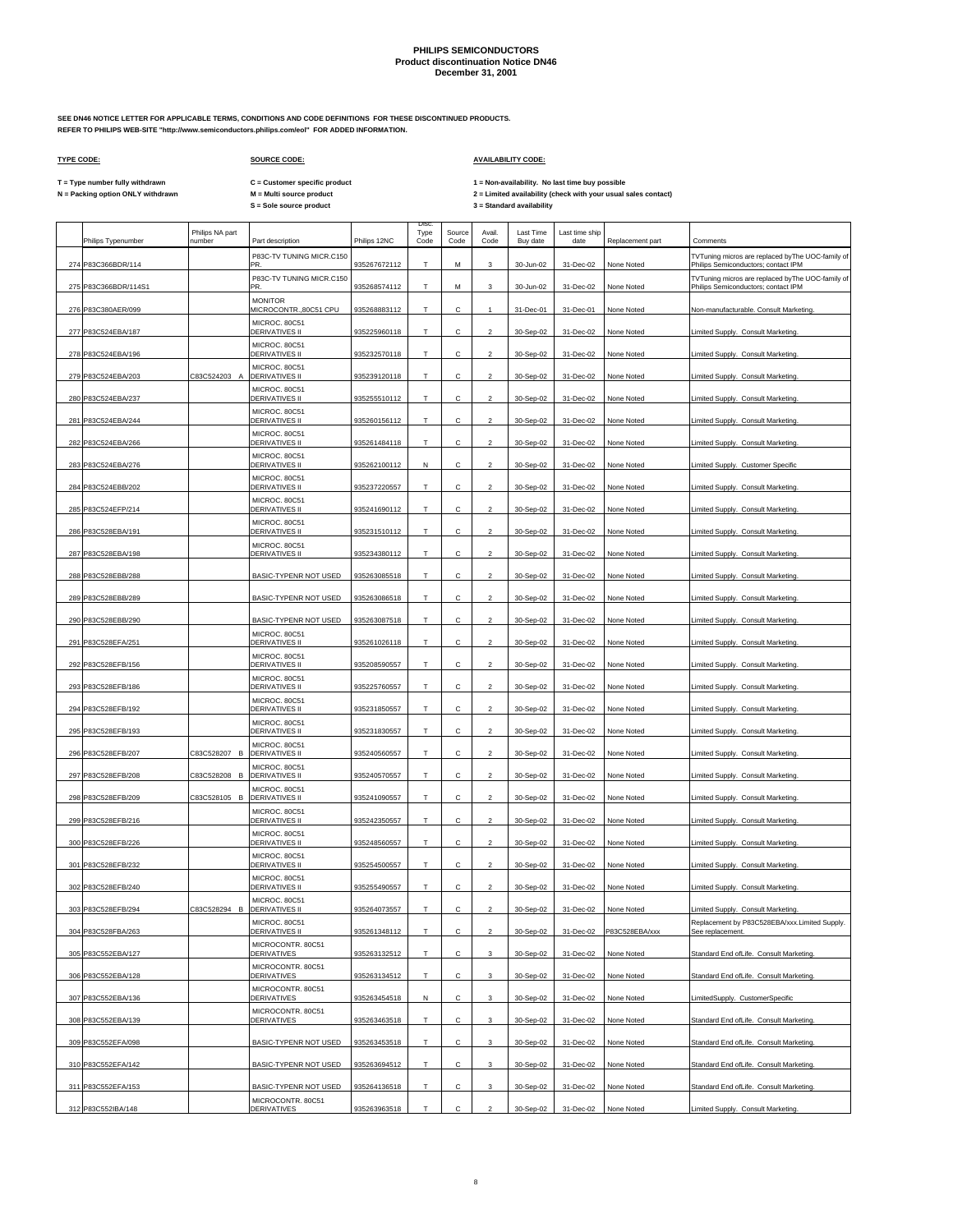**SEE DN46 NOTICE LETTER FOR APPLICABLE TERMS, CONDITIONS AND CODE DEFINITIONS FOR THESE DISCONTINUED PRODUCTS. REFER TO PHILIPS WEB-SITE "http://www.semiconductors.philips.com/eol" FOR ADDED INFORMATION.**

## **TYPE CODE: SOURCE CODE: AVAILABILITY CODE:**

**C = Customer specific product**

T = Type number fully withdrawn C = Customer specific product 1 = Non-availability. No last time buy possible<br>N = Packing option ONLY withdrawn M = Multi source product 2 =

| Philips Typenumber      | Philips NA part<br>number | Part description                         | Philips 12NC | <b>Disc</b><br>Type<br>Code | Source<br>Code | Avail.<br>Code          | Last Time<br>Buy date | Last time ship<br>date | Replacement part | Comments                                                                                   |
|-------------------------|---------------------------|------------------------------------------|--------------|-----------------------------|----------------|-------------------------|-----------------------|------------------------|------------------|--------------------------------------------------------------------------------------------|
| 313 P83C592FFA/017      |                           | <b>CAN PRODUCTS</b>                      | 935233000518 | N                           | с              | $\overline{a}$          | 30-Sep-02             | 31-Dec-02              | None Noted       | Limited Supply. Customer Specific                                                          |
| 314 P83C652EBB/076      |                           | MICROCONTR. 80C51<br>DERIVATIVES         | 935228440557 | T                           | с              | $\overline{2}$          | 30-Sep-02             | 31-Dec-02              | None Noted       | Limited Supply. Consult Marketing.                                                         |
| 315 P83C652FBA/532      |                           | MICROCONTR. 80C51<br><b>DERIVATIVES</b>  | 935204790112 | N                           | с              | $\overline{a}$          | 30-Sep-02             | 31-Dec-02              | None Noted       | Replacement part P83C652EBA/xxx                                                            |
| 316 P83C652IBA/082      | C83C652082 A              | MICROCONTR. 80C51<br>DERIVATIVES         | 935263253118 | Т                           | С              | 3                       | 30-Sep-02             | 31-Dec-02              | None Noted       | Standard End of Life. Consult Marketing.                                                   |
| 317 P83C654EBA/110      |                           | MICROCONTR. 80C51<br><b>DERIVATIVES</b>  | 935221480112 | T                           | с              | 3                       | 30-Sep-02             | 31-Dec-02              | None Noted       | Standard End of Life. Consult Marketing.                                                   |
| 318 P83C654EBA/562      |                           | MICROCONTR. 80C51<br>DERIVATIVES         | 935227270112 | Т                           | с              | 3                       | 30-Sep-02             | 31-Dec-02              | None Noted       | Standard End of Life. Consult Marketing.                                                   |
| 319 P83C654EBA/562      |                           | MICROCONTR. 80C51<br><b>DERIVATIVES</b>  | 935227270118 | T                           | с              | 3                       | 30-Sep-02             | 31-Dec-02              | None Noted       | Standard End of Life. Consult Marketing.                                                   |
| 320 P83C654EBB/126      |                           | MICROCONTR. 80C51<br>DERIVATIVES         | 935263254518 | N                           | с              | 3                       | 30-Sep-02             | 31-Dec-02              | None Noted       | Standard End of Life. CustomerSpecific                                                     |
| 321 P83C654EBB/561      |                           | MICROCONTR. 80C51<br><b>DERIVATIVES</b>  | 935224570557 | T.                          | C              | 3                       | 30-Sep-02             | 31-Dec-02              | None Noted       | Standard End of Life. Consult Marketing.                                                   |
| 322 P83C654EBP/111      |                           | MICROCONTR. 80C51<br>DERIVATIVES         | 935224260112 | T                           | С              | 3                       | 30-Sep-02             | 31-Dec-02              | None Noted       | Standard End of Life. Consult Marketing                                                    |
| 323 P83C654EBP/558      |                           | MICROCONTR. 80C51<br><b>DERIVATIVES</b>  | 935221720112 | T                           | C              | 3                       | 30-Sep-02             | 31-Dec-02              | None Noted       | Standard End of Life. Consult Marketing.                                                   |
| 324 P83C654EFB/586      |                           | MICROCONTR. 80C51<br><b>DERIVATIVES</b>  | 935262474557 | Т                           | с              | 3                       | 30-Sep-02             | 31-Dec-02              | None Noted       | Standard End of Life. Consult Marketing                                                    |
| 325 P83C654FBB/090      |                           | MICROCONTR. 80C51<br><b>DERIVATIVES</b>  | 935193510518 | T                           | C              | $\mathfrak{p}$          | 30-Sep-02             | 31-Dec-02              | None Noted       | Replacement part P83C654EBB/xxx                                                            |
| 326 P83C654FBP/546      |                           | MICROCONTR. 80C51<br><b>DERIVATIVES</b>  | 935200150112 | Т                           | С              | $\overline{c}$          | 30-Sep-02             | 31-Dec-02              | None Noted       | Replacement part P83C654EBP/xxx                                                            |
| 327 P83C766BDR/110      |                           | 80C51,C150DI PROCESS<br>MICROCONTR.      | 935265996112 | T                           | M              | 3                       | 30-Jun-02             | 31-Dec-02              | None Noted       | TV Tuning micros are replaced by the UOC family of<br>Philips Semiconductors; contact IPM  |
| 328 P83C770AAR/046      |                           | P83C-TV TUNING MICR.C150<br>PR.          | 935263137112 | T                           | М              | 3                       | 30-Jun-02             | 31-Dec-02              | None Noted       | TV Tuning micros are replaced by the UOC family of<br><b>Philips Semiconductors</b>        |
| 329 P83C770AAR/052      |                           | P83C-TV TUNING MICR.C150<br>PR           | 935263946112 | T                           | М              | 3                       | 30-Jun-02             | 31-Dec-02              | None Noted       | TV Tuning micros are replaced by the UOC family of<br><b>Philips Semiconductors</b>        |
| 330 P83C770AAR/053      |                           | P83C-TV TUNING MICR.C150<br>PR.          | 935264035112 | T                           | М              | 3                       | 30-Jun-02             | 31-Dec-02              | None Noted       | TV Tuning micros are replaced by the UOC family of<br><b>Philips Semiconductors</b>        |
| 331 P83C770AAR/054      |                           | P83C-TV TUNING MICR.C150<br>PR.          | 935264097112 | T                           | M              | 3                       | 30-Jun-02             | 31-Dec-02              | None Noted       | TV Tuning micros are replaced by the UOC family of<br>Philips Semiconductors; contact IPM  |
| 332 P83C770AAR/055      |                           | P83C-TV TUNING MICR.C150<br>PR           | 935264110112 | Т                           | М              | 3                       | 30-Jun-02             | 31-Dec-02              | None Noted       | TV Tuning micros are replaced by the UOC family<br>of Philips Semiconductors; contact IPM  |
| 333 P83C770AAR/056      |                           | P83C-TV TUNING MICR.C150<br>PR.          | 935264170112 | T.                          | M              | 3                       | 30-Jun-02             | 31-Dec-02              | None Noted       | TV Tuning micros are replaced by the UOC family<br>of Philips Semiconductors               |
| 334 P83C770AAR/057      |                           | P83C-TV TUNING MICR.C150<br>PR           | 935264499112 | T.                          | M              | 3                       | 30-Jun-02             | 31-Dec-02              | None Noted       | TV Tuning micros are replaced by the UOC family<br>of Philips Semiconductors; contact IPM  |
|                         |                           | P83C-TV TUNING MICR.C150                 |              | T                           |                |                         |                       |                        |                  | TV Tuning micros are replaced by the UOC family                                            |
| 335 P83C770AAR/058      |                           | PR.<br>RADIO/AUDIO/LCD/OTHER             | 935266749112 |                             | М              | 3                       | 30-Jun-02             | 31-Dec-02              | None Noted       | of Philips Semiconductors; contact IPM<br>For more information pls contact marketing. Non- |
| 336 P83CE558EBB/159     |                           | MICR.DER<br>RADIO/AUDIO/LCD/OTHER        | 935267634551 | T                           | S              |                         | 31-Dec-01             | 31-Dec-01              | None Noted       | manufacturable. Consult Marketing.<br>For more information pls contact marketing. Non-     |
| 337 P83CE558EFB/128S1   |                           | MICR.DER<br>RADIO/AUDIO/LCD/OTHER        | 935264504557 | T                           | s              | 1                       | 31-Dec-01             | 31-Dec-01              | None Noted       | manufacturable. Consult Marketing.<br>For more information pls contact marketing. Non-     |
| 338 P83CE558EFB/145S1   |                           | MICR.DER<br>RADIO/AUDIO/LCD/OTHER        | 935263342557 | T                           | s              |                         | 31-Dec-01             | 31-Dec-01              | None Noted       | manufacturable. Consult Marketing.<br>For more information pls contact marketing. Non-     |
| 339 P83CE558EFB/150S1   |                           | MICR.DER<br>RADIO/AUDIO/LCD/OTHER        | 935266868557 | т                           | $\mathbb S$    | 1                       | 31-Dec-01             | 31-Dec-01              | None Noted       | manufacturable. Consult Marketing.<br>For more information pls contact marketing. Non-     |
| 340 P83CE558EFB/157     |                           | MICR.DER<br>RADIO/AUDIO/LCD/OTHER        | 935267347557 | Т                           | s              | $\mathbf{1}$            | 31-Dec-01             | 31-Dec-01              | None Noted       | manufacturable. Consult Marketing.<br>For more information pls contact marketing. Non-     |
| 341 P83CE558EFB/158     |                           | MICR.DER<br>RADIO/AUDIO/LCD/OTHER        | 935267491557 | Т                           | s              | $\overline{\mathbf{c}}$ | 30-Sep-02             | 31-Dec-02              | None Noted       | manufacturable. Consult Marketing<br>For more information pls contact marketing. Non-      |
| 342 P83CE559EEB/047     |                           | MICR DER<br>RADIO/AUDIO/LCD/OTHER        | 935265461557 | T                           | S              |                         | 31-Dec-01             | $31-Dec-01$            | None Noted       | manufacturable. Consult Marketing<br>For more information pls contact marketing. Non-      |
| 343 P83CE560EFB/042S1   |                           | MICR.DER<br>RADIO/AUDIO/LCD/OTHER        | 935264506557 | T                           | S              | 1                       | 31-Dec-01             | 31-Dec-01              | None Noted       | manufacturable. Consult Marketing.<br>For more information pls contact marketing. Non-     |
| 344 P83CE560EFB/043S1   |                           | MICR.DER<br>RADIO/AUDIO/LCD/OTHER        | 935264507557 | T                           | s              | $\mathbf{1}$            | 31-Dec-01             | 31-Dec-01              | None Noted       | manufacturable. Consult Marketing.<br>For more information pls contact marketing. Non-     |
| 345 P83CE560EFB/044S1   |                           | MICR.DER<br>RADIO/AUDIO/LCD/OTHER        | 935264508557 | T                           | $\mathbb S$    | $\mathbf{1}$            | 31-Dec-01             | 31-Dec-01              | None Noted       | manufacturable. Consult Marketing.<br>For more information pls contact marketing. Non-     |
| 346 P83CE560EFB/050     |                           | MICR.DER<br>RADIO/AUDIO/LCD/OTHER        | 935267417557 | T                           | s              |                         | 31-Dec-01             | 31-Dec-01              | None Noted       | manufacturable. Consult Marketing.<br>For more information pls contact marketing. Non-     |
| 347 P83CE560EFB/051     |                           | MICR.DER                                 | 935268695557 | Т                           | s              |                         | 31-Dec-01             | 31-Dec-01              | None Noted       | manufacturable. Consult Marketing.                                                         |
| 348 P83CE598FFB/007     |                           | <b>CAN PRODUCTS</b>                      | 935256740518 | T                           | C              | $\mathfrak{p}$          | 30-Sep-02             | 31-Dec-02              | None Noted       | Limited Supply. Consult Marketing.                                                         |
| 349 P83CE598FFB/007     |                           | CAN PRODUCTS                             | 935256740557 | T                           | Ċ.             | $\mathfrak{p}$          | 30-Sep-02             | 31-Dec-02              | None Noted       | Limited Supply. Consult Marketing.                                                         |
| 350 P83W864AEW/013K05CG |                           | BASIC-TYPENR NOT USED                    | 935269910005 | T.                          | C              | $\mathfrak{p}$          | 30-Sep-02             | 31-Dec-02              | None Noted       | Product family cancelled to be transferred to<br>P8WE6004 type                             |
| 351 P87C380AER/F        |                           | <b>MONITOR</b><br>MICROCONTR., 80C51 CPU | 935260676112 | T                           | M              | 3                       | 30-Jun-02             | 31-Dec-02              | None Noted       | Limited Supply. Consult Marketing.                                                         |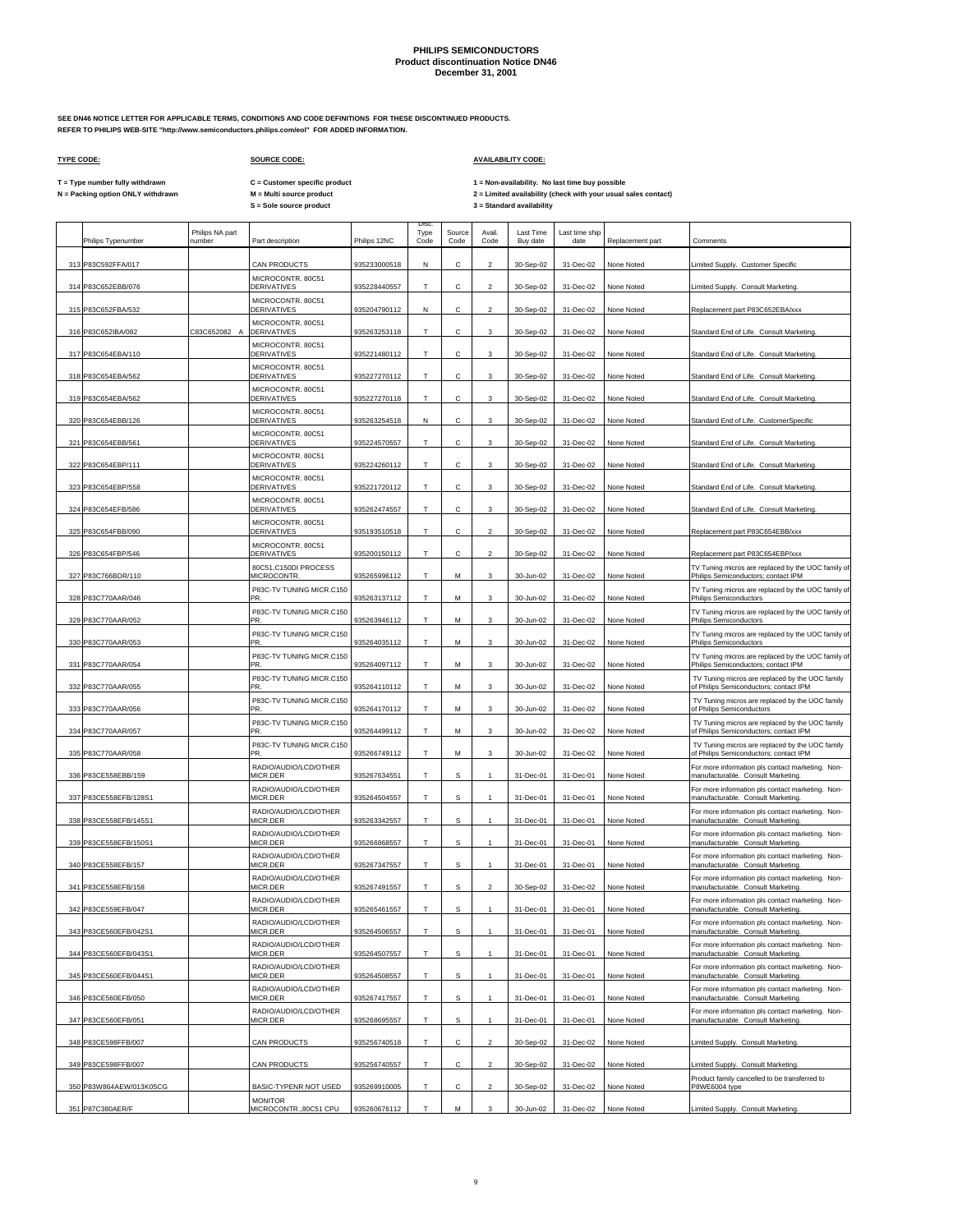**SEE DN46 NOTICE LETTER FOR APPLICABLE TERMS, CONDITIONS AND CODE DEFINITIONS FOR THESE DISCONTINUED PRODUCTS. REFER TO PHILIPS WEB-SITE "http://www.semiconductors.philips.com/eol" FOR ADDED INFORMATION.**

 $\Gamma$ 

## **TYPE CODE: SOURCE CODE: AVAILABILITY CODE:**

**C = Customer specific product**

T = Type number fully withdrawn C = Customer specific product 1 = Non-availability. No last time buy possible<br>N = Packing option ONLY withdrawn M = Multi source product 2 = Lim

|     | Philips Typenumber      | Philips NA part<br>number | Part description                                      | Philips 12NC | <b>Disc</b><br>Type<br>Code | Source<br>Code | Avail.<br>Code          | Last Time<br>Buy date | Last time ship<br>date | Replacement part   | Comments                                                                                                            |
|-----|-------------------------|---------------------------|-------------------------------------------------------|--------------|-----------------------------|----------------|-------------------------|-----------------------|------------------------|--------------------|---------------------------------------------------------------------------------------------------------------------|
| 352 | P87C54UBPN              | P87C54UBP N               | OTP 80C51                                             | 935258860112 | T                           | M              | 3                       | 30-Jun-02             | 31-Dec-02              | P87C54X2BN         | Exact Replacement. Standard end of Life. See                                                                        |
|     |                         |                           | P83C-TV TUNING MICR.C150                              |              |                             |                |                         |                       |                        |                    | Replacement.<br>TV Tuning micros are replaced by the UUC tamily of<br>Philips Semiconductors; contact IPM. Standard |
| 353 | P87C766BDR/029          |                           | <b>PR</b><br>P83C-TV TUNING MICR.C150                 | 935262797112 | T                           | М              | 3                       | 30-Jun-02             | 31-Dec-02              | None Noted         | End of Life.<br>TV Tuning micros are replaced by the UOC family of<br>Philips Semiconductors; contact IPM. Standard |
| 354 | P87C766BDR/103          |                           | PR.                                                   | 935263690112 | T                           | М              | 3                       | 30-Jun-02             | 31-Dec-02              | None Noted         | End of Life.<br><del>Tuning n</del><br>mcros are replaced by the OOC farmly t                                       |
|     | 355 P87C766BDR/107      |                           | P83C-TV TUNING MICR.C150<br>PR.                       | 935265549112 | Т                           | м              | 3                       | 30-Jun-02             | 31-Dec-02              | None Noted         | Philips Semiconductors; contact IPM. Standard<br>End of Life                                                        |
| 356 | P87C766BDR/108          |                           | P83C-TV TUNING MICR.C150<br>PR.                       | 935264410112 | T                           | M              | 3                       | 30-Jun-02             | 31-Dec-02              | None Noted         | rv Tuning micros are replaced by the OOC farmly or<br>Philips Semiconductors; contact IPM. Standard<br>End of Life  |
|     |                         |                           | P83C-TV TUNING MICR.C150                              |              |                             |                |                         |                       |                        |                    | r Tuning micros are replaced by the OOC lamily of<br>Philips Semiconductors; contact IPM. Standard                  |
| 357 | P87C766BDR/C            |                           | <b>PR</b>                                             | 935260633112 | Т                           | М              | 3                       | 30-Jun-02             | 31-Dec-02              | None Noted         | End of Life.                                                                                                        |
| 358 | P89C638MBA/B            |                           | 64K FLASH ROM MCU                                     | 935263300512 | T                           | s              | 3                       | 30-Sep-02             | 31-Dec-02              | None Noted         | Standard End of Life. Consult Marketing                                                                             |
| 359 | P8WE5008AEW/03202W      |                           | <b>CRYPTO CONTROLLER</b>                              | 935266734005 | т                           | с              | $\overline{2}$          | 30-Sep-02             | 31-Dec-02              |                    | P8WE5008AEW/00103W Replacement type agreed. 12nc 935268970005                                                       |
|     | 360 P8WE5016AEW/02305W  |                           | CRYPTO CONTROLLER                                     | 935267174005 | T                           | C              | $\mathcal{P}$           | 30-Sep-02             | 31-Dec-02              | None Noted         | Limited Supply. Consult Marketing.                                                                                  |
| 361 | P8WE5017AEW/00102W      |                           | <b>CRYPTO CONTROLLER</b>                              | 935269028005 | т                           | C              | $\mathfrak{p}$          | 30-Sep-02             | 31-Dec-02              | None Noted         | Replacement type agreed. Limited Supply. Consult<br>Marketing                                                       |
| 362 | P8WE5017AEW/00801W      |                           | CRYPTO CONTROLLER                                     | 935268956005 | T                           | с              | $\overline{2}$          | 30-Sep-02             | 31-Dec-02              | None Noted         | Replacement type agreed. Limited Supply. Consult<br>Marketinc                                                       |
|     |                         |                           |                                                       |              |                             |                |                         |                       |                        |                    | Replacement type agreed. Limited Supply. Consult                                                                    |
|     | 363 P8WE5032AEW/01313W  |                           | CRYPTO CONTROLLER                                     | 935266798005 | Т                           | C              | $\overline{2}$          | 30-Sep-02             | 31-Dec-02              |                    | P8WE5032AEW/06624W Marketing. 935267597005<br>Replacement type agreed. Limited Supply. Consult                      |
| 364 | P8WE5032AEW/01414W      |                           | <b>CRYPTO CONTROLLER</b>                              | 935266840005 | T                           | C              | $\mathcal{P}$           | 30-Sep-02             | 31-Dec-02              |                    | P8WE0532AEW/02727W Marketing. 935268220005                                                                          |
|     | 365 P8WE5033AEW/00502W  |                           | CRYPTO CONTROLLERS                                    | 935268319005 | т                           | с              | $\overline{2}$          | 30-Sep-02             | 31-Dec-02              | P8we5033aew/01502w | Replacement type agreed. Limited Supply. Consult<br>Marketing. 935270183005                                         |
| 366 | P8WE5033AEW/00600W      |                           | CRYPTO CONTROLLERS                                    | 935268783005 | T.                          | C              | $\overline{2}$          | 30-Sep-02             | 31-Dec-02              | None Noted         | Replacement type agreed. Limited Supply. Consult<br>Marketing                                                       |
| 367 | P8WE5033AEW/00703W      |                           | CRYPTO CONTROLLERS                                    | 935268766005 | т                           | С              | $\overline{2}$          | 30-Sep-02             | 31-Dec-02              |                    | Replacement type agreed. Limited Supply. Consult<br>P8WE5033AEW/01502W Marketing. 935270183005                      |
|     |                         |                           |                                                       |              | T                           | с              |                         |                       |                        |                    | Replacement type agreed. Limited Supply. Consult                                                                    |
| 368 | P8WE5033AEW/00804W      |                           | <b>CRYPTO CONTROLLERS</b>                             | 935268958005 |                             |                | $\overline{\mathbf{c}}$ | 30-Sep-02             | 31-Dec-02              | None Noted         | Marketing<br>Replacement type agreed. Limited Supply. Consult                                                       |
| 369 | P8WE5033AEW/00905W      |                           | CRYPTO CONTROLLERS                                    | 935269267005 | т                           | с              | $\overline{2}$          | 30-Sep-02             | 31-Dec-02              | None Noted         | Marketing<br>Replacement agreed with customer. Limited                                                              |
| 37C | P8WE6008AEV/105048I     |                           | CRYPTO CONTROLLER                                     | 935268801118 | Т                           | с              | $\overline{\mathbf{c}}$ | 30-Sep-02             | 31-Dec-02              | None Noted         | Supply. Consult Marketing                                                                                           |
| 371 | P8WE6008AEV/105068I     |                           | <b>CRYPTO CONTROLLER</b>                              | 935269682118 | т                           | с              | $\overline{2}$          | 30-Sep-02             | 31-Dec-02              | None Noted         | Replacement agreed with customer. Limited<br>Supply. Consult Marketing                                              |
| 372 | P8WE6008AEV/105078I     |                           | <b>CRYPTO CONTROLLER</b>                              | 935270012118 | T                           | C              | $\overline{\mathbf{2}}$ | 30-Sep-02             | 31-Dec-02              | None Noted         | Obsolete. Limited Supply. Consult Marketing.                                                                        |
| 373 | P8WE6008AEW/10605W      |                           | CRYPTO CONTROLLER                                     | 935269263005 | T                           | C              | $\mathfrak{p}$          | 30-Sep-02             | 31-Dec-02              | None Noted         | Replacement agreed with customer. Limited<br>Supply. Consult Marketing.                                             |
| 374 | P8WE6008AEW/10606W      |                           | <b>CRYPTO CONTROLLER</b>                              | 935269264005 | T                           | с              | $\mathfrak{p}$          | 30-Sep-02             | 31-Dec-02              | None Noted         | Replacement agreed with customer. Limited<br>Supply. Consult Marketing.                                             |
|     | 375 P8WE6008AEW/10607W  |                           | CRYPTO CONTROLLER                                     | 935269265005 | T                           | С              | $\mathfrak{p}$          | 30-Sep-02             | 31-Dec-02              | None Noted         | Replacement agreed with customer. Limited<br>Supply. Consult Marketing.                                             |
|     | 376 P8WE6017AEV/116098I |                           | SECURITY CONTROLLER                                   | 935269524118 | т                           | C              | $\overline{2}$          | 30-Sep-02             | 31-Dec-02              | None Noted         | Replacement agreed with customer. Limited<br>Supply. Consult Marketing.                                             |
|     |                         |                           |                                                       |              |                             |                |                         |                       |                        |                    |                                                                                                                     |
| 377 | P8WE6017AEV/118B18I     |                           | SECURITY CONTROLLER                                   | 935270126118 | T                           | C              | $\mathfrak{p}$          | 30-Sep-02             | 31-Dec-02              | None Noted         | Obsolete. Limited Supply. Consult Marketing.<br>Replacement agreed with customer. Limited                           |
| 378 | P8WE6017AEW/11212W      |                           | SECURITY CONTROLLER                                   | 935268957005 | T                           | с              | $\overline{\mathbf{c}}$ | 30-Sep-02             | 31-Dec-02              | None Noted         | Supply. Consult Marketing                                                                                           |
|     | 379 P8WE6017AEW/11708W  |                           | SECURITY CONTROLLER                                   | 935269545005 | T                           | с              | $\overline{c}$          | 30-Sep-02             | 31-Dec-02              | None Noted         | Replacement agreed with customer. Limited<br>Supply. Consult Marketing                                              |
| 380 | P8WE6017AEW/11708WP     |                           | SECURITY CONTROLLER                                   | 935269687005 | т                           | с              | $\overline{2}$          | 30-Sep-02             | 31-Dec-02              | None Noted         | Replacement agreed with customer. Limited<br>Supply. Consult Marketing.                                             |
|     | 381 P8WE6017AEW/11816WP |                           | SECURITY CONTROLLER                                   | 935269983005 | T                           | C              | $\mathfrak{p}$          | 30-Sep-02             | 31-Dec-02              | None Noted         | Obsolete. Limited Supply. Consult Marketing.                                                                        |
|     | 382 P8WE6017AEW/118B1WP |                           | SECURITY CONTROLLER                                   | 935270104005 | Т                           | C              | $\overline{2}$          | 30-Sep-02             | 31-Dec-02              | None Noted         | Obsolete. Limited Supply. Consult Marketing.                                                                        |
|     | 383 P8WE6017AEW/119B1W  |                           | SECURITY CONTROLLER                                   | 935270234005 | т                           | с              | $\overline{2}$          | 30-Sep-02             | 31-Dec-02              | None Noted         | Replacement Agreed with Customer. Limited<br>Supply.                                                                |
|     |                         |                           |                                                       |              |                             |                |                         |                       |                        |                    |                                                                                                                     |
|     | 384 PCA1465U/7/F2       |                           | CLOCKS AND WATCHES                                    | 935239900027 | T                           | M              | 3                       | 30-Jun-02             | 31-Dec-02              | None Noted         | Standard End of Life. Consult marketing.                                                                            |
|     | 385 PCA1627U/7/F2       |                           | <b>CLOCKS AND WATCHES</b><br>VIDEO MICROC.DERIV.80C48 | 935239980027 | T                           | M              | 3                       | 30-Jun-02             | 31-Dec-02              | None Noted         | Standard End of Life. Consult marketing.<br>Video micros are generally replaced by the UOC                          |
|     | 386 PCA84C444P/232S1    |                           | CPU                                                   | 935270281112 | т                           | М              | 3                       | 30-Jun-02             | 31-Dec-02              | None Noted         | family of Philips Semiconductors; contact IPM                                                                       |
|     | 387 PCD5032T            | PCD5032T D                | DIGITAL CORDLESS                                      | 935083790112 | T                           | s              | $\mathcal{P}$           | 31-Mar-02             | 30-Jun-02              | None Noted         | imited Supply. Consult Marketing.                                                                                   |
|     | 388 PCD50913H/A11/3     |                           | DECT CHIP                                             | 935267735518 | т                           | C              | $\mathcal{P}$           | 31-Mar-02             | 30-Jun-02              | None Noted         | imited Supply. Consult Marketing.                                                                                   |
|     | 389 PCD50913H/A14/3     |                           | DECT CHIP                                             | 935267753518 | T                           | C              | $\mathcal{P}$           | 31-Mar-02             | 30-Jun-02              | None Noted         | Limited Supply. Consult Marketing.                                                                                  |
|     | 390 PCD50913H/A15/3     |                           | DECT CHIP                                             | 935267785518 |                             | C              |                         | 31-Mar-02             | 30-Jun-02              | None Noted         | imited Supply. Consult Marketing.                                                                                   |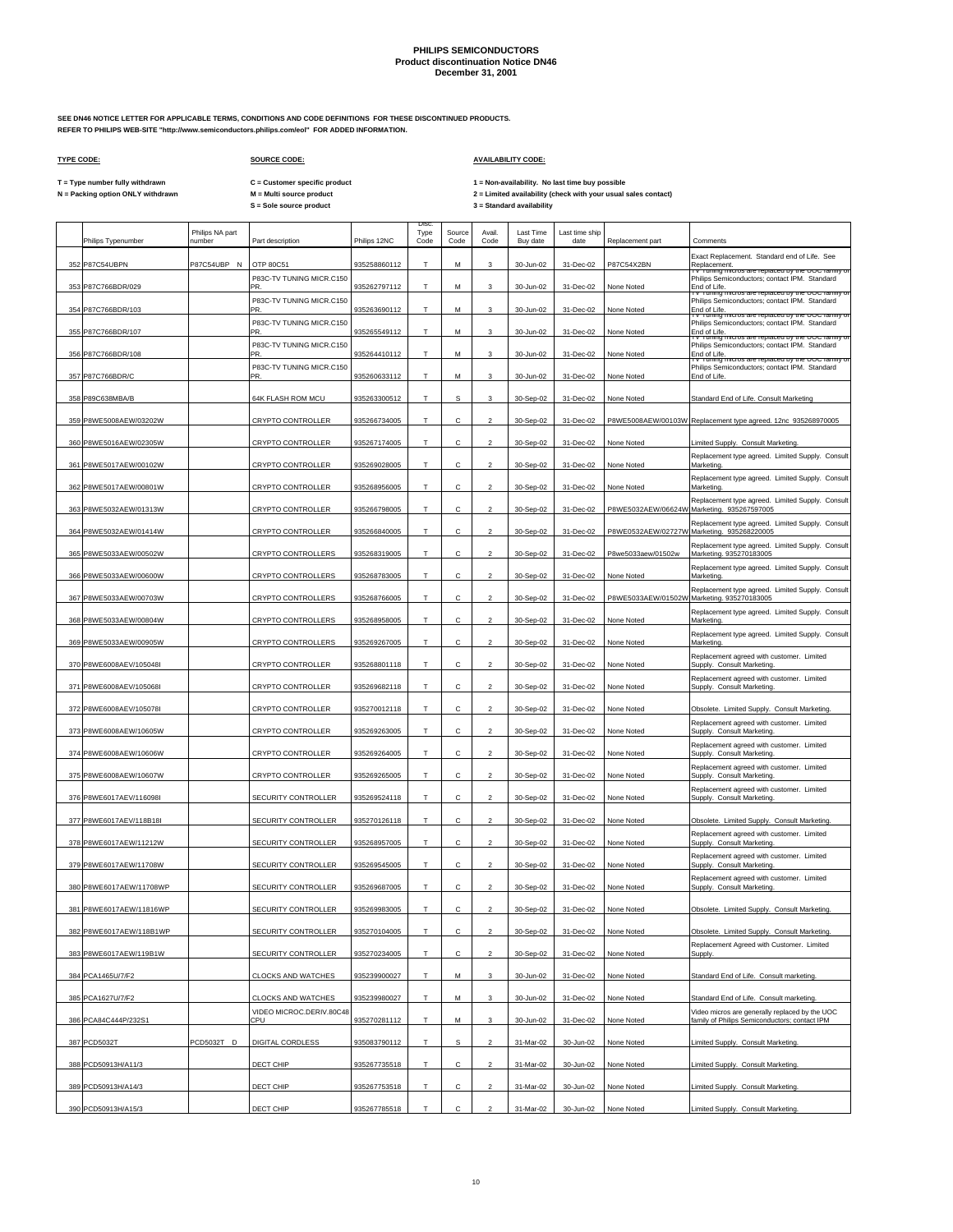**SEE DN46 NOTICE LETTER FOR APPLICABLE TERMS, CONDITIONS AND CODE DEFINITIONS FOR THESE DISCONTINUED PRODUCTS. REFER TO PHILIPS WEB-SITE "http://www.semiconductors.philips.com/eol" FOR ADDED INFORMATION.**

 $\Gamma$ 

**The Common** 

### **TYPE CODE: SOURCE CODE: AVAILABILITY CODE:**

 $\mathbf{r}$ 

**C = Customer specific product**

T = Type number fully withdrawn C = Customer specific product 1 = Non-availability. No last time buy possible<br>N = Packing option ONLY withdrawn M = Multi source product 2 =

|  | Philips Typenumber  | Philips NA part<br>number | Part description      | Philips 12NC | <b>Disc</b><br>Type<br>Code | Source<br>Code | Avail.<br>Code          | Last Time<br>Buy date | Last time ship<br>date | Replacement part | Comments                           |
|--|---------------------|---------------------------|-----------------------|--------------|-----------------------------|----------------|-------------------------|-----------------------|------------------------|------------------|------------------------------------|
|  | 391 PCD50913H/A21/3 |                           | DECT CHIP             | 935268137518 | т                           | С              | 2                       | 31-Mar-02             | 30-Jun-02              | None Noted       | Limited Supply. Consult Marketing. |
|  | 392 PCD50913H/A25/3 |                           | DECT CHIP             | 935268541518 | T                           | С              | $\overline{a}$          | 31-Mar-02             | 30-Jun-02              | None Noted       | Limited Supply. Consult Marketing. |
|  | 393 PCD50913H/A27/3 |                           | DECT CHIP             | 935268576518 | Т                           | с              | 2                       | 31-Mar-02             | 30-Jun-02              | None Noted       | Limited Supply. Consult Marketing. |
|  | 394 PCD50913H/A28/3 |                           | DECT CHIP             | 935268578518 | T                           | С              | $\overline{2}$          | 31-Mar-02             | 30-Jun-02              | None Noted       | Limited Supply. Consult Marketing. |
|  | 395 PCD50913H/A29/3 |                           | DECT CHIP             | 935268533518 | т                           | с              | 2                       | 31-Mar-02             | 30-Jun-02              | None Noted       | Limited Supply. Consult Marketing. |
|  | 396 PCD50913H/A30/3 |                           | DECT CHIP             | 935268647518 | T                           | С              | $\overline{2}$          | 31-Mar-02             | 30-Jun-02              | None Noted       | Limited Supply. Consult Marketing. |
|  | 397 PCD50913H/A31/3 |                           | DECT CHIP             | 935268868518 | т                           | с              | 2                       | 31-Mar-02             | 30-Jun-02              | None Noted       | Limited Supply. Consult Marketing. |
|  | 398 PCD50913H/A32/3 |                           | DECT CHIP             | 935268869518 | T.                          | С              | $\overline{2}$          | 31-Mar-02             | 30-Jun-02              | None Noted       | Limited Supply. Consult Marketing. |
|  | 399 PCD50913H/A34/3 |                           | DECT CHIP             | 935269074518 | T.                          | С              | $\overline{2}$          | 31-Mar-02             | 30-Jun-02              | None Noted       | Limited Supply. Consult Marketing. |
|  | 400 PCD50913H/A37/3 |                           | DECT CHIP             | 935269431518 | T                           | с              | $\overline{2}$          | 31-Mar-02             | 30-Jun-02              | None Noted       | Limited Supply. Consult Marketing. |
|  | 401 PCD50913H/A38/3 |                           | DECT CHIP             | 935269525518 | Т                           | С              | $\overline{2}$          | 31-Mar-02             | 30-Jun-02              | None Noted       | Limited Supply. Consult Marketing. |
|  | 402 PCD50913H/A40/3 |                           | DECT CHIP             | 935269583518 | T.                          | Ċ.             | $\mathfrak{p}$          | 31-Mar-02             | 30-Jun-02              | None Noted       | Limited Supply. Consult Marketing. |
|  | 403 PCD50914H/A04/1 |                           | DECT HANDSET CHIP     | 935268722518 | T                           | С              | $\overline{2}$          | 31-Mar-02             | 30-Jun-02              | None Noted       | Limited Supply. Consult Marketing. |
|  | 404 PCD50914H/A05/1 |                           | DECT HANDSET CHIP     | 935268954518 | т                           | С              | $\overline{2}$          | 31-Mar-02             | 30-Jun-02              | None Noted       | Limited Supply. Consult Marketing. |
|  | 405 PCD50914H/A06/1 |                           | DECT HANDSET CHIP     | 935268955518 | Т                           | с              | 2                       | 31-Mar-02             | 30-Jun-02              | None Noted       | Limited Supply. Consult Marketing. |
|  | 406 PCD50923H/C11/3 |                           | DECT BASESTATION CHIP | 935267734518 | Т                           | с              | $\overline{\mathbf{c}}$ | 31-Mar-02             | 30-Jun-02              | None Noted       | Limited Supply. Consult Marketing. |
|  | 407 PCD50923H/C14/3 |                           | DECT BASESTATION CHIP | 935267754518 | т                           | С              | $\overline{2}$          | 31-Mar-02             | 30-Jun-02              | None Noted       | Limited Supply. Consult Marketing. |
|  | 408 PCD50923H/C15/3 |                           | DECT BASESTATION CHIP | 935267786518 | Т                           | с              | $\overline{c}$          | 31-Mar-02             | 30-Jun-02              | None Noted       | Limited Supply. Consult Marketing. |
|  | 409 PCD50923H/C20/3 |                           | DECT BASESTATION CHIP | 935268117518 | т                           | с              | 2                       | 31-Mar-02             | 30-Jun-02              | None Noted       | Limited Supply. Consult Marketing. |
|  | 410 PCD50923H/C21/3 |                           | DECT BASESTATION CHIP | 935268138518 | Т                           | с              | $\overline{\mathbf{c}}$ | 31-Mar-02             | 30-Jun-02              | None Noted       | Limited Supply. Consult Marketing. |
|  | 411 PCD50923H/C25/3 |                           | DECT BASESTATION CHIP | 935268542518 | Τ                           | с              | $\overline{a}$          | 31-Mar-02             | 30-Jun-02              | None Noted       | Limited Supply. Consult Marketing. |
|  | 412 PCD50923H/C26/3 |                           | DECT BASESTATION CHIP | 935268537518 | Т                           | с              | 2                       | 31-Mar-02             | 30-Jun-02              | None Noted       | Limited Supply. Consult Marketing. |
|  | 413 PCD50923H/C27/3 |                           | DECT BASESTATION CHIP | 935268577518 | T                           | С              | $\overline{a}$          | 31-Mar-02             | 30-Jun-02              | None Noted       | Limited Supply. Consult Marketing. |
|  | 414 PCD50923H/C28/3 |                           | DECT BASESTATION CHIP | 935268579518 | Т                           | с              | 2                       | 31-Mar-02             | 30-Jun-02              | None Noted       | Limited Supply. Consult Marketing. |
|  | 415 PCD50923H/C30/3 |                           | DECT BASESTATION CHIP | 935268648518 | T                           | С              | $\overline{a}$          | 31-Mar-02             | 30-Jun-02              | None Noted       | Limited Supply. Consult Marketing. |
|  | 416 PCD50923H/C31/3 |                           | DECT BASESTATION CHIP | 935268870518 | Т                           | с              | 2                       | 31-Mar-02             | 30-Jun-02              | None Noted       | Limited Supply. Consult Marketing. |
|  | 417 PCD50923H/C33/3 |                           | DECT BASESTATION CHIP | 935268959518 | T                           | С              | $\overline{2}$          | 31-Mar-02             | 30-Jun-02              | None Noted       | Limited Supply. Consult Marketing. |
|  | 418 PCD50923H/C37/3 |                           | DECT BASESTATION CHIP | 935269432518 | т                           | с              | 2                       | 31-Mar-02             | 30-Jun-02              | None Noted       | Limited Supply. Consult Marketing. |
|  | 419 PCD50923H/C40/3 |                           | DECT BASESTATION CHIP | 935269584518 | T.                          | С              | $\overline{2}$          | 31-Mar-02             | 30-Jun-02              | None Noted       | Limited Supply. Consult Marketing. |
|  | 420 PCD50924H/C02/1 |                           | DECT BASEBAND         | 935268408518 | т                           | C              | $\overline{a}$          | 31-Mar-02             | 30-Jun-02              | None Noted       | Limited Supply. Consult Marketing. |
|  | 421 PCD50924H/C09/1 |                           | DECT BASEBAND         | 935269210518 | Т                           | с              | $\overline{\mathbf{c}}$ | 31-Mar-02             | 30-Jun-02              | None Noted       | Limited Supply. Consult Marketing. |
|  | 422 PCD50924H/C11/1 |                           | DECT BASEBAND         | 935269315518 | T                           | С              | $\overline{\mathbf{c}}$ | 31-Mar-02             | 30-Jun-02              | None Noted       | Limited Supply. Consult Marketing. |
|  | 423 PCD50924H/C13/1 |                           | DECT BASEBAND         | 935269783518 | T.                          | с              | $\overline{a}$          | 31-Mar-02             | 30-Jun-02              | None Noted       | Limited Supply. Consult Marketing. |
|  | 424 PCD50924H/C14/1 |                           | DECT BASEBAND         | 935269785518 | т                           | С              | $\overline{a}$          | 31-Mar-02             | 30-Jun-02              | None Noted       | Limited Supply. Consult Marketing. |
|  | 425 PCD50953H/E12/3 |                           | DECT HANDSET CHIP     | 935267733518 | T                           | с              | $\overline{\mathbf{c}}$ | 31-Mar-02             | 30-Jun-02              | None Noted       | Limited Supply. Consult Marketing. |
|  | 426 PCD50953H/E16/3 |                           | DECT HANDSET CHIP     | 935267937518 | T                           | с              | $\overline{a}$          | 31-Mar-02             | 30-Jun-02              | None Noted       | Limited Supply. Consult Marketing. |
|  | 427 PCD50953H/E20/3 |                           | DECT HANDSET CHIP     | 935268118518 | Τ                           | C              | $\overline{\mathbf{c}}$ | 31-Mar-02             | 30-Jun-02              | None Noted       | Limited Supply. Consult Marketing. |
|  | 428 PCD50953H/E26/3 |                           | DECT HANDSET CHIP     | 935268534518 | т                           | С              | $\overline{c}$          | 31-Mar-02             | 30-Jun-02              | None Noted       | Limited Supply. Consult Marketing. |
|  | 429 PCD50954H/E02/1 |                           | DECT HANDSET CHIP     | 935268140518 | T.                          | С              | $\overline{a}$          | 31-Mar-02             | 30-Jun-02              | None Noted       | Limited Supply. Consult Marketing. |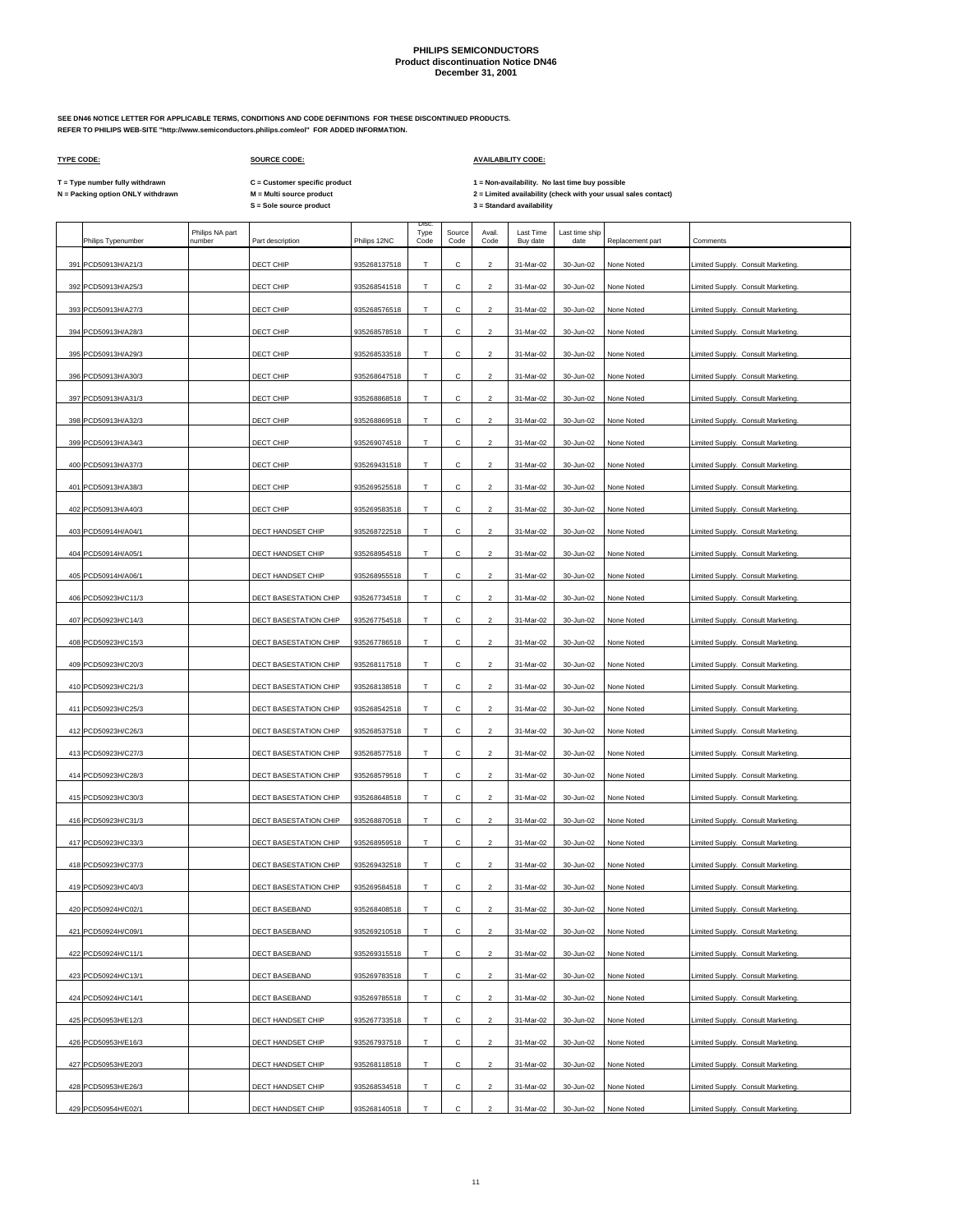Disc.

**SEE DN46 NOTICE LETTER FOR APPLICABLE TERMS, CONDITIONS AND CODE DEFINITIONS FOR THESE DISCONTINUED PRODUCTS. REFER TO PHILIPS WEB-SITE "http://www.semiconductors.philips.com/eol" FOR ADDED INFORMATION.**

 $\mathsf{r}$ 

## **TYPE CODE: SOURCE CODE: AVAILABILITY CODE:**

**C = Customer specific product**

T = Type number fully withdrawn C = Customer specific product 1 = Non-availability. No last time buy possible<br>N = Packing option ONLY withdrawn M = Multi source product 2 = Lim

|     | Philips Typenumber     | Philips NA part<br>number   | Part description                                              | Philips 12NC | Type<br>Code | Source<br>Code | Avail.<br>Code           | Last Time<br>Buy date | Last time ship<br>date | Replacement part   | Comments                                                           |
|-----|------------------------|-----------------------------|---------------------------------------------------------------|--------------|--------------|----------------|--------------------------|-----------------------|------------------------|--------------------|--------------------------------------------------------------------|
|     | 430 PCD50954H/E09/1    |                             | DECT HANDSET CHIP                                             | 935269310518 | T            | C              | $\mathcal{P}$            | 31-Mar-02             | 30-Jun-02              | None Noted         | imited Supply. Consult Marketing.                                  |
| 431 | PCD50954H/E13/1        |                             | DECT HANDSET CHIP                                             | 935269784518 | T            | с              | $\overline{2}$           | 31-Mar-02             | 30-Jun-02              | None Noted         | imited Supply. Consult Marketing.                                  |
| 432 | PCD50954H/E14/1        |                             | DECT HANDSET CHIP                                             | 935269786518 | т            | с              | $\overline{2}$           | 31-Mar-02             | 30-Jun-02              | None Noted         | Limited Supply. Consult Marketing.                                 |
| 433 | PCD5096H/610/1         |                             | DIGITAL CORDLESS                                              | 935269929518 | Т            | s              | $\overline{2}$           | 31-Mar-02             | 30-Jun-02              | None Noted         | Limited Supply. Consult Marketing.                                 |
| 434 | PCD6001H/D12/F2        | PCD6001H12 BA 84CXXX FAMILY |                                                               | 935266850557 | т            | с              | $\overline{2}$           | 31-Mar-02             | 30-Jun-02              | None Noted         | Limited Supply. Consult Marketing.                                 |
| 435 | PCD6001H/D19/F2        |                             | 84CXXX FAMILY                                                 | 935268482557 | T            | C              | $\overline{\mathbf{c}}$  | 31-Mar-02             | 30-Jun-02              | None Noted         | imited Supply. Consult Marketing.                                  |
| 436 | PCD6001H/D21/F2        |                             | 84CXXX FAMILY                                                 | 935268361557 | T            | с              | $\overline{2}$           | 31-Mar-02             | 30-Jun-02              | None Noted         | Limited Supply. Consult Marketing.                                 |
| 437 | PCD6001U/10/D15/1      |                             | DIGITAL INSWERING<br><b>MACHINE</b>                           | 935267978005 | Т            | с              | $\mathbf{1}$             | 31-Dec-01             | 31-Dec-01              | None Noted         | Non-manufacturable. Consult Marketing.                             |
|     | 438 PCD6001U/10/D17/1  |                             | <b>DIGITAL INSWERING</b><br><b>MACHINE</b>                    | 935268407005 | T            | C              |                          | 31-Dec-01             | 31-Dec-01              | None Noted         | Non-manufacturable. Consult Marketing.                             |
|     | 439 PCD6001U/10/D18/1  |                             | <b>DIGITAL INSWERING</b><br><b>MACHINE</b>                    | 935268418005 | Т            | C              |                          | 31-Dec-01             | 31-Dec-01              | None Noted         | Non-manufacturable. Consult Marketing.                             |
|     | 440 PCD6001U/10/D19/1  |                             | DIGITAL INSWERING<br><b>MACHINE</b>                           | 935268060005 | T.           | с              | $\overline{1}$           | 31-Dec-01             | 31-Dec-01              | None Noted         | Non-manufacturable. Consult Marketing.                             |
| 441 | PCD6001U/10/D20/1      |                             | <b>DIGITAL INSWERING</b><br><b>MACHINE</b>                    | 935268061005 | Т            | C              |                          | 31-Dec-01             | 31-Dec-01              | None Noted         | Non-manufacturable. Consult Marketing                              |
| 442 | PCD6002H/000/2         |                             | 84CXXX FAMILY                                                 | 935262319557 | T            | s              | $\overline{\phantom{a}}$ | 31-Mar-02             | 30-Jun-02              | None Noted         | imited Supply. Consult Marketing                                   |
|     | 443 PCF7943AT/1091C310 |                             | IMMO Combi Chip                                               | 935268478112 | T            | C              | $\overline{2}$           | 30-Sep-02             | 31-Dec-02              | None Noted         | New ROM Code Entry with PCF7943AT/1091C4XX<br>required             |
| 444 | PCF7943AT/1091C313     |                             | IMMO Combi Chip                                               | 935268785112 | T            | C              | $\overline{2}$           | 30-Sep-02             | 31-Dec-02              | None Noted         | New ROM Code Entry with PCF7943AT/1091C4XX<br>required             |
| 445 | PCF7943AT/1091C314     |                             | IMMO Combi Chip                                               | 935268978112 | Т            | с              | $\overline{2}$           | 30-Sep-02             | 31-Dec-02              | None Noted         | New ROM Code Entry with PCF7943AT/1091C4XX<br>required             |
|     | 446 PCF7943AT/1091C315 |                             | IMMO Combi Chip                                               | 935269231112 | T.           | с              | $\mathcal{P}$            | 30-Sep-02             | 31-Dec-02              | PCF7943AT/1091C420 | imited Supply. See Replacement 12nc.<br>935270503118               |
| 447 | PCF7943AT/1091C316     |                             | IMMO Combi Chip                                               | 935269259112 | т            | с              | $\overline{2}$           | 30-Sep-02             | 31-Dec-02              | None Noted         | New ROM Code Entry with<br>PCF7943AT/1091C4XX required.            |
| 448 | PCF7943AT/1091C317     |                             | IMMO Combi Chip                                               | 935269355112 | T.           | с              | $\overline{2}$           | 30-Sep-02             | 31-Dec-02              | None Noted         | New ROM Code Entry with<br>PCF7943AT/1091C4XX required.            |
| 449 | PCF7943AT/1091C319     | CE4860 D                    | IMMO Combi Chip                                               | 935269934112 | т            | с              | $\overline{2}$           | 30-Sep-02             | 31-Dec-02              | None Noted         | New ROM Code Entry with<br>PCF7943AT/1091C4XX required.            |
| 450 | PCF7943AT/109C318      |                             | IMMO Combi Chip                                               | 935269909112 | T.           | с              | $\overline{2}$           | 30-Sep-02             | 31-Dec-02              | None Noted         | New ROM Code Entry with<br>PCF7943AT/1091C4XX required.            |
|     | 451 PCF84C21AT/092/F2  |                             | 84CXXX Family                                                 | 935171240118 | T            | C              |                          | 31-Dec-01             | 31-Dec-01              | None Noted         | Non-manufacturable. Consult Marketing.                             |
| 452 | PCF84C81AP/206/F3      |                             | 84CXXX Family                                                 | 935269681112 | т            | с              |                          | 31-Dec-01             | 31-Dec-01              | None Noted         | Non-manufacturable. Consult Marketing.                             |
| 453 | PCF84C81AP/208/F3      |                             | 84CXXX Family                                                 | 935270297112 | T            | с              | $\mathbf{1}$             | 31-Dec-01             | 31-Dec-01              | None Noted         | Non-manufacturable. Consult Marketing.                             |
| 454 | PCF8577CT/S208/F2      | CE1389 D                    | <b>Display Drivers</b>                                        | 935074860118 | T.           | M              | 3                        | 30-Jun-02             | 31-Dec-02              | None Noted         | Non-manufacturable. Consult Marketing                              |
|     | 455 PCK2000DL          | <b>PCK2000 DL</b>           | System clock generator                                        | 935261729118 | T            | М              | 3                        | 30-Jun-02             | 31-Dec-02              | PCK2010RADL        | Non-manufacturable. Consult Marketing.                             |
|     | 456 PCK2000DL          | PCK2000 DL                  | System clock generator                                        | 935261729112 | Т            | М              | 3                        | 30-Jun-02             | 31-Dec-02              | Replacement: PCK   | Non-manufacturable. Consult Marketing.                             |
| 457 | PCK2022RDGG            |                             | 100/133 MHZ RCC Spread<br>PCK2022R DGG System Clock Generator | 935268740118 | T            | M              | 3                        | 30-Jun-02             | 31-Dec-02              | PCK2022RADGG       | Non-manufacturable. Consult Marketing.                             |
| 458 | PCK2022RDGG            | <b>PCK2022R</b>             | 100/133 MHZ Spectrum Diff<br>DGG System Clock Generator.      | 935268740112 | Т            | М              | 3                        | 30-Jun-02             | 31-Dec-02              | PCK2022RADGG       | Non-manufacturable. Consult Marketing.                             |
|     | 459 PDIUSBH11AD        | PDIUSBH11A D USB            |                                                               | 935258910118 | т            | M              | 3                        | 30-Jun-02             | 31-Dec-02              | None Noted         | Standard End of Life. Consult marketing                            |
|     | 460 PDIUSBH11AD        | PDIUSBH11A D USB            |                                                               | 935258910112 | Т            | М              | $\mathbf{3}$             | 30-Jun-02             | 31-Dec-02              | None Noted         | Standard End of Life. Consult marketing                            |
|     | 461 PDIUSBH11ANB       | PDIUSBH11A NE USB           |                                                               | 935258920112 | Т            | M              | 3                        | 30-Jun-02             | 31-Dec-02              | None Noted         | Standard End of Life. Consult marketing                            |
|     | 462 PHB100N03LT        |                             | <30V N-Channel Trenchfet                                      | 934056359118 | Т            | М              | 3                        | 30-Jun-02             | 31-Dec-02              | PHB98N03LT         | Nearest equivelent part. Standard End of Life. See<br>Replacement. |
|     | 463 PHB210N03LT        |                             | <30V N-Channel Trenchfet                                      | 934056786118 | T.           | M              | 3                        | 30-Jun-02             | 31-Dec-02              | None Noted         | No replacement part is available. Standard End of<br>l ife.        |
|     | 464 PHB220N03MT        |                             | <30V N-Channel Trenchfet                                      | 934056784118 | T            | M              | 3                        | 30-Jun-02             | 31-Dec-02              | None Noted         | No replacement part is available. Standard End of<br>Life.         |
|     | 465 PHB45N03LT         |                             | TrenchMOS transistor                                          | 934052250118 | T            | M              | 3                        | 30-Jun-02             | 31-Dec-02              | PHB45N03LTA        | More modern version. Standard End of Life. See<br>Replacement.     |
|     | 466 PHB50N03LT         |                             | TrenchMOS transistor                                          | 934052210118 | т            | М              | 3                        | 30-Jun-02             | 31-Dec-02              | PHB55N03LTA        | More modern version. Standard End of Life. See<br>Replacement.     |
|     | 467 PHB50N06LT         |                             | TrenchMOS transistor                                          | 934054450118 | T            | M              | 3                        | 30-Jun-02             | 31-Dec-02              | PHB73N06T          | More modern version. Standard End of Life. See<br>Replacement.     |
|     | 468 PHB55N03LT         |                             | TrenchMOS transistor                                          | 934052170118 | T            | M              | 3                        | 30-Jun-02             | 31-Dec-02              | PHB55N03LTA        | More modern version. Standard End of Life. See<br>Replacement.     |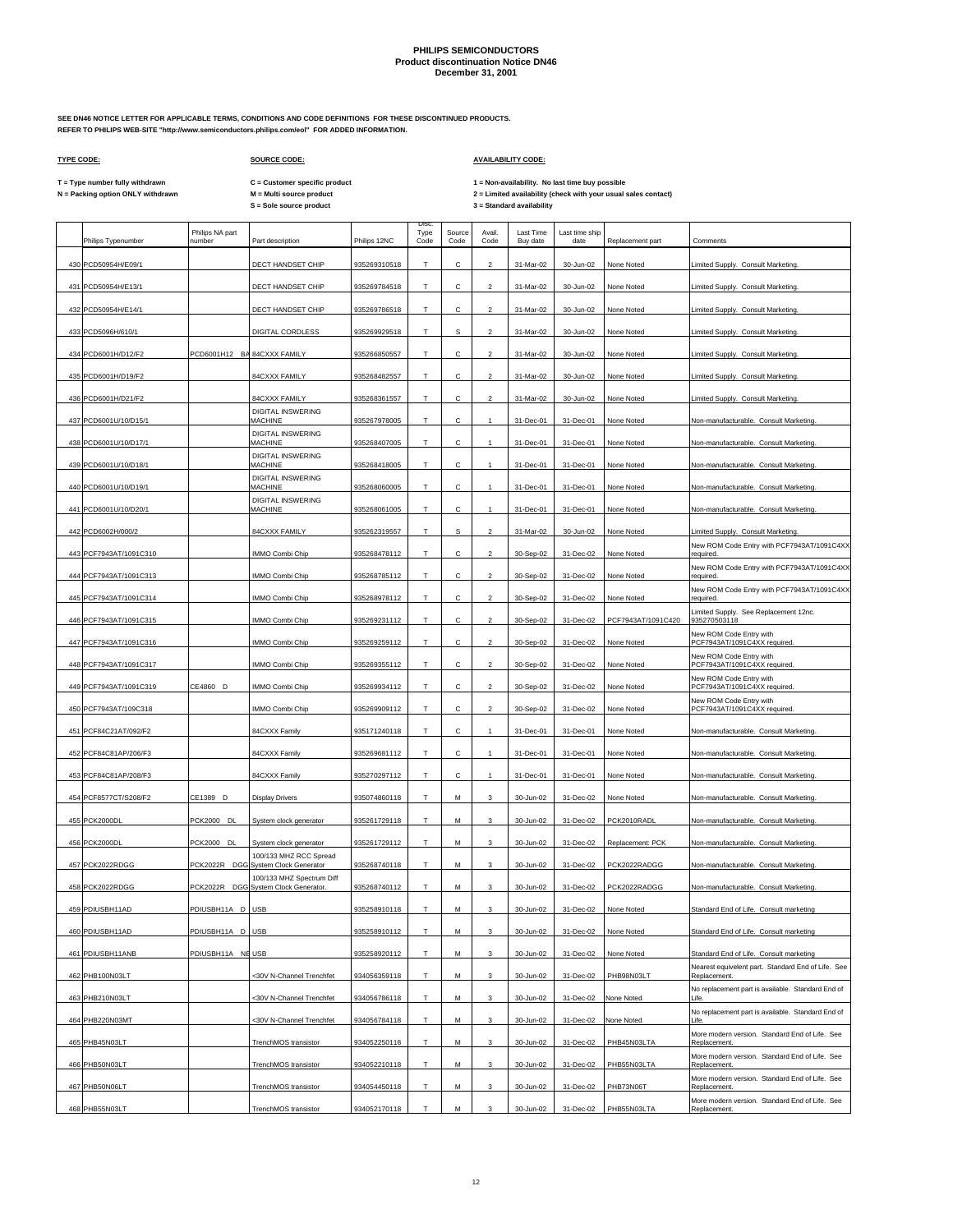**SEE DN46 NOTICE LETTER FOR APPLICABLE TERMS, CONDITIONS AND CODE DEFINITIONS FOR THESE DISCONTINUED PRODUCTS. REFER TO PHILIPS WEB-SITE "http://www.semiconductors.philips.com/eol" FOR ADDED INFORMATION.**

 $\mathsf{r}$ 

## **TYPE CODE: SOURCE CODE: AVAILABILITY CODE:**

**C = Customer specific product**

T = Type number fully withdrawn C = Customer specific product 1 = Non-availability. No last time buy possible<br>N = Packing option ONLY withdrawn M = Multi source product 2 = Lim

| Philips Typenumber               | Philips NA part<br>number | Part description                              | Philips 12NC                 | Disc.<br>Type<br>Code | Source<br>Code | Avail.<br>Code | Last Time<br>Buy date  | Last time ship<br>date | Replacement part          | Comments                                                                                 |
|----------------------------------|---------------------------|-----------------------------------------------|------------------------------|-----------------------|----------------|----------------|------------------------|------------------------|---------------------------|------------------------------------------------------------------------------------------|
| 469 PHB69N03LT                   |                           | TrenchMOS transistor                          | 934052130118                 | Т                     | М              | 3              | 30-Jun-02              | 31-Dec-02              | PHB66NQ03LT               | More modern version. Standard End of Life. See<br>Replacement                            |
| 470 PHB87N03LT                   |                           | TrenchMOS transistor                          | 934052090118                 | T                     | м              | 3              | 30-Jun-02              | 31-Dec-02              | PHP83N03LT                | More modern version. Standard End of Life. See<br>Replacement.                           |
| 471 PHB87N03T                    |                           | TrenchMOS transistor                          | 934052110118                 | T                     | М              | 3              | 30-Jun-02              | 31-Dec-02              | PHB83N03LT                | More modern version. Standard End of Life. See<br>Replacement                            |
| 472 PHD37N06LT                   |                           | 9652                                          | 934055350118                 | T.                    | M              | 3              | 30-Jun-02              | 31-Dec-02              | None Noted                | No replacement part available. Standard End of<br>I ife.                                 |
| 473 PHD45N03LT                   |                           | TrenchMOS transistor                          | 934054965118                 | Т                     | М              | 3              | 30-Jun-02              | 31-Dec-02              | PHD45N03LTA               | More modern version. Standard End of Life. See<br>Replacement.                           |
| 474 PHD50N03LT                   |                           | <30V N-Channel Trenchfet                      | 934055222118                 | T.                    | M              | $\mathbf{3}$   | 30-Jun-02              | 31-Dec-02              | PHD55N03LTA               | More modern version. Standard End of Life. See<br>Replacement.                           |
| 475 PHD55N03LT                   |                           | <30V N-Channel Trenchfet                      | 934055223118                 | T                     | М              | 3              | 30-Jun-02              | 31-Dec-02              | PHD55N03LTA               | More modern version. Standard End of Life. See<br>Replacement                            |
| 476 PHD69N03LT                   |                           | <30V N-Channel Trenchfet                      | 934055221118                 | T.                    | М              | 3              | 30-Jun-02              | 31-Dec-02              | PHD66NQ03LT               | More modern version. Standard End of Life. See<br>Replacement.                           |
| 477 PHD87N03LT                   |                           | <30V N-Channel Trenchfet                      | 934055794118                 | T                     | М              | 3              | 30-Jun-02              | 31-Dec-02              | PHD83N03LT                | More modern version. Standard End of Life. See<br>Replacement.                           |
| 478 PHK4NQ10T                    |                           | <30V N-Channel Trenchfet                      | 934055907118                 | T                     | М              | 3              | 30-Jun-02              | 31-Dec-02              | None Noted                | No replacement part is available. Standard End of<br>Life                                |
| 479 PHN70308                     |                           | <30V N-Channel Trenchfet                      | 934055563118                 | T                     | M              | 3              | 30-Jun-02              | 31-Dec-02              | None Noted                | No replacement part available. Standard End of<br>Life.                                  |
| 480 PHP109                       |                           | P-channel enhancem. mode<br>MOS trans.        | 934039820118                 | T                     | М              | $\mathbf{1}$   | 30-Dec-01              | 31-Dec-01              | None Noted                | No replacement part is available.Non<br>Manufacturable. Consult Marketing.               |
| 481 PHP109                       |                           | P-channel enhancem. mode<br><b>MOS</b> trans  | 934039820112                 | T.                    | М              |                | 30-Dec-01              | 31-Dec-01              | None Noted                | No replacement part is available.Non<br>Manufacturable. Consult Marketing.               |
| 482 PHP210N03LT                  |                           | <30V N-Channel Trenchfet                      | 934056785127                 | Т                     | М              | 3              | 30-Jun-02              | 31-Dec-02              | None Noted                | No replacement part available. Standard End of<br>Life. Consult Marketing.               |
| 483 PHP21N06T                    |                           | TrenchMOS transistor                          | 934054540127                 | T                     | М              | 3              | 30-Jun-02              | 31-Dec-02              | PHP20N06T                 | More modern version. Standard End of Life. See<br>Replacement.                           |
| 484 PHP220N03MT                  |                           | <= 30V N Channel Trenchfet                    |                              | T                     | М              | 3              |                        | 31-Dec-02              |                           | No replacement part is available. Standard End of<br>Life. Consult Marketing             |
| 485 PHP45N03LT                   |                           | TrenchMOS transistor                          | 934056783127<br>934052230127 | T                     | М              | 3              | 30-Jun-02<br>30-Jun-02 | 31-Dec-02              | None Noted<br>PHP45N03LTA | More modern version. Standard End of Life. See<br>Replacement.                           |
|                                  |                           |                                               |                              |                       |                |                |                        |                        |                           | More modern version. Standard End of Life. See                                           |
| 486 PHP50N03LT<br>487 PHP55N03LT |                           | TrenchMOS transistor<br>TrenchMOS transistor  | 934052200127                 | Т<br>T                | М              | 3              | 30-Jun-02              | 31-Dec-02<br>31-Dec-02 | PHP55N03LTA               | Replacement.<br>More modern version. Standard End of Life. See<br>Replacement.           |
|                                  |                           |                                               | 934052160127                 |                       | М              | 3              | 30-Jun-02              |                        | PHP55N03LTA               | More modern version. Standard End of Life. See                                           |
| 488 PHP69N03LT                   |                           | TrenchMOS transistor                          | 934052120127                 | T                     | М              | 3              | 30-Jun-02              | 31-Dec-02              | PHP66NQ03LT               | Replacement<br>More modern version. Standard End of Life. See                            |
| 489 PHP87N03LT                   |                           | TrenchMOS transistor                          | 934052080127                 | T.                    | М              | 3              | 30-Jun-02              | 31-Dec-02              | PHP83N03LT                | Replacement.<br>More modern version. Standard End of Life. See                           |
| 490 PHP87N03T                    |                           | TrenchMOS transistor<br>30V ><60V N CHANNEL   | 934052100127                 | Т                     | М              | 3              | 30-Jun-02              | 31-Dec-02              | PHP83N03LT                | Replacement<br>More modern version. Standard End of Life. See                            |
| 491 PHT4N06T                     |                           | <b>TRENCHFET</b>                              | 934055208135                 | T                     | м              | 3              | 30-Jun-02              | 31-Dec-02              | PHT6N06T                  | Replacement.<br>No replacement part is available. Standard End of                        |
| 492 PHW50NQ15T                   |                           | 400V < 500V MOSFET                            | 934055780127                 | Т                     | М              | 3              | 30-Jun-02              | 31-Dec-02              | None Noted                | Life. Consult Marketing                                                                  |
| 493 PLICHTRC120                  |                           | LICENSE<br>60V><100V N Channel                | 939100000009                 | T.                    | M              | $\mathbf{1}$   | 30-Dec-01              | 31-Dec-01              | None Noted                | Non-manufacturable. Consult Marketing<br>More modern version. Standard End of Life. See  |
| 494 PSMN004-25B                  |                           | Trenchfet<br>60V><100V N Channel              | 934055634118                 | T                     | М              | 3              | 30-Jun-02              | 31-Dec-02              | <b>PSMN004-36B</b>        | Replacement.<br>More modern version. Standard End of Life. See                           |
| 495 PSMN004-25P                  |                           | Trenchfet                                     | 934055635127                 | T                     | м              | 3              | 30-Jun-02              | 31-Dec-02              | PSMN004-36P               | Replacement.                                                                             |
| 496 PXASCCKFBE                   | PXASCCKF BE               | <b>PCASCCKFBE</b>                             | 935263153557                 | Т                     | s              | 3              | 30-Sep-02              | 31-Dec-02              | PXAH3 or PXAH4            | PXAH3 or PXAH4 may be a replacement                                                      |
| 497 PXASCCKFBE                   | PXASCCKF BE               | PCASCCKFBE                                    | 935263153518                 | T.                    | s              | 3              | 30-Sep-02              | 31-Dec-02              | PXAH3 or PXAH4            | PXAH3 or PXAH4 may be a replacement                                                      |
| 498 PXB16050US                   |                           | MICROWAVE CW<br>Microwave power tr.for wideb. | 934010770114                 | Т                     | М              | 3              | 30-Sep-02              | 31-Dec-02              | None Noted                | Standard End of Life. Consult Marketing.                                                 |
| 499 PZ1418B30U                   |                           | ampl<br>Control interface for VHS             | 933684200114                 | $\mathsf{T}$          | М              | 3              | 30-Sep-02              | 31-Dec-02              | None Noted                | Standard End of Life. Consult Marketing.<br>No replacement type available within Philips |
| 500 SAA1310/N2                   |                           | recorders                                     | 935034880112                 | Т                     | s              | 3              | 30-Sep-02              | 31-Dec-02              | None Noted                | Semiconductors                                                                           |
| 501 SAA1504T/N1                  | SAA1504T D                | <b>Battery Management</b>                     | 935261268112                 | T                     | М              | $\mathbf{3}$   | 30-Jun-02              | 31-Dec-02              | None Noted                | Standard End of Life. Consult Marketing.                                                 |
| 502 SAA1504T/N1                  | SAA1504T D                | <b>Battery Management</b>                     | 935261268118                 | T                     | М              | 3              | 30-Jun-02              | 31-Dec-02              | None Noted                | Standard End of Life. Consult Marketing.<br>No replacement type available within Philips |
| 503 SAA3010P/S285                | SAA3010P N                | VISION MISCELLANEOUS                          | 933880680112                 | Т                     | s              | 3              | 30-Sep-02              | 31-Dec-02              | None Noted                | Semiconductors<br>No replacement type available within Philips                           |
| 504 SAA3010T/S285                | SAA3010T D                | VISION MISCELLANEOUS                          | 933880690112                 | Т                     | М              | 3              | 30-Jun-02              | 31-Dec-02              | None Noted                | Semiconductors<br>No replacement type available within Philips                           |
| 505 SAA3010T/S285                | SAA3010T D                | VISION MISCELLANEOUS<br>VISION VTR MISCELL.   | 933880690118                 | T                     | s              | 3              | 30-Sep-02              | 31-Dec-02              | None Noted                | Semiconductors                                                                           |
| 506 SAA4700T/V5                  | SAA4700T D                | (HAMBURG)<br>VISION VTR MISCELL.              | 935009530112                 | T.                    | М              | 3              | 30-Jun-02              | 31-Dec-02              | None Noted                | Standard End of Life. Consult Marketing.                                                 |
| 507 SAA4700T/V5                  | SAA4700T D                | (HAMBURG)                                     | 935009530118                 |                       | <sub>S</sub>   | 3              | 30-Sep-02              | 31-Dec-02              | None Noted                | Standard End of Life. Consult Marketing.                                                 |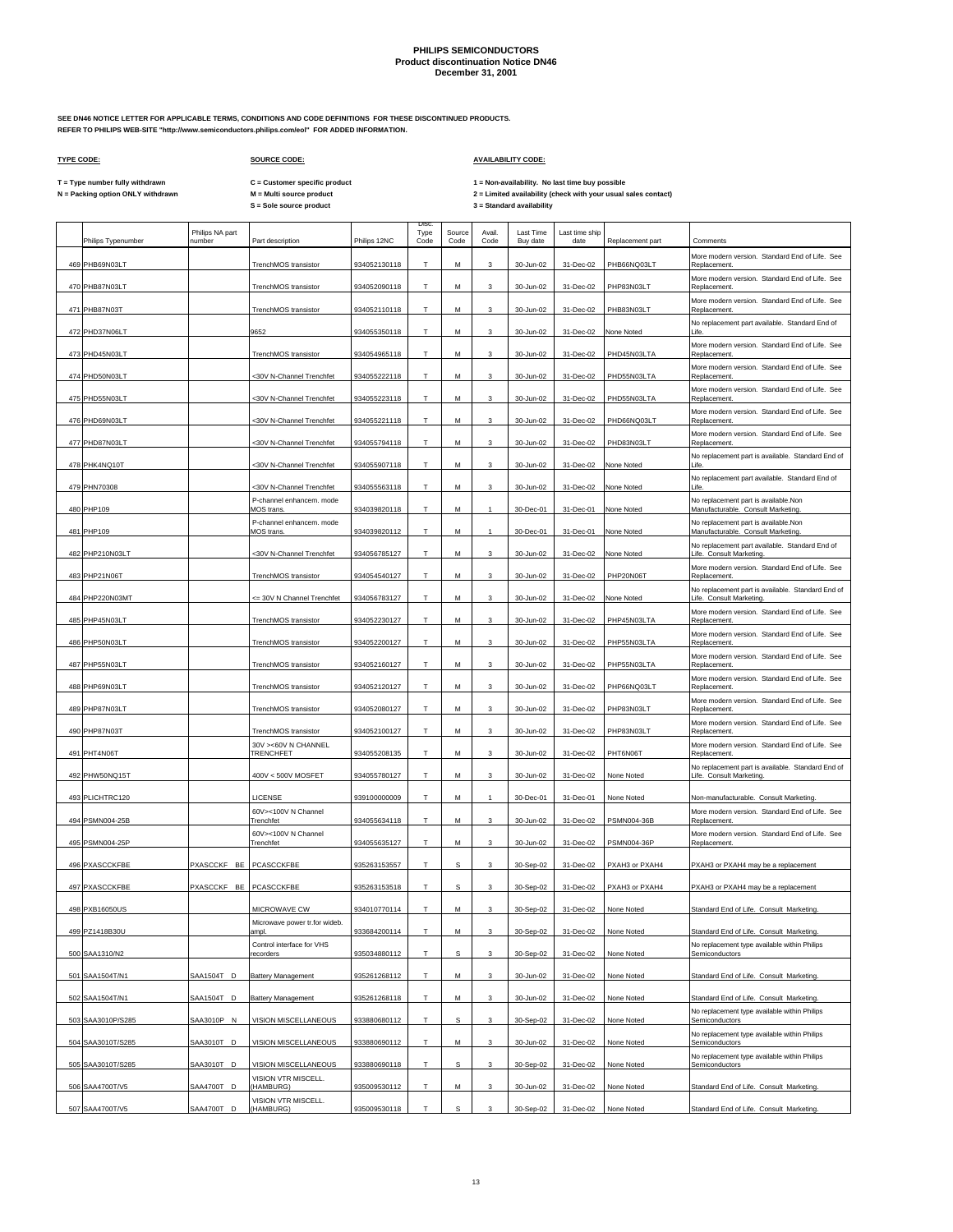**SEE DN46 NOTICE LETTER FOR APPLICABLE TERMS, CONDITIONS AND CODE DEFINITIONS FOR THESE DISCONTINUED PRODUCTS. REFER TO PHILIPS WEB-SITE "http://www.semiconductors.philips.com/eol" FOR ADDED INFORMATION.**

## **TYPE CODE: SOURCE CODE: AVAILABILITY CODE:**

**C = Customer specific product**

T = Type number fully withdrawn C = Customer specific product 1 = Non-availability. No last time buy possible<br>N = Packing option ONLY withdrawn M = Multi source product 2 = Lim

|     | Philips Typenumber    | Philips NA part<br>number  | Part description                     | Philips 12NC | Disc.<br>Type<br>Code | Source<br>Code | Avail.<br>Code | Last Time<br>Buy date | Last time ship<br>date | Replacement part | Comments                                                                               |
|-----|-----------------------|----------------------------|--------------------------------------|--------------|-----------------------|----------------|----------------|-----------------------|------------------------|------------------|----------------------------------------------------------------------------------------|
|     | 508 SAA4960/V3        |                            | PAL combfilter                       | 935206730112 | T                     | s              | 3              | 30-Sep-02             | 31-Dec-02              | None Noted       | Standard End of Life. Consult Marketing.                                               |
| 509 | SAA4970T/V2           |                            | VISION MISCELLANEOUS<br>(HAMBURG)    | 935154260112 | т                     | s              | 3              | 30-Sep-02             | 31-Dec-02              | None Noted       | Standard End of Life. Consult Marketing.                                               |
|     | 510 SAA4970T/V2       |                            | VISION MISCELLANEOUS<br>(HAMBURG)    | 935154260118 | T                     | s              | 3              | 30-Sep-02             | 31-Dec-02              | None Noted       | Standard End of Life. Consult Marketing.                                               |
|     | 511 SAA4974H/V1       |                            | VISION MISCELLANEOUS<br>(HAMBURG)    | 935249620518 | т                     | s              | 3              | 30-Sep-02             | 31-Dec-02              | None Noted       | Standard End of Life. Consult Marketing.                                               |
|     | 512 SAA4974H/V1       |                            | VISION MISCELLANEOUS<br>(HAMBURG)    | 935249620557 | Т                     | s              | 3              | 30-Sep-02             | 31-Dec-02              | None Noted       | Standard End of Life. Consult Marketing.                                               |
|     | 513 SAA4977H/V1       | SAA4977H B                 | VISION MISCELLANEOUS<br>(HAMBURG)    | 935237520557 | т                     | s              | 3              | 30-Sep-02             | 31-Dec-02              | None Noted       | Standard End of Life. Consult Marketing.                                               |
|     | 514 SAA4977H/V1       | SAA4977H B                 | VISION MISCELLANEOUS<br>(HAMBURG)    | 935237520518 | T                     | s              | 3              | 30-Sep-02             | 31-Dec-02              | None Noted       | Standard End of Life. Consult Marketing.                                               |
|     | 515 SAA4977H/V105     |                            | VISION MISCELLANEOUS<br>(HAMBURG)    | 935265279557 | т                     | s              | 3              | 30-Sep-02             | 31-Dec-02              | None Noted       | Standard End of Life. Consult Marketing.                                               |
|     | 516 SAA4977H/V105     |                            | VISION MISCELLANEOUS<br>(HAMBURG)    | 935265279518 | T                     | s              | 3              | 30-Sep-02             | 31-Dec-02              | None Noted       | Standard End of Life. Consult Marketing.                                               |
|     | 517 SAA4977H/V107     |                            | VISION MISCELLANEOUS<br>(HAMBURG)    | 935268518518 | Т                     | s              | 3              | 30-Sep-02             | 31-Dec-02              | None Noted       | Standard End of Life. Consult Marketing.                                               |
|     | 518 SAA4977H/V107     |                            | VISION MISCELLANEOUS<br>(HAMBURG)    | 935268518557 | T                     | s              | 3              | 30-Sep-02             | 31-Dec-02              | None Noted       | Standard End of Life. Consult Marketing.                                               |
|     | 519 SAA5284GP/M1      | SAA5284GP B                | <b>CLASSIC TEXT</b><br>(SOUTHAMPTON) | 935260938551 | Т                     | s              | 3              | 30-Sep-02             | 31-Dec-02              | None Noted       | Standard End of Life. Consult Marketing.                                               |
| 520 | SAA5284GP/M1          | SAA5284GP B                | <b>CLASSIC TEXT</b><br>(SOUTHAMPTON) | 935260938557 | T                     | s              | 3              | 30-Sep-02             | 31-Dec-02              | None Noted       | Standard End of Life. Consult Marketing.                                               |
|     | 521 SAA5521PS/M4/0066 |                            | BASIC-TYPENR NOT USED                | 935267828112 | Т                     | M              | 3              | 30-Jun-02             | 31-Dec-02              | None Noted       | Painter family is replaced by the UOC family of<br>Philips Semiconductors; contact IPM |
|     | 522 SAA6712AE/V2      |                            | <b>XGA TFT DISPLAY</b><br>CONTROLLER | 935267118557 | T.                    | M              | 3              | 30-Jun-02             | 31-Dec-02              | None Noted       | Standard End of Life. Consult Marketing.                                               |
|     | 523 SAA6712E/V2       |                            | TFT DISPLAY CONTR.                   | 935267117557 | T.                    | M              | 3              | 30-Jun-02             | 31-Dec-02              | None Noted       | Standard End of Life. Consult Marketing.                                               |
|     | 524 SAA6721E/V2       | SAA6721E EB                | BASIC-TYPENR NOT USED                | 935267113557 | Т                     | M              | 3              | 30-Jun-02             | 31-Dec-02              | None Noted       | Standard End of Life. Consult Marketing.                                               |
| 525 | SAA6721E/V2/S1        |                            | BASIC-TYPENR NOT USED                | 935268639557 | Т                     | с              | 3              | 30-Sep-02             | 31-Dec-02              | None Noted       | Standard End of Life. Consult Marketing.                                               |
|     | 526 SAA7111H/01       | SAA7111H<br>BG             | ANALOG VIDEO                         | 935211970557 | T                     | s              | 3              | 30-Sep-02             | 31-Dec-02              | None Noted       | Standard End of Life. Consult Marketing.                                               |
|     | 527 SAA7111H/01       | SAA7111H BG                | ANALOG VIDEO                         | 935211970551 | Т                     | s              | 3              | 30-Sep-02             | 31-Dec-02              | None Noted       | Standard End of Life. Consult Marketing.                                               |
|     | 528 SAA7111WP/01      | SAA7111WP A                | ANALOG VIDEO                         | 935206210518 | T                     | s              | 3              | 30-Sep-02             | 31-Dec-02              | None Noted       | Standard End of Life. Consult Marketing.                                               |
|     | 529 SAA7111WP/01      | SAA7111WP A                | ANALOG VIDEO                         | 935206210512 | Т                     | s              | 3              | 30-Sep-02             | 31-Dec-02              | None Noted       | Standard End of Life. Consult Marketing.                                               |
|     | 530 SAA7124H/01       | SAA7124H B                 | ANALOG VIDEO                         | 935220310557 | T                     | s              | 3              | 30-Sep-02             | 31-Dec-02              | SAA7126H/V1      | Standard end of Life. See Replacement                                                  |
|     | 531 SAA7124H/01       | SAA7124H B                 | ANALOG VIDEO                         | 935220310551 | T                     | s              | 3              | 30-Sep-02             | 31-Dec-02              | SAA7126H/V1      | Standard end of Life. See Replacement.                                                 |
|     | 532 SAA7124WP/01      |                            | ANALOG VIDEO                         | 935219970518 | т                     | s              | 3              | 30-Sep-02             | 31-Dec-02              | SAA7126H/V1      | Standard end of Life. See Replacement                                                  |
|     | 533 SAA7124WP/01      |                            | ANALOG VIDEO                         | 935219970512 | Т                     | s              | 3              | 30-Sep-02             | 31-Dec-02              | SAA7126H/V1      | Standard end of Life. See Replacement                                                  |
|     | 534 SAA7125H/01       | SAA7125H B                 | ANALOG VIDEO                         | 935220300557 | т                     | s              | 3              | 30-Sep-02             | 31-Dec-02              | SAA7127H/V1      | Standard end of Life. See Replacement                                                  |
|     | 535 SAA7125HZ/01      | SAA7125HZ BD               | ANALOG VIDEO                         | 935220220557 | Т                     | s              | 3              | 30-Sep-02             | 31-Dec-02              | SAA7127H/V1      | Standard end of Life. See Replacement                                                  |
|     | 536 SAA7125HZ/01      | SAA7125HZ BD               | ANALOG VIDEO                         | 935220220551 | т                     | s              | 3              | 30-Sep-02             | 31-Dec-02              | SAA7127H/V1      | Standard end of Life. See Replacement.                                                 |
|     | 537 SAA7125HZ/01      | SAA7125HZ BD               | ANALOG VIDEO                         | 935220220518 | T                     | S              | 3              | 30-Sep-02             | 31-Dec-02              | SAA7127H/V1      | Standard end of Life. See Replacement                                                  |
|     | 538 SAA7146AH/00      | SAA7146AH BB DIGITAL VIDEO |                                      | 935242210557 | т                     | М              |                | 31-Dec-01             | 31-Dec-01              | SAA7146AH/V4     | Non-manufacturable. See Replacement.                                                   |
|     | 539 SAA7146AH/00      | SAA7146AH BB               | DIGITAL VIDEO                        | 935242210551 | T.                    | s              | $\mathbf{1}$   | 31-Dec-01             | 31-Dec-01              | None Noted       | Non-manufacturable. Consult Marketing.                                                 |
|     | 540 SAA7201H/C3       | SAA7201H BB                | DVB-SOURCE DECODING<br>(CAEN)        | 935262631551 | T                     | М              | 3              | 30-Jun-02             | 31-Dec-02              | None Noted       | Standard End of Life. Consult Marketing.                                               |
|     | 541 SAA7201H/C3       | SAA7201H BB                | DVB-SOURCE DECODING<br>(CAEN)        | 935262631557 | T                     | M              | 3              | 30-Jun-02             | 31-Dec-02              | None Noted       | Standard End of Life. Consult Marketing.                                               |
|     | 542 SAA7215HS/C6      | SAA7215HS BF DIVA3 C4      |                                      | 935268531551 | N                     | М              | 3              | 30-Jun-02             | 31-Dec-02              | None Noted       | Limited Supply, Consult marketing                                                      |
|     | 543 SAA7216HS/C3      |                            | DIVA3 C4                             | 935267047551 | T                     | М              | 3              | 30-Jun-02             | 31-Dec-02              | SAA7216HS/C4     | Standard End of Life. See Replacement.                                                 |
|     | 544 SAA7216HS/C3      |                            | DIVA3 C4                             | 935267047557 | T                     | М              | 3              | 30-Jun-02             | 31-Dec-02              | SAA7216HS/C4     | Standard End of Life. See Replacement.                                                 |
|     | 545 SAA7216HS/C3/M1   | SAA7216HM1 BF DIVA3 C4     |                                      | 935266832551 | T.                    |                | $\overline{a}$ | 30-Jun-02             | 31-Dec-02              | None Noted       | Limited Supply. Consult Marketing.                                                     |
|     |                       |                            |                                      |              |                       | М              |                |                       |                        |                  |                                                                                        |
|     | 546 SAA7216HS/C3/M1   | SAA7216HM1 BF DIVA3 C4     |                                      | 935266832557 | T.                    | М              |                | 31-Dec-01             | 31-Dec-01              | None Noted       | Non-manufacturable. Consult Marketing.                                                 |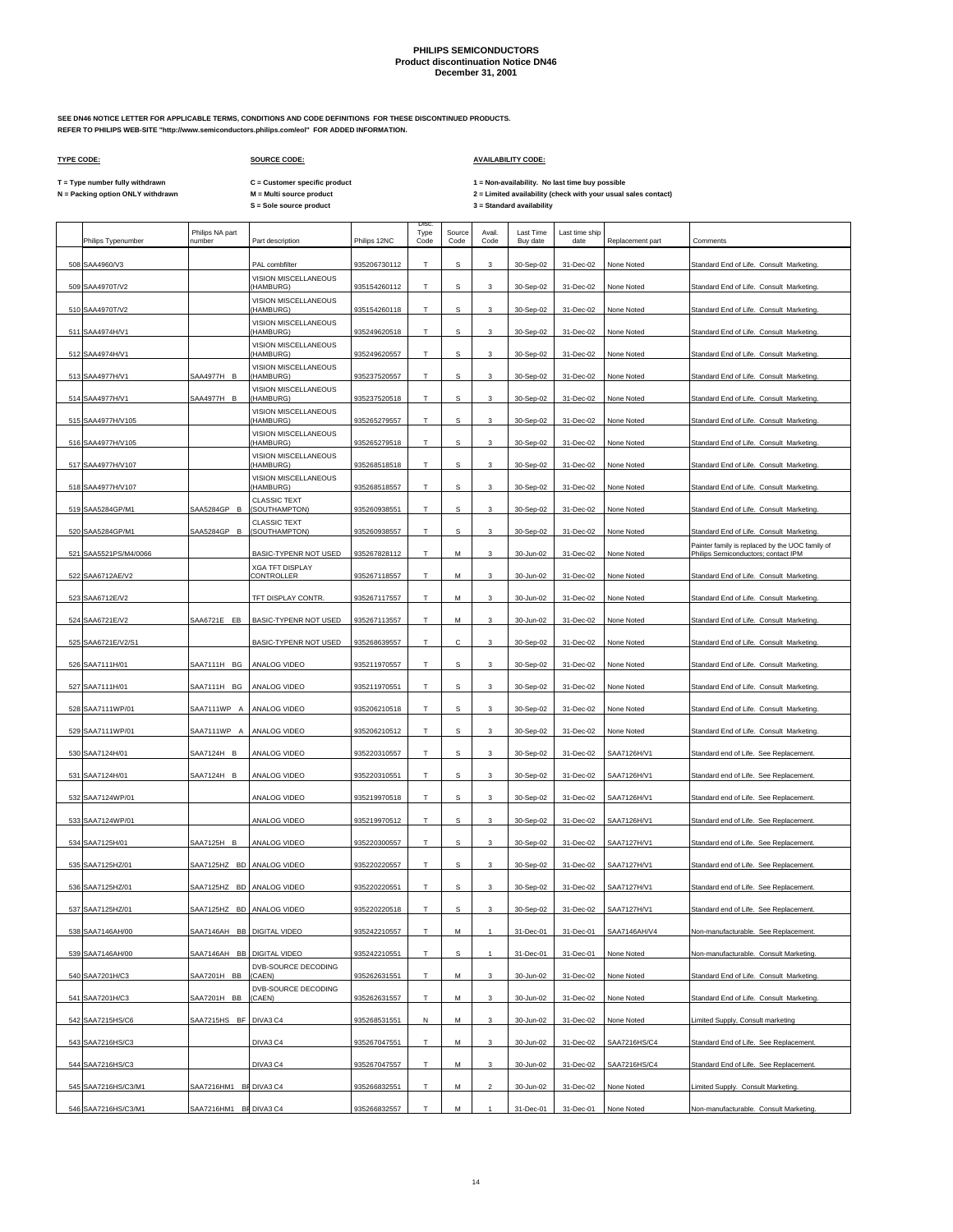**SEE DN46 NOTICE LETTER FOR APPLICABLE TERMS, CONDITIONS AND CODE DEFINITIONS FOR THESE DISCONTINUED PRODUCTS. REFER TO PHILIPS WEB-SITE "http://www.semiconductors.philips.com/eol" FOR ADDED INFORMATION.**

## **TYPE CODE: SOURCE CODE: AVAILABILITY CODE:**

**C = Customer specific product**

T = Type number fully withdrawn C = Customer specific product 1 = Non-availability. No last time buy possible<br>N = Packing option ONLY withdrawn M = Multi source product 2 = Lim

|     | Philips Typenumber | Philips NA part<br>number | Part description                                            | Philips 12NC | Disc<br>Type<br>Code | Source<br>Code | Avail.<br>Code            | Last Time<br>Buy date | Last time ship<br>date | Replacement part | Comments                                                                               |
|-----|--------------------|---------------------------|-------------------------------------------------------------|--------------|----------------------|----------------|---------------------------|-----------------------|------------------------|------------------|----------------------------------------------------------------------------------------|
|     | 547 SAA7216HS/C4   |                           | DIVA3 C4                                                    | 935267899551 | N                    | M              | 3                         | 30-Jun-02             | 31-Dec-02              | None Noted       | Limited Supply, Consult marketing                                                      |
|     | 548 SAA7216HS/C5   |                           | DIVA3 C4                                                    | 935268738551 | N                    | м              | $\overline{\mathbf{2}}$   | 30-Jun-02             | 31-Dec-02              | None Noted       | Limited Supply, Consult marketing                                                      |
| 549 | SAA7216HS/C6       | SAA7216HS BF              | DIVA3 C4                                                    | 935269078551 | Ν                    | М              | $\overline{2}$            | 30-Jun-02             | 31-Dec-02              | None Noted       | Limited Supply, Consult marketing                                                      |
|     | 550 SAA7219HS/C3   | SAA7219HS BF              | DVB TRANSPORT                                               | 935267897551 | Ν                    | М              | 3                         | 30-Jun-02             | 31-Dec-02              | None Noted       | Standard End of Life. Consult marketing                                                |
|     | 551 SAA7221HS/C2   | SAA7221HS BF              | DIVA3 C4                                                    | 935268748557 | т                    | М              | $\overline{2}$            | 30-Jun-02             | 31-Dec-02              | None Noted       | Limited Supply. Consult Marketing.                                                     |
|     | 552 SAA7240HS/C2   | SAA7240HS BF WITH ICAM    | DEMUX/DESCRAMBLR/MIPS                                       | 935267416551 | T                    | м              | 3                         |                       | 31-Dec-02              | SAA7240HS/C3     | Standard End of Life. See Replacement                                                  |
|     |                    |                           | DEMUX/DESCRAMBLR/MIPS                                       | 935267416557 | T                    |                |                           | 30-Jun-02             |                        |                  |                                                                                        |
|     | 553 SAA7240HS/C2   | SAA7240HS BF              | WITH ICAM<br>DEMUX/DESCRAMBLR/MIPS                          |              |                      | М              | 3                         | 30-Jun-02             | 31-Dec-02              | SAA7240HS/C3     | Standard End of Life. See Replacement.                                                 |
|     | 554 SAA7240HS/C3   |                           | WITH ICAM                                                   | 935268530551 | N                    | М              | 3                         | 30-Jun-02             | 31-Dec-02              | None Noted       | Limited Supply, Consult marketing                                                      |
|     | 555 SAA7710T/N104  |                           | SOUND DSP                                                   | 935233970518 | T                    | s              | 3                         | 30-Sep-02             | 31-Dec-02              | None Noted       | Standard End of Life. Consult Marketing.                                               |
|     | 556 SAA7710T/N104  |                           | SOUND DSP                                                   | 935233970512 | т                    | s              | 3                         | 30-Sep-02             | 31-Dec-02              | None Noted       | Standard End of Life. Consult Marketing.                                               |
|     | 557 SAA8116HL/C102 |                           | SAA8116102 BE UBS PC CAMERA (CAEN)                          | 935268607557 | T                    | s              | 3                         | 30-Sep-02             | 31-Dec-02              | None Noted       | Standard End of Life. Consult Marketing.                                               |
|     | 558 SAA8116HL/C102 |                           | SAA8116102 BE UBS PC CAMERA (CAEN)                          | 935268607518 | Т                    | s              | 3                         | 30-Sep-02             | 31-Dec-02              | None Noted       | Standard End of Life. Consult Marketing.                                               |
|     | 559 SAA8116HL/C102 |                           | SAA8116102 BE UBS PC CAMERA (CAEN)                          | 935268607551 | T                    | s              | 3                         | 30-Sep-02             | 31-Dec-02              | None Noted       | Standard End of Life. Consult Marketing.                                               |
|     | 560 SAA8122AEL/C4  |                           | 2 MEGA PIXELS DSC                                           | 935269534557 | т                    | s              | $\overline{c}$            | 30-Sep-02             | 31-Dec-02              | None Noted       | Limited Supply. Consult Marketing.                                                     |
|     | 561 SAA8122AEL/C4  |                           | 2 MEGA PIXELS DSC                                           | 935269534551 | Т                    | s              | $\overline{2}$            | 30-Sep-02             | 31-Dec-02              | None Noted       | Limited Supply. Consult Marketing.                                                     |
|     | 562 SAA8122AEL/C4  |                           | 2 MEGA PIXELS DSC                                           | 935269534518 | т                    | s              | $\overline{2}$            | 30-Sep-02             | 31-Dec-02              | None Noted       | Limited Supply. Consult Marketing.                                                     |
|     | 563 SAA8126EL/C3   |                           | 6 MEGA PIXELS DSC                                           | 935269367551 | т                    | s              | $\overline{2}$            | 30-Sep-02             | 31-Dec-02              | None Noted       | Limited Supply. Consult Marketing.                                                     |
|     | 564 SAA8126EL/C3   |                           | 6 MEGA PIXELS DSC                                           | 935269367557 | т                    | s              | $\overline{\mathbf{c}}$   | 30-Sep-02             | 31-Dec-02              | None Noted       | Limited Supply. Consult Marketing.                                                     |
|     | 565 SAA8126EL/C3   |                           | 6 MEGA PIXELS DSC                                           | 935269367518 | T                    | s              | $\overline{c}$            | 30-Sep-02             | 31-Dec-02              | None Noted       | Limited Supply. Consult Marketing.                                                     |
|     | 566 SAB9076H/N4    | SAB9076H B                | PIP PROCESSING                                              | 935247880557 | т                    | s              | 3                         | 30-Sep-02             | 31-Dec-02              | None Noted       | Standard End of Life. Consult Marketing.                                               |
|     | 567 SAB9076H/N4    | SAB9076H B                | PIP PROCESSING                                              | 935247880551 | T                    | s              | 3                         | 30-Sep-02             | 31-Dec-02              | None Noted       | Standard End of Life. Consult Marketing.                                               |
|     | 568 SZA1006HL/Q3   | SZA1006HL BE              | TRANSMISSION AND ASICS                                      | 935260037557 | т                    | с              |                           | 31-Dec-01             | 31-Dec-01              | None Noted       | Non-manufacturable. Consult Marketing.                                                 |
|     | 569 TBA120U/V5     |                           | TV sound IF amplifier and<br>demodul                        | 935021360112 | T                    | s              | 3                         | 30-Sep-02             | 31-Dec-02              | None Noted       | Standard End of Life. Consult Marketing.                                               |
|     | 570 TDA1072A/V4    | TDA1072A N                | AM receiver circuit                                         | 935025170112 | т                    | s              | 3                         | 30-Sep-02             | 31-Dec-02              | None Noted       | For replacement types Contact Marketing Standard<br>End of Life                        |
|     | 571 TDA1074A/V6    | TDA1074A N                | Dual tandem electronic<br>potentiomtr.                      | 935028690112 | T                    | s              | 3                         | 30-Sep-02             | 31-Dec-02              | None Noted       | Contact Marketing for replacement parts                                                |
|     |                    |                           | Stereo head-amplifier and                                   |              | т                    | s              | 3                         |                       |                        |                  |                                                                                        |
|     | 572 TDA1523/V2     |                           | equalizer<br>CARRADIO POWER                                 | 935208890112 |                      |                |                           | 30-Sep-02             | 31-Dec-02              | None Noted       | For replacement types Contact Marketing                                                |
|     | 573 TDA1563Q/N1    | TDA1563Q U                | AMPLIFIERS                                                  | 935196270112 | т                    | s              | 3                         | 30-Sep-02             | 31-Dec-02              | None Noted       | For replacement types Contact Marketing                                                |
|     | 574 TDA1572/V3     | TDA1572 N                 | AM receiver                                                 | 935014690112 | Т                    | s              | 3                         | 30-Sep-02             | 31-Dec-02              | None Noted       | For replacement types Contact Marketing                                                |
|     | 575 TDA1574/V3     | TDA1574 N                 | FM tuner for radio receivers                                | 935008990112 | T                    | s              | 3                         | 30-Sep-02             | 31-Dec-02              | None Noted       | Contact Marketing for replacement types                                                |
|     | 576 TDA1574/V3/S8  |                           | FM tuner for radio receivers<br>Decoder for traffic warning | 935260130112 | т                    | s              | $\overline{2}$            | 30-Sep-02             | 31-Dec-02              | None Noted       | Limited Supply. Consult Marketing.<br>Contact Marketing for replacement types. Limited |
|     | 577 TDA1579/V4/S1  | CE1155 N                  | (VWF)                                                       | 935042580112 | T.                   | S              | $\sqrt{2}$                | 30-Sep-02             | 31-Dec-02              | None Noted       | Supply.<br>Contact Marketing for replacement parts. Standard                           |
|     | 578 TDA1579T/V4    |                           | RADIO FRONT END<br>(HAMBURG)<br>RADIO FRONT END             | 935001900118 | т                    | s              | 3                         | 30-Sep-02             | 31-Dec-02              | None Noted       | End of Life.<br>Contact marketing for replacement types. Standard                      |
|     | 579 TDA1579T/V4    |                           | (HAMBURG)<br>RADIO FRONT END                                | 935001900112 | T                    | $\mathbf s$    | $\ensuremath{\mathsf{3}}$ | 30-Sep-02             | 31-Dec-02              | None Noted       | End of Life.                                                                           |
|     | 580 TDA1579T/V4    |                           | (HAMBURG)                                                   | 935001900115 | T                    | s              | 3                         | 30-Sep-02             | 31-Dec-02              | None Noted       | Contact marketing for replacement types                                                |
|     | 581 TDA1579U/V4    |                           | RADIO FRONT END<br>(HAMBURG)                                | 935000180112 | т                    | s              | $\overline{\mathbf{c}}$   | 30-Sep-02             | 31-Dec-02              | None Noted       | Contact marketing for replacement types                                                |
|     | 582 TDA1592/V1     |                           | PLL stereo decoder / noise<br>blanker                       | 935051690112 | T.                   | s              | $\overline{2}$            | 30-Sep-02             | 31-Dec-02              | None Noted       | For replacement types Contact Marketing                                                |
|     | 583 TDA1596T/V3/S1 |                           | RADIO FRONT END<br>(HAMBURG)                                | 935046220115 | т                    | s              | $\mathbf{3}$              | 30-Sep-02             | 31-Dec-02              | None Noted       | For replacement types Contact Marketing                                                |
|     | 584 TDA1599/V3     |                           | FM/IF amplifier and<br>demodulator                          | 935026540112 | T                    | s              | 3                         | 30-Sep-02             | 31-Dec-02              | None Noted       | For replacement types Contact Marketing                                                |
|     | 585 TDA2545A/V4    | TDA2545A N                | Quasi-split-sound circuit                                   | 935020800112 | T                    | s              | $\mathcal{P}$             | 31-Mar-01             | 30-Jun-01              | None Noted       | Limited Supply. Consult Marketing.                                                     |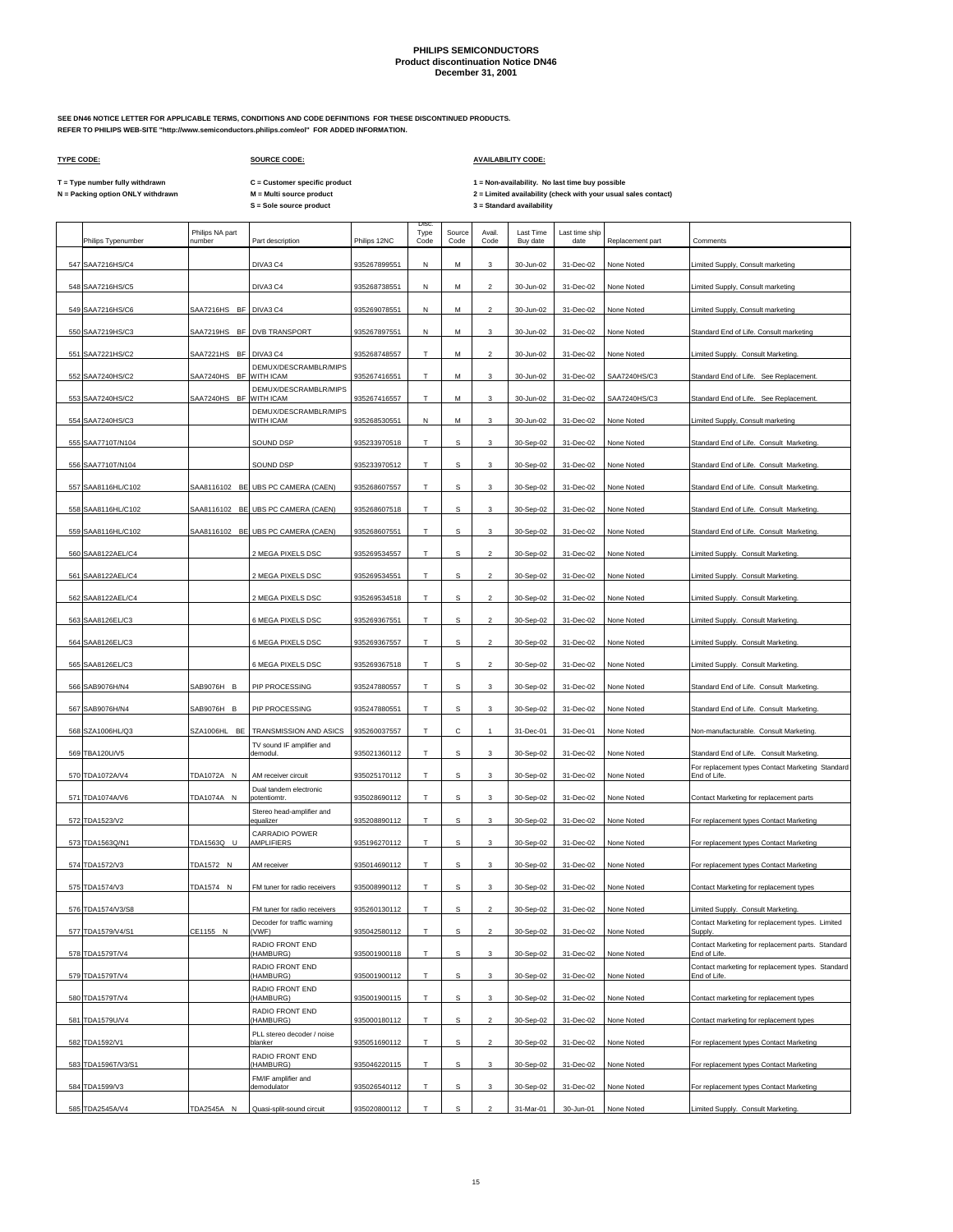**SEE DN46 NOTICE LETTER FOR APPLICABLE TERMS, CONDITIONS AND CODE DEFINITIONS FOR THESE DISCONTINUED PRODUCTS. REFER TO PHILIPS WEB-SITE "http://www.semiconductors.philips.com/eol" FOR ADDED INFORMATION.**

 $\Gamma$ 

### **TYPE CODE: SOURCE CODE: AVAILABILITY CODE:**

 $\mathbf{r}$ 

T = Type number fully withdrawn C = Customer specific product 1 = Non-availability. No last time buy possible<br>N = Packing option ONLY withdrawn M = Multi source product 2 =

 $\overline{\phantom{a}}$ 

**C = Customer specific product**

| Philips Typenumber  | Philips NA part<br>number | Part description                                                      | Philips 12NC | Disc<br>Type<br>Code | Source<br>Code | Avail.<br>Code   | Last Time<br>Buy date | Last time ship<br>date | Replacement part                            | Comments                                                                                     |
|---------------------|---------------------------|-----------------------------------------------------------------------|--------------|----------------------|----------------|------------------|-----------------------|------------------------|---------------------------------------------|----------------------------------------------------------------------------------------------|
| 586 TDA2549/C4      | TDA2549 N                 | IF amp. and demodul. for<br>multist.TV                                | 933833350112 | т                    | M              | 3                | 30-Jun-02             | 31-Dec-02              | None Noted                                  | Standard End of Life. Consult Marketing.                                                     |
|                     |                           |                                                                       |              |                      |                |                  |                       |                        |                                             | No replacement type available within Philips                                                 |
| 587 TDA2579B/N2     | TDA2579B N                | Horizontal/vertical sync circuit                                      | 935036000112 | T                    | s              | 3                | 30-Sep-02             | 31-Dec-02              | None Noted                                  | Semiconductors                                                                               |
| 588 TDA3618AJR/N2   |                           | TDA3618AJR                                                            | 935269213112 | Т                    | s              | $\overline{2}$   | 30-Sep-02             | 31-Dec-02              | None Noted<br>TDA8357J/N2,                  | Contact Marketing for replacement types.                                                     |
| 589 TDA3654/N3      | TDA3654 U                 | Vertical deflection and guard<br>circ.                                | 933854020112 | T                    | s              | $\mathfrak{p}$   | 27-Apr-02             | 27-Jul-02              | TDA8358J/N2,<br>TDA8359J/N2<br>TDA8357J/N2, | Old vertical deflection IC's will be replaced by new<br>family of verticals. Limited Supply. |
| 590 TDA3654Q/N3     | TDA3654Q U                | Vertical deflection and guard<br>circ                                 | 933854010112 | T                    | s              | $\overline{2}$   | 27-Apr-02             | 27-Jul-02              | TDA8358J/N2,<br>TDA8359J/N2                 | Old vertical deflection IC's will be replaced by new<br>family of verticals. Limited Supply  |
|                     |                           |                                                                       |              |                      |                |                  |                       |                        |                                             |                                                                                              |
| 591 TDA3843/V3      | TDA3843 N                 | TV AM-sound IF circuit                                                | 935029340112 | T                    | s              | 3                | 30-Sep-02             | 31-Dec-02              | None Noted                                  | Standard End of Life. Consult Marketing.                                                     |
| 592 TDA3856/V3      |                           | Quasi-split-sound circuit                                             | 935025360112 | Т                    | s              | 3                | 30-Sep-02             | 31-Dec-02              | None Noted                                  | Standard End of Life. Consult Marketing.                                                     |
| 593 TDA3866/V1      |                           | Quasi-split-sound circuit                                             | 935039920112 | T                    | s              | 3                | 30-Sep-02             | 31-Dec-02              | None Noted                                  | Standard End of Life. Consult Marketing.                                                     |
| 594 TDA4671/V1      |                           | Pict.signal improvement circ.<br>(PSI)                                | 935056920112 | T                    | s              | 3                | 30-Sep-02             | 31-Dec-02              | None Noted                                  | Standard End of Life. Consult Marketing.                                                     |
| 595 TDA4820T/V1     | TDA4820T D                | VISION SYNC. COMBI PS<br>(HBURG)                                      | 935005920112 | Т                    | М              | $\mathbf{1}$     | 31-Dec-01             | 31-Dec-01              | None Noted                                  | Non-manufacturable. Consult Marketing.                                                       |
| 596 TDA4820T/V1     | TDA4820T D                | VISION SYNC. COMBI PS<br>(HBURG)                                      | 935005920518 | Т                    | М              | 1                | 31-Dec-01             | 31-Dec-01              | None Noted                                  | Non-manufacturable. Consult Marketing.                                                       |
|                     |                           |                                                                       |              |                      |                |                  |                       |                        |                                             |                                                                                              |
| 597 TDA4852/V4      | TDA4852 N                 | Hor./vert. defl. contr. for monitor<br>Vert.defl. power amplifier for | 935206090112 | Т                    | М              | 1                | 31-Dec-01             | 31-Dec-01              | None Noted                                  | Non-manufacturable. Consult Marketing.                                                       |
| 598 TDA4860/V3      | TDA4860 U                 | mon.                                                                  | 935201870112 | T                    | M              |                  | 31-Dec-01             | 31-Dec-01              | None Noted                                  | Non-manufacturable. Consult Marketing                                                        |
| 599 TDA4861/V3      | TDA4861 U                 | Vert.defl. power amplifier for<br>mon.                                | 935201880112 | T                    | М              | $\mathbf{1}$     | 31-Dec-01             | 31-Dec-01              | None Noted                                  | Non-manufacturable. Consult Marketing.                                                       |
| 600 TDA4888PS/V1    |                           | <b>VIDEO PREAMPLIFIER</b><br>250MHZ                                   | 935268201112 | Т                    | М              | $\mathbf{1}$     | 31-Dec-01             | 31-Dec-01              | None Noted                                  | Non-manufacturable. Consult Marketing                                                        |
| 601 TDA5637BT/C1    |                           | TERRESTR.TUNER M/O<br>(CAEN)                                          | 935193090118 | T                    | $\mathbb S$    | 3                | 30-Sep-02             | 31-Dec-02              | None Noted                                  | Standard End of Life. Consult Marketing.                                                     |
|                     |                           | TERRESTR.TUNER M/O<br>(CAEN)                                          | 935193090112 | т                    | s              | 3                | 30-Sep-02             | 31-Dec-02              |                                             | Standard End of Life. Consult Marketing.                                                     |
| 602 TDA5637BT/C1    |                           |                                                                       |              |                      |                |                  |                       |                        | None Noted                                  |                                                                                              |
| 603 TDA6123J/N1     |                           | RGB AMPLIFIERS<br>TERRESTR. TUNER MOPLL                               | 935256150112 | T                    | M              | $\mathbf{1}$     | 31-Dec-01             | 31-Dec-01              | None Noted                                  | Non-manufacturable. Consult Marketing.                                                       |
| 604 TDA6403AM/C3    | TDA6403AM DB (CAEN)       |                                                                       | 935262630118 | T                    | S              | 3                | 30-Sep-02             | 31-Dec-02              | None Noted                                  | Standard End of Life. Consult Marketing.                                                     |
| 605 TDA8007BHL/C2   |                           | DOUBLESMARTCARD<br>INTERF+ISO7816-UART                                | 935267830518 | N                    | М              | $\mathbf{1}$     | 31-Dec-01             | 31-Dec-01              | TDA8007BHL/C2                               | Use non-drypack type. See Replacment 12nc<br>935267830118. Non-manufacturable.               |
| 606 TDA8010AM/C1    | TDA8010AM DK              | SATELLITE TUNER (CAEN)                                                | 935188280112 | Т                    | s              | 3                | 30-Sep-02             | 31-Dec-02              | None Noted                                  | Standard End of Life. Consult Marketing.                                                     |
| 607 TDA8010AM/C1    | TDA8010AM DK              | SATELLITE TUNER (CAEN)                                                | 935188280118 | T                    | s              | 3                | 30-Sep-02             | 31-Dec-02              | None Noted                                  | Standard End of Life. Consult Marketing.                                                     |
| 608 TDA8010AM/C1/S1 |                           | SATELLITE TUNER (CAEN)                                                | 935261573118 | Т                    | s              | 3                |                       | 31-Dec-02              |                                             |                                                                                              |
|                     |                           |                                                                       |              |                      |                |                  | 30-Sep-02             |                        | None Noted                                  | Standard End of Life. Consult Marketing.                                                     |
| 609 TDA8010AM/C1/S1 |                           | SATELLITE TUNER (CAEN)                                                | 935261573112 | T                    | s              | 3                | 30-Sep-02             | 31-Dec-02              | None Noted                                  | Standard End of Life. Consult Marketing.                                                     |
| 610 TDA8012M/C1/S1  |                           | SATELLITE TUNER (CAEN)                                                | 935212740118 | Т                    | s              | 3                | 30-Sep-02             | 31-Dec-02              | None Noted                                  | Standard End of Life. Consult Marketing.                                                     |
| 611 TDA8042M/C1     | TDA8042M DK               | SATELLITE TUNER (CAEN)                                                | 935224850112 | т                    | s              | 3                | 30-Sep-02             | 31-Dec-02              | None Noted                                  | Standard End of Life. Consult Marketing.                                                     |
| 612 TDA8042M/C1     | TDA8042M DK               | SATELLITE TUNER (CAEN)                                                | 935224850118 | T                    | s              | 3                | 30-Sep-02             | 31-Dec-02              | None Noted                                  | Standard End of Life. Consult Marketing.                                                     |
| 613 TDA8083H/C1/M1  |                           | QPSK DEMOD, DECODER<br>SDD SYMBOLRANGE                                | 935266787557 | Т                    | М              | 3                | 30-Jun-02             | 31-Dec-02              | None Noted                                  | Standard End of Life. Consult Marketing                                                      |
| 614 TDA8303/N1      | TDA8303 N                 | Small signal comb. IC for B/W<br><b>TV</b>                            | 935043980112 | T.                   | s              | 3                | 30-Sep-02             | 31-Dec-02              | None Noted                                  | No replacement type available within Philips<br>Semiconductors                               |
|                     |                           |                                                                       |              |                      |                |                  |                       |                        |                                             | No replacement type available within Philips                                                 |
| 615 TDA8303A/N1     | TDA8303A N                | TV small-signal combination<br>One-chip TV; PAL/NTSC;                 | 935043970112 | т                    | $\mathbb S$    | 3                | 30-Sep-02             | 31-Dec-02              | None Noted                                  | Semiconductors<br>One chips are generally replaced by the UOC family                         |
| 616 TDA8361E/N5     |                           | softstart                                                             | 935200950112 | N                    | М              | 3                | 30-Jun-02             | 31-Dec-02              | None Noted                                  | of Philips Semiconductors; contact IPM                                                       |
| 617 TDA8362E/N5     |                           | One-chip TV; multistand.;<br>softstart                                | 935200970112 | N                    | М              | 3                | 30-Jun-02             | 31-Dec-02              | None Noted                                  | One chips are generally replaced by the UOC family<br>of Philips Semiconductors; contact IPM |
| 618 TDA8417/V3      | TDA8417 N                 | TV/VTR stereo/dual sound<br>processor                                 | 935041160112 | Т                    | s              | 3                | 30-Sep-02             | 31-Dec-02              | None Noted                                  | Standard End of Life. Consult Marketing.                                                     |
| 619 TDA8540/C2      | TDA8540 N                 | 4x4 video switch matrix                                               | 935057490112 | Т                    | $\mathbf s$    | 3                | 30-Sep-02             | 31-Dec-02              | TDA8540T/C2                                 | Standard End of Life. See Replacement.                                                       |
| 620 TDA8561Q/N2     | TDA8561Q U                | 2x24 W BTL or 4x12 W car                                              |              | Т                    | s              | $\overline{c}$   |                       | 31-Dec-02              |                                             | Limited Supply. For replacement types Contact                                                |
|                     |                           | radio amp.<br>CARRADIO POWER                                          | 935249180112 |                      |                |                  | 30-Sep-02             |                        | None Noted                                  | Marketing.<br>Limited Supply. Contact Marketing for replacement                              |
| 621 TDA8563AQ/N1    | TDA8563AQ U               | AMPLIFIERS<br>2x40 W/2 e stereo BTL car                               | 935227550112 | T                    | $\mathbf s$    | $\boldsymbol{2}$ | 30-Sep-02             | 31-Dec-02              | None Noted                                  | types<br>Limited Supply. For replacement types Contact                                       |
| 622 TDA8563Q/N1     | TDA8563Q U                | radio amp                                                             | 935161990112 | T                    | s              | $\overline{c}$   | 30-Sep-02             | 31-Dec-02              | None Noted                                  | Marketing                                                                                    |
| 623 TDA8563Q/N1/S10 | TDA8563QS U               | 2x40 W/2 e stereo BTL car<br>radio amp                                | 935208450112 | T                    | s              | $\overline{2}$   | 30-Sep-02             | 31-Dec-02              | None Noted                                  | Limited Supply. For replacement types Contact<br>Marketing, change of version                |
| 624 TDA8563Q/N1/S11 | TDA8563Q11 U              | 2x40 W/2 e stereo BTL car<br>radio amp                                | 935223910112 | T                    | s              | $\mathfrak{p}$   | 30-Sep-02             | 31-Dec-02              | None Noted                                  | For replacement types Contact Marketing, change<br>of version                                |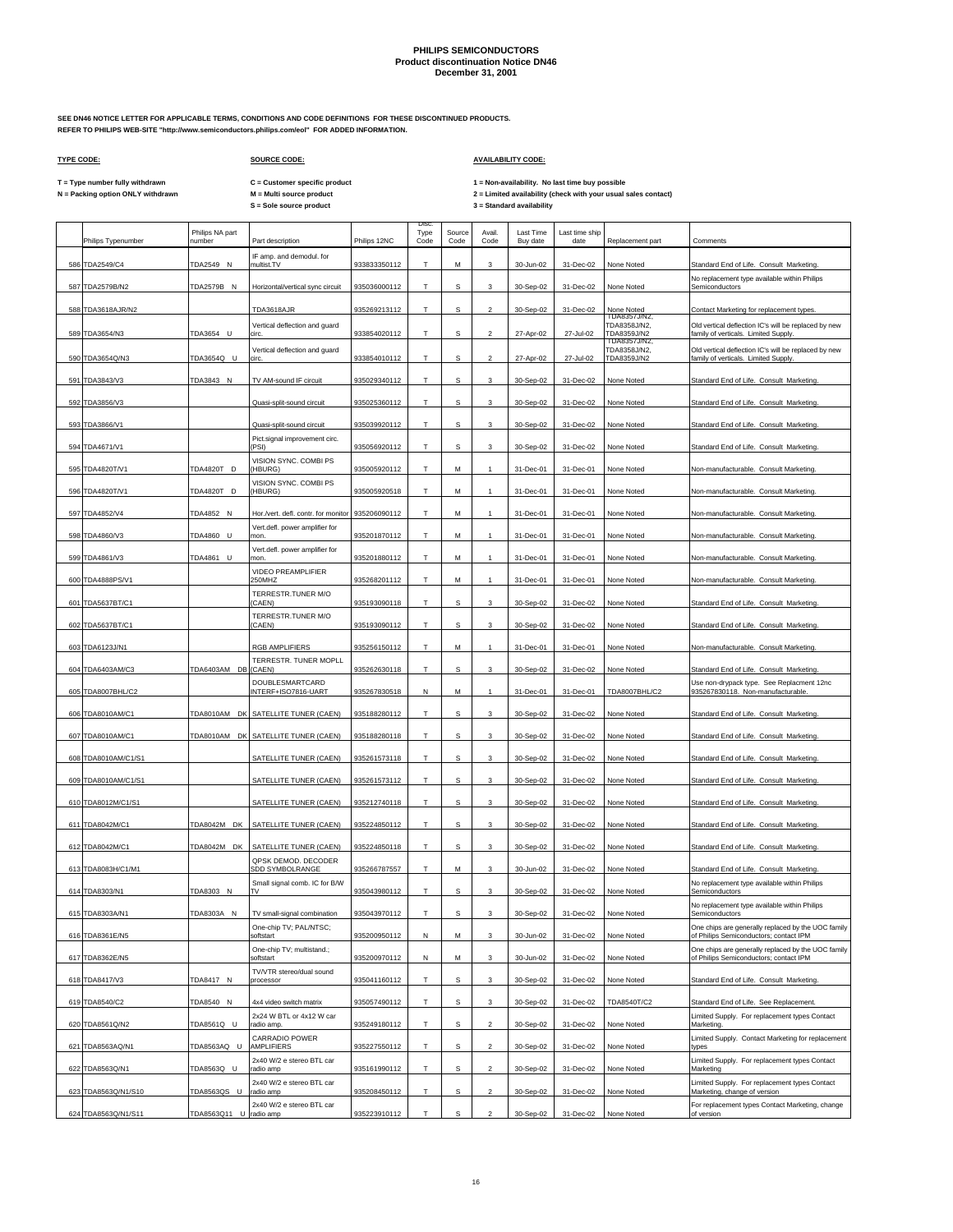**SEE DN46 NOTICE LETTER FOR APPLICABLE TERMS, CONDITIONS AND CODE DEFINITIONS FOR THESE DISCONTINUED PRODUCTS. REFER TO PHILIPS WEB-SITE "http://www.semiconductors.philips.com/eol" FOR ADDED INFORMATION.**

## **TYPE CODE: SOURCE CODE: AVAILABILITY CODE:**

**C = Customer specific product**

T = Type number fully withdrawn C = Customer specific product 1 = Non-availability. No last time buy possible<br>N = Packing option ONLY withdrawn M = Multi source product 2 = Lim

|     | Philips Typenumber               | Philips NA part<br>number | Part description                        | Philips 12NC                 | <b>Disc</b><br>Type<br>Code | Source<br>Code | Avail.<br>Code            | <b>Last Time</b><br>Buy date | Last time ship<br>date | Replacement part | Comments                                                                             |
|-----|----------------------------------|---------------------------|-----------------------------------------|------------------------------|-----------------------------|----------------|---------------------------|------------------------------|------------------------|------------------|--------------------------------------------------------------------------------------|
|     | 625 TDA8568Q/N2/S1               |                           | CARRADIO POWER<br>AMPLIFIERS            | 935260365112                 | т                           | s              | $\overline{2}$            | 30-Sep-02                    | 31-Dec-02              | None Noted       | Version change, for replacement types Contact<br>Marketing                           |
|     | 626 TDA8571J/N1                  |                           | CARRADIO POWER<br>AMPLIFIERS            | 935260665112                 | T                           | S              | $\mathcal{P}$             | 30-Sep-02                    | 31-Dec-02              | TDA8571J/N2      | Limited Supply. Contact Marketing for replacement<br>types, change to N2 version.    |
| 627 | TDA8735/C1                       | TDA8735 N                 | PLL frequency synthesizer               | 935044920112                 | T                           | М              | 3                         | 30-Jun-02                    | 31-Dec-02              | None Noted       | Standard End of Life. Consult Marketing.                                             |
|     | 628 TDA8735T/C1                  | TDA8735T D                | VIDEO BASE BAND (CAEN)                  | 935055610112                 | T                           | М              | 3                         | 30-Jun-02                    | 31-Dec-02              | None Noted       | Standard End of Life. Consult Marketing.                                             |
|     | 629 TDA8735T/C1                  | TDA8735T D                | VIDEO BASE BAND (CAEN)                  | 935055610118                 | т                           | м              | 3                         | 30-Jun-02                    | 31-Dec-02              | None Noted       | Standard End of Life. Consult Marketing.                                             |
| 630 | TDA8753AN/C1                     | TDA8753AN NB              | CONVERTERS (CAEN)                       | 935190680112                 | T                           | S              | 3                         | 30-Sep-02                    | 31-Dec-02              | None Noted       | Standard End of Life. Consult Marketing.                                             |
|     | 631 TDA8765H/4/C1                | TDA8765H/4 B              | CONVERTERS (CAEN)                       | 935260347551                 | т                           | s              | 3                         | 30-Sep-02                    | 31-Dec-02              | None Noted       | Standard End of Life. Consult Marketing.                                             |
|     | 632 TDA8765H/4/C1                | TDA8765H/4 B              | CONVERTERS (CAEN)                       | 935260347557                 | T                           | s              | 3                         | 30-Sep-02                    | 31-Dec-02              | None Noted       | Standard End of Life. Consult Marketing.                                             |
|     | 633 TDA8765H/4/C1                | TDA8765H/4 B              | <b>CONVERTERS (CAEN)</b>                | 935260347518                 | T                           | s              | 3                         | 30-Sep-02                    | 31-Dec-02              | None Noted       | Standard End of Life. Consult Marketing.                                             |
|     | 634 TDA8765H/5/C1                | TDA8765H/5 B              | CONVERTERS (CAEN)                       | 935260348557                 | T                           | s              | 3                         | 30-Sep-02                    | 31-Dec-02              | None Noted       | Standard End of Life. Consult Marketing.                                             |
| 635 | TDA8765H/5/C1                    | TDA8765H/5 B              | CONVERTERS (CAEN)                       | 935260348551                 | T                           | s              | 3                         | 30-Sep-02                    | 31-Dec-02              | None Noted       | Standard End of Life. Consult Marketing.                                             |
|     | 636 TDA8765H/5/C1                | TDA8765H/5 B              | CONVERTERS (CAEN)                       | 935260348518                 | T                           | s              | 3                         | 30-Sep-02                    | 31-Dec-02              | None Noted       | Standard End of Life. Consult Marketing.                                             |
|     | 637 TDA8961H/N1                  | TDA8961H BA               | US DIG TERRESTR TV<br>DEMODUL/DECOD.    | 935262889557                 | T                           | М              | $\mathfrak{p}$            | 01-Jun-02                    | 01-Oct-02              | None Noted       | Standard End of Life. Consult Marketing. Limited<br>Supply                           |
|     | 638 TDA8961H/N1                  | TDA8961H BA               | US DIG TERRESTR TV<br>DEMODUL/DECOD.    | 935262889551                 | T                           | М              | $\overline{2}$            | 01-Jun-02                    | 10-Oct-02              | None Noted       | Standard End of Life. Consult Marketing. Limited<br>Supply.                          |
|     | 639 TDA9604H/N2                  |                           | <b>VCR SOUND</b>                        | 935224940557                 | T                           | s              | 3                         | 30-Sep-02                    | 31-Dec-02              | None Noted       | Standard End of Life. Consult Marketing.                                             |
|     | 640 TDA9604H/N2                  |                           | <b>VCR SOUND</b>                        | 935224940551                 | T.                          | s              | 3                         | 30-Sep-02                    | 31-Dec-02              | None Noted       | Standard End of Life. Consult Marketing.                                             |
|     | 641 TDA9614H/N1                  | TDA9614H B                | <b>VCR SOUND</b>                        | 935178950551                 | т                           | s              | 3                         | 30-Sep-02                    | 31-Dec-02              | None Noted       | Standard End of Life. Consult Marketing.                                             |
|     | 642 TDA9614H/N1                  | TDA9614H B                | <b>VCR SOUND</b>                        | 935178950557                 | т                           | s              | 3                         | 30-Sep-02                    | 31-Dec-02              | None Noted       | Standard End of Life. Consult Marketing.                                             |
|     | 643 TDA9616H/N2                  |                           | <b>VCR SOUND</b>                        | 935262251557                 | T                           | s              | 3                         | 30-Sep-02                    | 31-Dec-02              | None Noted       | Standard End of Life. Consult Marketing.                                             |
|     | 644 TDA9616H/N2                  |                           | <b>VCR SOUND</b>                        | 935262251551                 | т                           | s              | 3                         | 30-Sep-02                    | 31-Dec-02              | None Noted       | Standard End of Life. Consult Marketing.                                             |
|     | 645 TDA9616H/N2                  |                           | <b>VCR SOUND</b>                        | 935262251518                 | T                           | s              | 3                         | 30-Sep-02                    | 31-Dec-02              | None Noted       | Standard End of Life. Consult Marketing.                                             |
|     | 646 TDA9800/V3                   | TDA9800 N                 | TV IF amplifier and PLL-<br>demodulator | 935057020112                 | т                           | s              | 3                         | 30-Sep-02                    | 31-Dec-02              | TDA9800T/V3      | Standard End of Life. See Replacement.                                               |
|     | 647 TDA9800/V3/S1                |                           | TV IF amplifier and PLL-<br>demodulator | 935063520112                 | T                           | s              | 3                         | 30-Sep-02                    | 31-Dec-02              | TDA9800T/V3      | Standard End of Life. See Replacement.                                               |
|     | 648 TDA9802/V3                   |                           | Multist. IF amp and PLL-<br>demodulator | 935057040112                 | т                           | s              | 3                         | 30-Sep-02                    | 31-Dec-02              | None Noted       | Standard End of Life. Consult Marketing.                                             |
|     | 649 TDA9802/V3/S1                |                           | Multist. IF amp and PLL-<br>demodulator | 935151740112                 | T                           | s              | 3                         | 30-Sep-02                    | 31-Dec-02              | None Noted       | Standard End of Life. Consult Marketing.                                             |
|     | 650 TDA9806/V1                   | TDA9806 N                 | Multist. VIF-PLL and FM-PLL<br>demod.   | 935188030112                 | т                           | s              | $\overline{2}$            | 30-Sep-02                    | 31-Dec-02              | None Noted       | imited Supply. Consult Marketing                                                     |
|     | 651 TDA9808/V3                   | TDA9808 N                 | Single stand. QSS-VIF and FM<br>demod   | 935241470112                 | T                           | s              | 3                         | 30-Sep-02                    | 31-Dec-02              | None Noted       | Standard End of Life. Consult Marketing.                                             |
|     | 652 TDA9808/V4                   |                           | Single stand. QSS-VIF and FM<br>demod.  | 935263757112                 | т                           | s              | 3                         | 30-Sep-02                    | 31-Dec-02              | None Noted       | Standard End of Life. Consult Marketing.                                             |
|     | 653 TDA9811/V3                   |                           | Multistandard VIF-PLL                   | 935193120112                 | T                           | s              | 3                         | 30-Sep-02                    | 31-Dec-02              | None Noted       | Standard End of Life. Consult Marketing.                                             |
|     | 654 TDA9811/V4                   | TDA9811 NB                | Multistandard VIF-PLL                   | 935260827112                 | т                           | s              | 3                         | 30-Sep-02                    | 31-Dec-02              | None Noted       | Standard End of Life. Consult Marketing.                                             |
|     | 655 TDA9812T/V1                  |                           | VISION SOUND (HAMBURG)<br>CONT.         | 935168990112                 | Т                           | $\mathbb S$    | 3                         | 30-Sep-02                    | 31-Dec-02              | None Noted       | Standard End of Life. Consult Marketing.                                             |
|     | 656 TDA9812T/V1                  |                           | VISION SOUND (HAMBURG)<br>CONT.         | 935168990118                 | т                           | s              | 3                         | 30-Sep-02                    | 31-Dec-02              | None Noted       | Standard End of Life. Consult Marketing.                                             |
|     | 657 TDA9813T/V4                  |                           | VISION SOUND (HAMBURG)<br>CONT.         | 935261195118                 | Т                           | s              | 3                         | 30-Sep-02                    | 31-Dec-02              | None Noted       | Standard End of Life. Consult Marketing.                                             |
|     | 658 TDA9814T/V2                  | TDA9814T D                | VISION SOUND (HAMBURG)<br>CONT.         | 935154350112                 | T                           | s              | 3                         | 30-Sep-02                    | 31-Dec-02              | TDA9814T/V4      | Standard End of Life. See Replacement.                                               |
|     | 659 TDA9814T/V2                  | TDA9814T D                | VISION SOUND (HAMBURG)<br>CONT.         | 935154350118                 | т                           | s              | $\ensuremath{\mathsf{3}}$ | 30-Sep-02                    | 31-Dec-02              | TDA9814T/V4      | Standard End of Life. See Replacement.                                               |
|     | 660 TDA9814T/V3                  |                           | VISION SOUND (HAMBURG)<br>CONT.         | 935193130112                 | T                           | s              | 3                         | 30-Sep-02                    | 31-Dec-02              | TDA9814T/V4      | Standard End of Life. See Replacement.                                               |
|     | 661 TDA9814T/V3                  |                           | VISION SOUND (HAMBURG)<br>CONT.         | 935193130118                 | т                           | s              | $\ensuremath{\mathsf{3}}$ |                              | 31-Dec-02              | TDA9814T/V4      | Standard End of Life. See Replacement.                                               |
|     |                                  |                           | Multistandard/MAC VIF-PLL               |                              |                             |                |                           | 30-Sep-02                    |                        | None Noted       |                                                                                      |
|     | 662 TDA9815/V2<br>663 TDA9815/V3 |                           | Multistandard/MAC VIF-PLL               | 935154340112<br>935192920112 | т                           | s<br>s         | 3<br>3                    | 30-Sep-02<br>30-Sep-02       | 31-Dec-02<br>31-Dec-02 | None Noted       | Standard End of Life. Consult Marketing.<br>Standard End of Life. Consult Marketing. |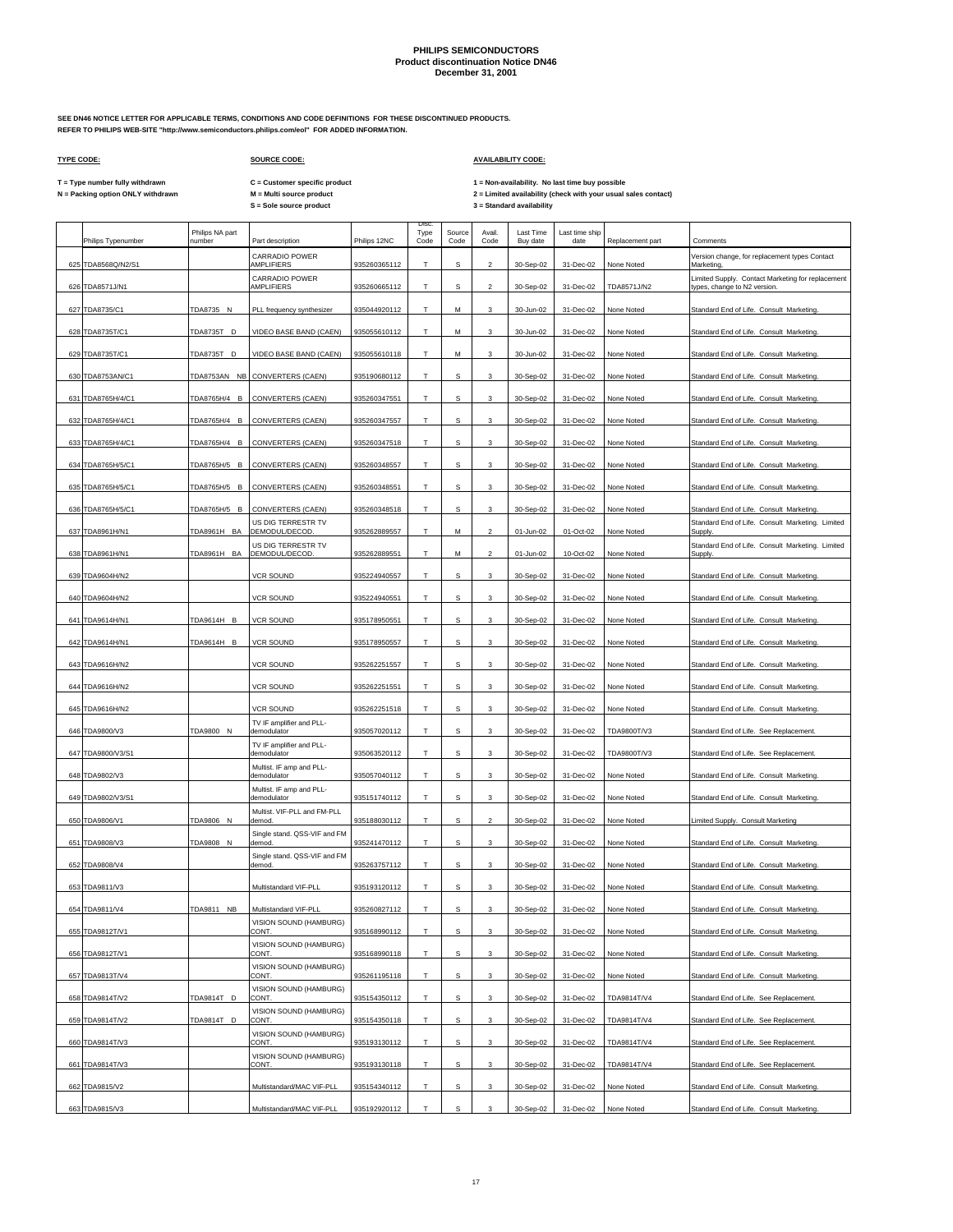**SEE DN46 NOTICE LETTER FOR APPLICABLE TERMS, CONDITIONS AND CODE DEFINITIONS FOR THESE DISCONTINUED PRODUCTS. REFER TO PHILIPS WEB-SITE "http://www.semiconductors.philips.com/eol" FOR ADDED INFORMATION.**

 $\Gamma$ 

## **TYPE CODE: SOURCE CODE: AVAILABILITY CODE:**

**C = Customer specific product**

T = Type number fully withdrawn C = Customer specific product 1 = Non-availability. No last time buy possible<br>N = Packing option ONLY withdrawn M = Multi source product 2 =

|     | Philips Typenumber | Philips NA part<br>number | Part description                              | Philips 12NC | Disc<br>Type<br>Code | Source<br>Code | Avail.<br>Code | Last Time<br>Buy date | Last time ship<br>date | Replacement part | Comments                                          |
|-----|--------------------|---------------------------|-----------------------------------------------|--------------|----------------------|----------------|----------------|-----------------------|------------------------|------------------|---------------------------------------------------|
|     | 664 TDA9815/V4     |                           | Multistandard/MAC VIF-PLL                     | 935206760112 | T                    | s              | 3              | 30-Sep-02             | 31-Dec-02              | None Noted       | Standard End of Life. Consult Marketing.          |
|     | 665 TDA9819/V1     | TDA9819 N                 | VISION SOUND (HAMBURG)<br>CONT                | 935219080112 | T.                   | s              | 3              | 30-Sep-02             | 31-Dec-02              | TDA9819T/V1      | Standard End of Life. See Replacement.            |
| 666 | TDA9820/V1         | TDA9820 N                 | Multistand. TV FM sound<br>demodulator        | 935024480112 | т                    | s              | 3              | 30-Sep-02             | 31-Dec-02              | None Noted       | Standard End of Life. Consult Marketing.          |
| 667 | TDA9820/V1/S1      |                           | Multistand. TV FM sound<br>demodulator        | 935150030112 | T                    | s              | 3              | 30-Sep-02             | 31-Dec-02              | None Noted       | Standard End of Life. Consult Marketing.          |
| 668 | TDA9829T/V1        | TDA9829T D                | VISION SOUND (HAMBURG)<br>CONT.               | 935261319118 | Т                    | s              | 3              | 30-Sep-02             | 31-Dec-02              | None Noted       | Standard End of Life. Consult Marketing.          |
|     | 669 TDA9845/V2     |                           | TV/VTR stereo/dual sound<br>processor         | 935182270112 | T                    | s              | 3              | 30-Sep-02             | 31-Dec-02              | None Noted       | Standard End of Life. Consult Marketing.          |
| 670 | TDA9880T/V1        | TDA9880T D                | VISION SOUND (HAMBURG)<br>CONT.               | 935237510518 | т                    | s              | 3              | 30-Sep-02             | 31-Dec-02              | None Noted       | Standard End of Life. Consult Marketing.          |
| 671 | TDA9880T/V1/S1     |                           | VISION SOUND (HAMBURG)<br>CONT.               | 935262882518 | Т                    | s              | 3              | 30-Sep-02             | 31-Dec-02              | None Noted       | Standard End of Life. Consult Marketing.          |
|     | 672 TDA9885T/V1    |                           | ALIGNMENT FRRE VIF/SIF<br>CIRC NEG MOD        | 935266818118 | Т                    | s              | 3              | 30-Sep-02             | 31-Dec-02              | TDA9885T/V3      |                                                   |
|     |                    | TDA9885T D                | ALIGNMENT FRRE VIF/SIF                        |              |                      |                |                |                       |                        |                  | Standard End of Life. See Replacement.            |
|     | 673 TDA9885T/V1    | TDA9885T D                | CIRC NEG MOD<br>ALIGNMENT FRRE VIF/SIF        | 935266818112 | T.                   | s              | 3              | 30-Sep-02             | 31-Dec-02              | TDA9885T/V3      | Standard End of Life. See Replacement.            |
|     | 674 TDA9885TS/V1   | TDA9885TS DB CIRC NEG MOD | ALIGNMENT FRRE VIF/SIF                        | 935266819118 | Т                    | s              | 3              | 30-Sep-02             | 31-Dec-02              | TDA9885TS/V3     | Standard End of Life. See Replacement             |
| 675 | TDA9885TS/V1       | TDA9885TS DB CIRC NEG MOD | ALIGNMENT FRRE VIF/SIF                        | 935266819112 | T                    | s              | 3              | 30-Sep-02             | 31-Dec-02              | TDA9885TS/V3     | Standard End of Life. See Replacement.            |
|     | 676 TDA9885TS/V2   | TDA9885TS DB              | <b>CIRC NEG MOD</b><br>ALIGNMENT FRRE VIF/SIF | 935268805118 | Т                    | s              | 3              | 30-Sep-02             | 31-Dec-02              | TDA9885TS/V3     | Standard End of Life. See Replacement             |
|     | 677 TDA9885TS/V2   | TDA9885TS DB              | CIRC NEG MOD                                  | 935268805112 | T                    | s              | 3              | 30-Sep-02             | 31-Dec-02              | TDA9885TS/V3     | Standard End of Life. See Replacement             |
|     | 678 TDA9886T/V1    | TDA9886T D                | MULTISTANDARD AFRIC<br><b>VISION IF</b>       | 935266754112 | Т                    | s              | 3              | 30-Sep-02             | 31-Dec-02              | TDA9886T/V3      | Standard End of Life. See Replacement.            |
| 679 | TDA9886T/V1        | TDA9886T D                | MULTISTANDARD AFRIC<br>VISION IF              | 935266754118 | T                    | s              | 3              | 30-Sep-02             | 31-Dec-02              | TDA9886T/V3      | Standard End of Life. See Replacement.            |
| 680 | TDA9886TS/V1       | TDA9886TS DB              | MULTISTANDARD AFRIC<br><b>VISION IF</b>       | 935266753118 | Т                    | s              | 3              | 30-Sep-02             | 31-Dec-02              | TDA9886TS/V3     | Standard End of Life. See Replacement.            |
| 681 | TDA9886TS/V1       | TDA9886TS DB              | MULTISTANDARD AFRIC<br>VISION IF              | 935266753112 | T.                   | s              | $\mathbf{3}$   | 30-Sep-02             | 31-Dec-02              | TDA9886TS/V3     | Standard End of Life. See Replacement.            |
|     | 682 TDA9886TS/V2   |                           | MULTISTANDARD AFRIC<br>VISION IF              | 935268807118 | Т                    | s              | 3              | 30-Sep-02             | 31-Dec-02              | TDA9886TS/V3     | Standard End of Life. See Replacement.            |
| 683 | TDA9886TS/V2       |                           | MULTISTANDARD AFRIC<br><b>VISION IF</b>       | 935268807112 | T                    | s              | 3              | 30-Sep-02             | 31-Dec-02              | TDA9886TS/V3     | Standard End of Life. See Replacement.            |
| 684 | TDA9887T/V1        |                           | MULTISTANDARD AFRIC<br>VISION IF              | 935266756118 | Т                    | s              | 3              | 30-Sep-02             | 31-Dec-02              | TDA9887TS/V3     | Standard End of Life. See Replacement.            |
| 685 | TDA9887T/V1        |                           | MULTISTANDARD AFRIC<br>VISION IF              | 935266756112 | T                    | s              | 3              | 30-Sep-02             | 31-Dec-02              | TDA9887TS/V3     | Standard End of Life. See Replacement             |
|     | 686 TDA9887TS/V1   |                           | MULTISTANDARD AFRIC<br>VISION IF              | 935266755112 | T                    | s              | 3              | 30-Sep-02             | 31-Dec-02              | TDA9887TS/V3     | Standard End of Life. See Replacement.            |
|     | 687 TDA9887TS/V1   |                           | MULTISTANDARD AFRIC<br>VISION IF              | 935266755118 | т                    | s              | 3              | 30-Sep-02             | 31-Dec-02              | TDA9887TS/V3     | Standard End of Life. See Replacement             |
|     |                    |                           | MULTISTANDARD AFRIC<br>VISION IF              |              | T                    | s              | 3              |                       | 31-Dec-02              | TDA9887TS/V3     |                                                   |
|     | 688 TDA9887TS/V2   |                           | MULTISTANDARD AFRIC                           | 935268808112 |                      |                |                | 30-Sep-02             |                        |                  | Standard End of Life. See Replacement             |
|     | 689 TDA9887TS/V2   |                           | VISION IF<br>Dual Dolby B noise reduction     | 935268808118 | T.                   | s              | 3              | 30-Sep-02             | 31-Dec-02              | TDA9887TS/V3     | Standard End of Life. See Replacement.            |
|     | 690 TEA0675/V2     |                           | circ<br>AUDIO NOISE REDUCTION                 | 935223300112 | T                    | s              | 3              | 30-Sep-02             | 31-Dec-02              | None Noted       | For replacement types Contact Marketing           |
| 691 | TEA0679T/V1        |                           | HBURG)<br>AUDIO NOISE REDUCTION               | 935261398512 | т                    | s              | 3              | 30-Sep-02             | 31-Dec-02              | None Noted       | For replacement types Contact Marketing           |
|     | 692 TEA0679T/V1    |                           | HBURG)                                        | 935261398518 | T                    | s              | 3              | 30-Sep-02             | 31-Dec-02              | None Noted       | For replacement types Contact Marketing           |
|     | 693 TEA1064A/C2    | TEA1064A N                | Speech transmission circuit                   | 935084930112 | T                    | s              | 3              | 30-Sep-02             | 31-Dec-02              | None Noted       | Limited testing capability. Standard End of Life. |
|     | 694 TEA1064AT/C2   | TEA1064AT D               | BIPOLAR ANALOG TELECOM<br>(CAEN)              | 935084920118 | T                    | s              | 3              | 30-Sep-02             | 31-Dec-02              | None Noted       | Limited testing capability. Standard End of Life. |
|     | 695 TEA1064AT/C2   | TEA1064AT D               | BIPOLAR ANALOG TELECOM<br>(CAEN)              | 935084920112 | Т                    | $\mathbf S$    | 3              | 30-Sep-02             | 31-Dec-02              | None Noted       | Limited testing capability. Standard End of Life. |
|     | 696 TEA1067AT/C2   | TEA1067AT D               | BIPOLAR ANALOG TELECOM<br>(CAEN)              | 935023780118 | N                    | $\mathbf s$    | 3              | 30-Sep-02             | 31-Dec-02              | None Noted       | Limited testing capability. Standard End of Life. |
|     | 697 TEA1067AT/C2   | TEA1067AT D               | BIPOLAR ANALOG TELECOM<br>(CAEN)              | 935023780112 | N                    | s              | 3              | 30-Sep-02             | 31-Dec-02              | None Noted       | Limited testing capability. Standard End of Life. |
|     | 698 TEA1081T/C2    | TEA1081T D                | BIPOLAR ANALOG TELECOM<br>(CAEN)              | 933897020112 | Ν                    | s              | 3              | 30-Sep-02             | 31-Dec-02              | None Noted       | Standard Discontinuation. Consult Marketing.      |
|     | 699 TEA1081T/C2    | TEA1081T D                | BIPOLAR ANALOG TELECOM<br>(CAEN)              | 933897020118 | N                    | s              | 3              | 30-Sep-02             | 31-Dec-02              | None Noted       | Standard Discontinuation. Consult Marketing.      |
|     | 700 TEA1093T/C2    | TEA1093T D                | BIPOLAR ANALOG TELECOM<br>(CAEN)              | 935182100112 | T.                   | $\mathbf s$    | $\mathbf{3}$   | 30-Sep-02             | 31-Dec-02              | None Noted       | Limited testing capability. Standard End of Life. |
|     | 701 TEA1093T/C2    | TEA1093T D                | BIPOLAR ANALOG TELECOM<br>(CAEN)              | 935182100118 | Т                    | s              | 3              | 30-Sep-02             | 31-Dec-02              | None Noted       | Limited testing capability. Standard End of Life. |
|     | 702 TEA1094AT/C2   | TEA1094AT D               | BIPOLAR ANALOG TELECOM<br>(CAEN)              | 935264478112 | N                    | $\mathbf s$    | 3              | 30-Sep-02             | 31-Dec-02              | None Noted       | Limited testing capability. Standard End of Life. |
|     |                    |                           |                                               |              |                      |                |                |                       |                        |                  |                                                   |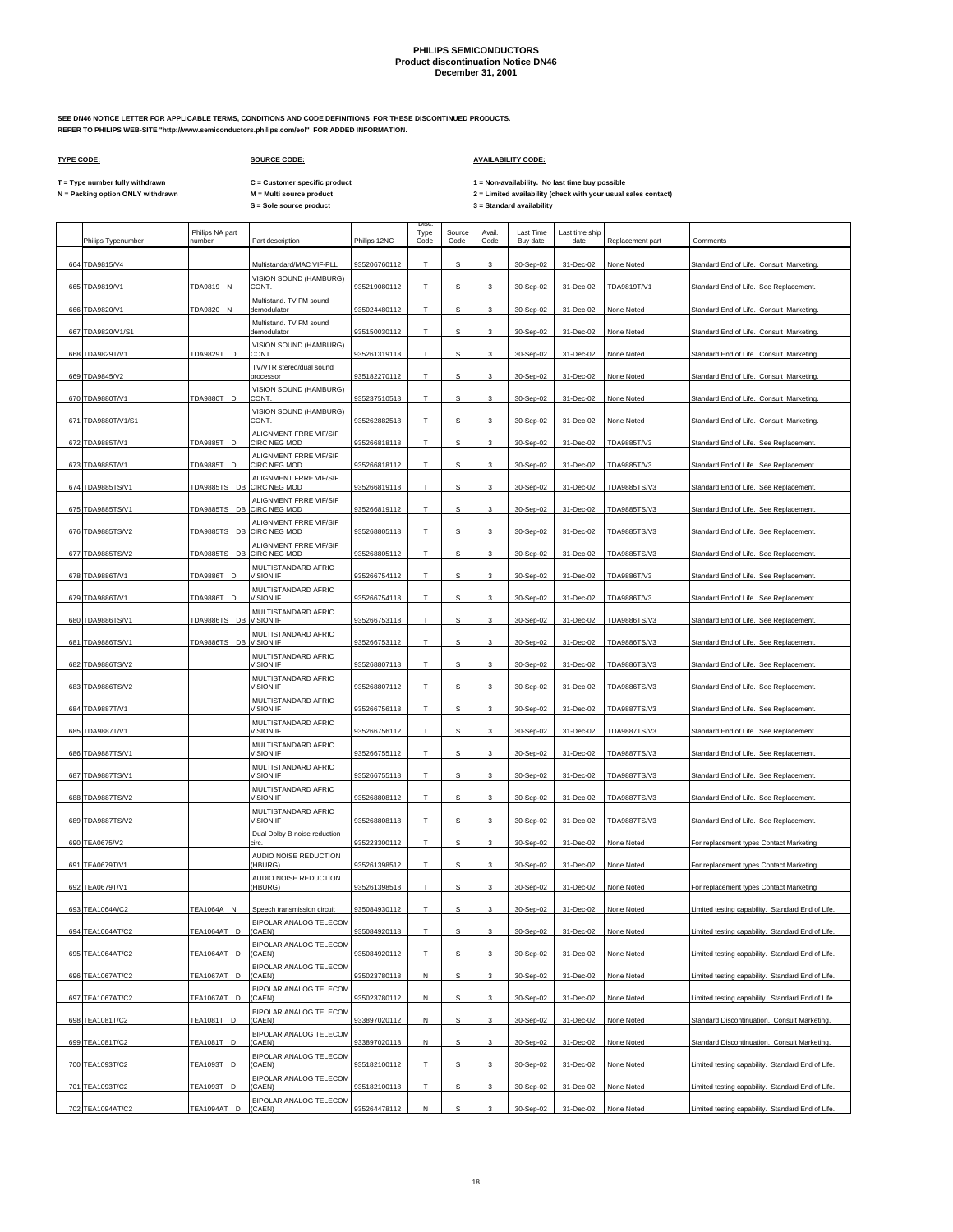**SEE DN46 NOTICE LETTER FOR APPLICABLE TERMS, CONDITIONS AND CODE DEFINITIONS FOR THESE DISCONTINUED PRODUCTS. REFER TO PHILIPS WEB-SITE "http://www.semiconductors.philips.com/eol" FOR ADDED INFORMATION.**

## **TYPE CODE: SOURCE CODE: AVAILABILITY CODE:**

**C = Customer specific product**

T = Type number fully withdrawn C = Customer specific product 1 = Non-availability. No last time buy possible<br>N = Packing option ONLY withdrawn M = Multi source product 2 =

 $\overline{\phantom{a}}$ 

| Philips Typenumber | Philips NA part<br>number | Part description                        | Philips 12NC | Disc<br>Type<br>Code | Source<br>Code | Avail<br>Code           | <b>Last Time</b><br>Buy date | Last time ship<br>date | Replacement part     | Comments                                                                                                                        |
|--------------------|---------------------------|-----------------------------------------|--------------|----------------------|----------------|-------------------------|------------------------------|------------------------|----------------------|---------------------------------------------------------------------------------------------------------------------------------|
| 703 TEA1094AT/C2   | TEA1094AT D               | BIPOLAR ANALOG TELECOM<br>(CAEN)        | 935264478118 | Ν                    | S              | 3                       | 30-Sep-02                    | 31-Dec-02              | None Noted           | Limited testing capability. Standard End of Life.                                                                               |
| 704 TEA1094ATS/C2  |                           | TEA1094ATS DE HANDFREE EXT. SUPPLY      | 935264513112 | N                    | s              | 3                       | 30-Sep-02                    | 31-Dec-02              | None Noted           | Standard Discontinuation. Consult Marketing.                                                                                    |
| 705 TEA1094ATS/C2  |                           | TEA1094ATS DE HANDFREE EXT. SUPPLY      | 935264513118 | Ν                    | s              | 3                       | 30-Sep-02                    | 31-Dec-02              | None Noted           | Standard Discontinuation. Consult Marketing.                                                                                    |
| 706 TEA1118AM/C1   | TEA1118AM DK              | BIPOLAR ANALOG TELECOM<br>(CAEN)        | 935220640112 | Т                    | s              | 3                       | 30-Sep-02                    | 31-Dec-02              | None Noted           | Standard End of Life. Consult Marketing.                                                                                        |
| 707 TEA1118AM/C1   | TEA1118AM DK              | BIPOLAR ANALOG TELECOM<br>(CAEN)        | 935220640118 | Т                    | s              | 3                       | 30-Sep-02                    | 31-Dec-02              | None Noted           | Standard End of Life. Consult Marketing.                                                                                        |
| 708 TEA1118AT/C1   | TEA1118AT D               | BIPOLAR ANALOG TELECOM<br>(CAEN)        | 935220650512 | т                    | s              | 3                       | 30-Sep-02                    | 31-Dec-02              | None Noted           | Standard End of Life. Consult Marketing.                                                                                        |
| 709 TEA1118AT/C1   | TEA1118AT D               | BIPOLAR ANALOG TELECOM<br>(CAEN)        | 935220650518 | $\mathsf T$          | s              | 3                       | 30-Sep-02                    | 31-Dec-02              | None Noted           | Standard End of Life. Consult Marketing.                                                                                        |
| 710 TEA1118M/C2    | TEA1118M DK               | BIPOLAR ANALOG TELECOM<br>(CAEN)        | 935237440118 | T                    | s              | 3                       | 30-Sep-02                    | 31-Dec-02              | None Noted           | Standard End of Life. Consult Marketing.                                                                                        |
| 711 TEA1118M/C2    | TEA1118M DK               | BIPOLAR ANALOG TELECOM<br>(CAEN)        | 935237440112 | Т                    | S              | 3                       | 30-Sep-02                    | 31-Dec-02              | None Noted           | Standard End of Life. Consult Marketing.                                                                                        |
| 712 TEA1118T/C2    | TEA1118T D                | BIPOLAR ANALOG TELECOM<br>(CAEN)        | 935237450518 | T                    | s              | 3                       | 30-Sep-02                    | 31-Dec-02              | None Noted           | Standard End of Life. Consult Marketing.                                                                                        |
| 713 TEA1118T/C2    | TEA1118T D                | BIPOLAR ANALOG TELECOM<br>(CAEN)        | 935237450512 | Т                    | s              | 3                       | 30-Sep-02                    | 31-Dec-02              | None Noted           | Standard End of Life. Consult Marketing                                                                                         |
| 714 TEA6320/V1     |                           | Sound fader control circuit             | 935061340112 | T.                   | S              | 3                       | 30-Sep-02                    | 31-Dec-02              | None Noted           | For replacement types Contact Marketing,                                                                                        |
| 715 TEA6320T/V1/M4 |                           | AUDIO POWER MISCELL.<br>(HAMBURG)       | 935268127118 | T                    | S              |                         | 31-Dec-01                    | 31-Dec-01              | TEA6320T/V1          | Non-manufacturable. See replacement                                                                                             |
| 716 TEA6320T/V1/M4 |                           | AUDIO POWER MISCELL.<br>(HAMBURG)       | 935268127112 | T                    | s              | $\mathbf{1}$            | 31-Dec-01                    | 31-Dec-01              | TEA6320T/V1          | Non-manufacturable. See replacement                                                                                             |
| 717 TEA6330T/V1    | TEA6330T D                | AUDIO POWER MISCELL.<br>(HAMBURG)       | 935036100118 | T                    | s              | 3                       | 30-Sep-02                    | 31-Dec-02              | None Noted           | Contact Marketing for replacement types                                                                                         |
| 718 TEA6330T/V1    | TEA6330T D                | AUDIO POWER MISCELL.<br>(HAMBURG)       | 935036100112 | T                    | s              | 3                       | 30-Sep-02                    | 31-Dec-02              | None Noted           | Contact Marketing for replacement types                                                                                         |
| 719 TSA5521M/C3/R1 |                           | TERRESTR. TUNER PLL<br>(CAEN)           | 935260142518 | Т                    | s              | 3                       | 30-Sep-02                    | 31-Dec-02              | None Noted           | Standard End of Life. Consult Marketing.                                                                                        |
| 720 TSA5521M/C4    |                           | TERRESTR. TUNER PLL<br>(CAEN)           | 935260783118 | T                    | s              | 3                       | 30-Sep-02                    | 31-Dec-02              | None Noted           | Standard End of Life. Consult Marketing.                                                                                        |
| 721 TSA5521M/C4    |                           | TERRESTR. TUNER PLL<br>(CAEN)           | 935260783112 | $\mathsf T$          | s              | 3                       | 30-Sep-02                    | 31-Dec-02              | None Noted           | Standard End of Life. Consult Marketing.                                                                                        |
| 722 TSA5526M/C2    | TSA5526M DK               | TERRESTR. TUNER PLL<br>(CAEN)           | 935260883118 | T.                   | s              | 3                       | 30-Sep-02                    | 31-Dec-02              | TSA5526AM/C2         | Standard End of Life. See Replacement.                                                                                          |
| 723 TSA5526M/C2    | TSA5526M DK               | TERRESTR. TUNER PLL<br>(CAEN)           | 935260883112 | Т                    | s              | 3                       | 30-Sep-02                    | 31-Dec-02              | TSA5526AM/C2         | Standard End of Life. See Replacement.                                                                                          |
| 724 TSA5526T/C2    |                           | TERRESTR. TUNER PLL<br>(CAEN)           | 935260878512 | Т                    | s              | 3                       | 30-Sep-02                    | 31-Dec-02              | TSA5526AM/C2         | Standard End of Life. See Replacement.                                                                                          |
| 725 TSA5526T/C2    |                           | TERRESTR. TUNER PLL<br>(CAEN)           | 935260878518 | T                    | s              | 3                       | 30-Sep-02                    | 31-Dec-02              | TSA5526AM/C2         | Standard End of Life. See Replacement.                                                                                          |
| 726 TSA5526T/C2/M1 |                           | TERRESTR. TUNER PLL<br>(CAEN)           | 935260879518 | T                    | s              | 3                       | 30-Sep-02                    | 31-Dec-02              | TSA5526AM/C2         | Standard End of Life. See Replacement.                                                                                          |
| 727 TSA5526T/C2/M1 |                           | TERRESTR. TUNER PLL<br>(CAEN)           | 935260879512 | Т                    | s              | 3                       | 30-Sep-02                    | 31-Dec-02              | TSA5526AM/C2         | Standard End of Life. See Replacement.                                                                                          |
| 728 TSA6057T/C8/S2 | TSA6057T D                | RADIO TUNING (CAEN)                     | 935049110112 | Т                    | s              | $\overline{2}$          | 30-Sep-02                    | 31-Dec-02              | None Noted           | Limited Supply. For replacement types Contact<br>Marketing                                                                      |
| 729 UAA2067BHL/C1  |                           | BIPOLAR MOBILE TELECOM<br>(CAEN)        | 935260632518 | N                    | s              | $\mathfrak{p}$          | 30-Sep-02                    | 31-Dec-02              | <b>UAA2067BHL/C1</b> | Non DP has to be used; See Replacement<br>12nc.935260632118 - Limited Supply.<br>Non DP packing has to be used. See Replacement |
| 730 UAA2067G/C1    | UAA2067G BE               | <b>BIPOLAR MOBILE TELECOM</b><br>(CAEN) | 935202550518 | Ν                    | s              | $\mathbf{1}$            | 31-Dec-01                    | 31-Dec-01              | UAA2067G/C1          | 12nc 935202550118 - Consult Marketing. Non-<br>manufacturable.                                                                  |
| 731 UAA2068AHL/C1  | UAA2068AHL BE(CAEN)       | <b>BIPOLAR MOBILE TELECOM</b>           | 935260782118 | T                    | М              | 3                       | 30-Jun-02                    | 31-Dec-02              | UAA3545HL/C1         | New Type. Standard End of Life. See<br>Replacement                                                                              |
| 732 UAA2068AHL/C1  |                           | BIPOLAR MOBILE TELECOM<br>'CAEN         | 935260782518 | T.                   | м              | $\overline{\mathbf{a}}$ | 30-Jun-02                    | 31-Dec-02              | UAA3545HI / C1       | New Type. Standard End of Life. See                                                                                             |
| 733 UAA2077TS/D/C1 |                           | 2 GHZ IMAGE REJECT<br>FRONT END         | 935263532118 | T.                   | s              | 3                       | 30-Sep-02                    | 31-Dec-02              | None Noted           | Standard End of Life. Consult Marketing.                                                                                        |
| 734 UAA2077TS/D/C1 |                           | 2 GHZ IMAGE REJECT<br>FRONT END         | 935263532112 | T                    | s              | 3                       | 30-Sep-02                    | 31-Dec-02              | None Noted           | Standard End of Life. Consult Marketing.                                                                                        |
| 735 UAA3200T/V1    |                           | DOMESTIC APPLIANCES<br>(HAMBURG)        | 935055240118 | T                    | M              | $\overline{2}$          | 30-Jun-02                    | 31-Dec-02              | None Noted           | Standard End of Life. For replacement types<br>Contact marketing                                                                |
| 736 UAA3522HL/C1   |                           | DUAL BAND CLOSED LOOP<br>GSM + 2077C    | 935262810518 | T                    | s              | 3                       | 30-Sep-02                    | 31-Dec-02              | None Noted           | Standard End of Life. Consult Marketing.                                                                                        |
| 737 UAA3522HL/C1   |                           | DUAL BAND CLOSED LOOP<br>GSM + 2077C    | 935262810118 | Т                    | s              | 3                       | 30-Sep-02                    | 31-Dec-02              | None Noted           | Standard End of Life. Consult Marketing.                                                                                        |
| 738 UAA3522HL/C1   |                           | DUAL BAND CLOSED LOOP<br>GSM + 2077C    | 935262810157 | T                    | s              | 3                       | 30-Sep-02                    | 31-Dec-02              | None Noted           | Standard End of Life. Consult Marketing.                                                                                        |
| 739 UAA3522HL/C1   |                           | DUAL BAND CLOSED LOOP<br>GSM + 2077C    | 935262810557 | T                    | s              | 3                       | 30-Sep-02                    | 31-Dec-02              | None Noted           | Standard End of Life. Consult Marketing.                                                                                        |
| 740 UAA3535HL/C1   |                           | POLYPHASE EFM                           | 935264155518 | N                    | М              | 1                       | 31-Dec-01                    | 31-Dec-01              | UAA3535HL/C1         | Non DP has to be used; See Replacement 12nc<br>935264155118 - Consult Marketing.                                                |
| 741 UAA3540TS/C1   | UAA3540TS DK RECEIVER     | <b>INTEGRATED DECT</b>                  | 935262494112 | T                    | M              | 3                       | 30-Jun-02                    | 31-Dec-02              | UAA3545HL/C1         | New Type. Standard End of Life. See<br>Replacement.                                                                             |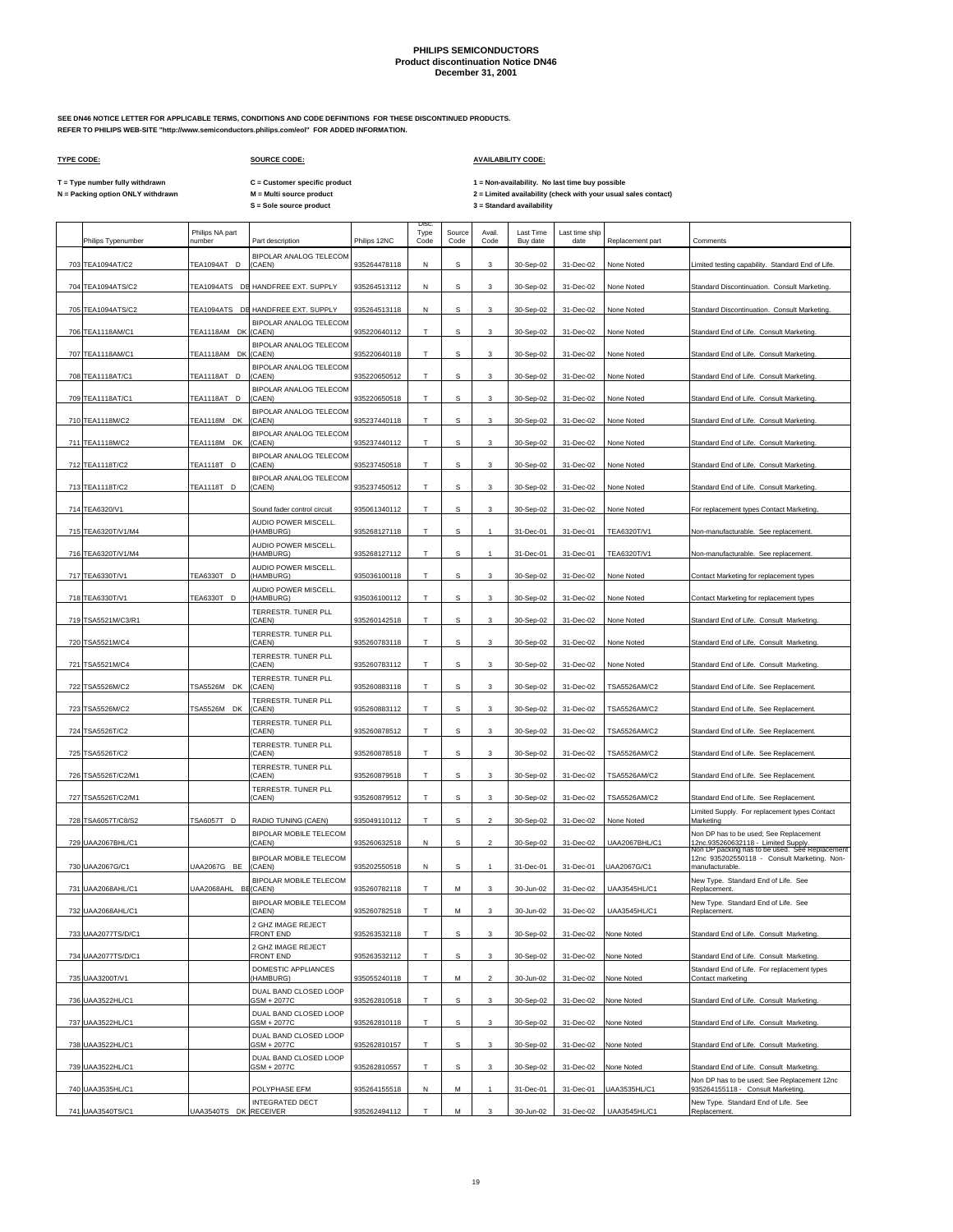**SEE DN46 NOTICE LETTER FOR APPLICABLE TERMS, CONDITIONS AND CODE DEFINITIONS FOR THESE DISCONTINUED PRODUCTS. REFER TO PHILIPS WEB-SITE "http://www.semiconductors.philips.com/eol" FOR ADDED INFORMATION.**

### **TYPE CODE: SOURCE CODE: AVAILABILITY CODE:**

**S = Sole source product 3 = Standard availability C = Customer specific product**

**T = Type number fully withdrawn 1 = Non-availability. No last time buy possible N** = Type number fully withdrawn **M** = Multi source product<br>
N = Packing option ONLY withdrawn **M** = Multi source product<br>
S = Sole source product **M** = Multi source product **A** and the source product and the set of the

|     | Philips Typenumber  | Philips NA part<br>number | Part description                               | Philips 12NC | Disc<br>Type<br>Code | Source<br>Code | Avail.<br>Code            | Last Time<br>Buy date | Last time ship<br>date | Replacement part | Comments                                                                              |
|-----|---------------------|---------------------------|------------------------------------------------|--------------|----------------------|----------------|---------------------------|-----------------------|------------------------|------------------|---------------------------------------------------------------------------------------|
|     | 742 UAA3540TS/C1    | JAA3540TS DK RECEIVER     | INTEGRATED DECT                                | 935262494118 |                      | M              | 3                         | 30-Jun-02             | 31-Dec-02              | UAA3545HL/C1     | New Type. Standard End of Life. See<br>Replacement.                                   |
|     | 743 UBA2005T/N1     | JBA2005T D                | BATTERY MANAGEMENT                             | 935196300118 | т                    | C              | 3                         | 30-Sep-02             | 31-Dec-02              | None Noted       | Standard End of Life. Consult Marketing.                                              |
|     | 744 UBA2005T/N1     | UBA2005T D                | BATTERY MANAGEMENT                             | 935196300112 | Т                    | с              | 3                         | 30-Sep-02             | 31-Dec-02              | None Noted       | Standard End of Life. Consult Marketing.                                              |
|     | 745 UBA2006T/N2     | JBA2006T D                | BATTERY MANAGEMENT                             | 935262043112 | T                    | с              | 3                         | 30-Sep-02             | 31-Dec-02              | UBA2006T/N3      | Standard End of Life. See Replacement.                                                |
|     | 746 UBA8071TS/A/C3  |                           | RF ICS ANALOG<br>JBA8071TA3 DETELEPHONE (CAEN) | 935261950518 | т                    | с              | 3                         | 30-Sep-02             | 31-Dec-02              | None Noted       | Standard End of Life. Consult Marketing.                                              |
| 747 | UBA8071TS/A/C3      |                           | RF ICS ANALOG<br>TELEPHONE (CAEN)              | 935261950118 | T                    | C.             | $\mathbf{1}$              | 31-Dec-01             | 31-Dec-01              | None Noted       | Non-manufacturable. Consult Marketing                                                 |
|     | 748 UBA8071TS/B/C3  |                           | RF ICS ANALOG<br>TELEPHONE (CAEN)              | 935261951118 | т                    | с              | $\mathbf{1}$              | 31-Dec-01             | 31-Dec-01              | None Noted       | Non-manufacturable. Consult Marketing.                                                |
|     | 749 UBA8071TS/B/C3  |                           | RF ICS ANALOG<br>UBA8071TB3 DETELEPHONE (CAEN) | 935261951518 | T                    | C.             | 3                         | 30-Sep-02             | 31-Dec-02              | None Noted       | Standard End of Life. Consult Marketing.                                              |
|     | 750 UDA1325H/N107   |                           | USB AUDIO DATA<br>CONVERSION                   | 935264047518 | T                    | s              | 3                         | 30-Sep-02             | 31-Dec-02              | UDA1325H/N104    | Standard End of Life. See Replacement.                                                |
|     | 751 UDA1325H/N107   |                           | AUDIO DATA CONVERSION                          | 935264047557 | т                    | s              | 3                         | 30-Sep-02             | 31-Dec-02              | UDA1325H/N104    | Standard End of Life. See Replacement.                                                |
| 752 | UDA1325H/N107       |                           | USB AUDIO DATA<br>CONVERSION                   | 935264047551 | T                    | S              | 3                         | 30-Sep-02             | 31-Dec-02              | UDA1325H/N104    | Standard End of Life. See Replacement                                                 |
|     | 753 UDA1325H/N108   |                           | AUDIO DATA CONVERSION                          | 935265527551 | т                    | C              | 3                         | 30-Sep-02             | 31-Dec-02              | None Noted       | Standard End of Life. Consult Marketing.                                              |
|     | 754 UDA1325H/N108   |                           | AUDIO DATA CONVERSION                          | 935265527557 | T                    | C.             | 3                         | 30-Sep-02             | 31-Dec-02              | None Noted       | Standard End of Life. Consult Marketing.                                              |
| 755 | UDA1325H/N108       |                           | AUDIO DATA CONVERSION                          | 935265527518 | т                    | C              | 3                         | 30-Sep-02             | 31-Dec-02              | None Noted       | Standard End of Life. Consult Marketing.                                              |
|     |                     |                           | USB AUDIO DATA<br>CONVERSION                   | 935262445557 | T                    | s              | 3                         | 30-Sep-02             | 31-Dec-02              | None Noted       |                                                                                       |
|     | 756 UDA1335H/N1/S35 |                           | USB AUDIO DATA                                 |              |                      |                |                           |                       |                        |                  | Standard End of Life. Consult Marketing.                                              |
|     | 757 UDA1335H/N1/S35 |                           | CONVERSION<br><b>USB AUDIO DATA</b>            | 935262445518 | т                    | S              | 3                         | 30-Sep-02             | 31-Dec-02              | None Noted       | Standard End of Life. Consult Marketing.                                              |
|     | 758 UDA1335H/N1/S35 |                           | CONVERSION<br><b>BIPOLAR MOBILE TELECOM</b>    | 935262445551 | т                    | s              | 3                         | 30-Sep-02             | 31-Dec-02              | None Noted       | Standard End of Life. Consult Marketing.                                              |
|     | 759 UMA1015AM/C1    | UMA1015AM DK (CAEN)       | <b>BIPOLAR MOBILE TELECOM</b>                  | 935230370118 | т                    | М              | 3                         | 30-Jun-02             | 31-Dec-02              | None Noted       | Standard End of Life. Consult Marketing.                                              |
|     | 760 UMA1015AM/C1    | UMA1015AM DK (CAEN)       | <b>BIPOLAR MOBILE TELECOM</b>                  | 935230370112 | т                    | м              | 3                         | 30-Jun-02             | 31-Dec-02              | None Noted       | Standard End of Life. Consult Marketing.                                              |
|     | 761 UMA1018M/C3     | UMA1018M DK               | (CAEN)<br>BIPOLAR MOBILE TELECOM               | 935202540112 | т                    | М              | 3                         | 30-Jun-02             | 31-Dec-02              | None Noted       | Standard End of Life. Consult Marketing.                                              |
|     | 762 UMA1018M/C3     | UMA1018M DK               | (CAEN)<br><b>BIPOLAR MOBILE TELECOM</b>        | 935202540118 | т                    | M              | 3                         | 30-Jun-02             | 31-Dec-02              | None Noted       | Standard End of Life. Consult Marketing.                                              |
|     | 763 UMA1022M/C1/S2  | JMA1022MS2 D (CAEN)       | <b>BIPOLAR MOBILE TELECOM</b>                  | 935267906112 |                      | м              | 3                         | 30-Jun-02             | 31-Dec-02              | None Noted       | Standard End of Life. Consult Marketing.                                              |
|     | 764 UMA1022M/C1/S2  | JMA1022MS2 D (CAEN)       |                                                | 935267906118 | т                    | M              | 3                         | 30-Jun-02             | 31-Dec-02              | None Noted       | Standard End of Life. Consult Marketing.                                              |
|     | 765 VM05112-A       | VM05112-A V               | VM05112-A                                      | 935265942157 | т                    | C              |                           | 30-Dec-01             | 30-Dec-01              | None Noted       | Non-manufacturable. Consult Marketing                                                 |
|     | 766 VM06257-A       | VM06257-A Y               | VM06257-A                                      | 935265960157 | т                    | C.             | 3                         | 30-Sep-02             | 31-Dec-02              | None Noted       | Standard End of Life. Consult Marketing.                                              |
|     | 767 VM06257-C       | VM06257-C CA VM06257-C    |                                                | 935265388026 |                      |                | 3                         | 30-Sep-02             | 31-Dec-02              | None Noted       | Standard End of Life. Consult Marketing.                                              |
|     | 768 VM06257-D       | VM06257-D B               | VM06257-D                                      | 935265062557 | т                    | $\mathsf{C}$   | 3                         | 30-Sep-02             | 31-Dec-02              | None Noted       | Standard End of Life. Consult Marketing.                                              |
|     | 769 VM06736-C       | VM06736-C B               | VM06736-C                                      | 935265072557 | Т                    | с              | 3                         | 30-Sep-02             | 31-Dec-02              | None Noted       | Standard End of Life. Consult Marketing.                                              |
|     | 770 VM14139-A       | VM14139-A A               | VM14139-A                                      | 935265227112 | T                    | $\mathsf{C}$   | 3                         | 30-Sep-02             | 31-Dec-02              | None Noted       | Standard End of Life. Consult Marketing.                                              |
|     | 771 VM14139-D       | /M14139-D A               | VM14139-D                                      | 935265859518 | т                    | с              | 3                         | 30-Sep-02             | 31-Dec-02              | None Noted       | Standard End of Life. Consult Marketing.                                              |
|     | 772 VM14223-A       | /M14223-A B               | VM14223-A                                      | 935265224557 | T                    | c              | $\ensuremath{\mathsf{3}}$ | 30-Sep-02             | 31-Dec-02              | None Noted       | Standard End of Life. Consult Marketing.                                              |
|     | 773 VM21307A2       | VM21307A2 E               | VM21307A2                                      | 935267825557 | т                    | C              | 3                         | 30-Sep-02             | 31-Dec-02              | None Noted       | Standard End of Life. Consult Marketing.                                              |
|     | 774 VM21308-2       | VM21308-2 E               | VM21308-2                                      | 935267824557 | T                    | C              | $\mathbf{3}$              | 30-Sep-02             | 31-Dec-02              | None Noted       | Standard End of Life. Consult Marketing.<br>VM21672C5. We have no inventory of the    |
|     | 775 VM21672C3       | VM21672C3 E               | VM21672C3                                      | 935265871528 | T.                   | С              |                           | 31-Dec-01             | 31-Dec-01              | VM21672C5        | VM21672C3 and the VM21672C5 is a direct<br>replacement.                               |
|     |                     | VM21672C4 E               | VM21672C4                                      | 935268120557 | т                    | C              | $\mathbf{1}$              |                       |                        | VM21672C6        | VM21672C6. We have no inventory of the<br>VM21672C4 and the VM21672C6 is a direct     |
|     | 776 VM21672C4       |                           |                                                |              | T                    | C              |                           | 31-Dec-01             | 31-Dec-01              |                  | replacement.                                                                          |
|     | 777 VM21688A2       | VM21688A2 B               | VM21688A2                                      | 935265488557 |                      |                | 3                         | 30-Sep-02             | 31-Dec-02              | None Noted       | Standard End of Life. Consult Marketing.<br>Non-manufacturable. The VNS67700B5 is the |
|     | 778 VNS67700-1      | VNS67700-1 E              | VNS67700-1                                     | 935265064157 | т                    | $\mathbf{C}$   |                           | 31-Dec-01             | 31-Dec-01              | VNS67700B5       | Current Rev.<br>Non-manufacturable. Current Drop In                                   |
|     | 779 VNS67700A1      | VNS67700A1 E VNS67700A1   |                                                | 935265876157 | T                    | C              |                           | 31-Dec-01             | 31-Dec-01              | VNS67700B5       | Replacement: VNS67700B5                                                               |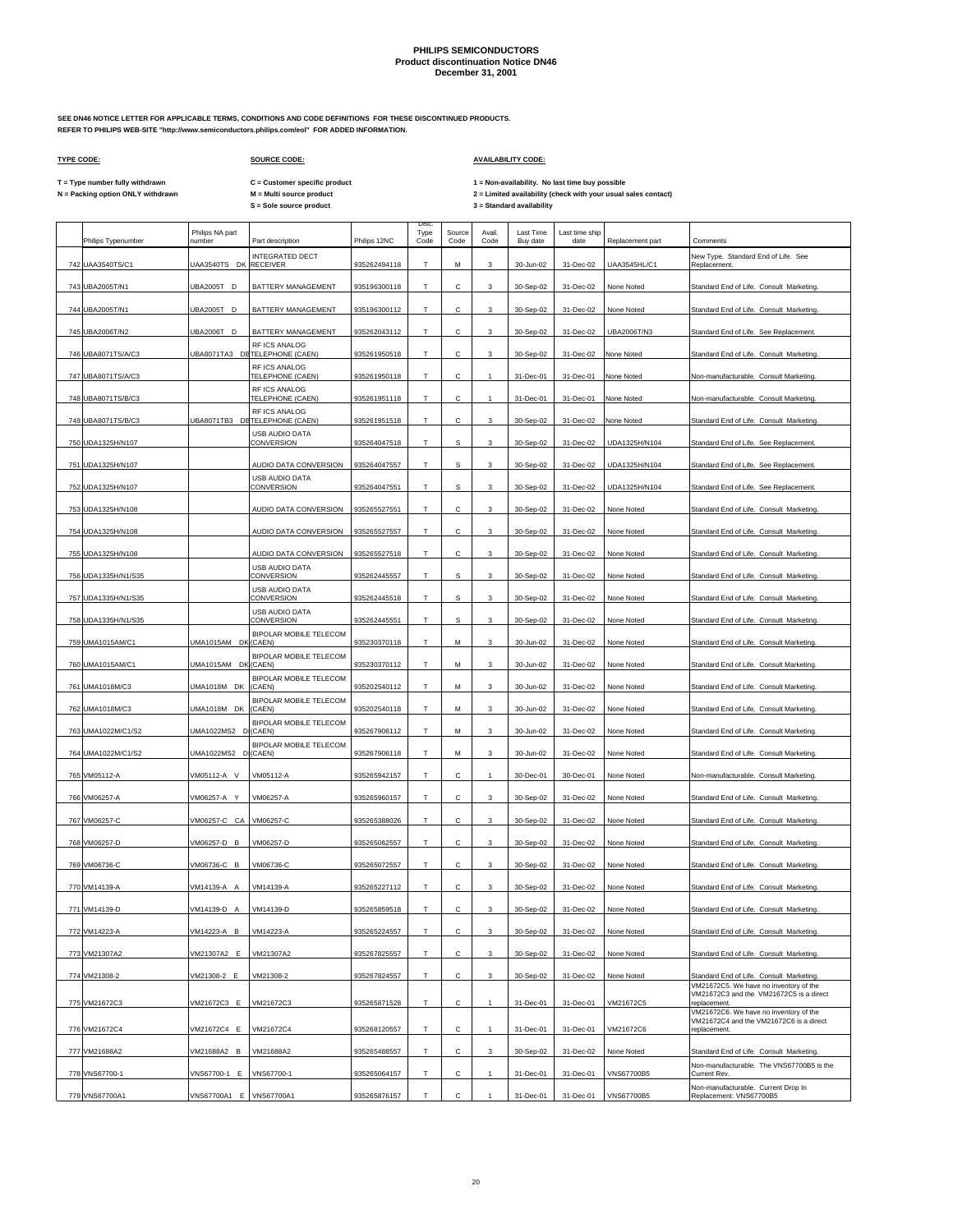**SEE DN46 NOTICE LETTER FOR APPLICABLE TERMS, CONDITIONS AND CODE DEFINITIONS FOR THESE DISCONTINUED PRODUCTS. REFER TO PHILIPS WEB-SITE "http://www.semiconductors.philips.com/eol" FOR ADDED INFORMATION.**

### **TYPE CODE: SOURCE CODE: AVAILABILITY CODE:**

**C = Customer specific product**

T = Type number fully withdrawn C = Customer specific product 1 = Non-availability. No last time buy possible<br>N = Packing option ONLY withdrawn M = Multi source product 2 = Lim

|  | Philips Typenumber | Philips NA part<br>number | Part description | Philips 12NC | Disc.<br>Type<br>Code | Source<br>Code | Avail<br>Code  | Last Time<br>Buy date | Last time ship<br>date | Replacement part | Comments                                                                                 |
|--|--------------------|---------------------------|------------------|--------------|-----------------------|----------------|----------------|-----------------------|------------------------|------------------|------------------------------------------------------------------------------------------|
|  | 780 VNS67700B1     | VNS67700B1 E              | VNS67700B1       | 935267420157 | Т                     | с              |                | 31-Dec-01             | 31-Dec-01              | VNS67700B5       | Non-manufacturable. Current Drop In<br>Replacement: VNS67700B5                           |
|  | 781 VNS67700B2     | VNS67700B2 E              | VNS67700B2       | 935267422557 | T                     | C              | $\mathbf{1}$   | 31-Dec-01             | 31-Dec-01              | VNS67700B5       | Non-manufacturable. Current Drop In<br>Replacement: VNS67700B5                           |
|  | 782 VNS67800-1     | VNS67800-1 E              | VNS67800-1       | 935266178157 | Т                     | с              | 1              | 31-Dec-01             | 31-Dec-01              | VNS67800A6       | Non-manufacturable. Current Drop In<br>Replacement:: VNS67800A6                          |
|  | 783 VNS67800A1     | VNS67800A1 E              | VNS67800A1       | 935267345557 | T.                    | с              | 3              | 30-Sep-02             | 31-Dec-02              | None Noted       | vns67800a6 is current rev. Non-manufacturable.<br>Consult Marketing.                     |
|  | 784 VNS67800A1     | VNS67800A1 E              | VNS67800A1       | 935267345157 | T                     | с              | 1              | 31-Dec-01             | 31-Dec-01              | VNS67800A6       | vns67800a6 is current rev. Non-manufacturable.<br><b>Consult Marketing</b>               |
|  | 785 VNS80000B2     | VNS80000B2 B              | VNS80000B2       | 935264864557 | T                     | s              | $\mathbf{1}$   | 31-Dec-01             | 31-Dec-01              | None Noted       | Limited manufacturing and testing capability. Non-<br>manufacturable. Consult Marketing. |
|  | 786 VP05739-2      | VP05739-2 A               | VP05739-2        | 935265088112 | $\top$                | С              | 3              | 30-Sep-02             | 31-Dec-02              | None Noted       | Standard End of Life. Consult Marketing.                                                 |
|  | 787 VP05918-3      | VP05918-3 B               | VP05918-3        | 935264867557 | T.                    | с              | 3              |                       | 31-Dec-02              |                  |                                                                                          |
|  | 788 VP05940-4      | VP05940-4 A               |                  |              |                       |                |                | 30-Sep-02             |                        | None Noted       | Standard End of Life. Consult Marketing.                                                 |
|  |                    |                           | VP05940-4        | 935265092518 | Т                     | С              | $\overline{a}$ | 30-Sep-02             | 31-Dec-02              | None Noted       | Limited Supply. Consult Marketing.                                                       |
|  | 789 VP05962-2      | VP05962-2 A               | VP05962-2        | 935265093112 | Т                     | с              | $\overline{2}$ | 30-Sep-02             | 31-Dec-02              | None Noted       | Limited Supply. Consult Marketing.                                                       |
|  | 790 VP05972B1      | VP05972B1 A               | VP05972B1        | 935265095518 | T                     | C              | 3              | 30-Sep-02             | 31-Dec-02              | None Noted       | Standard End of life. Consult Marketing.                                                 |
|  | 791 VP05972C2      | VP05972C2 A               | VP05972C2        | 935266855112 | T                     | с              | 3              | 30-Sep-02             | 31-Dec-02              | None Noted       | Standard End of Life. Consult Marketing.                                                 |
|  | 792 VP06101-3      | VP06101-3 A               | VP06101-3        | 935265096518 | T                     | C              | 3              | 30-Sep-02             | 31-Dec-02              | None Noted       | Standard End of life. Consult Marketing.                                                 |
|  | 793 VP06101-4      | VP06101-4 A               | VP06101-4        | 935265098112 | Т                     | с              | 3              | 30-Sep-02             | 31-Dec-02              | None Noted       | Standard End of Life. Consult Marketing.                                                 |
|  | 794 VP06117A3      | VP06117A3 A               | VP06117A3        | 935265101518 | Т                     | с              | 3              | 30-Sep-02             | 31-Dec-02              | None Noted       | Standard End of Life. Consult Marketing.                                                 |
|  | 795 VP06240A4      | VP06240A4 B               | VP06240A4        | 935264875557 | т                     | с              | 3              | 30-Sep-02             | 31-Dec-02              | None Noted       | Standard End of Life. Consult Marketing.                                                 |
|  | 796 VP06389-2      | VP06389-2 B               | VP06389-2        | 935265414557 | Т                     | с              | $\mathbf{1}$   | 31-Dec-01             | 31-Dec-01              | None Noted       | Non-manufacturable. Consult Marketing.                                                   |
|  | 797 VP06409-2      | VP06409-2 B               | VP06409-2        | 935264542557 | $\mathsf T$           | s              | 3              | 30-Sep-02             | 31-Dec-02              | None Noted       | Second Sourced/Lack of Demand. Standard End<br>of Life. Consult Marketing                |
|  | 798 VP06479-2      | VP06479-2 B               | VP06479-2        | 935264877557 | Т                     | С              | 3              | 30-Sep-02             | 31-Dec-02              | None Noted       | Project discontinued. Standard End of Life.<br>Consult Marketing.                        |
|  | 799 VP06567-3      | VP06567-3 B               | VP06567-3        | 935264881557 | Т                     | с              | 3              | 30-Sep-02             | 31-Dec-02              | None Noted       | Project discontinued. Standard End of Life.<br>Consult Marketing.                        |
|  | 800 VP06583A2      | VP06583A2 B               | VP06583A2        | 935265123557 | Т                     | с              | 1              | 31-Dec-01             | 31-Dec-01              | None Noted       | Non-manufacturable. Consult Marketing.                                                   |
|  | 801 VP06583A4      | VP06583A4 E               | VP06583A4        | 935265124557 | т                     | с              | 3              | 30-Sep-02             | 31-Dec-02              | None Noted       | Standard End of Life. Consult Marketing.                                                 |
|  | 802 VP06583A5      | VP06583A5 E               | VP06583A5        | 935265131528 | T                     | с              | 3              | 30-Sep-02             | 31-Dec-02              | None Noted       | Standard End of Life. Consult Marketing.                                                 |
|  | 803 VP06595A3      | VP06595A3 A               | VP06595A3        | 935265135518 | Т                     | с              | 3              | 30-Sep-02             | 31-Dec-02              | None Noted       | Lack of Demand Standard End of Life. Consult<br>Marketing                                |
|  | 804 VP06623-2      | VP06623-2 N               | VP06623-2        | 935265078112 | T                     | C              | 3              | 30-Sep-02             | 31-Dec-02              | None Noted       | Standard End of Life. Consult Marketing.                                                 |
|  | 805 VP06623-6      | VP06623-6 N               | VP06623-6        | 935265082112 | Т                     | с              | 3              | 30-Sep-02             | 31-Dec-02              | None Noted       | Standard End of Life. Consult Marketing.                                                 |
|  | 806 VP06703-2      | VP06703-2 B               | VP06703-2        | 935264882557 | T                     | C              | 1              | 31-Dec-01             | 31-Dec-01              | None Noted       | Non-manufacturable. Consult Marketing.                                                   |
|  | 807 VP06704A2      | VP06704A2 B               | VP06704A2        | 935264884557 | Т                     | с              |                | 31-Dec-01             | 31-Dec-01              | None Noted       | Non-manufacturable. Consult Marketing                                                    |
|  | 808 VP06706-2      | VP06706-2 B               | VP06706-2        | 935264544557 | T                     | C              | 3              | 30-Sep-02             | 31-Dec-02              | None Noted       | Standard End of Life. Consult Marketing.                                                 |
|  | 809 VP06817-2      | VP06817-2<br>B            | VP06817-2        | 935265087557 | $\mathsf T$           | С              |                | 31-Dec-01             | 31-Dec-01              | None Noted       | Non-manufacturable. Consult Markeing                                                     |
|  | 810 VP06849-2      | /P06849-2 B               | VP06849-2        | 935266238557 | $\mathsf T$           | С              | 3              | 30-Sep-02             | 31-Dec-02              | None Noted       | Standard End of Life. Consult Marketing.                                                 |
|  | 811 VP06855A2      | VP06855A2 B               | VP06855A2        | 935265090557 | T                     | с              | 3              | 30-Sep-02             | 31-Dec-02              | None Noted       | Second Sourced. Standard End of Life. Consult<br>Marketing.                              |
|  | 812 VP06857-2      | VP06857-2 B               | VP06857-2        | 935265133557 | T                     | С              | 3              | 30-Sep-02             | 31-Dec-02              | None Noted       | Second Sourced. Standard End of Life. Consult<br>Marketing.                              |
|  | 813 VP06901-3      | VP06901-3 CA              | VP06901-3        | 935266467024 | Т                     | с              | 3              | 30-Sep-02             | 31-Dec-02              | None Noted       | Standard End of Life. Consult Marketing.                                                 |
|  | 814 VP06902A3      | VP06902A3 CA VP06902A3    |                  | 935266469024 | $\top$                | с              | 3              | 30-Sep-02             | 31-Dec-02              | None Noted       | Standard End of Life. Consult Marketing.                                                 |
|  | 815 VP06903B3      | VP06903B3 CA VP06903B3    |                  | 935266545024 | T.                    | С              | 3              | 30-Sep-02             | 31-Dec-02              | None Noted       | Standard End of Life. Consult Marketing.                                                 |
|  |                    |                           |                  | 935265138024 |                       | с              |                |                       |                        |                  |                                                                                          |
|  | 816 VP06904B3      | VP06904B3 CA VP06904B3    |                  |              | т                     |                | 3              | 30-Sep-02             | 31-Dec-02              | None Noted       | Standard End of Life. Consult Marketing.                                                 |
|  | 817 VP06904B4      | VP06904B4 CA VP06904B4    |                  | 935266474024 | T                     | С              | 3              | 30-Sep-02             | 31-Dec-02              | None Noted       | Standard End of Life. Consult Marketing.                                                 |
|  | 818 VP06961-2      | VP06961-2 B               | VP06961-2        | 935266272557 | T.                    | С              | 3              | 30-Sep-02             | 31-Dec-02              | None Noted       | Standard End of Life. Consult Marketing.                                                 |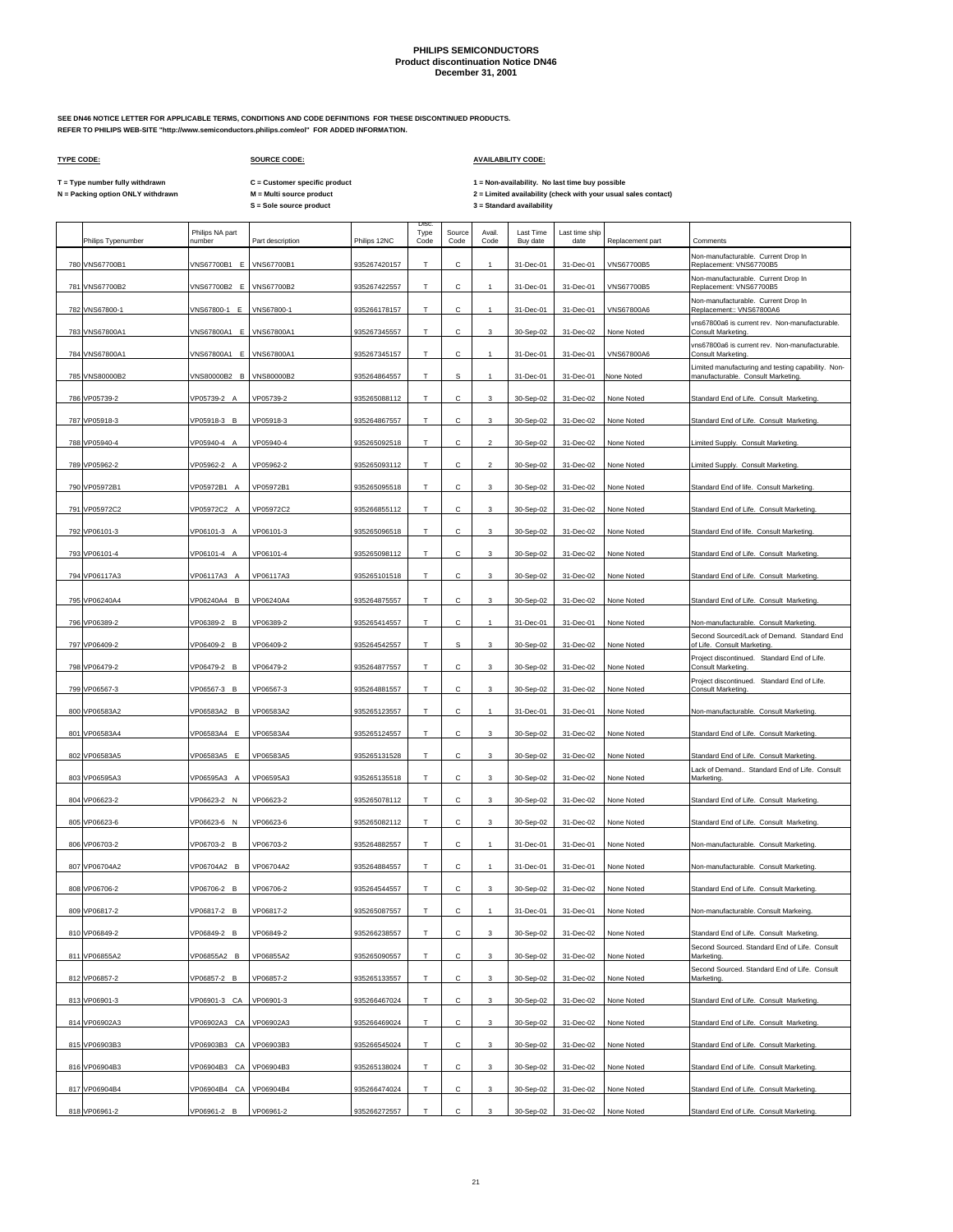**SEE DN46 NOTICE LETTER FOR APPLICABLE TERMS, CONDITIONS AND CODE DEFINITIONS FOR THESE DISCONTINUED PRODUCTS. REFER TO PHILIPS WEB-SITE "http://www.semiconductors.philips.com/eol" FOR ADDED INFORMATION.**

### **TYPE CODE: SOURCE CODE: AVAILABILITY CODE:**

**C = Customer specific product**

T = Type number fully withdrawn C = Customer specific product 1 = Non-availability. No last time buy possible<br>N = Packing option ONLY withdrawn M = Multi source product 2 =

| Disc.<br>Philips NA part<br>Avail.<br>Last Time<br>Type<br>Source<br>Last time ship<br>number<br>Part description<br>Philips 12NC<br>Code<br>Code<br>Code<br>Buy date<br>date<br>Philips Typenumber<br>Replacement part<br>Comments<br>Т<br>819 VP06962-2<br>VP06962-2 B<br>VP06962-2<br>935266276557<br>с<br>31-Dec-02<br>3<br>30-Sep-02<br>None Noted<br>820 VP06962A2<br>VP06962A2 B<br>VP06962A2<br>935266280557<br>T<br>Ċ<br>3<br>30-Sep-02<br>31-Dec-02<br>None Noted<br>821 VP06967-2<br>VP06967-2 B<br>VP06967-2<br>С<br>935266022557<br>т<br>$\overline{2}$<br>30-Sep-02<br>31-Dec-02<br>None Noted<br>822 VP06967A2<br>VP06967A2 B<br>VP06967A2<br>935264887557<br>T<br>с<br>3<br>30-Sep-02<br>31-Dec-02<br>None Noted<br>823 VP06986-2<br>VP06986-2 CA<br>VP06986-2<br>935266476024<br>с<br>т<br>3<br>30-Sep-02<br>31-Dec-02<br>None Noted<br>824 VP06986-4<br>VP06986-4<br>CA<br>VP06986-4<br>935266478024<br>T<br>с<br>3<br>30-Sep-02<br>31-Dec-02<br>None Noted<br>825 VP06987-2<br>VP06987-2 CA<br>VP06987-2<br>935266479024<br>т<br>с<br>3<br>30-Sep-02<br>31-Dec-02<br>None Noted<br>826 VP06988-2<br>VP06988-2 CA<br>VP06988-2<br>935266481024<br>Т<br>С<br>3<br>30-Sep-02<br>31-Dec-02<br>None Noted<br>827 VP06989-3<br>VP06989-3<br>CA<br>VP06989-3<br>935265142024<br>т<br>С<br>30-Sep-02<br>31-Dec-02<br>None Noted<br>3<br>828 VP12139-1<br>VP12139-1<br>VP12139-1<br>$\vee$<br>935265146157<br>T<br>Ċ<br>30-Sep-02<br>31-Dec-02<br>None Noted<br>3<br>829 VP12505-2<br>VP12505-2 B<br>VP12505-2<br>30-Sep-02<br>31-Dec-02<br>None Noted<br>935266285557<br>т<br>с<br>3<br>830 VP12506-2<br>VP12506-2 B<br>VP12506-2<br>T<br>C<br>30-Sep-02<br>31-Dec-02<br>None Noted<br>935266288557<br>3<br>831 VP12508-2<br>VP12508-2 B<br>VP12508-2<br>935266291557<br>T<br>Ċ<br>30-Sep-02<br>31-Dec-02<br>None Noted<br>3<br>832 VP13083-3<br>VP13083-3 A<br>VP13083-3<br>935265167518<br>T<br>C<br>30-Sep-02<br>31-Dec-02<br>None Noted<br>3<br>833 VP13091-2<br>VP13091-2 N<br>VP13091-2<br>935265171112<br>С<br>30-Sep-02<br>31-Dec-02<br>None Noted<br>т<br>3 | Standard End of Life. Consult Marketing.<br>Standard End of Life. Consult Marketing.<br>Standard End of Life. Consult Marketing.<br>Standard End of Life. Consult Marketing.<br>Standard End of Life. Consult Marketing.<br>Standard End of Life. Consult Marketing.<br>Standard End of Life. Consult Marketing.<br>Standard End of Life. Consult Marketing.<br>Standard End of Life. Consult Marketing.<br>Standard End of Life. Consult Marketing.<br>Standard End of Life. Consult Marketing.<br>Standard End of Life. Consult Marketing. |
|---------------------------------------------------------------------------------------------------------------------------------------------------------------------------------------------------------------------------------------------------------------------------------------------------------------------------------------------------------------------------------------------------------------------------------------------------------------------------------------------------------------------------------------------------------------------------------------------------------------------------------------------------------------------------------------------------------------------------------------------------------------------------------------------------------------------------------------------------------------------------------------------------------------------------------------------------------------------------------------------------------------------------------------------------------------------------------------------------------------------------------------------------------------------------------------------------------------------------------------------------------------------------------------------------------------------------------------------------------------------------------------------------------------------------------------------------------------------------------------------------------------------------------------------------------------------------------------------------------------------------------------------------------------------------------------------------------------------------------------------------------------------------------------------------------------------------------------------------------------------------------------------------------------------------------------------------------------------------------------------------------------------------------------------------------------------------------|----------------------------------------------------------------------------------------------------------------------------------------------------------------------------------------------------------------------------------------------------------------------------------------------------------------------------------------------------------------------------------------------------------------------------------------------------------------------------------------------------------------------------------------------|
|                                                                                                                                                                                                                                                                                                                                                                                                                                                                                                                                                                                                                                                                                                                                                                                                                                                                                                                                                                                                                                                                                                                                                                                                                                                                                                                                                                                                                                                                                                                                                                                                                                                                                                                                                                                                                                                                                                                                                                                                                                                                                 |                                                                                                                                                                                                                                                                                                                                                                                                                                                                                                                                              |
|                                                                                                                                                                                                                                                                                                                                                                                                                                                                                                                                                                                                                                                                                                                                                                                                                                                                                                                                                                                                                                                                                                                                                                                                                                                                                                                                                                                                                                                                                                                                                                                                                                                                                                                                                                                                                                                                                                                                                                                                                                                                                 |                                                                                                                                                                                                                                                                                                                                                                                                                                                                                                                                              |
|                                                                                                                                                                                                                                                                                                                                                                                                                                                                                                                                                                                                                                                                                                                                                                                                                                                                                                                                                                                                                                                                                                                                                                                                                                                                                                                                                                                                                                                                                                                                                                                                                                                                                                                                                                                                                                                                                                                                                                                                                                                                                 |                                                                                                                                                                                                                                                                                                                                                                                                                                                                                                                                              |
|                                                                                                                                                                                                                                                                                                                                                                                                                                                                                                                                                                                                                                                                                                                                                                                                                                                                                                                                                                                                                                                                                                                                                                                                                                                                                                                                                                                                                                                                                                                                                                                                                                                                                                                                                                                                                                                                                                                                                                                                                                                                                 |                                                                                                                                                                                                                                                                                                                                                                                                                                                                                                                                              |
|                                                                                                                                                                                                                                                                                                                                                                                                                                                                                                                                                                                                                                                                                                                                                                                                                                                                                                                                                                                                                                                                                                                                                                                                                                                                                                                                                                                                                                                                                                                                                                                                                                                                                                                                                                                                                                                                                                                                                                                                                                                                                 |                                                                                                                                                                                                                                                                                                                                                                                                                                                                                                                                              |
|                                                                                                                                                                                                                                                                                                                                                                                                                                                                                                                                                                                                                                                                                                                                                                                                                                                                                                                                                                                                                                                                                                                                                                                                                                                                                                                                                                                                                                                                                                                                                                                                                                                                                                                                                                                                                                                                                                                                                                                                                                                                                 |                                                                                                                                                                                                                                                                                                                                                                                                                                                                                                                                              |
|                                                                                                                                                                                                                                                                                                                                                                                                                                                                                                                                                                                                                                                                                                                                                                                                                                                                                                                                                                                                                                                                                                                                                                                                                                                                                                                                                                                                                                                                                                                                                                                                                                                                                                                                                                                                                                                                                                                                                                                                                                                                                 |                                                                                                                                                                                                                                                                                                                                                                                                                                                                                                                                              |
|                                                                                                                                                                                                                                                                                                                                                                                                                                                                                                                                                                                                                                                                                                                                                                                                                                                                                                                                                                                                                                                                                                                                                                                                                                                                                                                                                                                                                                                                                                                                                                                                                                                                                                                                                                                                                                                                                                                                                                                                                                                                                 |                                                                                                                                                                                                                                                                                                                                                                                                                                                                                                                                              |
|                                                                                                                                                                                                                                                                                                                                                                                                                                                                                                                                                                                                                                                                                                                                                                                                                                                                                                                                                                                                                                                                                                                                                                                                                                                                                                                                                                                                                                                                                                                                                                                                                                                                                                                                                                                                                                                                                                                                                                                                                                                                                 |                                                                                                                                                                                                                                                                                                                                                                                                                                                                                                                                              |
|                                                                                                                                                                                                                                                                                                                                                                                                                                                                                                                                                                                                                                                                                                                                                                                                                                                                                                                                                                                                                                                                                                                                                                                                                                                                                                                                                                                                                                                                                                                                                                                                                                                                                                                                                                                                                                                                                                                                                                                                                                                                                 |                                                                                                                                                                                                                                                                                                                                                                                                                                                                                                                                              |
|                                                                                                                                                                                                                                                                                                                                                                                                                                                                                                                                                                                                                                                                                                                                                                                                                                                                                                                                                                                                                                                                                                                                                                                                                                                                                                                                                                                                                                                                                                                                                                                                                                                                                                                                                                                                                                                                                                                                                                                                                                                                                 |                                                                                                                                                                                                                                                                                                                                                                                                                                                                                                                                              |
|                                                                                                                                                                                                                                                                                                                                                                                                                                                                                                                                                                                                                                                                                                                                                                                                                                                                                                                                                                                                                                                                                                                                                                                                                                                                                                                                                                                                                                                                                                                                                                                                                                                                                                                                                                                                                                                                                                                                                                                                                                                                                 |                                                                                                                                                                                                                                                                                                                                                                                                                                                                                                                                              |
|                                                                                                                                                                                                                                                                                                                                                                                                                                                                                                                                                                                                                                                                                                                                                                                                                                                                                                                                                                                                                                                                                                                                                                                                                                                                                                                                                                                                                                                                                                                                                                                                                                                                                                                                                                                                                                                                                                                                                                                                                                                                                 |                                                                                                                                                                                                                                                                                                                                                                                                                                                                                                                                              |
|                                                                                                                                                                                                                                                                                                                                                                                                                                                                                                                                                                                                                                                                                                                                                                                                                                                                                                                                                                                                                                                                                                                                                                                                                                                                                                                                                                                                                                                                                                                                                                                                                                                                                                                                                                                                                                                                                                                                                                                                                                                                                 |                                                                                                                                                                                                                                                                                                                                                                                                                                                                                                                                              |
|                                                                                                                                                                                                                                                                                                                                                                                                                                                                                                                                                                                                                                                                                                                                                                                                                                                                                                                                                                                                                                                                                                                                                                                                                                                                                                                                                                                                                                                                                                                                                                                                                                                                                                                                                                                                                                                                                                                                                                                                                                                                                 |                                                                                                                                                                                                                                                                                                                                                                                                                                                                                                                                              |
|                                                                                                                                                                                                                                                                                                                                                                                                                                                                                                                                                                                                                                                                                                                                                                                                                                                                                                                                                                                                                                                                                                                                                                                                                                                                                                                                                                                                                                                                                                                                                                                                                                                                                                                                                                                                                                                                                                                                                                                                                                                                                 |                                                                                                                                                                                                                                                                                                                                                                                                                                                                                                                                              |
|                                                                                                                                                                                                                                                                                                                                                                                                                                                                                                                                                                                                                                                                                                                                                                                                                                                                                                                                                                                                                                                                                                                                                                                                                                                                                                                                                                                                                                                                                                                                                                                                                                                                                                                                                                                                                                                                                                                                                                                                                                                                                 |                                                                                                                                                                                                                                                                                                                                                                                                                                                                                                                                              |
|                                                                                                                                                                                                                                                                                                                                                                                                                                                                                                                                                                                                                                                                                                                                                                                                                                                                                                                                                                                                                                                                                                                                                                                                                                                                                                                                                                                                                                                                                                                                                                                                                                                                                                                                                                                                                                                                                                                                                                                                                                                                                 |                                                                                                                                                                                                                                                                                                                                                                                                                                                                                                                                              |
|                                                                                                                                                                                                                                                                                                                                                                                                                                                                                                                                                                                                                                                                                                                                                                                                                                                                                                                                                                                                                                                                                                                                                                                                                                                                                                                                                                                                                                                                                                                                                                                                                                                                                                                                                                                                                                                                                                                                                                                                                                                                                 |                                                                                                                                                                                                                                                                                                                                                                                                                                                                                                                                              |
|                                                                                                                                                                                                                                                                                                                                                                                                                                                                                                                                                                                                                                                                                                                                                                                                                                                                                                                                                                                                                                                                                                                                                                                                                                                                                                                                                                                                                                                                                                                                                                                                                                                                                                                                                                                                                                                                                                                                                                                                                                                                                 |                                                                                                                                                                                                                                                                                                                                                                                                                                                                                                                                              |
|                                                                                                                                                                                                                                                                                                                                                                                                                                                                                                                                                                                                                                                                                                                                                                                                                                                                                                                                                                                                                                                                                                                                                                                                                                                                                                                                                                                                                                                                                                                                                                                                                                                                                                                                                                                                                                                                                                                                                                                                                                                                                 | Standard End of Life. Consult Marketing.                                                                                                                                                                                                                                                                                                                                                                                                                                                                                                     |
|                                                                                                                                                                                                                                                                                                                                                                                                                                                                                                                                                                                                                                                                                                                                                                                                                                                                                                                                                                                                                                                                                                                                                                                                                                                                                                                                                                                                                                                                                                                                                                                                                                                                                                                                                                                                                                                                                                                                                                                                                                                                                 | Standard End of Life. Consult Marketing.                                                                                                                                                                                                                                                                                                                                                                                                                                                                                                     |
|                                                                                                                                                                                                                                                                                                                                                                                                                                                                                                                                                                                                                                                                                                                                                                                                                                                                                                                                                                                                                                                                                                                                                                                                                                                                                                                                                                                                                                                                                                                                                                                                                                                                                                                                                                                                                                                                                                                                                                                                                                                                                 |                                                                                                                                                                                                                                                                                                                                                                                                                                                                                                                                              |
|                                                                                                                                                                                                                                                                                                                                                                                                                                                                                                                                                                                                                                                                                                                                                                                                                                                                                                                                                                                                                                                                                                                                                                                                                                                                                                                                                                                                                                                                                                                                                                                                                                                                                                                                                                                                                                                                                                                                                                                                                                                                                 | Standard End of Life. Consult Marketing.                                                                                                                                                                                                                                                                                                                                                                                                                                                                                                     |
| C<br>834 VP13091-4<br>VP13091-4 A<br>VP13091-4<br>935265179518<br>30-Sep-02<br>31-Dec-02<br>т<br>3<br>None Noted                                                                                                                                                                                                                                                                                                                                                                                                                                                                                                                                                                                                                                                                                                                                                                                                                                                                                                                                                                                                                                                                                                                                                                                                                                                                                                                                                                                                                                                                                                                                                                                                                                                                                                                                                                                                                                                                                                                                                                | Standard End of Life. Consult Marketing.                                                                                                                                                                                                                                                                                                                                                                                                                                                                                                     |
| 835 VP13091-5<br>VP13091-5 A<br>VP13091-5<br>935265185112<br>т<br>С<br>30-Sep-02<br>31-Dec-02<br>None Noted<br>3                                                                                                                                                                                                                                                                                                                                                                                                                                                                                                                                                                                                                                                                                                                                                                                                                                                                                                                                                                                                                                                                                                                                                                                                                                                                                                                                                                                                                                                                                                                                                                                                                                                                                                                                                                                                                                                                                                                                                                | Standard End of Life. Consult Marketing.                                                                                                                                                                                                                                                                                                                                                                                                                                                                                                     |
|                                                                                                                                                                                                                                                                                                                                                                                                                                                                                                                                                                                                                                                                                                                                                                                                                                                                                                                                                                                                                                                                                                                                                                                                                                                                                                                                                                                                                                                                                                                                                                                                                                                                                                                                                                                                                                                                                                                                                                                                                                                                                 |                                                                                                                                                                                                                                                                                                                                                                                                                                                                                                                                              |
| 836 VP13092A2<br>VP13092A2 N<br>VP13092A2<br>935266389112<br>T<br>C<br>30-Sep-02<br>3<br>31-Dec-02<br>None Noted                                                                                                                                                                                                                                                                                                                                                                                                                                                                                                                                                                                                                                                                                                                                                                                                                                                                                                                                                                                                                                                                                                                                                                                                                                                                                                                                                                                                                                                                                                                                                                                                                                                                                                                                                                                                                                                                                                                                                                | Standard End of Life. Consult Marketing.                                                                                                                                                                                                                                                                                                                                                                                                                                                                                                     |
| 837 VP13092A4<br>VP13092A4 A<br>VP13092A4<br>935266281518<br>С<br>30-Sep-02<br>31-Dec-02<br>None Noted<br>т<br>3                                                                                                                                                                                                                                                                                                                                                                                                                                                                                                                                                                                                                                                                                                                                                                                                                                                                                                                                                                                                                                                                                                                                                                                                                                                                                                                                                                                                                                                                                                                                                                                                                                                                                                                                                                                                                                                                                                                                                                | Standard End of Life. Consult Marketing.                                                                                                                                                                                                                                                                                                                                                                                                                                                                                                     |
|                                                                                                                                                                                                                                                                                                                                                                                                                                                                                                                                                                                                                                                                                                                                                                                                                                                                                                                                                                                                                                                                                                                                                                                                                                                                                                                                                                                                                                                                                                                                                                                                                                                                                                                                                                                                                                                                                                                                                                                                                                                                                 |                                                                                                                                                                                                                                                                                                                                                                                                                                                                                                                                              |
| 838 VP13092A5<br>VP13092A5 A<br>VP13092A5<br>935266390112<br>T<br>с<br>30-Sep-02<br>31-Dec-02<br>3<br>None Noted                                                                                                                                                                                                                                                                                                                                                                                                                                                                                                                                                                                                                                                                                                                                                                                                                                                                                                                                                                                                                                                                                                                                                                                                                                                                                                                                                                                                                                                                                                                                                                                                                                                                                                                                                                                                                                                                                                                                                                | Standard End of Life. Consult Marketing.<br>Second Sourced. Inventory Scrapped. Non-                                                                                                                                                                                                                                                                                                                                                                                                                                                         |
| 839 VP14055-1<br>VP14055-1 A<br>VP14055-1<br>935265188112<br>т<br>С<br>31-Dec-01<br>31-Dec-01<br>None Noted<br>Manufacturable.<br>1                                                                                                                                                                                                                                                                                                                                                                                                                                                                                                                                                                                                                                                                                                                                                                                                                                                                                                                                                                                                                                                                                                                                                                                                                                                                                                                                                                                                                                                                                                                                                                                                                                                                                                                                                                                                                                                                                                                                             |                                                                                                                                                                                                                                                                                                                                                                                                                                                                                                                                              |
| VP14055-3 A<br>VP14055-3<br>935265190518<br>т<br>с<br>840 VP14055-3<br>3<br>30-Sep-02<br>31-Dec-02<br>None Noted<br>Marketing.                                                                                                                                                                                                                                                                                                                                                                                                                                                                                                                                                                                                                                                                                                                                                                                                                                                                                                                                                                                                                                                                                                                                                                                                                                                                                                                                                                                                                                                                                                                                                                                                                                                                                                                                                                                                                                                                                                                                                  | Second sourced. Standard End of Life. Consult                                                                                                                                                                                                                                                                                                                                                                                                                                                                                                |
|                                                                                                                                                                                                                                                                                                                                                                                                                                                                                                                                                                                                                                                                                                                                                                                                                                                                                                                                                                                                                                                                                                                                                                                                                                                                                                                                                                                                                                                                                                                                                                                                                                                                                                                                                                                                                                                                                                                                                                                                                                                                                 |                                                                                                                                                                                                                                                                                                                                                                                                                                                                                                                                              |
| 841 VP14184A2<br>VP14184A2 B<br>VP14184A2<br>935265193557<br>T<br>Ċ<br>3<br>30-Sep-02<br>31-Dec-02<br>None Noted                                                                                                                                                                                                                                                                                                                                                                                                                                                                                                                                                                                                                                                                                                                                                                                                                                                                                                                                                                                                                                                                                                                                                                                                                                                                                                                                                                                                                                                                                                                                                                                                                                                                                                                                                                                                                                                                                                                                                                | Standard End of Life. Consult Marketing.                                                                                                                                                                                                                                                                                                                                                                                                                                                                                                     |
| т<br>с<br>842 VP14574-1<br>VP14574-1 V<br>VP14574-1<br>935264682157<br>3<br>30-Sep-02<br>31-Dec-02<br>None Noted                                                                                                                                                                                                                                                                                                                                                                                                                                                                                                                                                                                                                                                                                                                                                                                                                                                                                                                                                                                                                                                                                                                                                                                                                                                                                                                                                                                                                                                                                                                                                                                                                                                                                                                                                                                                                                                                                                                                                                | Standard End of Life. Consult Marketing.                                                                                                                                                                                                                                                                                                                                                                                                                                                                                                     |
|                                                                                                                                                                                                                                                                                                                                                                                                                                                                                                                                                                                                                                                                                                                                                                                                                                                                                                                                                                                                                                                                                                                                                                                                                                                                                                                                                                                                                                                                                                                                                                                                                                                                                                                                                                                                                                                                                                                                                                                                                                                                                 |                                                                                                                                                                                                                                                                                                                                                                                                                                                                                                                                              |
| 843 VP15012-2<br>VP15012-2 B<br>VP15012-2<br>935264722557<br>T<br>С<br>3<br>30-Sep-02<br>31-Dec-02<br>None Noted                                                                                                                                                                                                                                                                                                                                                                                                                                                                                                                                                                                                                                                                                                                                                                                                                                                                                                                                                                                                                                                                                                                                                                                                                                                                                                                                                                                                                                                                                                                                                                                                                                                                                                                                                                                                                                                                                                                                                                | Standard End of Life. Consult Marketing.                                                                                                                                                                                                                                                                                                                                                                                                                                                                                                     |
| 844 VP15013-4<br>VP15013-4 E<br>VP15013-4<br>T<br>C<br>935266180557<br>3<br>30-Sep-02<br>31-Dec-02<br>None Noted                                                                                                                                                                                                                                                                                                                                                                                                                                                                                                                                                                                                                                                                                                                                                                                                                                                                                                                                                                                                                                                                                                                                                                                                                                                                                                                                                                                                                                                                                                                                                                                                                                                                                                                                                                                                                                                                                                                                                                | Standard End of Life. Consult Marketing.                                                                                                                                                                                                                                                                                                                                                                                                                                                                                                     |
| 845 VP15022-2<br>VP15022-2 E<br>VP15022-2<br>935264723557<br>T<br>Ċ<br>3<br>30-Sep-02<br>31-Dec-02<br>None Noted                                                                                                                                                                                                                                                                                                                                                                                                                                                                                                                                                                                                                                                                                                                                                                                                                                                                                                                                                                                                                                                                                                                                                                                                                                                                                                                                                                                                                                                                                                                                                                                                                                                                                                                                                                                                                                                                                                                                                                | Standard End of Life. Consult Marketing.                                                                                                                                                                                                                                                                                                                                                                                                                                                                                                     |
|                                                                                                                                                                                                                                                                                                                                                                                                                                                                                                                                                                                                                                                                                                                                                                                                                                                                                                                                                                                                                                                                                                                                                                                                                                                                                                                                                                                                                                                                                                                                                                                                                                                                                                                                                                                                                                                                                                                                                                                                                                                                                 |                                                                                                                                                                                                                                                                                                                                                                                                                                                                                                                                              |
| 846 VP15023-2<br>VP15023-2 B<br>VP15023-2<br>935264724557<br>т<br>с<br>3<br>30-Sep-02<br>31-Dec-02<br>None Noted                                                                                                                                                                                                                                                                                                                                                                                                                                                                                                                                                                                                                                                                                                                                                                                                                                                                                                                                                                                                                                                                                                                                                                                                                                                                                                                                                                                                                                                                                                                                                                                                                                                                                                                                                                                                                                                                                                                                                                | Standard End of Life. Consult Marketing.                                                                                                                                                                                                                                                                                                                                                                                                                                                                                                     |
| 847 VP15034-2<br>VP15034-2 E<br>VP15034-2<br>935264726557<br>С<br>3<br>30-Sep-02<br>31-Dec-02<br>None Noted<br>T                                                                                                                                                                                                                                                                                                                                                                                                                                                                                                                                                                                                                                                                                                                                                                                                                                                                                                                                                                                                                                                                                                                                                                                                                                                                                                                                                                                                                                                                                                                                                                                                                                                                                                                                                                                                                                                                                                                                                                | Standard End of Life. Consult Marketing.                                                                                                                                                                                                                                                                                                                                                                                                                                                                                                     |
|                                                                                                                                                                                                                                                                                                                                                                                                                                                                                                                                                                                                                                                                                                                                                                                                                                                                                                                                                                                                                                                                                                                                                                                                                                                                                                                                                                                                                                                                                                                                                                                                                                                                                                                                                                                                                                                                                                                                                                                                                                                                                 |                                                                                                                                                                                                                                                                                                                                                                                                                                                                                                                                              |
| VP15034-3<br>848 VP15034-3<br>VP15034-3 E<br>935268672528<br>30-Sep-02<br>31-Dec-02<br>None Noted<br>т                                                                                                                                                                                                                                                                                                                                                                                                                                                                                                                                                                                                                                                                                                                                                                                                                                                                                                                                                                                                                                                                                                                                                                                                                                                                                                                                                                                                                                                                                                                                                                                                                                                                                                                                                                                                                                                                                                                                                                          | Standard End of Life, Consult Mark                                                                                                                                                                                                                                                                                                                                                                                                                                                                                                           |
| 849 VP16328-1<br>VP16328-1<br>935264731112<br>VP16328-1 A<br>т<br>С<br>3<br>30-Sep-02<br>31-Dec-02<br>None Noted                                                                                                                                                                                                                                                                                                                                                                                                                                                                                                                                                                                                                                                                                                                                                                                                                                                                                                                                                                                                                                                                                                                                                                                                                                                                                                                                                                                                                                                                                                                                                                                                                                                                                                                                                                                                                                                                                                                                                                | Standard End of Life. Consult Markeing.                                                                                                                                                                                                                                                                                                                                                                                                                                                                                                      |
|                                                                                                                                                                                                                                                                                                                                                                                                                                                                                                                                                                                                                                                                                                                                                                                                                                                                                                                                                                                                                                                                                                                                                                                                                                                                                                                                                                                                                                                                                                                                                                                                                                                                                                                                                                                                                                                                                                                                                                                                                                                                                 |                                                                                                                                                                                                                                                                                                                                                                                                                                                                                                                                              |
|                                                                                                                                                                                                                                                                                                                                                                                                                                                                                                                                                                                                                                                                                                                                                                                                                                                                                                                                                                                                                                                                                                                                                                                                                                                                                                                                                                                                                                                                                                                                                                                                                                                                                                                                                                                                                                                                                                                                                                                                                                                                                 |                                                                                                                                                                                                                                                                                                                                                                                                                                                                                                                                              |
| 850 VP16411-1<br>VP16411-1<br>с<br>VP16411-1 B<br>935264546557<br>т<br>3<br>30-Sep-02<br>31-Dec-02<br>None Noted                                                                                                                                                                                                                                                                                                                                                                                                                                                                                                                                                                                                                                                                                                                                                                                                                                                                                                                                                                                                                                                                                                                                                                                                                                                                                                                                                                                                                                                                                                                                                                                                                                                                                                                                                                                                                                                                                                                                                                | Standard End of Life. Consult Marketing.                                                                                                                                                                                                                                                                                                                                                                                                                                                                                                     |
| 851 VP16412-1<br>VP16412-1 B<br>VP16412-1<br>с<br>30-Sep-02<br>None Noted<br>935264547557<br>T.<br>3<br>31-Dec-02                                                                                                                                                                                                                                                                                                                                                                                                                                                                                                                                                                                                                                                                                                                                                                                                                                                                                                                                                                                                                                                                                                                                                                                                                                                                                                                                                                                                                                                                                                                                                                                                                                                                                                                                                                                                                                                                                                                                                               | Standard End of Life. Consult Marketing.                                                                                                                                                                                                                                                                                                                                                                                                                                                                                                     |
| 852 VP16618-2<br>VP16618-2 B<br>VP16618-2<br>935264890557<br>т<br>С<br>3<br>31-Dec-02<br>None Noted                                                                                                                                                                                                                                                                                                                                                                                                                                                                                                                                                                                                                                                                                                                                                                                                                                                                                                                                                                                                                                                                                                                                                                                                                                                                                                                                                                                                                                                                                                                                                                                                                                                                                                                                                                                                                                                                                                                                                                             | Standard End of Life. Consult Marketing.                                                                                                                                                                                                                                                                                                                                                                                                                                                                                                     |
| 30-Sep-02                                                                                                                                                                                                                                                                                                                                                                                                                                                                                                                                                                                                                                                                                                                                                                                                                                                                                                                                                                                                                                                                                                                                                                                                                                                                                                                                                                                                                                                                                                                                                                                                                                                                                                                                                                                                                                                                                                                                                                                                                                                                       |                                                                                                                                                                                                                                                                                                                                                                                                                                                                                                                                              |
| 853 VP16683-2<br>VP16683-2 B<br>VP16683-2<br>935264745557<br>T<br>30-Sep-02<br>None Noted<br>с<br>31-Dec-02<br>3                                                                                                                                                                                                                                                                                                                                                                                                                                                                                                                                                                                                                                                                                                                                                                                                                                                                                                                                                                                                                                                                                                                                                                                                                                                                                                                                                                                                                                                                                                                                                                                                                                                                                                                                                                                                                                                                                                                                                                | Second Sourced. Standard End of Life.                                                                                                                                                                                                                                                                                                                                                                                                                                                                                                        |
| 854 VP16683A2<br>VP16683A2<br>VP16683A2 B<br>935264748557<br>т<br>С<br>3<br>30-Sep-02<br>31-Dec-02<br>None Noted                                                                                                                                                                                                                                                                                                                                                                                                                                                                                                                                                                                                                                                                                                                                                                                                                                                                                                                                                                                                                                                                                                                                                                                                                                                                                                                                                                                                                                                                                                                                                                                                                                                                                                                                                                                                                                                                                                                                                                | Second Sourced. Standard End of Life.                                                                                                                                                                                                                                                                                                                                                                                                                                                                                                        |
|                                                                                                                                                                                                                                                                                                                                                                                                                                                                                                                                                                                                                                                                                                                                                                                                                                                                                                                                                                                                                                                                                                                                                                                                                                                                                                                                                                                                                                                                                                                                                                                                                                                                                                                                                                                                                                                                                                                                                                                                                                                                                 |                                                                                                                                                                                                                                                                                                                                                                                                                                                                                                                                              |
| 855 VP16691-2<br>VP16691-2 B<br>VP16691-2<br>935266483557<br>$\top$<br>с<br>30-Sep-02<br>None Noted<br>3<br>31-Dec-02                                                                                                                                                                                                                                                                                                                                                                                                                                                                                                                                                                                                                                                                                                                                                                                                                                                                                                                                                                                                                                                                                                                                                                                                                                                                                                                                                                                                                                                                                                                                                                                                                                                                                                                                                                                                                                                                                                                                                           | Standard End of Life. Consult Marketing.                                                                                                                                                                                                                                                                                                                                                                                                                                                                                                     |
| 856 VP16696-2<br>VP16696-2<br>$\top$<br>VP16696-2 B<br>935266485557<br>С<br>30-Sep-02<br>31-Dec-02<br>None Noted<br>3                                                                                                                                                                                                                                                                                                                                                                                                                                                                                                                                                                                                                                                                                                                                                                                                                                                                                                                                                                                                                                                                                                                                                                                                                                                                                                                                                                                                                                                                                                                                                                                                                                                                                                                                                                                                                                                                                                                                                           | Standard End of Life. Consult Marketing.                                                                                                                                                                                                                                                                                                                                                                                                                                                                                                     |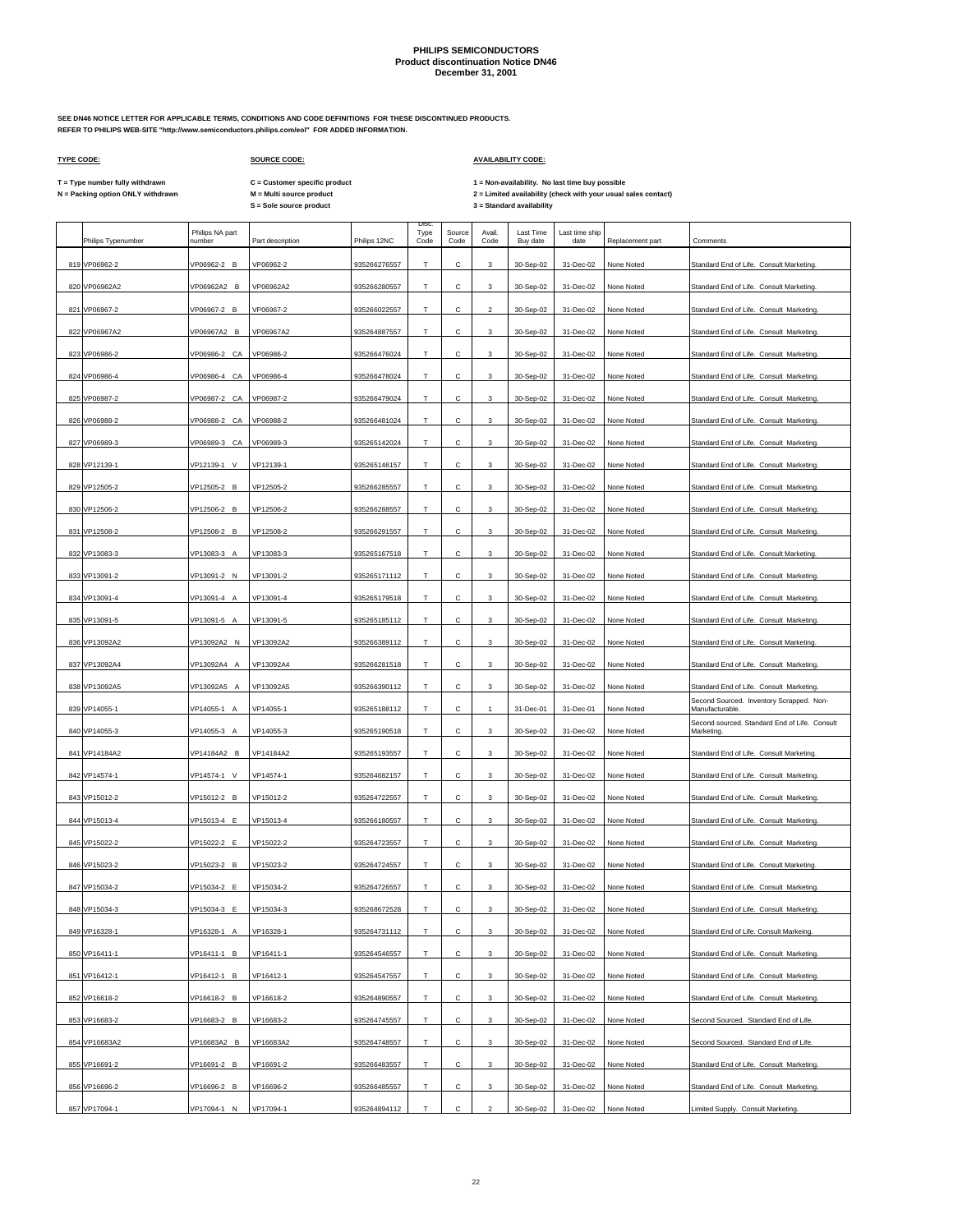**SEE DN46 NOTICE LETTER FOR APPLICABLE TERMS, CONDITIONS AND CODE DEFINITIONS FOR THESE DISCONTINUED PRODUCTS. REFER TO PHILIPS WEB-SITE "http://www.semiconductors.philips.com/eol" FOR ADDED INFORMATION.**

 $\Gamma$ 

### **TYPE CODE: SOURCE CODE: AVAILABILITY CODE:**

 $\mathbf{r}$ 

**The Common State** 

**C = Customer specific product**

T = Type number fully withdrawn C = Customer specific product 1 = Non-availability. No last time buy possible<br>N = Packing option ONLY withdrawn M = Multi source product 2 =

| Philips Typenumber             | Philips NA part<br>number  | Part description       | Philips 12NC                 | <b>Disc</b><br>Type<br>Code | Source<br>Code | Avail.<br>Code          | Last Time<br>Buy date  | Last time ship<br>date | Replacement part         | Comments                                                                            |
|--------------------------------|----------------------------|------------------------|------------------------------|-----------------------------|----------------|-------------------------|------------------------|------------------------|--------------------------|-------------------------------------------------------------------------------------|
| 858 VP17147-2                  | VP17147-2 A                | VP17147-2              | 935264895112                 | Т                           | С              | 3                       | 30-Sep-02              | 31-Dec-02              | None Noted               | Standard End of Life. Consult Marketing.                                            |
| 859 VP17147-3                  | VP17147-3 A                | VP17147-3              | 935267148518                 | Т                           | с              | 3                       | 30-Sep-02              | 31-Dec-02              | None Noted               | Standard End of Life. Consult Marketing.                                            |
| 860 VP17154-2                  | VP17154-2 B                | VP17154-2              | 935265416557                 | Т                           | с              | 3                       | 30-Sep-02              | 31-Dec-02              | None Noted               | Standard End of Life. Consult Marketing.                                            |
| 861 VP17164-2                  | VP17164-2 A                | VP17164-2              | 935264897112                 | T                           | с              | 3                       | 30-Sep-02              | 31-Dec-02              | None Noted               | Standard End of Life. Consult Marketing.                                            |
| 862 VP17164-3                  | VP17164-3 A                | VP17164-3              | 935264901518                 | т                           | с              | 3                       | 30-Sep-02              | 31-Dec-02              | None Noted               | Standard End of Life. Consult Marketing.                                            |
| 863 VP17165-2                  | VP17165-2 B                | VP17165-2              | 935264545557                 | Т                           | с              | 3                       | 30-Sep-02              | 31-Dec-02              | None Noted               | Standard End of Life. Consult Marketing.                                            |
| 864 VP17174-2                  | VP17174-2 B                | VP17174-2              | 935264926557                 | Т                           | с              | 3                       | 30-Sep-02              | 31-Dec-02              | None Noted               | Standard End of Life. Consult Marketing.                                            |
| 865 VP17185-2                  | VP17185-2 A                | VP17185-2              | 935264929112                 | T                           | с              | 3                       | 30-Sep-02              | 31-Dec-02              | None Noted               | Standard End of Life. Consult Marketing.                                            |
| 866 VP17188-2                  | VP17188-2 B                | VP17188-2              | 935264932557                 | Т                           | С              | 3                       | 30-Sep-02              | 31-Dec-02              | None Noted               | Standard End of Life. Consult Markeing.                                             |
| 867 VP19038-4                  | VP19038-4 Q                | VP19038-4              | 935265351157                 | T                           | C              | 3                       | 30-Sep-02              | 31-Dec-02              | None Noted               | Standard End of Life. Consult Markeing.                                             |
| 868 VP19069-2                  | VP19069-2<br>B             | VP19069-2              | 935264918557                 | Т                           | с              | 3                       | 30-Sep-02              | 31-Dec-02              | None Noted               | Standard End of Life. Consult Markeing.                                             |
| 869 VP19500-2                  | VP19500-2 CA               | VP19500-2              | 935266486024                 | T                           | C              | 3                       | 30-Sep-02              | 31-Dec-02              | None Noted               | Standard End of Life. Consult Marketing.                                            |
| 870 VP19500-4                  | VP19500-4 B                | VP19500-4              | 935266298557                 | Т                           | с              | 3                       | 30-Sep-02              | 31-Dec-02              | None Noted               | Standard End of Life. Consult Marketing.                                            |
| 871 VP19500-6                  | VP19500-6 CA               | VP19500-6              | 935266487024                 | T                           | Ċ.             | 3                       | 30-Sep-02              | 31-Dec-02              | None Noted               | Standard End of Life. Consult Marketing.                                            |
| 872 VP19501-2                  | VP19501-2 CA               | VP19501-2              | 935266489024                 | Т                           | с              | 3                       | 30-Sep-02              | 31-Dec-02              | None Noted               | Standard End of Life. Consult Marketing.                                            |
| 873 VP19501-4                  | VP19501-4<br>B             | VP19501-4              | 935266490557                 | T                           | с              | $\mathbf{3}$            | 30-Sep-02              | 31-Dec-02              | None Noted               | Standard End of Life. Consult Marketing.                                            |
| 874 VP19501-6                  | VP19501-6 CA               | VP19501-6              | 935266491024                 | T                           | С              | 3                       | 30-Sep-02              | 31-Dec-02              | None Noted               | Standard End of Life. Consult Marketing.                                            |
| 875 VP21000-3                  | VP21000-3 CA               | VP21000-3              | 935266493024                 | T                           | с              | $\mathbf{3}$            | 30-Sep-02              | 31-Dec-02              | None Noted               | Standard End of Life. Consult Marketing.                                            |
| 876 VP21000-4                  | VP21000-4 B                | VP21000-4              | 935266300557                 | Т                           | с              | 3                       | 30-Sep-02              | 31-Dec-02              | None Noted               | Standard End of Life. Consult Marketing.                                            |
| 877 VP21006-4                  | VP21006-4 CA               | VP21006-4              | 935266495024                 | T                           | с              | 3                       | 30-Sep-02              | 31-Dec-02              | None Noted               | Standard End of Life. Consult Marketing.                                            |
| 878 VP21007-4                  | VP21007-4 CA               | VP21007-4              | 935264767024                 | T                           | с              | 3                       | 30-Sep-02              | 31-Dec-02              | None Noted               | Standard End of Life. Consult Marketing.                                            |
| 879 VP21011B2                  | VP21011B2 N                | VP21011B2              | 935264770112                 | Т                           | с              | 3                       | 30-Sep-02              | 31-Dec-02              | None Noted               | Standard End of Life. Consult Marketing.                                            |
| 880 VP21021-2                  | VP21021-2 B                | VP21021-2              | 935266301557                 | Т                           | с              | 3                       | 30-Sep-02              | 31-Dec-02              | None Noted               | Standard End of Life. Consult Marketing.                                            |
| 881 VP21027A2                  | VP21027A2 B                | VP21027A2              | 935266315557                 | T                           | с              | 3                       | 30-Sep-02              | 31-Dec-02              | None Noted               | Standard End of Life. Consult Marketing.                                            |
| 882 VP21054-3                  | VP21054-3 A                | VP21054-3              | 935264793518                 | T                           | с              | 3                       | 30-Sep-02              | 31-Dec-02              | None Noted               | Standard End of Life. Consult Marketing.                                            |
| 883 VP21059-2                  | VP21059-2 B                | VP21059-2              | 935266318557                 | т                           | с              | 3                       | 30-Sep-02              | 31-Dec-02              | None Noted               | Second Sourced. Standard End of Life. Consult<br>Marketing.                         |
| 884 VP21059A2                  | VP21059A2 B                | VP21059A2              | 935264795557                 | Т                           | с              | 3                       | 30-Sep-02              | 31-Dec-02              | None Noted               | Second Sourced. Standard End of Life. Consult<br>Marketing.                         |
| 885 VP21061A2                  | VP21061A2 B                | VP21061A2              | 935266321557                 | Т                           | с              | 3                       | 30-Sep-02              | 31-Dec-02              | None Noted               | Standard End of Life. Consult Markeing.                                             |
| 886 VP21078-2                  | VP21078-2 E                | VP21078-2              | 935266185157                 | T                           | с              | 3                       | 30-Sep-02              | 31-Dec-02              | None Noted               | Standard End of Life. Consult Marketing.                                            |
| 887 VP21078-2                  | VP21078-2 E                | VP21078-2              | 935266185557                 | Т                           | С              | 3                       | 30-Sep-02              | 31-Dec-02              | None Noted               | Standard End of Life. Consult Marketing.                                            |
| 888 VP21119-2                  | VP21119-2 CA               | VP21119-2              | 935264806024                 | Т                           | с              | 3                       | 30-Sep-02              | 31-Dec-02              | None Noted               | Standard End of Life. Consult Marketing.                                            |
| 889 VP21121-2                  | VP21121-2 CA               | VP21121-2              | 935264810024                 | T                           | с              | 3                       | 30-Sep-02              | 31-Dec-02              | None Noted               | Standard End of Life. Consult Marketing.                                            |
|                                |                            |                        |                              |                             | С              |                         |                        |                        |                          |                                                                                     |
| 890 VP21121-4                  | VP21121-4 B                | VP21121-4<br>VP21131-2 | 935264811557                 | T                           |                | 3                       | 30-Sep-02<br>30-Sep-02 | 31-Dec-02              | None Noted               | Standard End of Life. Consult Marketing.                                            |
| 891 VP21131-2                  | VP21131-2 B                |                        | 935266333557                 | Т                           | С              | 3                       |                        | 31-Dec-02              | None Noted               | Standard End of Life. Consult Marketing.                                            |
| 892 VP21131A2<br>893 VP21132-2 | VP21131A2 B<br>VP21132-2 B | VP21131A2<br>VP21132-2 | 935264813557<br>935266336557 | T<br>T                      | с              | 3                       | 30-Sep-02<br>30-Jun-02 | 31-Dec-02<br>31-Dec-02 | None Noted               | Standard End of Life. Consult Marketing.                                            |
|                                |                            |                        |                              |                             | М              | 3                       |                        |                        | None Noted               | Standard End of Life. Consult Marketing.                                            |
| 894 VP21135-2                  | VP21135-2 B                | VP21135-2              | 935266468557                 | T                           | с              | $\overline{\mathbf{c}}$ | 30-Sep-02              | 31-Dec-02              | None Noted               | Limited Supply. Consult Marketing.<br>Second Sourced. Standard End of Life. Consult |
| 895 VP21137-2                  | VP21137-2 B                | VP21137-2              | 935264549557                 | Т                           | С              | 3                       | 30-Sep-02              | 31-Dec-02              | None Noted<br>None Noted | Marketing.                                                                          |
| 896 VP21138-2                  | VP21138-2 CA               | VP21138-2              | 935266440024                 | T                           | с              | $\mathbf{3}$            | 30-Sep-02              | 31-Dec-02              |                          | Standard End of Life. Consult Markeing.                                             |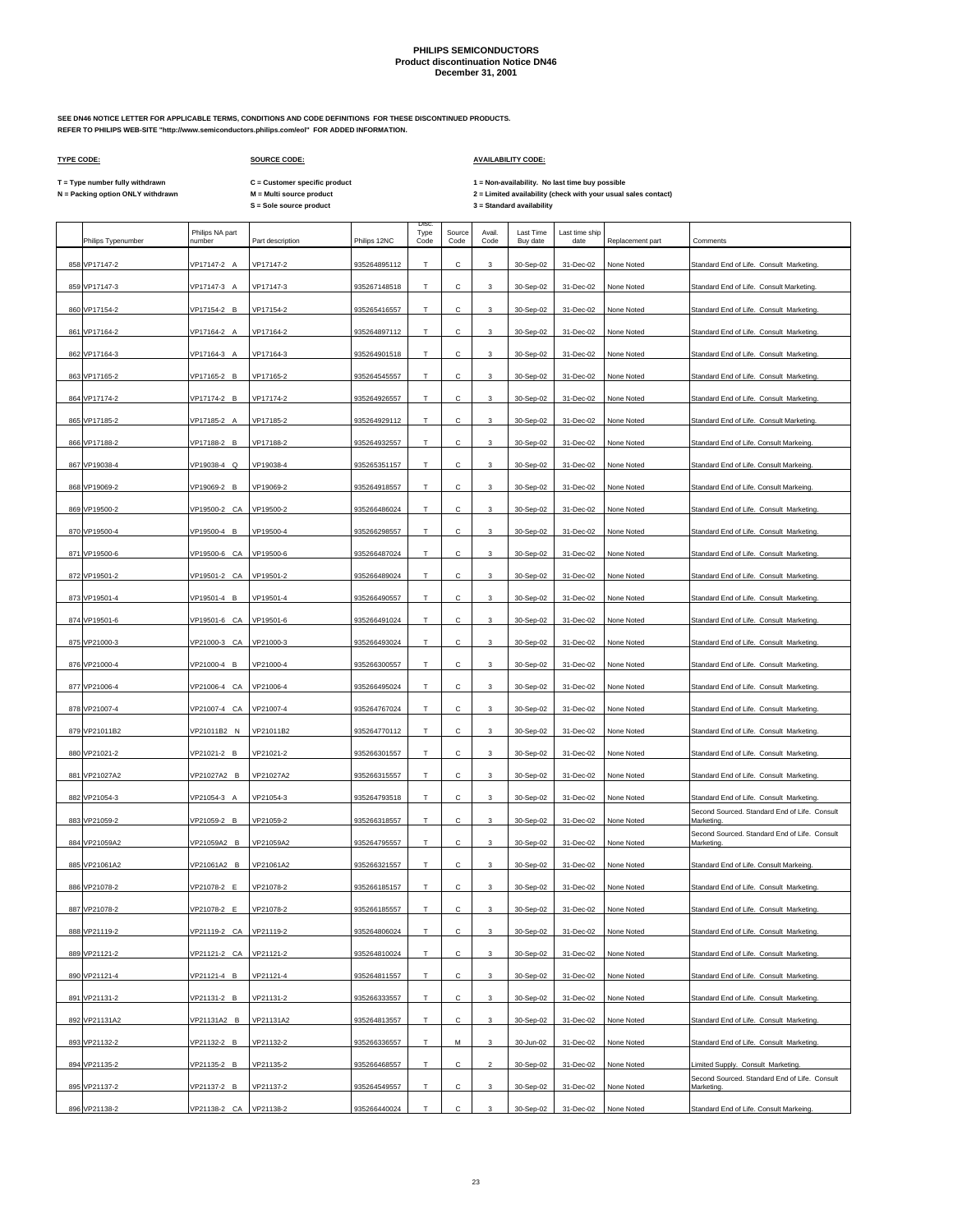**SEE DN46 NOTICE LETTER FOR APPLICABLE TERMS, CONDITIONS AND CODE DEFINITIONS FOR THESE DISCONTINUED PRODUCTS. REFER TO PHILIPS WEB-SITE "http://www.semiconductors.philips.com/eol" FOR ADDED INFORMATION.**

### **TYPE CODE: SOURCE CODE: AVAILABILITY CODE:**

**C = Customer specific product**

T = Type number fully withdrawn C = Customer specific product 1 = Non-availability. No last time buy possible<br>N = Packing option ONLY withdrawn M = Multi source product 2 =

 $\overline{\phantom{a}}$ 

| Philips Typenumber | Philips NA part<br>number | Part description | Philips 12NC | Disc<br>Type<br>Code | Source<br>Code | Avail.<br>Code          | Last Time<br>Buy date | Last time ship<br>date | Replacement part | Comments                                                                                      |
|--------------------|---------------------------|------------------|--------------|----------------------|----------------|-------------------------|-----------------------|------------------------|------------------|-----------------------------------------------------------------------------------------------|
| 897 VP21157A2      | VP21157A2 B               | VP21157A2        | 935266337557 | т                    | с              | 3                       | 30-Sep-02             | 31-Dec-02              | None Noted       | Standard End of Life. Consult Markeing.                                                       |
| 898 VP21157B2      | VP21157B2 B               | VP21157B2        | 935266339557 | $\mathsf T$          | С              | 3                       | 30-Sep-02             | 31-Dec-02              | None Noted       | Standard End of Life. Consult Markeing.                                                       |
| 899 VP21161-2      | VP21161-2 A               | VP21161-2        | 935266394112 | Т                    | С              | 3                       | 30-Sep-02             | 31-Dec-02              | None Noted       | Standard End of Life. Consult Marketing.                                                      |
| 900 VP21206-2      | VP21206-2 B               | VP21206-2        | 935266350557 | т                    | с              | $\overline{\mathbf{c}}$ | 30-Sep-02             | 31-Dec-02              | None Noted       | Limited Supplhy. Consult Marketing                                                            |
| 901 VP21217-2      | VP21217-2 B               | VP21217-2        | 935264940557 | T                    | с              | 3                       | 30-Sep-02             | 31-Dec-02              | None Noted       | On-going EOL. Standard End of Life. Consult<br>Marketing.                                     |
| 902 VP21217-3      | VP21217-3 B               | VP21217-3        | 935265886528 | Т                    | С              | 3                       | 30-Sep-02             | 31-Dec-02              | None Noted       | On-going EOL. Standard End of Life. Consult<br>Marketing.                                     |
| 903 VP21217-4      | VP21217-4 B               | VP21217-4        | 935266232528 | $\mathsf T$          | с              | 3                       | 30-Sep-02             | 31-Dec-02              | None Noted       | On-going EOL. Standard End of Life. Consult<br>Marketing.                                     |
| 904 VP21224-2      | VP21224-2 B               | VP21224-2        | 935266358557 | $\mathsf T$          | С              | 3                       | 30-Sep-02             | 31-Dec-02              | None Noted       | Standard End of Life. Consult Marketing                                                       |
| 905 VP21224A2      | VP21224A2 B               | VP21224A2        | 935264821557 | T.                   | C              | 3                       | 30-Sep-02             | 31-Dec-02              | None Noted       | Standard End of Life. Consult Marketing.                                                      |
| 906 VP21224B2      | VP21224B2 B               | VP21224B2        | 935264849557 | Т                    | с              | 3                       | 30-Sep-02             | 31-Dec-02              | None Noted       | Standard End of Life. Consult Marketing                                                       |
| 907 VP21225-2      | VP21225-2 N               | VP21225-2        | 935266395112 | T                    | C              | 3                       | 30-Sep-02             | 31-Dec-02              | None Noted       | Standard End of Life. Consult Marketing.                                                      |
| 908 VP21226-2      | VP21226-2 B               | VP21226-2        | 935266359557 | Т                    | с              | 3                       | 30-Sep-02             | 31-Dec-02              | None Noted       | Standard End of Life. Consult Marketing                                                       |
| 909 VP21227A2      | VP21227A2 B               | VP21227A2        | 935264933557 | T.                   | C              | 3                       | 30-Sep-02             | 31-Dec-02              | None Noted       | Standard End of Life. Consult Marketing.                                                      |
| 910 VP21276-2      | VP21276-2 B               | VP21276-2        | 935266028557 | Т                    | с              | 3                       | 30-Sep-02             | 31-Dec-02              | None Noted       | Standard End of Life. Consult Marketing.                                                      |
| 911 VP21281-2      | VP21281-2 B               | VP21281-2        | 935264943557 | T                    | с              | 3                       | 30-Sep-02             | 31-Dec-02              | None Noted       | Standard End of Life. Consult Marketing.                                                      |
| 912 VP21301-2      | VP21301-2 B               | VP21301-2        | 935266030557 | T                    | С              | 3                       | 30-Sep-02             | 31-Dec-02              | None Noted       | Newbridge part. Standard End of Life. Consult<br>Marketing.                                   |
| 913 VP21394A2      | VP21394A2 B               | VP21394A2        | 935264942557 | T.                   | с              | $\mathbf{1}$            | 31-Dec-01             | 31-Dec-01              | None Noted       | Non-manufacturable. Consult marketing.                                                        |
| 914 VP21416-2      | VP21416-2 B               | VP21416-2        | 935266033557 | Т                    | С              | 3                       | 30-Sep-02             | 31-Dec-02              | None Noted       | Standard End of Life. Consult Marketing.                                                      |
| 915 VP21416A2      | VP21416A2 B               | VP21416A2        | 935266034557 | $\mathsf T$          | С              | 3                       | 30-Sep-02             | 31-Dec-02              | None Noted       | Standard End of Life. Consult Marketing.                                                      |
| 916 VP21433-2      | VP21433-2 B               | VP21433-2        | 935266037557 | $\top$               | с              | $\overline{2}$          | 30-Sep-02             | 31-Dec-02              | None Noted       | Limited Supply. Consult Marketing.                                                            |
| 917 VP21484B3      | VP21484B3 E               | VP21484B3        | 935266289528 | T.                   | С              | 3                       | 30-Sep-02             | 31-Dec-02              | None Noted       | Standard End of Life. Consult Marketing.                                                      |
|                    |                           |                  |              |                      | с              |                         |                       |                        |                  |                                                                                               |
| 918 VP21484C2      | VP21484C2 E               | VP21484C2        | 935266219557 | т                    |                | $\overline{a}$          | 30-Sep-02             | 31-Dec-02              | None Noted       | Limited Supply. Consult Marketing.                                                            |
| 919 VP21484C3      | VP21484C3 E               | VP21484C3        | 935266293528 | Т                    | с              | $\overline{2}$          | 30-Sep-02             | 31-Dec-02              | None Noted       | Limited Supply. Consult Marketing.<br>Newbridge part. Standard End of Life. Consult           |
| 920 VP21485-2      | VP21485-2 B               | VP21485-2        | 935265027557 | T.                   | С              | 3                       | 30-Sep-02             | 31-Dec-02              | None Noted       | Marketing.                                                                                    |
| 921 VP21494B2      | VP21494B2 B               | VP21494B2        | 935266042557 | T                    | с              | 3                       | 30-Sep-02             | 31-Dec-02              | None Noted       | Standard End of Life. Consult Marketing.                                                      |
| 922 VP21494C2      | VP21494C2 B               | VP21494C2        | 935266579557 | T                    | с              | 3                       | 30-Sep-02             | 31-Dec-02              | None Noted       | Standard End of Life. Consult Marketing.                                                      |
| 923 VP21511-2      | VP21511-2 A               | VP21511-2        | 935265030112 | Т                    | с              | 3                       | 30-Sep-02             | 31-Dec-02              | None Noted       | Standard End of Life. Consult Marketing.                                                      |
| 924 VP21524-2      | VP21524-2 B               | VP21524-2        | 935265032557 | $\mathsf T$          | с              | $\overline{2}$          | 30-Sep-02             | 31-Dec-02              | None Noted       | Limited Supply. Consult Marketing.                                                            |
| 925 VP21538-2      | VP21538-2 E               | VP21538-2        | 935265102557 | т                    | С              | 3                       | 30-Sep-02             | 31-Dec-02              | None Noted       | Standard End of Life. Consult Marketing                                                       |
| 926 VP21546-2      | VP21546-2 B               | VP21546-2        | 935264946557 | T.                   | C              | 3                       | 30-Sep-02             | $31-Dec-02$            | None Noted       | Standard End of Life Consult Marketing                                                        |
| 927 VP21552-2      | VP21552-2 E               | VP21552-2        | 935266306528 | Т                    | С              | 3                       | 30-Sep-02             | 31-Dec-02              | None Noted       | Standard End of Life. Consult Marketing.<br>Project discontinued. Non-manufacturable. Consult |
| 928 VP21571-2      | VP21571-2 B               | VP21571-2        | 935264949557 | T                    | С              | $\mathbf{1}$            | 31-Dec-01             | 31-Dec-01              | None Noted       | Marketing.                                                                                    |
| 929 VP21589-2      | VP21589-2 E               | VP21589-2        | 935264597557 | T                    | с              | 3                       | 30-Sep-02             | 31-Dec-02              | None Noted       | Standard End of Life. Consult Marketing.                                                      |
| 930 VP21590A2      | VP21590A2 E               | VP21590A2        | 935265214557 | T.                   | C              | 3                       | 30-Sep-02             | 31-Dec-02              | None Noted       | Newbridge part. Standard End of Life. Consult<br>Marketing.                                   |
| 931 VP21590A2      | VP21590A2 E               | VP21590A2        | 935265214157 | Т                    | с              | 3                       | 30-Sep-02             | 31-Dec-02              | None Noted       | Newbridge part. Standard End of Life. Consult<br>Marketing.                                   |
| 932 VP21592-2      | VP21592-2 B               | VP21592-2        | 935266048557 | T.                   | C              | 3                       | 30-Sep-02             | 31-Dec-02              | None Noted       | Standard End of Life. Consult Marketing.                                                      |
| 933 VP21665-2      | VP21665-2 B               | VP21665-2        | 935266066557 | Т                    | С              | 3                       | 30-Sep-02             | 31-Dec-02              | None Noted       | Standard End of Life. Consult Marketing.                                                      |
| 934 VP21701-2      | VP21701-2 CA              | VP21701-2        | 935265226024 | T.                   | С              | 3                       | 30-Sep-02             | 31-Dec-02              | None Noted       | Standard End of Life. Consult Marketing.                                                      |
| 935 VP21715-2      | VP21715-2 B               | VP21715-2        | 935265229557 | т                    | Ċ              | $\mathfrak{p}$          | 30-Sep-02             | 31-Dec-02              | None Noted       | Limited Supply. Consult Marketing.                                                            |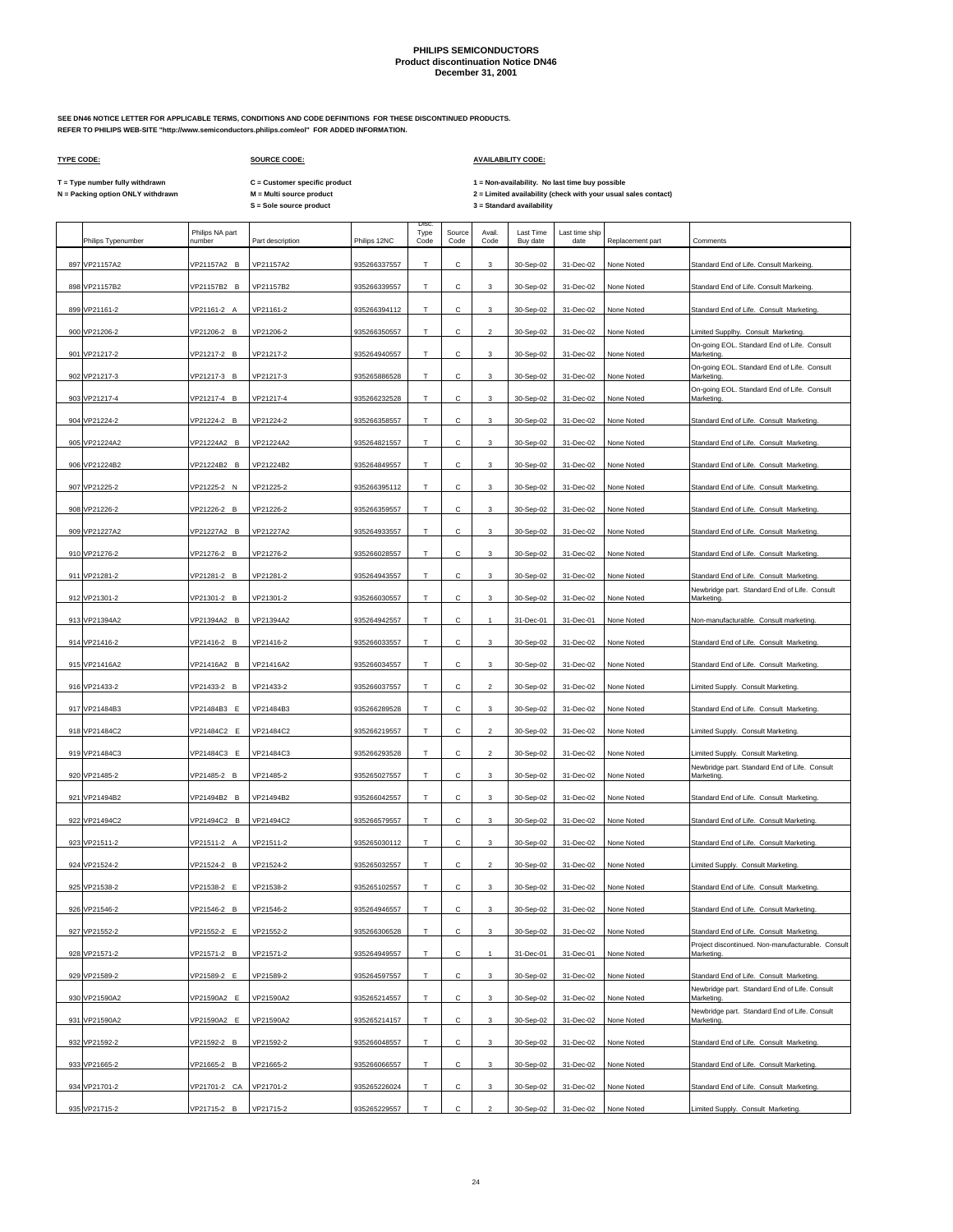**SEE DN46 NOTICE LETTER FOR APPLICABLE TERMS, CONDITIONS AND CODE DEFINITIONS FOR THESE DISCONTINUED PRODUCTS. REFER TO PHILIPS WEB-SITE "http://www.semiconductors.philips.com/eol" FOR ADDED INFORMATION.**

 $\Gamma$ 

### **TYPE CODE: SOURCE CODE: AVAILABILITY CODE:**

 $\mathbf{r}$ 

**The Common State** 

**C = Customer specific product**

T = Type number fully withdrawn C = Customer specific product 1 = Non-availability. No last time buy possible<br>N = Packing option ONLY withdrawn M = Multi source product 2 =

|     | Philips Typenumber | Philips NA part<br>number | Part description | Philips 12NC | <b>Disc</b><br>Type<br>Code | Source<br>Code | Avail.<br>Code | Last Time<br>Buy date | Last time ship<br>date | Replacement part | Comments                                                                         |
|-----|--------------------|---------------------------|------------------|--------------|-----------------------------|----------------|----------------|-----------------------|------------------------|------------------|----------------------------------------------------------------------------------|
|     | 936 VP21762-2      | VP21762-2 B               | VP21762-2        | 935265231557 | т                           | С              | 3              | 30-Sep-02             | 31-Dec-02              | None Noted       | Standard End of Life. Consult Marketing.                                         |
|     | 937 VP21794-3      | VP21794-3 E               | VP21794-3        | 935266310528 | T                           | Ċ.             | 3              | 30-Sep-02             | 31-Dec-02              | None Noted       | Standard End of Life. Consult Marketing.                                         |
| 938 | VP21794A3          | VP21794A3 E               | VP21794A3        | 935265243528 | Т                           | с              | 2              | 30-Sep-02             | 31-Dec-02              | None Noted       | Limited Supply. Consult Marketing.                                               |
|     | 939 VP21797A2      | VP21797A2 A               | VP21797A2        | 935266397112 | T                           | С              | 3              | 30-Sep-02             | 31-Dec-02              | None Noted       | Standard End of Life. Consult Marketing.                                         |
|     | 940 VP21797A3      | VP21797A3 A               | VP21797A3        | 935266312518 | т                           | с              | 3              | 30-Sep-02             | 31-Dec-02              | None Noted       | Standard End of Life. Consult Marketing.                                         |
|     | 941 VP21822A2      | VP21822A2 B               | VP21822A2        | 935265245557 | Т                           | с              | 3              | 30-Sep-02             | 31-Dec-02              | None Noted       | Standard End of Life. Consult Markeing.                                          |
|     | 942 VP21823A2      | VP21823A2 E               | VP21823A2        | 935266174557 | Т                           | с              | $\overline{2}$ | 30-Sep-02             | 31-Dec-02              | None Noted       | Discontenuance of package. Limited Supply.<br><b>Consult Marketing</b>           |
|     | 943 VP21853-2      | VP21853-2 B               | VP21853-2        | 935266053557 | T                           | с              | 3              | 30-Sep-02             | 31-Dec-02              | None Noted       | Standard End of Life. Consult Marketing.                                         |
|     | 944 VP21855-2      | VP21855-2 E               | VP21855-2        | 935266242557 | Т                           | С              |                | 31-Dec-01             | 31-Dec-01              | VP21855B2        | Current Drop in Replacement: VP21855B2. Non-<br>manufacturable. See Replacement  |
|     | 945 VP21855A2      | VP21855A2 E               | VP21855A2        | 935265251157 | T                           | C              | 1              | 31-Dec-01             | 31-Dec-01              | VP21855B2        | Current Drop in Replacement: VP21855B2. Non-<br>manufacturable. See Replacement. |
|     | 946 VP21878-2      | VP21878-2<br>B            | VP21878-2        | 935266055557 | Т                           | С              | 3              | 30-Sep-02             | 31-Dec-02              | None Noted       | Standard End of Life. Consult Marketing.                                         |
|     | 947 VP21878A2      | VP21878A2 B               | VP21878A2        | 935265894557 | T                           | Ċ              | 3              | 30-Sep-02             | 31-Dec-02              | None Noted       | Standard End of Life. Consult Marketing.                                         |
|     | 948 VP21880-2      | VP21880-2 B               | VP21880-2        | 935265968557 | Т                           | С              | $\overline{2}$ | 30-Sep-02             | 31-Dec-02              | None Noted       | Discountenance of package. Limited Supply.<br>Consult Marketing.                 |
|     | 949 VP21886-2      | VP21886-2 A               | VP21886-2        | 935266398112 | T                           | C              | 3              | 30-Sep-02             | 31-Dec-02              | None Noted       | Standard End of Life. Consult Marketing.                                         |
|     | 950 VP21886-3      | VP21886-3 A               | VP21886-3        | 935265256518 | Т                           | с              | 3              | 30-Sep-02             | 31-Dec-02              | None Noted       | Standard End of Life. Consult Marketing.                                         |
|     | 951 VP21892A2      | VP21892A2 E               | VP21892A2        | 935266806557 | T                           | Ċ.             | 3              | 30-Sep-02             | 31-Dec-02              | None Noted       | OLD REV. Standard End of Life. Consult<br>Marketing.                             |
|     | 952 VP21895-2      | VP21895-2 B               | VP21895-2        | 935264581528 | N                           | с              | 1              | 31-Dec-01             | 31-Dec-01              | None Noted       | Non-manufacturable. EOL LQFP package only.                                       |
|     | 953 VP21947-2      | VP21947-2 E               | VP21947-2        | 935266248557 | T                           | с              | 3              | 30-Sep-02             | 31-Dec-02              | None Noted       | Standard End of Life. Consult Marketing.                                         |
|     | 954 VP21947A2      | VP21947A2 E               | VP21947A2        | 935265246557 | Т                           | С              | 3              | 30-Sep-02             | 31-Dec-02              | None Noted       | Standard End of Life. Consult Marketing.                                         |
|     | 955 VP21956-2      | VP21956-2 E               | VP21956-2        | 935265834557 | T                           | C              | $\overline{a}$ | 30-Sep-02             | 31-Dec-02              | None Noted       | Limited Supply. Consult Marketing.                                               |
|     | 956 VP21979-2      | VP21979-2 B               | VP21979-2        | 935265415557 | Т                           | с              | 3              | 30-Sep-02             | 31-Dec-02              | None Noted       | Standard End of Life. Consult Marketing.                                         |
|     | 957 VP21979A2      | VP21979A2 B               | VP21979A2        | 935266005557 | T.                          | C              | 3              | 30-Sep-02             | 31-Dec-02              | None Noted       | Standard End of Life. Consult Marketing.                                         |
|     | 958 VP21981-2      | VP21981-2 E               | VP21981-2        | 935266253557 | T                           | с              | 3              | 30-Sep-02             | 31-Dec-02              | None Noted       | Standard End of Life. Consult Marketing.                                         |
|     | 959 VP21985-2      | VP21985-2 E               | VP21985-2        | 935265257557 | т                           | С              | 3              | 30-Sep-02             | 31-Dec-02              | None Noted       | Standard End of Life. Consult Marketing.                                         |
|     | 960 VP21996-2      | VP21996-2 E               | VP21996-2        | 935265839557 | Т                           | с              | $\overline{a}$ | 30-Sep-02             | 31-Dec-02              | None Noted       | Limited Supply. Consult Marketing.                                               |
| 961 | VP22001-2          | VP22001-2 B               | VP22001-2        | 935265265557 | Т                           | с              | 3              | 30-Sep-02             | 31-Dec-02              | None Noted       | Standard End of Life. Consult Markeing.                                          |
|     | 962 VP22004-2      | VP22004-2 E               | VP22004-2        | 935266057557 | T                           | Ć              | 3              | 30-Sep-02             | 31-Dec-02              | None Noted       | Standard End of Life. Consult Marketing.                                         |
|     | 963 VP22029-2      | VP22029-2 E               | VP22099-2        | 935265844557 | т                           | с              | 3              | 30-Sep-02             | 31-Dec-02              | None Noted       | Standard End of Life. Consult Marketing.                                         |
| 964 | VP22067-2          | VP22067-2 B               | VP22067-2        | 935265848557 | T                           | Ċ              | 3              | 30-Sep-02             | 31-Dec-02              | None Noted       | Standard End of Life. Consult Marketing.                                         |
|     | 965 VP22067-3      | VP22067-3 B               | VP22067-3        | 935266261157 | T                           | C              | 3              | 30-Sep-02             | 31-Dec-02              | None Noted       | Standard End of Life. Consult Marketing.                                         |
|     | 966 VP22067-4      | VP22067-4 B               | VP22067-4        | 935266065557 | T.                          | с              | 3              | 30-Sep-02             | 31-Dec-02              | None Noted       | Standard End of Life. Consult Marketing.                                         |
|     | 967 VP22079-2      | VP22079-2 E               | VP22079-2        | 935265854557 | T                           | С              | 1              | 31-Dec-01             | 31-Dec-01              | VP22079B2        | Drop in Replacement: VP22079A2. Non-<br>manufacturable. See Replacement.         |
|     | 968 VP22089-2      | VP22089-2 E               | VP22089-2        | 935265791557 | T                           | с              | 3              | 30-Sep-02             | 31-Dec-02              | None Noted       | Standard End of Life. Consult Marketing.                                         |
|     | 969 VP22090-1      | VP22090-1 E               | VP22090-1        | 935265792157 | Т                           | С              | 3              | 30-Sep-02             | 31-Dec-02              | None Noted       | Standard End of Life. Consult Marketing.                                         |
|     | 970 VP22090-2      | VP22090-2 E               | VP22090-2        | 935265793557 | T                           | с              | 3              | 30-Sep-02             | 31-Dec-02              | None Noted       | Standard End of Life. Consult Marketing.                                         |
|     | 971 VP22091-2      | VP22091-2 E               | VP22091-2        | 935265823557 | T                           | с              | 3              | 30-Sep-02             | 31-Dec-02              | None Noted       | Standard End of Life. Consult Marketing.                                         |
|     | 972 VP22092-2      | VP22092-2 E               | VP22092-2        | 935265795557 | T.                          | с              | 3              | 30-Sep-02             | 31-Dec-02              | None Noted       | Standard End of Life. Consult Marketing.                                         |
|     | 973 VP22096-2      | VP22096-2 E               | VP22096-2        | 935266067557 | Т                           | С              | 3              | 30-Sep-02             | 31-Dec-02              | None Noted       | Standard End of Life. Consult Marketing.                                         |
|     | 974 VP22110B1      | VP22110B1 E               | VP22110B1        | 935267005157 | T.                          | С              |                | 30-Sep-02             | 31-Dec-02              | None Noted       | Standard End of Life. Consult Marketing.                                         |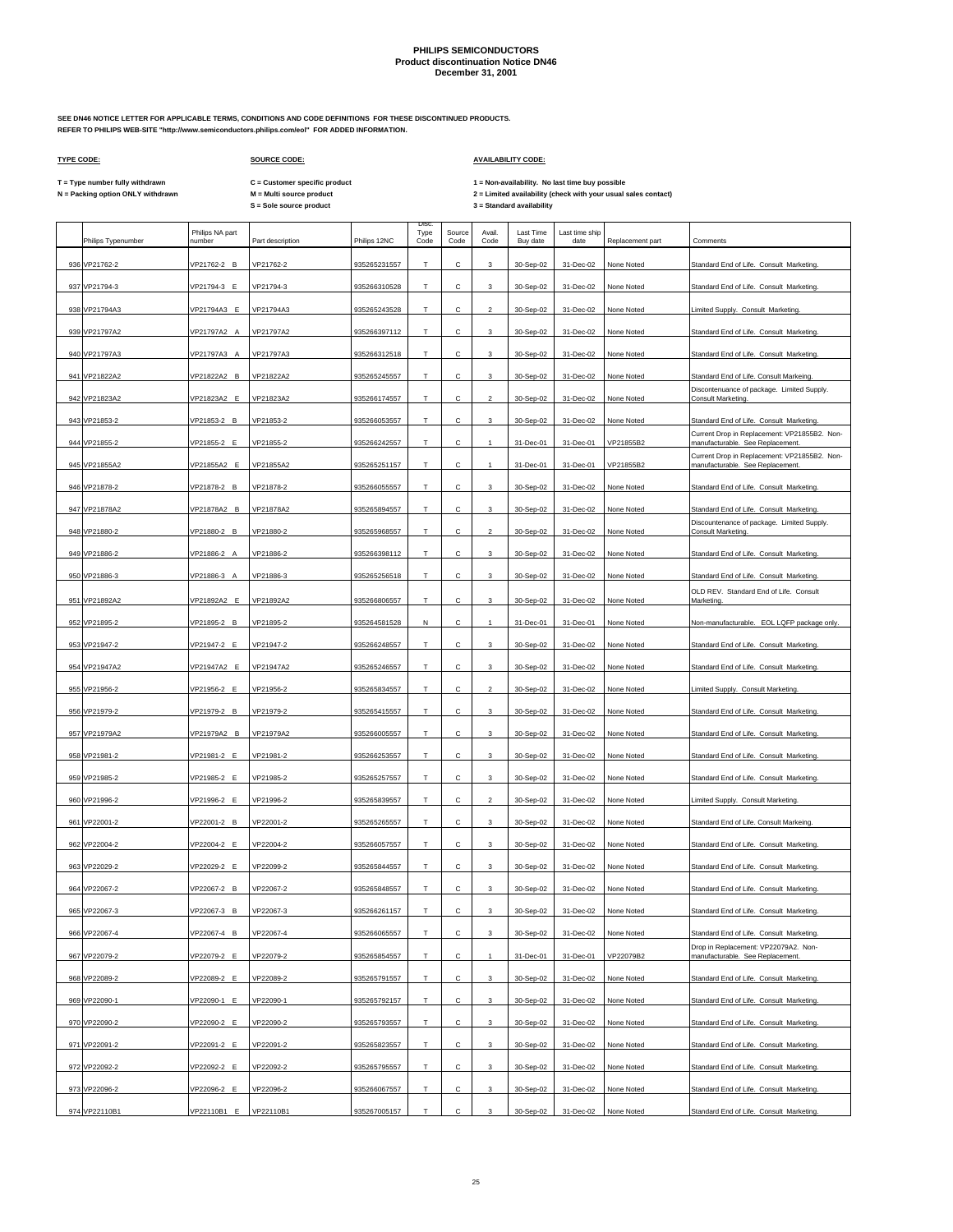**SEE DN46 NOTICE LETTER FOR APPLICABLE TERMS, CONDITIONS AND CODE DEFINITIONS FOR THESE DISCONTINUED PRODUCTS. REFER TO PHILIPS WEB-SITE "http://www.semiconductors.philips.com/eol" FOR ADDED INFORMATION.**

### **TYPE CODE: SOURCE CODE: AVAILABILITY CODE:**

**C = Customer specific product**

T = Type number fully withdrawn C = Customer specific product 1 = Non-availability. No last time buy possible<br>N = Packing option ONLY withdrawn M = Multi source product 2 = Lim

| Philips Typenumber | Philips NA part<br>number | Part description | Philips 12NC | Disc.<br>Type<br>Code | Source<br>Code | Avail<br>Code  | Last Time<br>Buy date | Last time ship<br>date | Replacement part | Comments                                                                  |
|--------------------|---------------------------|------------------|--------------|-----------------------|----------------|----------------|-----------------------|------------------------|------------------|---------------------------------------------------------------------------|
| 975 VP22110B2      | VP22110B2 E               | VP22110B2        | 935267006557 | Т                     | с              | 3              | 30-Sep-02             | 31-Dec-02              | None Noted       | Standard End of Life. Consult Marketing.                                  |
| 976 VP22118-2      | VP22118-2 E               | VP22118-2        | 935265812557 | T                     | C              | 3              | 30-Sep-02             | 31-Dec-02              | None Noted       | Standard End of Life. Consult Markeing.                                   |
| 977 VP22136-2      | VP22136-2 E               | VP22136-2        | 935268586557 | Т                     | с              | $\mathbf{1}$   | 31-Dec-01             | 31-Dec-01              | None Noted       | Old Rev Part Number. Non-manufacturable.<br>Consult Marketing.            |
| 978 VP22180-1      | VP22180-1 E               | D5431-ES4        | 935267189157 | T.                    | C              | $\overline{2}$ | 30-Sep-02             | 31-Dec-02              | None Noted       | Limited Supply. Consult Marketing.                                        |
| 979 VP22180-2      | VP22180-2 E               | VP22180-2        | 935267190557 | Т                     | с              | $\overline{c}$ | 30-Sep-02             | 31-Dec-02              | None Noted       | Limited Supply. Consult Marketing.                                        |
| 980 VP22257-4      | VP22257-4 E               | VP22257-4        | 935268854557 | T                     | с              | $\mathbf{1}$   | 31-Dec-01             | 31-Dec-01              | VP22257B4        | Current Drop in Replacement: VP22257B4                                    |
| 981 VP22257A2      | VP22257A2 E               | VP22257A2        | 935269070557 | $\top$                | С              | $\mathbf{1}$   | 31-Dec-01             | 31-Dec-01              | VP22257B4        | Current Drop in Replacement: VP22257B4                                    |
| 982 VP22259-2      | VP22259-2 B               | VP22259-2        | 935268152557 | T.                    | с              | $\mathbf{1}$   | 31-Dec-01             | 31-Dec-01              | VP22259A2        | Current Drop in Replacement:: VP22259A2                                   |
| 983 VP22263-2      | VP22263-2 B               | VP22263-2        | 935268317557 | Т                     | С              | 3              | 30-Sep-02             | 31-Dec-02              | None Noted       | Standard End of Life. Consult Marketing.                                  |
| 984 VP22304-2      | VP22304-2 E               | VP22304-2        | 935268708557 | Т                     | С              | 3              | 30-Sep-02             | 31-Dec-02              | None Noted       | Toast 3.0 This Respin is Dead. Standard End of<br>Life. Consult Marketing |
| 985 VP22304-3      | VP22304-3 E               | VP22304-3        | 935268709528 | T                     | С              | 3              | 30-Sep-02             | 31-Dec-02              | None Noted       | TOAST 3.0 THIS RESPIN IS DEAD                                             |
| 986 VP25003-2      | VP25003-2 B               | VP25003-2        | 935266068557 | Т                     | с              | 3              | 30-Sep-02             | 31-Dec-02              | None Noted       | Standard End of Life. Consult Markeing                                    |
| 987 VP25003A2      | VP25003A2 B               | VP25003A2        | 935265273557 | T.                    | с              | 3              | 30-Sep-02             | 31-Dec-02              | None Noted       | Standard End of Life. Consult Markeing.                                   |
| 988 VP27000-2      | VP27000-2 B               | VP27000-2        | 935264655557 | Т                     | С              | 3              | 30-Sep-02             | 31-Dec-02              | None Noted       | Standard End of Life. Consult Marketing.                                  |
| 989 VP27011A2      | VP27011A2 B               | VP27011A2        | 935266427557 | Т                     | С              | 3              | 30-Sep-02             | 31-Dec-02              | None Noted       | Standard End of Life. Consult Marketing.                                  |
| 990 VP27040-4      | VP27040-4 B               | VP27040-4        | 935264674557 | $\mathsf T$           | с              | 3              | 30-Sep-02             | 31-Dec-02              | None Noted       | Standard End of Life. Consult Marketing.                                  |
| 991 VP27054-2      | VP27054-2 B               | VP27054-2        | 935264676557 | T                     | С              | 3              | 30-Sep-02             | 31-Dec-02              | None Noted       | Standard End of Life. Consult Marketing.                                  |
| 992 VP27055A2      | VP27055A2 B               | VP27055A2        | 935264679557 | т                     | с              | 3              | 30-Sep-02             | 31-Dec-02              | None Noted       | Standard End of Life. Consult Marketing.                                  |
| 993 VP27069-2      | VP27069-2 A               | VP27069-2        | 935264693112 | $\mathsf T$           | С              | 3              | 30-Sep-02             | 31-Dec-02              | None Noted       | Standard End of Life. Consult Markeing.                                   |
| 994 VP27097-2      | VP27097-2 B               | VP27097-2        | 935266070557 | т                     | с              | 3              | 30-Sep-02             | 31-Dec-02              | None Noted       | Standard End of Life. Consult Marketing.                                  |
| 995 VP27103-2      | VP27103-2 E               | VP27103-2        | 935266059557 | Т                     | с              | 3              | 30-Sep-02             | 31-Dec-02              | None Noted       | Standard End of Life. Consult Marketing.                                  |
| 996 VP27118-2      | VP27118-2 V               | VP27118-2        | 935265342157 | Т                     | с              | 3              | 30-Sep-02             | 31-Dec-02              | None Noted       | Standard End of Life. Consult Marketing.                                  |
| 997 VP27118-3      | VP27118-3 B               | VP27118-3        | 935266084557 | T                     | C              | 3              | 30-Sep-02             | 31-Dec-02              | None Noted       | Standard End of Life. Consult Marketing.                                  |
| 998 VP27124-2      | VP27124-2 B               | VP27124-2        | 935266086557 | Т                     | с              | 3              | 30-Sep-02             | 31-Dec-02              | None Noted       | Standard End of Life. Consult Marketing.                                  |
| 999 VP27133-2      | VP27133-2 B               | VP27133-2        | 935264764557 | T                     | C              | $\mathbf{1}$   | 31-Dec-01             | 31-Dec-01              | None Noted       | Non-manufacturable. Consult Marketing.                                    |
| 1000 VP27134-3     | VP27134-3 CK              | VP27134-3        | 935266585026 | Т                     | с              | 3              | 30-Sep-02             | 31-Dec-02              | None Noted       | Standard End of Life. Consult Marketing.                                  |
| 1001 VP27145-2     | VP27145-2 B               | VP27145-2        | 935264781557 | T                     | с              | 3              | 30-Sep-02             | 31-Dec-02              | None Noted       | Standard End of Life. Consult Marketing.                                  |
| 1002 VP27148-2     | VP27148-2 B               | VP27148-2        | 935264788557 | Т                     | с              | 3              | 30-Sep-02             | 31-Dec-02              | None Noted       | Standard End of Life. Consult Marketing.                                  |
| 1003 VP27152-4     | VP27152-4 A               | VP27152-4        | 935264796112 | T                     | с              | 3              | 30-Sep-02             | 31-Dec-02              | None Noted       | Standard End of Life. Consult Marketing.                                  |
| 1004 VP27153-2     | VP27153-2<br>$\vee$       | VP27153-2        | 935265343157 | $\mathsf T$           | с              | 3              | 30-Sep-02             | 31-Dec-02              | None Noted       | Standard End of Life. Consult Marketing.                                  |
| 1005 VP27153-4     | /P27153-4 B               | VP27153-4        | 935266072557 | т                     | С              | 3              | 30-Sep-02             | 31-Dec-02              | None Noted       | Standard End of Life. Consult Marketing.                                  |
| 1006 VP27153-5     | VP27153-5 P               | VP27153-5        | 935264827157 | Т                     | с              | 3              | 30-Sep-02             | 31-Dec-02              | None Noted       | Standard End of Life. Consult Marketing.                                  |
|                    |                           |                  |              |                       |                |                |                       |                        |                  |                                                                           |
| 1007 VP27175-2     | VP27175-2 B               | VP27175-2        | 935266098557 | Т                     | с              | 3              | 30-Sep-02             | 31-Dec-02              | None Noted       | Standard End of Life. Consult Marketing.                                  |
| 1008 VP27175-3     | VP27175-3 B               | VP27175-3        | 935264856557 | т                     | с              | 3              | 30-Sep-02             | 31-Dec-02              | None Noted       | Standard End of Life. Consult Marketing.                                  |
| 1009 VP27180-2     | VP27180-2 B               | VP27180-2        | 935265538557 | T                     | с              | 3              | 30-Sep-02             | 31-Dec-02              | None Noted       | Standard End of Life. Consult Marketing.                                  |
| 1010 VP27180A2     | VP27180A2 B               | VP27180A2        | 935264859557 | т                     | С              | 3              | 30-Sep-02             | 31-Dec-02              | None Noted       | Standard End of Life. Consult Marketing.                                  |
| 1011 VP27180A5     | VP27180A5 E               | VP27180A5        | 935266586557 | т                     | с              | 3              | 30-Sep-02             | 31-Dec-02              | None Noted       | Standard End of Life. Consult Marketing.                                  |
| 1012 VP27186-2     | VP27186-2 V               | VP27186-2        | 935265344157 | T                     | с              | $\overline{2}$ | 30-Sep-02             | 31-Dec-02              | None Noted       | Limited Supply. Consult Marketing.                                        |
| 1013 VP27186-3     | VP27186-3 B               | VP27186-3        | 935264870557 | T.                    | С              | $\overline{c}$ | 30-Sep-02             | 31-Dec-02              | None Noted       | Limited Supply. Consult Marketing.                                        |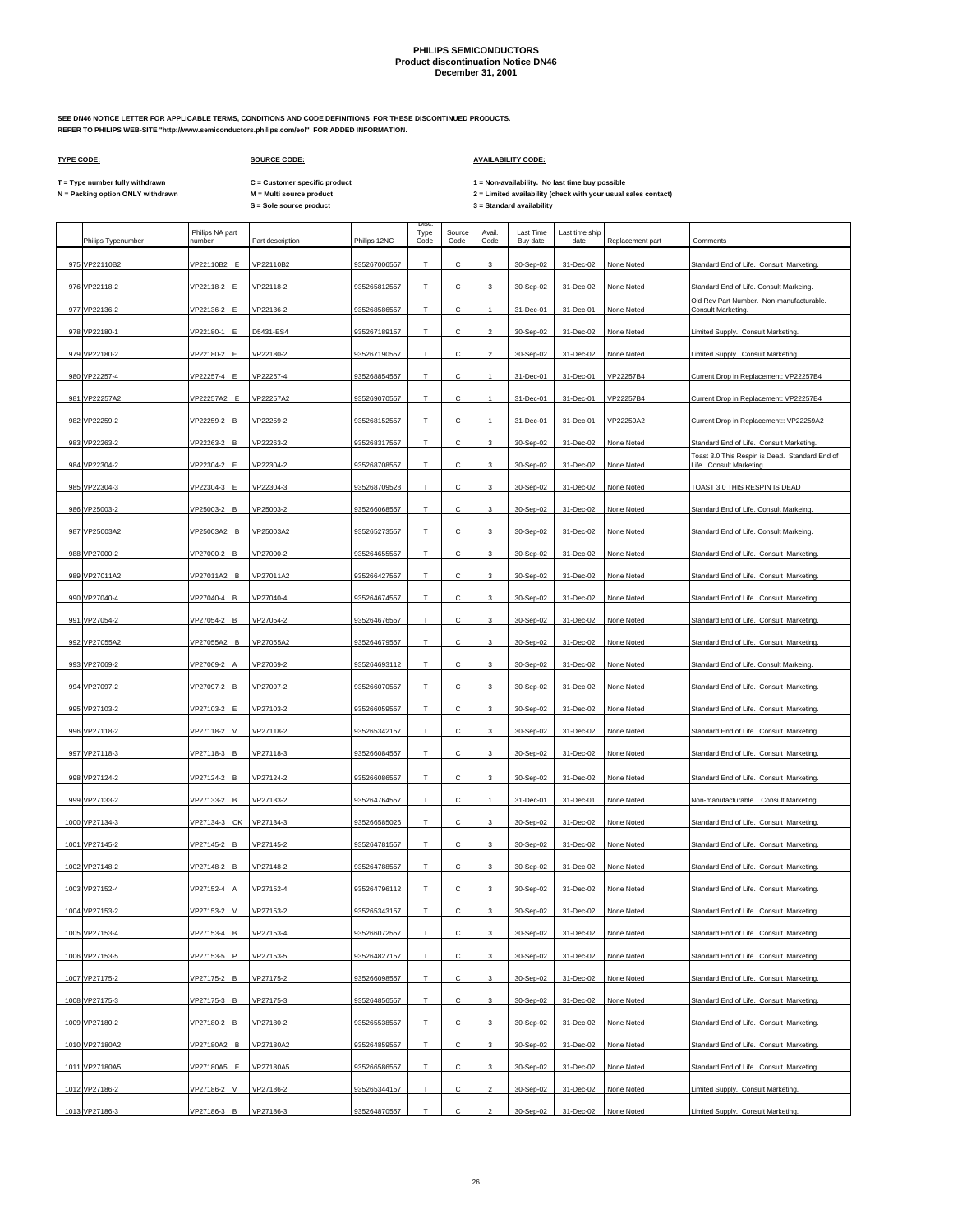**SEE DN46 NOTICE LETTER FOR APPLICABLE TERMS, CONDITIONS AND CODE DEFINITIONS FOR THESE DISCONTINUED PRODUCTS. REFER TO PHILIPS WEB-SITE "http://www.semiconductors.philips.com/eol" FOR ADDED INFORMATION.**

 $\Gamma$ 

## **TYPE CODE: SOURCE CODE: AVAILABILITY CODE:**

 $\mathbf{r}$ 

 $\overline{\phantom{a}}$ 

**C = Customer specific product**

T = Type number fully withdrawn C = Customer specific product 1 = Non-availability. No last time buy possible<br>N = Packing option ONLY withdrawn M = Multi source product 2 = Lim

|      | Philips Typenumber | Philips NA part<br>number | Part description | Philips 12NC | Disc<br>Type<br>Code | Source<br>Code | Avail.<br>Code | Last Time<br>Buy date | Last time ship<br>date | Replacement part | Comments                                                                 |
|------|--------------------|---------------------------|------------------|--------------|----------------------|----------------|----------------|-----------------------|------------------------|------------------|--------------------------------------------------------------------------|
|      | 1014 VP27186-5     | VP27186-5 P               | VP27186-5        | 935266061157 | т                    | $\mathsf{C}$   | $\mathcal{P}$  | 30-Sep-02             | 31-Dec-02              | None Noted       | Standard End of Life. Consult Marketing.                                 |
|      | 1015 VP27189-2     | VP27189-2 B               | VP27189-2        | 935266109557 | T                    | $\mathsf{C}$   | 3              | 30-Sep-02             | 31-Dec-02              | None Noted       | Standard End of Life. Consult Marketing.                                 |
|      | 1016 VP27189-4     | VP27189-4 A               | VP27189-4        | 935266386112 | т                    | С              | 3              | 30-Sep-02             | 31-Dec-02              | None Noted       | Standard End of Life. Consult Marketing.                                 |
|      | 1017 VP27189-5     | VP27189-5 CA              | VP27189-5        | 935264880024 | T                    | C.             | 3              | 30-Sep-02             | 31-Dec-02              | None Noted       | Standard End of Life. Consult Marketing.                                 |
|      | 1018 VP27192-2     | VP27192-2 B               | VP27192-2        | 935264874557 | т                    | $\mathsf{C}$   | -1             | 31-Dec-01             | 31-Dec-01              | None Noted       | Old Technology. Standard End of Life. Consult<br>Marketing.              |
|      | 1019 VP27202A2     | VP27202A2 B               | VP27202A2        | 935264883557 | T                    | C.             | $\mathbf{1}$   | 31-Dec-01             | 31-Dec-01              | None Noted       | Old Technology, low volumes. Standard End of Life.<br>Consult marketing. |
|      | 1020 VP27210-2     | VP27210-2 A               | VP27210-2        | 935266387112 | т                    | С              | $\mathbf{3}$   | 30-Sep-02             | 31-Dec-02              | None Noted       | Standard End of Life. Consult Marketing.                                 |
|      | 1021 VP27211-2     | VP27211-2 A               | VP27211-2        | 935266388112 | т                    | с              | 3              | 30-Sep-02             | 31-Dec-02              | None Noted       | Standard End of Life. Consult Marketing.                                 |
|      | 1022 VP27211-4     | VP27211-4 B               | VP27211-4        | 935266116557 | т                    | С              | 3              | 30-Sep-02             | 31-Dec-02              | None Noted       | Standard End of Life. Consult Marketing.                                 |
|      |                    |                           |                  |              |                      |                |                |                       |                        |                  |                                                                          |
|      | 1023 VP27213-2     | VP27213-2 B               | VP27213-2        | 935264893557 | T                    | с              | 3              | 30-Sep-02             | 31-Dec-02              | None Noted       | Standard End of Life. Consult Marketing.                                 |
|      | 1024 VP27220-2     | VP27220-2 B               | VP27220-2        | 935266119557 | т                    | С              | $\mathbf{1}$   | 31-Dec-01             | 31-Dec-01              | None Noted       | Non-manufacturable. Consult Marketing                                    |
|      | 1025 VP27220-4     | VP27220-4 B               | VP27220-4        | 935264896557 | T                    | с              |                | 31-Dec-01             | 31-Dec-01              | None Noted       | Non-manufacturable. Consult Marketing.                                   |
|      | 1026 VP27223-2     | VP27223-2 B               | VP27223-2        | 935266121557 | т                    | с              | $\overline{2}$ | 30-Sep-02             | 31-Dec-02              | None Noted       | Limited Supply. Consult Marketing.                                       |
|      | 1027 VP27225A2     | VP27225A2 B               | VP27225A2        | 935264898557 | Т                    | C.             | 3              | 30-Sep-02             | 31-Dec-02              | None Noted       | Standard End of Life. Consult Markeing.                                  |
|      | 1028 VP27229-2     | VP27229-2 B               | VP27229-2        | 935266125557 | т                    | с              | $\mathbf{3}$   | 30-Sep-02             | 31-Dec-02              | None Noted       | Standard End of Life. Consult Marketing.                                 |
|      | 1029 VP27230A2     | VP27230A2 B               | VP27230A2        | 935265345557 | Т                    | с              | 3              | 31-Dec-01             | 30-Jun-02              | None Noted       | Standard End of Life. Consult Marketing.                                 |
| 1030 | VP27236-2          | VP27236-2 B               | VP27236-2        | 935264900557 | т                    | с              | 3              | 30-Sep-02             | 31-Dec-02              | None Noted       | Standard End of Life. Consult Markeing.                                  |
|      | 1031 VP27238-2     | VP27238-2 B               | VP27238-2        | 935266126557 | т                    | $\mathbf{C}$   | 3              | 30-Sep-02             | 31-Dec-02              | None Noted       | Standard End of Life. Consult Marketing.                                 |
|      | 1032 VP27255-2     | VP27255-2 B               | VP27255-2        | 935264939557 | т                    | C              | 3              | 30-Sep-02             | 31-Dec-02              | None Noted       | Standard End of Life. Consult Markeing                                   |
|      | 1033 VP27258-2     | VP27258-2 B               | VP27258-2        | 935264941557 | т                    | C              | 3              | 30-Sep-02             | 31-Dec-02              | None Noted       | Standard End of Life. Consult Markeing.                                  |
|      | 1034 VP27261-2     | VP27261-2 B               | VP27261-2        | 935264945557 | т                    | с              | 3              | 30-Sep-02             | 31-Dec-02              | None Noted       | Standard End of Life. Consult Marketing                                  |
|      | 1035 VP27266-5     | VP27266-5 B               | VP27266-5        | 935264958528 | т                    | $\mathsf{C}$   | $\mathbf{3}$   | 30-Sep-02             | 31-Dec-02              | None Noted       | Project discontinued. Standard End of Life.<br>Consult Marketing.        |
|      | 1036 VP27285A2     | VP27285A2 B               | VP27285A2        | 935266141557 | т                    | с              | 3              | 30-Sep-02             | 31-Dec-02              | None Noted       | Standard End of Life. Consult Marketing.                                 |
|      | 1037 VP27297-3     | VP27297-3 E               | VP27297-3        | 935265718528 | т                    | $\mathsf{C}$   |                | 31-Dec-01             | 31-Dec-01              | None Noted       | Non-manufacturable. Consult Marketing.                                   |
|      | 1038 VP27299A2     | VP27299A2 B               | VP27299A2        | 935264976557 | т                    | с              |                | 31-Dec-01             | 31-Dec-01              | None Noted       | Non-manufacturable. Consult Marketing                                    |
|      | 1039 VP27303A4     | VP27303A4 E               | VP27303A4        | 935264980557 | T                    | C.             | 3              | 30-Sep-02             | 31-Dec-02              | None Noted       | Project discontinued. Standard End of Life.<br>Consult Marketing.        |
| 1040 | VP27304-2          | VP27304-2 B               | VP27304-2        | 935266154557 | Т                    | с              | 3              | 30-Sep-02             | 31-Dec-02              | None Noted       | Project discontinued. Standard End of Life.<br><b>Consult Marketing</b>  |
|      | 1041 VP27304-4     | VP27304-4 B               | VP27304-4        | 935264990557 | T.                   | C              | $\mathbf{3}$   | 30-Sep-02             | 31-Dec-02              | None Noted       | Project discontinued. Standard End of Life.<br>Consult Marketing.        |
|      | 1042 VP27304-5     | VP27304-5 B               | VP27304-5        | 935266252528 | т                    | С              | 3              | 30-Sep-02             | 31-Dec-02              | None Noted       | Project discontinued. Standard End of Life.<br>Consult Marketing.        |
|      | 1043 VP27307-2     | /P27307-2 B               | VP27307-2        | 935266605557 | т                    | $\mathsf{C}$   | $\mathbf 3$    | 30-Sep-02             | 31-Dec-02              | None Noted       | Standard End of Life. Consult Marketing.                                 |
|      | 1044 VP27313B2     | VP27313B2 B               | VP27313B2        | 935266923557 | т                    | C              | $\overline{2}$ | 30-Sep-02             | 31-Dec-02              | None Noted       | Limited Supply, Consult Marketing                                        |
|      | 1045 VP27342-2     | VP27342-2 B               | VP27342-2        | 935265015557 | T                    | M              | $\mathbf{3}$   | 30-Nov-01             | 31-Dec-02              | None Noted       | Standard End of Life. Consult Marketing.                                 |
|      | 1046 VP27344-2     | VP27344-2 E               | VP27344-2        | 935266582557 | т                    | С              | 3              | 30-Sep-02             | 31-Dec-02              | VP27372A4        | Old version. Standard End of Life. See<br>Replacement                    |
|      | 1047 VP27347-10    | VP27347-10 E              | VP27347-10       | 935268263528 | т                    | $\mathbf{C}$   | 3              | 30-Sep-02             | 31-Dec-02              | None Noted       | Old version. Standard End of Life. Consult<br>Marketing.                 |
|      | 1048 VP27347-2     | VP27347-2 E               | VP27347-2        | 935268255557 | T                    | C              | 3              | 30-Sep-02             | 31-Dec-02              | VP22344-2        | Old version. Standard End of Life. See<br>Replacement                    |
|      | 1049 VP27347-6     | VP27347-6 B               | VP27347-6        | 935268259557 | т                    | C              | 3              | 30-Sep-02             | 31-Dec-02              | None Noted       | Old version. Standard End of Life. See<br>Replacement                    |
|      | 1050 VP27347-8     | VP27347-8 E               | VP27347-8        | 935268261557 | T                    | C.             | 3              | 30-Sep-02             | 31-Dec-02              | None Noted       | Old version. Standard End of Life. See<br>Replacement                    |
|      | 1051 VP27347-9     | VP27347-9 E               | VP27347-9        | 935268262528 | т                    | $\mathbf{C}$   | 3              | 30-Sep-02             | 31-Dec-02              | VP22344-9        | Old version. Standard End of Life. See<br>Replacement                    |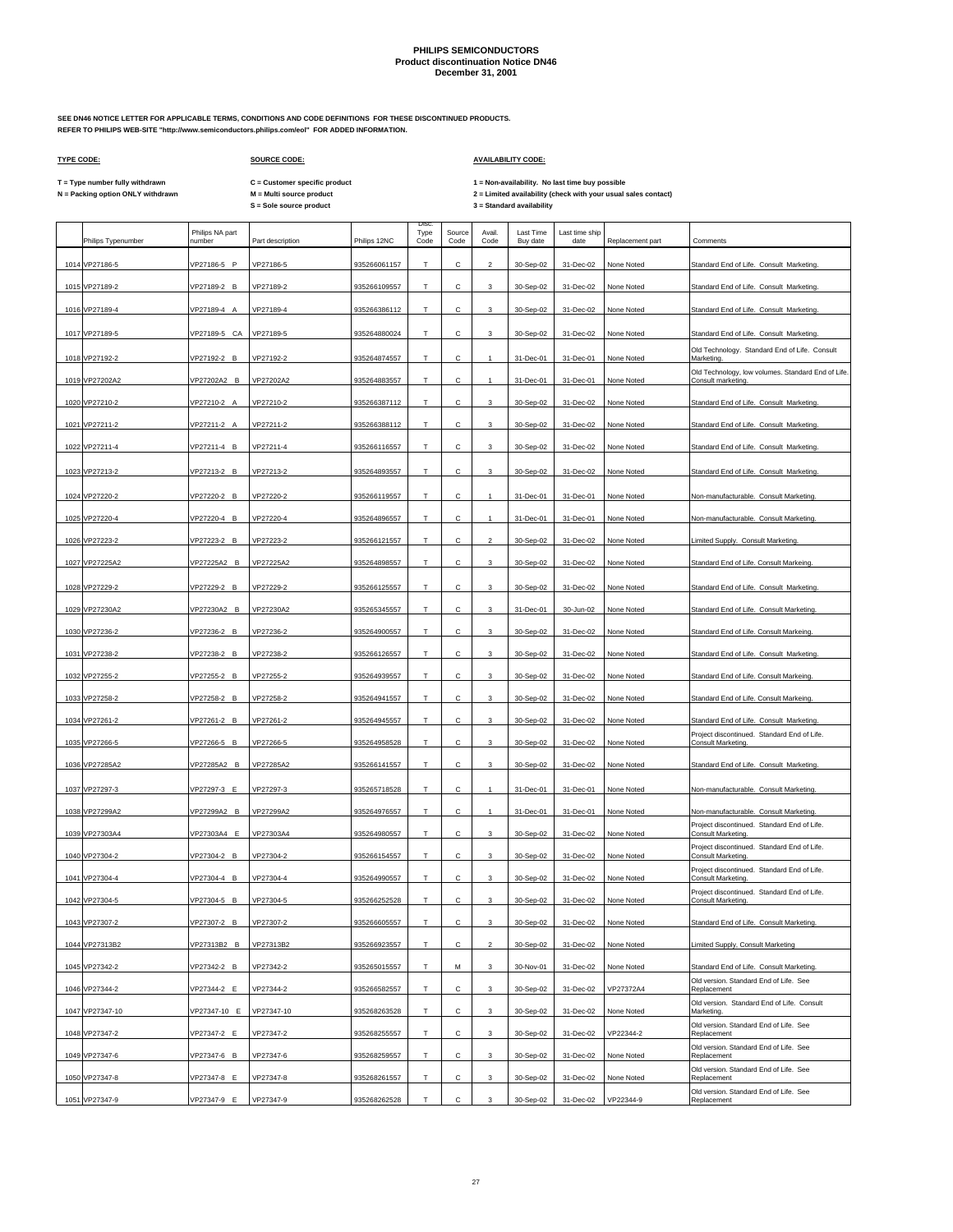Disc.

**SEE DN46 NOTICE LETTER FOR APPLICABLE TERMS, CONDITIONS AND CODE DEFINITIONS FOR THESE DISCONTINUED PRODUCTS. REFER TO PHILIPS WEB-SITE "http://www.semiconductors.philips.com/eol" FOR ADDED INFORMATION.**

 $\Gamma$ 

## **TYPE CODE: SOURCE CODE: AVAILABILITY CODE:**

**C = Customer specific product**

T = Type number fully withdrawn C = Customer specific product 1 = Non-availability. No last time buy possible<br>N = Packing option ONLY withdrawn M = Multi source product 2 = Lim

|      | Philips Typenumber | Philips NA part<br>number | Part description | Philips 12NC | Type<br>Code | Source<br>Code | Avail.<br>Code            | Last Time<br>Buy date | Last time ship<br>date | Replacement part | Comments                                                 |
|------|--------------------|---------------------------|------------------|--------------|--------------|----------------|---------------------------|-----------------------|------------------------|------------------|----------------------------------------------------------|
|      | 1052 VP27347A10    | VP27347A10 E              | VP27347A10       | 935268796528 | T            | C              | 3                         | 30-Sep-02             | 31-Dec-02              | VP22238-10       | Old version, Standard End of Life, See<br>Replacement    |
| 1053 | VP27347A2          | VP27347A2 E               | VP27347A2        | 935268788557 | T            | C              | 3                         | 30-Sep-02             | 31-Dec-02              | VP22344-2        | Old version. Standard End of Life. See<br>Replacement.   |
| 1054 | VP27347A4          | VP27347A4 B               | VP27347A4        | 935268790557 | Т            | C              | 3                         | 30-Sep-02             | 31-Dec-02              | None Noted       | Old version. Standard End of Life. Consult<br>Marketing  |
|      | 1055 VP27347A6     | VP27347A6 B               | VP27347A6        | 935268792557 | т            | Ċ.             | $\mathbf{3}$              | 30-Sep-02             | 31-Dec-02              | None Noted       | Old version. Standard End of Life. Consult<br>Marketing. |
| 1056 | VP27347A8          | VP27347A8 E               | VP27347A8        | 935268794557 | Т            | с              | 3                         | 30-Sep-02             | 31-Dec-02              | None Noted       | Old version. Standard End of Life. Consult<br>Marketing. |
| 1057 | VP27347A9          | VP27347A9 E               | VP27347A9        | 935268795528 | т            | с              | 3                         | 30-Sep-02             | 31-Dec-02              | VP22344-9        | Old version. Standard End of Life. See<br>Replacement    |
| 1058 | VP27353-4          | VP27353-4 B               | VP27353-4        | 935265868557 | T            | C              | 3                         | 30-Sep-02             | 31-Dec-02              | VP22238-4        | Old version. Standard End of Life. See<br>Replacement    |
|      | 1059 VP27353-6     | VP27353-6 B               | VP27353-6        | 935265031557 | T            | с              | 3                         | 30-Sep-02             | 31-Dec-02              | VP22238-6        | Old version. Standard End of Life. See<br>Replacement    |
|      | 1060 VP27362-5     | VP27362-5 E               | VP27362-5        | 935267679528 | T            | с              | 3                         | 30-Sep-02             | 31-Dec-02              | VP27362B3        | Old version. Standard End of Life. See<br>Replacement    |
| 1061 | VP27362-7          | VP27362-7 E               | VP27362-7        | 935267759557 | T            | C              | 3                         | 30-Sep-02             | 31-Dec-02              | VP27362B3        | Old version. Standard End of Life. See<br>Replacement    |
|      | 1062 VP27362A3     | VP27362A3 E               | VP27362A3        | 935268771557 | Т            | с              | 3                         | 30-Sep-02             | 31-Dec-02              | VP27362B3        | Old version. Standard End of Life. See<br>Replacement    |
|      | 1063 VP27362A4     | VP27362A4 E               | VP27362A4        | 935268772528 | T            | C              | $\mathbf{3}$              | 30-Sep-02             | 31-Dec-02              | VP27362B3        | Old version. Standard End of Life. See<br>Replacement    |
|      | 1064 VP27372-2     | VP27372-2 B               | VP27372-2        | 935265884557 | Т            | с              | 3                         | 30-Sep-02             | 31-Dec-02              | VP27372A4        | Old version. Standard End of Life. See<br>Replacement    |
|      | 1065 VP27372-4     | VP27372-4 E               | VP27372-4        | 935265049557 | T            | C              | $\mathbf{3}$              | 30-Sep-02             | 31-Dec-02              | VP27372A4        | Old version. Standard End of Life. See<br>Replacement    |
| 1066 | VP27387-2          | VP27387-2 B               | VP27387-2        | 935267068557 | Т            | с              | 3                         | 30-Sep-02             | 31-Dec-02              | VP22238-2        | Old version. Standard End of Life. See<br>Replacement    |
| 1067 | VP27387-4          | VP27387-4 E               | VP27387-4        | 935267070557 | T.           | C              | 3                         | 30-Sep-02             | 31-Dec-02              | VP22238-4        | Old version. Standard End of Life. See<br>Replacement    |
|      | 1068 VP27387-6     | VP27387-6 B               | VP27387-6        | 935267072557 | т            | с              | 3                         | 30-Sep-02             | 31-Dec-02              | VP22238-6        | Old version. Standard End of Life. See<br>Replacement    |
| 1069 | VP27387-8          | VP27387-8 E               | VP27387-8        | 935267359528 | T            | C              | 3                         | 30-Sep-02             | 31-Dec-02              | VP22238-8        | Old version. Standard End of Life. See<br>Replacement    |
| 1070 | VP27387A10         | VP27387A10 E              | VP27387A10       | 935267781528 | т            | С              | 3                         | 30-Sep-02             | 31-Dec-02              | VP22238-10       | Old version, Standard End of Life. See<br>Replacement    |
|      | 1071 VP27387A11    | VP27387A11 CA VP27387A11  |                  | 935268024024 | T.           | C              | $\mathbf{3}$              | 30-Sep-02             | 31-Dec-02              | VP22238-11       | Old version. Standard End of Life. See<br>Replacement    |
| 1072 | VP27387A2          | VP27387A2 B               | VP27387A2        | 935267773557 | т            | С              | 3                         | 30-Sep-02             | 31-Dec-02              | VP22238-2        | Old version. Standard End of Life. See<br>Replacement    |
| 1073 | VP27387A4          | VP27387A4 E               | VP27387A4        | 935267775557 | T            | с              | 3                         | 30-Sep-02             | 31-Dec-02              | VP22238-4        | Old version. Standard End of Life. See<br>Replacement    |
| 1074 | VP27387A5          | VP27387A5 E               | VP27387A5        | 935267776528 | T            | C              | 3                         | 30-Sep-02             | 31-Dec-02              | VP22238-5        | Old version. Standard End of Life. See<br>Replacement    |
|      | 1075 VP27387A7     | VP27387A7 B               | VP27387A7        | 935267778557 | T.           | с              | 3                         | 30-Sep-02             | 31-Dec-02              | VP22238-7        | Old version. Standard End of Life. See<br>Replacement    |
|      | 1076 VP27387A9     | VP27387A9 E               | VP27387A9        | 935267780557 | т            | Ċ.             | 3                         | 30-Sep-02             | 31-Dec-02              | VP22238-9        | Old version. Standard End of Life. See<br>Replacement    |
| 1077 | VP27387B10         | VP27387B10 E              | VP27387B10       | 935267957557 | т            | $\mathbf{C}$   | 3                         | 30-Sep-02             | 31-Dec-02              | VP22238-10       | Old version. Standard End of Life. See<br>Replacement    |
|      | 1078 VP27387B11    | VP27387B11 E              | VP27387B11       | 935267958528 | T            | с              | $\mathbf{3}$              | 30-Sep-02             | 31-Dec-02              | VP22238-11       | Old version. Standard End of Life. See<br>Replacement    |
|      | 1079 VP27387B2     | VP27387B2 B               | VP27387B2        | 935267949557 | T            | $\mathbf C$    | 3                         | 30-Sep-02             | 31-Dec-02              | VP22238-2        | Old version. Standard End of Life. See<br>Replacement    |
| 1080 | VP27387B4          | VP27387B4 E               | VP27387B4        | 935267951557 | т            | с              | 3                         | 30-Sep-02             | 31-Dec-02              | VP22238-4        | Old version. Standard End of Life. See<br>Replacement    |
|      | 1081 VP27387B5     | VP27387B5 E               | VP27387B5        | 935267952528 | T.           | C              | 3                         | 30-Sep-02             | 31-Dec-02              | VP22238-5        | Old version, Standard End of Life, See<br>Replacement    |
|      | 1082 VP27387B7     | VP27387B7 B               | VP27387B7        | 935267954557 | т            | с              | 3                         | 30-Sep-02             | 31-Dec-02              | VP22238-7        | Old version. Standard End of Life. See<br>Replacement    |
|      | 1083 VP27387B8     | VP27387B8 B               | VP27387B8        | 935267955528 | Т            | с              | $\ensuremath{\mathsf{3}}$ | 30-Sep-02             | 31-Dec-02              | VP22238-8        | Old version. Standard End of Life. See<br>Replacement    |
|      | 1084 VP40508-3     | VP40508-3 B               | VP40508-3        | 935265057557 | т            | М              | 3                         | 30-Jun-02             | 31-Dec-02              | None Noted       | Old version. Standard End of Life. See<br>Replacement    |
|      | 1085 VP40510B2     | VP40510B2 B               | VP40510B2        | 935265066557 | T            | s              |                           | 31-Dec-01             | 31-Dec-01              | None Noted       | Old version. Non-manufacturable. Consult<br>Marketing.   |
|      | 1086 VP40515C2     | VP40515C2 B               | VP40515C2        | 935264741557 | T            | s              |                           | 31-Dec-01             | 31-Dec-01              | None Noted       | Old version. Non-manufacturable. Consult<br>Marketing.   |
|      | 1087 VP40521B2     | VP40521B2 B               | VP40521B2        | 935264766557 | Т            | s              |                           | 31-Dec-01             | 31-Dec-01              | None Noted       | Old version. Non-manufacturable. Consult<br>Marketing    |
|      | 1088 VP40521B4     | VP40521B4 B               | VP40521B4        | 935266265528 | T.           | s              | $\mathbf{1}$              | 31-Dec-01             | 31-Dec-01              | None Noted       | Old version. Non-manufacturable. Consult<br>Marketing.   |
|      | 1089 VP40541-2     | VP40541-2 A               | VP40541-2        | 935264826112 | т            | s              |                           | 31-Dec-01             | 31-Dec-01              | None Noted       | Old version, Non-manufacturable, Consult<br>Marketing.   |
|      | 1090 VP40541-3     | VP40541-3 A               | VP40541-3        | 935264830518 | т            | $\mathbb S$    |                           | 31-Dec-01             | 31-Dec-01              | None Noted       | Old version. Non-manufacturable. Consult<br>Marketing.   |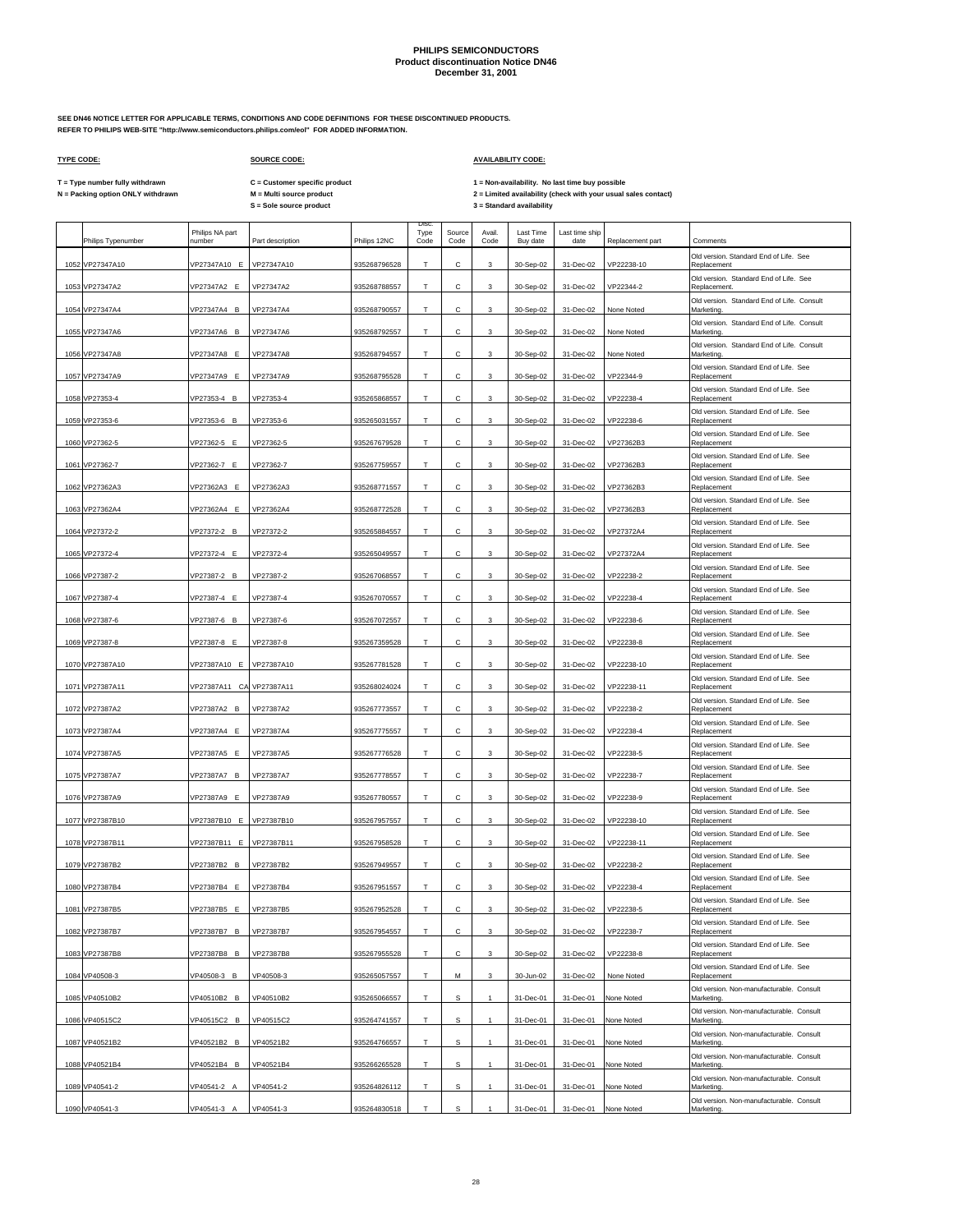**SEE DN46 NOTICE LETTER FOR APPLICABLE TERMS, CONDITIONS AND CODE DEFINITIONS FOR THESE DISCONTINUED PRODUCTS. REFER TO PHILIPS WEB-SITE "http://www.semiconductors.philips.com/eol" FOR ADDED INFORMATION.**

### **TYPE CODE: SOURCE CODE: AVAILABILITY CODE:**

**C = Customer specific product**

T = Type number fully withdrawn C = Customer specific product 1 = Non-availability. No last time buy possible<br>N = Packing option ONLY withdrawn M = Multi source product 2 = Lim

| Philips Typenumber | Philips NA part<br>number | Part description | Philips 12NC | <b>Disc</b><br>Type<br>Code | Source<br>Code | Avail.<br>Code            | Last Time<br>Buy date | Last time ship<br>date | Replacement part | Comments                                               |
|--------------------|---------------------------|------------------|--------------|-----------------------------|----------------|---------------------------|-----------------------|------------------------|------------------|--------------------------------------------------------|
| 1091 VP40543A2     | VP40543A2 B               | VP40543A2        | 935266211557 | T                           | s              |                           | 31-Dec-01             | 31-Dec-01              | None Noted       | Old version. Non-manufacturable. Consult<br>Marketing. |
| 1092 VP40543A3     | VP40543A3 B               | VP40543A3        | 935268774528 | T                           | S              | $\mathbf{1}$              | 31-Dec-01             | 31-Dec-01              | None Noted       | Old version. Non-manufacturable. Consult<br>Marketing. |
| 1093 VP40545A2     | VP40545A2 B               | VP40545A2        | 935264837557 | Т                           | s              |                           | 31-Dec-01             | 31-Dec-01              | None Noted       | Old version. Non-manufacturable. Consult<br>Marketing  |
| 1094 VP40549B2     | VP40549B2 E               | VP40549B2        | 935266975528 | $\mathsf T$                 | s              | $\mathbf{1}$              | 31-Dec-01             | 31-Dec-01              | None Noted       | Old version. Non-manufacturable. Consult<br>Marketing. |
| 1095 VP40554-2     | VP40554-2 B               | VP40554-2        | 935264922557 | Т                           | s              | 3                         | 30-Sep-02             | 31-Dec-02              | None Noted       | Old version. Standard End of Life. See<br>Replacement  |
| 1096 VP40554-5     | VP40554-5 B               | VP40554-5        | 935267380528 | T                           | s              | $\ensuremath{\mathsf{3}}$ | 30-Sep-02             | 31-Dec-02              | None Noted       | Old version. Standard End of Life. See<br>Replacement  |
| 1097 VP40571-2     | VP40571-2 E               | VP40571-2        | 935268502557 | Т                           | М              | 3                         | 30-Jun-02             | 31-Dec-02              | None Noted       | Old version. Standard End of Life. See<br>Replacement  |
| 1098 VP40577-2     | VP40577-2 B               | VP40577-2        | 935268222557 | T                           | s              | 3                         | 30-Sep-02             | 31-Dec-02              | VP40582-2        | Old version. Standard End of Life. See<br>Replacement  |
| 1099 VP40577-3     | VP40577-3 E               | VP40577-3        | 935268223557 | т                           | s              |                           | 30-Dec-01             | 31-Dec-01              | VP40583-3        | Old version. Non-manufacturable. See<br>Replacement.   |
| 1100 VP40577-4     | VP40577-4 E               | VP40577-4        | 935268224528 | T                           | s              |                           | 30-Dec-01             | 31-Dec-01              | VP40583-4        | Old version. Non-manufacturable. See<br>Replacement.   |
| 1101 VP40577A2     | VP40577A2 B               | VP40577A2        | 935268932557 | T                           | S              | $\mathfrak{p}$            | 30-Sep-02             | 31-Dec-02              | VP40583-2        | Old version. Limited Supply. See Replacement           |
| 1102 VP40577A3     | VP40577A3 E               | VP40577A3        | 935268933557 | Т                           | s              | $\overline{2}$            | 30-Sep-02             | 31-Dec-02              | VP40583-3        | Old version. Limited Supply. See Replacement           |
| 1103 VP40577A4     | VP40577A4 E               | VP40577A4        | 935268934528 | т                           | S              | $\mathcal{P}$             | 30-Sep-02             | 31-Dec-02              | VP40583-4        | Old version. Limited Supply. See Replacement           |
| 1104 VP40578A2     | VP40578A2 E               | VP40578A2        | 935268170528 | Т                           | s              | $\mathbf{1}$              | 31-Dec-01             | 31-Dec-01              | VP40581H2        | Old version. Non-manufacturable. See<br>Replacement.   |
| 1105 VP40578B2     | VP40578B2 B               | VP40578B2        | 935268188557 | Т                           | s              | $\overline{1}$            | 31-Dec-01             | 31-Dec-01              | VP40581H2        | Old version. Non-manufacturable. See<br>Replacement.   |
| 1106 VP40578B4     | VP40578B4 E               | VP40578B4        | 935268190557 | Т                           | М              |                           | 31-Dec-01             | 31-Dec-01              | VP40581H4        | Old version. Non-manufacturable. See<br>Replacement.   |
| 1107 VP40578B5     | VP40578B5 E               | VP40578B5        | 935268191528 | Т                           | s              |                           | 31-Dec-01             | 31-Dec-01              | VP40581H5        | Old version. Non-manufacturable. See<br>Replacement.   |
| 1108 VP40578C2     | VP40578C2 E               | VP40578C2        | 935268627528 | T                           | s              |                           | 31-Dec-01             | 31-Dec-01              | VP40581H2        | Old version. Non-manufacturable. See<br>Replacement.   |
| 1109 VP40578D2     | VP40578D2 B               | VP40578D2        | 935268753557 | T                           | s              | 3                         | 30-Sep-02             | 31-Dec-02              | VP40581H2        | Old version. Standard End of Life. See<br>Replacement  |
| 1110 VP40578D4     | VP40578D4 E               | VP40578D4        | 935268755557 | Т                           | s              |                           | 31-Dec-01             | 31-Dec-01              | VP40581H3        | Old version. Non-manufacturable. See<br>Replacement.   |
| 1111 VP40578D5     | VP40578D5 E               | VP40578D5        | 935268756528 | т                           | s              | $\mathcal{P}$             | 30-Sep-02             | 31-Dec-02              | VP40581H4        | Old version. Standard End of Life. See<br>Replacement  |
| 1112 VP40581-2     | VP40581-2 E               | VP40581-2        | 935268036557 | Т                           | s              |                           | 31-Dec-01             | 31-Dec-01              | VP40581H2        | Old version. Non-manufacturable. See<br>Replacement.   |
| 1113 VP40581-3     | VP40581-3 E               | VP40581-3        | 935268037528 | T                           | S              | $\mathbf{1}$              | 31-Dec-01             | 31-Dec-01              | VP40581H3        | Old version. Non-manufacturable. See<br>Replacement.   |
| 1114 VP40581-4     | VP40581-4 B               | VP40581-4        | 935268075557 | Т                           | s              |                           | 31-Dec-01             | 31-Dec-01              | VP40581H4        | Old version. Non-manufacturable. See<br>Replacement.   |
| 1115 VP40581A2     | VP40581A2 B               | VP40581A2        | 935268175557 | T                           | s              |                           | 31-Dec-01             | 31-Dec-01              | VP40581H2        | Old version. Non-manufacturable. See<br>Replacement.   |
| 1116 VP40581A3     | VP40581A3 E               | VP40581A3        | 935268176557 | T                           | s              |                           | 31-Dec-01             | 31-Dec-01              | VP40581H3        | Old version. Non-manufacturable. See<br>Replacement.   |
| 1117 VP40581A4     | VP40581A4 E               | VP40581A4        | 935268177528 | T                           | s              | $\mathbf{1}$              | 31-Dec-01             | 31-Dec-01              | VP40581H4        | Old version. Non-manufacturable. See<br>Replacement.   |
| 1118 VP40581C2     | VP40581C2 B               | VP40581C2        | 935268724557 | Т                           | s              |                           | 31-Dec-01             | 31-Dec-01              | VP40581H2        | Old version. Non-manufacturable. See<br>Replacement.   |
| 1119 VP40581C3     | VP40581C3 E               | VP40581C3        | 935268725557 | T                           | s              | $\mathbf{1}$              | 31-Dec-01             | 31-Dec-01              | VP40581H3        | Old version. Non-manufacturable. See<br>Replacement.   |
| 1120 VP40581C4     | VP40581C4 E               | VP40581C4        | 935268726528 | Т                           | s              |                           | 31-Dec-01             | 31-Dec-01              | VP40581H4        | Old version. Non-manufacturable. See<br>Replacement.   |
| 1121 VP40581D2     | /P40581D2 B               | VP40581D2        | 935268865557 | T                           | $\mathbf S$    | $\mathbf{1}$              | 31-Dec-01             | 31-Dec-01              | VP40581H2        | Old version. Non-manufacturable. See<br>Replacement.   |
| 1122 VP40581D3     | VP40581D3 E               | VP40581D3        | 935268866557 | Т                           | s              |                           | 31-Dec-01             | 31-Dec-02              | VP40581H3        | Old version. Non-Manufacturable. See<br>Replacement    |
| 1123 VP40581D4     | VP40581D4 E               | VP40581D4        | 935268867528 | T                           | s              | $\mathbf{1}$              | 31-Dec-01             | 31-Dec-01              | VP40581H4        | Old version. Non-manufacturable. See<br>Replacement.   |
| 1124 VP40581E2     | VP40581E2 B               | VP40581E2        | 935268895557 | т                           | s              |                           | 31-Dec-01             | 31-Dec-01              | VP40581H2        | Old version. Non-manufacturable. See<br>Replacement.   |
| 1125 VP40581E3     | VP40581E3 E               | VP40581E3        | 935268896557 | T                           | s              |                           | 31-Dec-01             | 31-Dec-01              | VP40581H3        | Old version. Non-manufacturable. See<br>Replacement.   |
| 1126 VP40581E4     | VP40581E4 E               | VP40581E4        | 935268897528 | T                           | S              |                           | 31-Dec-01             | 31-Dec-01              | VP40581H4        | Old version. Non-manufacturable. See<br>Replacement.   |
| 1127 VT21871-A     | VT21871-A P               | VT21871-A        | 935266820157 | Т                           | C              | $\mathcal{P}$             | 30-Sep-02             | 31-Dec-02              | None Noted       | Old version. Limited Supple. See Replacement           |
| 1128 VT21898A3     | VT21898A3 B               | VT21898A3        | 935265151557 | т                           | С              |                           | 31-Dec-01             | 31-Dec-01              | VT21898A5        | Old version. Non-manufacturable. See<br>Replacement.   |
| 1129 VT21906-2     | VT21906-2 E               | VT21906-2        | 935266546557 | т                           | $\mathbf{C}$   |                           | 31-Dec-01             | 31-Dec-01              | None Noted       | Old version. Non-manufacturable. Consult<br>Marketing. |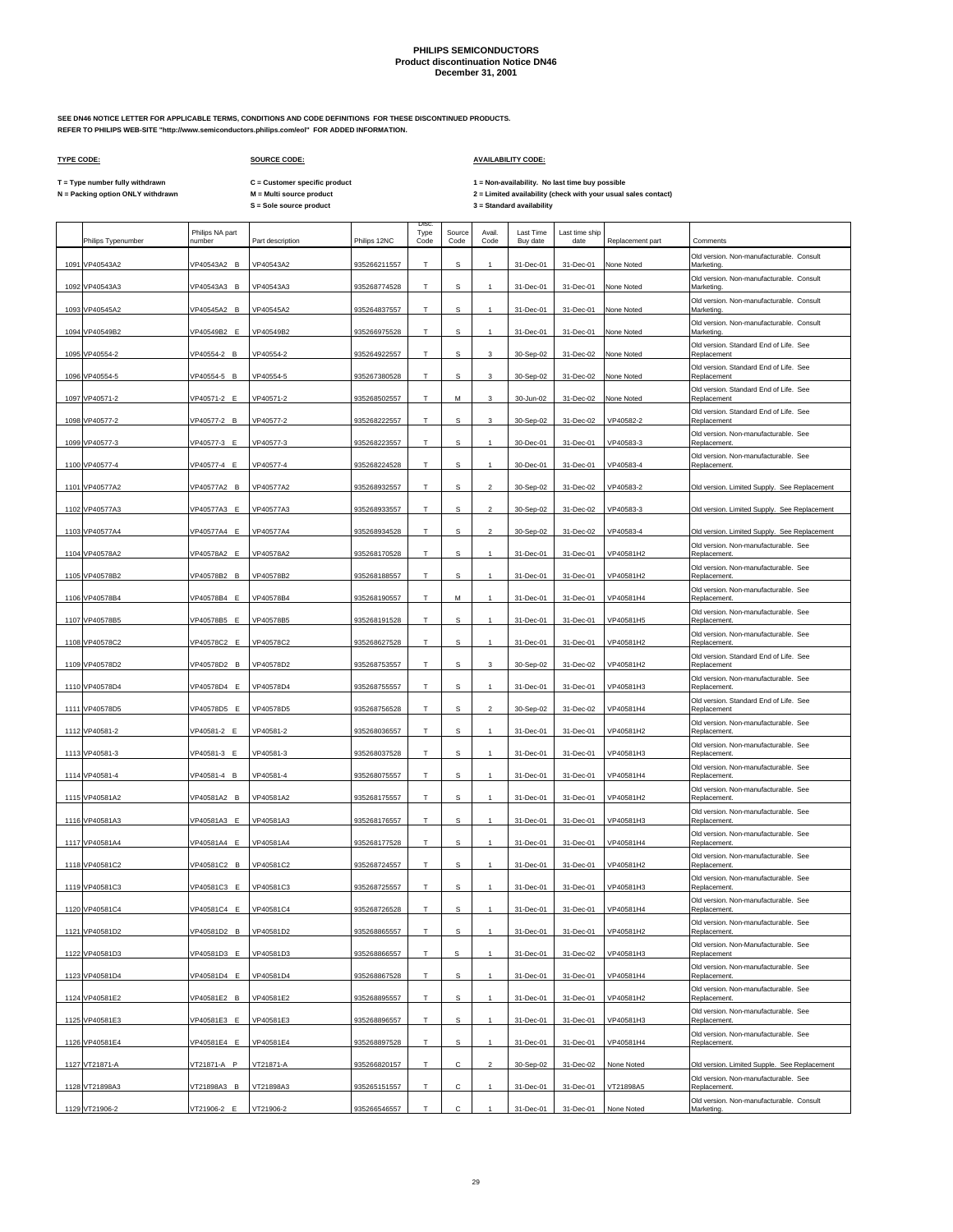Disc.

**SEE DN46 NOTICE LETTER FOR APPLICABLE TERMS, CONDITIONS AND CODE DEFINITIONS FOR THESE DISCONTINUED PRODUCTS. REFER TO PHILIPS WEB-SITE "http://www.semiconductors.philips.com/eol" FOR ADDED INFORMATION.**

 $\Gamma$ 

## **TYPE CODE: SOURCE CODE: AVAILABILITY CODE:**

**C = Customer specific product**

T = Type number fully withdrawn C = Customer specific product 1 = Non-availability. No last time buy possible<br>N = Packing option ONLY withdrawn M = Multi source product 2 = Lim

|      | Philips Typenumber | Philips NA part<br>number | Part description | Philips 12NC | Type<br>Code | Source<br>Code | Avail.<br>Code | <b>Last Time</b><br>Buy date | Last time ship<br>date | Replacement part | Comments                                               |
|------|--------------------|---------------------------|------------------|--------------|--------------|----------------|----------------|------------------------------|------------------------|------------------|--------------------------------------------------------|
|      | 1130 VT21906A2     | VT21906A2 E               | VT21906A2        | 935267077557 | T            | Ċ.             |                | 31-Dec-01                    | 31-Dec-01              | None Noted       | Old version, Non-manufacturable, Consult<br>Marketing  |
|      | 1131 VT21906B2     | VT21906B2 E               | VT21906B2        | 935268544557 | T            | C              | 1              | 31-Dec-01                    | 31-Dec-01              | None Noted       | Old version. Non-manufacturable. Consult<br>Marketing. |
|      | 1132 VT22081-2     | VT22081-2 E               | VT22081-2        | 935266192557 | Т            | с              | 3              | 30-Sep-02                    | 31-Dec-02              | None Noted       | Old version. Standard End of Life. See<br>Replacement  |
|      | 1133 VT22081A2     | VT22081A2 E               | VT22081A2        | 935267002557 | T.           | C              | 3              | 30-Sep-02                    | 31-Dec-02              | None Noted       | Old version. Standard End of Life. See<br>Replacement  |
|      | 1134 VT22188-1     | VT22188-1 E               | VT22188-1        | 935267573157 | Т            | С              | 3              | 30-Sep-02                    | 31-Dec-02              | None Noted       | Old version. Standard End of Life. See<br>Replacement  |
|      | 1135 VT22188-2     | VT22188-2 E               | VT22188-2        | 935267574557 | T            | C              | 3              | 30-Sep-02                    | 31-Dec-02              | None Noted       | Old version. Standard End of Life. See<br>Replacement  |
| 1136 | VT22202-2          | VT22202-2 E               | VT22202-2        | 935267369557 | T            | с              | 3              | 30-Sep-02                    | 31-Dec-02              | None Noted       | Old version. Standard End of Life. See<br>Replacement  |
|      | 1137 VW23101DA     | VW23101DA SD VW23101DA    |                  | 935266892112 | $\top$       | s              | $\mathbf{1}$   | 31-Dec-01                    | 31-Dec-01              | None Noted       | Old version. Non-manufacturable. Consult<br>Marketing. |
|      | 1138 VW23101DK     | VW23101DK SD VW23101DK    |                  | 935266886112 | T.           | S.             |                | 31-Dec-01                    | 31-Dec-01              | None Noted       | Old version. Non-manufacturable. Consult<br>Marketing. |
|      | 1139 VW23101DKX    | VW23101DKX S VW23101DKX   |                  | 935266887112 | Т            | $\mathbf S$    | $\mathbf{1}$   | 31-Dec-01                    | 31-Dec-01              | None Noted       | Old version. Non-manufacturable. Consult<br>Marketing. |
|      | 1140 VW23101DP     | VW23101DP SD VW23101DP    |                  | 935266877112 | T            | s              | 1              | 31-Dec-01                    | 31-Dec-01              | None Noted       | Old version. Non-manufacturable. Consult<br>Marketing. |
|      | 1141 VW23101GFP    | VW23101GFP S VW23101GFP   |                  | 935266882112 | T            | s              | $\mathbf{1}$   | 31-Dec-01                    | 31-Dec-01              | None Noted       | Old version. Non-manufacturable. Consult<br>Marketing. |
|      | 1142 VW23101GPP    | VW23101GPP S VW23101GPP   |                  | 935266883112 | T            | s              | 1              | 31-Dec-01                    | 31-Dec-01              | None Noted       | Old version. Non-manufacturable. Consult<br>Marketing. |
|      | 1143 VW23101SW     | VW23101SW SD VW23101SW    |                  | 935266897112 | Т            | s              | 1              | 31-Dec-01                    | 31-Dec-01              | None Noted       | Old version. Non-manufacturable. Consult<br>Marketing. |
|      | 1144 VW23112DK     | VW23112DK SD VW23112DK    |                  | 935266899112 | Т            | s              | $\mathbf{1}$   | 31-Dec-01                    | 31-Dec-01              | None Noted       | Old version. Non-manufacturable. Consult<br>Marketing. |
|      | 1145 VW23112DP     | VW23112DP SD VW23112DP    |                  | 935266898112 | T            | s              | 1              | 31-Dec-01                    | 31-Dec-01              | None Noted       | Old version. Non-manufacturable. Consult<br>Marketing. |
|      | 1146 VW23112SW     | VW23112SW SD VW23112SW    |                  | 935266900112 | T            | s              |                | 31-Dec-01                    | 31-Dec-01              | None Noted       | Old version. Non-manufacturable. Consult<br>Marketing  |
|      | 1147 VW23112SWS    | VW23112SWS S VW23112SWS   |                  | 935266901112 | т            | $\mathbf S$    | 1              | 31-Dec-01                    | 31-Dec-01              | None Noted       | Old version. Non-manufacturable. Consult<br>Marketing. |
|      | 1148 VW23202DK     | VW23202DK SD VW23202DK    |                  | 935266888112 | $\mathsf T$  | s              | $\mathbf{1}$   | 31-Dec-01                    | 31-Dec-01              | None Noted       | Old version. Non-manufacturable. Consult<br>Marketing. |
|      | 1149 VW23202DP     | VW23202DP SD VW23202DP    |                  | 935266878112 | Т            | $\mathbf s$    | 1              | 31-Dec-01                    | 31-Dec-01              | None Noted       | Old version. Non-manufacturable. Consult<br>Marketing. |
|      | 1150 VWS10201-5    | VWS10201-5 B              | VWS10201-5       | 935265029557 | T            | С              | 1              | 31-Dec-01                    | 31-Dec-01              | None Noted       | Old version. Non-manufacturable. Consult<br>Marketing. |
|      | 1151 VY05293-1     | VY05293-1 A               | VY05293-1        | 935265620112 | T            | с              | $\mathfrak{p}$ | 01-Jun-02                    | 30-Sep-02              | None Noted       | Old version. Limited Supply. Consult Marketing         |
|      | 1152 VY05642-1     | VY05642-1 K               | VY05642-1        | 935265975157 | T            | C              | $\mathfrak{p}$ | 30-Sep-02                    | 31-Dec-02              | None Noted       | Old version. Limited Supply. Consult Marketing         |
|      | 1153 VY06482-4     | VY06482-4 B               | VY06482-4        | 935264654557 | Т            | С              | $\overline{c}$ | 30-Sep-02                    | 31-Dec-02              | None Noted       | Old version. Limited Supply. Consult Marketing         |
|      | 1154 VY06534-2     | VY06534-2 B               | VY06534-2        | 935266102557 | T            | C              | $\overline{2}$ | 30-Sep-02                    | 31-Dec-02              | None Noted       | Old version. Limited Supply. Consult Marketing         |
|      | 1155 VY06627-4     | VY06627-4 B               | VY06627-4        | 935264666557 | Т            | С              | $\mathfrak{p}$ | 30-Sep-02                    | 31-Dec-02              | None Noted       | Old version. Limited Supply. Consult Marketing         |
|      | 1156 VY06680-2     | VY06680-2 B               | VY06680-2        | 935265626557 | T            | s              | $\mathfrak{p}$ | 01-Jun-02                    | 30-Sep-02              | None Noted       | Old version. Limited Supply. Consult Marketing         |
|      | 1157 VY06763A2     | VY06763A2 E               | VY06763A2        | 935264727557 | Т            | с              | $\overline{2}$ | 30-Sep-02                    | 31-Dec-02              | None Noted       | Old version. Limited Supply. Consult Marketing         |
|      | 1158 VY06776A2     | VY06776A2 B               | VY06776A2        | 935264689557 | T            | C              | $\overline{2}$ | 01-Jun-02                    | 30-Sep-02              | None Noted       | Old version. Limited Supply. Consult Marketing         |
|      | 1159 VY06799C2     | VY06799C2 E               | VY06799C2        | 935264790557 | T            | С              | $\overline{2}$ | 30-Sep-02                    | 31-Dec-02              | None Noted       | Old version. Limited Supply. Consult Marketing         |
|      | 1160 VY06848-2     | VY06848-2 B               | VY06848-2        | 935264757557 | т            | с              | $\overline{a}$ | 30-Sep-02                    | 31-Dec-02              | None Noted       | Old version. Limited Supply. Consult Marketing         |
|      | 1161 VY06992-2     | VY06992-2 A               | VY06992-2        | 935264694112 | T            | С              | $\overline{a}$ | 01-Jan-02                    | 31-Dec-02              | None Noted       | Old version. Limited Supply. Consult Marketing.        |
|      | 1162 VY14116-2     | VY14116-2 B               | VY14116-2        | 935264576557 | T            | с              | $\overline{c}$ | 30-Sep-02                    | 31-Dec-02              | None Noted       | Old version. Limited Supply. Consult Marketing.        |
|      | 1163 VY15029-2     | VY15029-2 B               | VY15029-2        | 935264592557 | T.           | С              | $\overline{2}$ | 30-Sep-02                    | 31-Dec-02              | None Noted       | Old version. Limited Supply. Consult Marketing.        |
|      | 1164 VY15030-2     | VY15030-2 B               | VY15030-2        | 935264593557 | Т            | с              | $\overline{c}$ | 30-Sep-02                    | 31-Dec-02              | None Noted       | Old version. Limited Supply. Consult Marketing.        |
|      | 1165 VY16836-2     | VY16836-2 B               | VY16836-2        | 935264621557 | T            | с              | $\overline{a}$ | 30-Sep-02                    | 31-Dec-02              | None Noted       | Old version. Limited Supply. Consult Marketing.        |
|      | 1166 VY16999-2     | VY16999-2 B               | VY16999-2        | 935264622557 | T            | $\mathsf{C}$   | $\overline{c}$ | 30-Sep-02                    | 31-Dec-02              | None Noted       | Old version. Limited Supply. Consult Marketing.        |
|      | 1167 VY17169-2     | VY17169-2 B               | VY17169-2        | 935264627557 | Т            | С              | $\overline{a}$ | 30-Sep-02                    | 31-Dec-02              | None Noted       | Old version. Limited Supply. Consult Marketing.        |
|      | 1168 VY21108-2     | VY21108-2 B               | VY21108-2        | 935264633557 | T            | $\mathtt{C}$   | $\overline{2}$ | 30-Sep-02                    | 31-Dec-02              | None Noted       | Old version. Limited Supply. Consult Marketing.        |